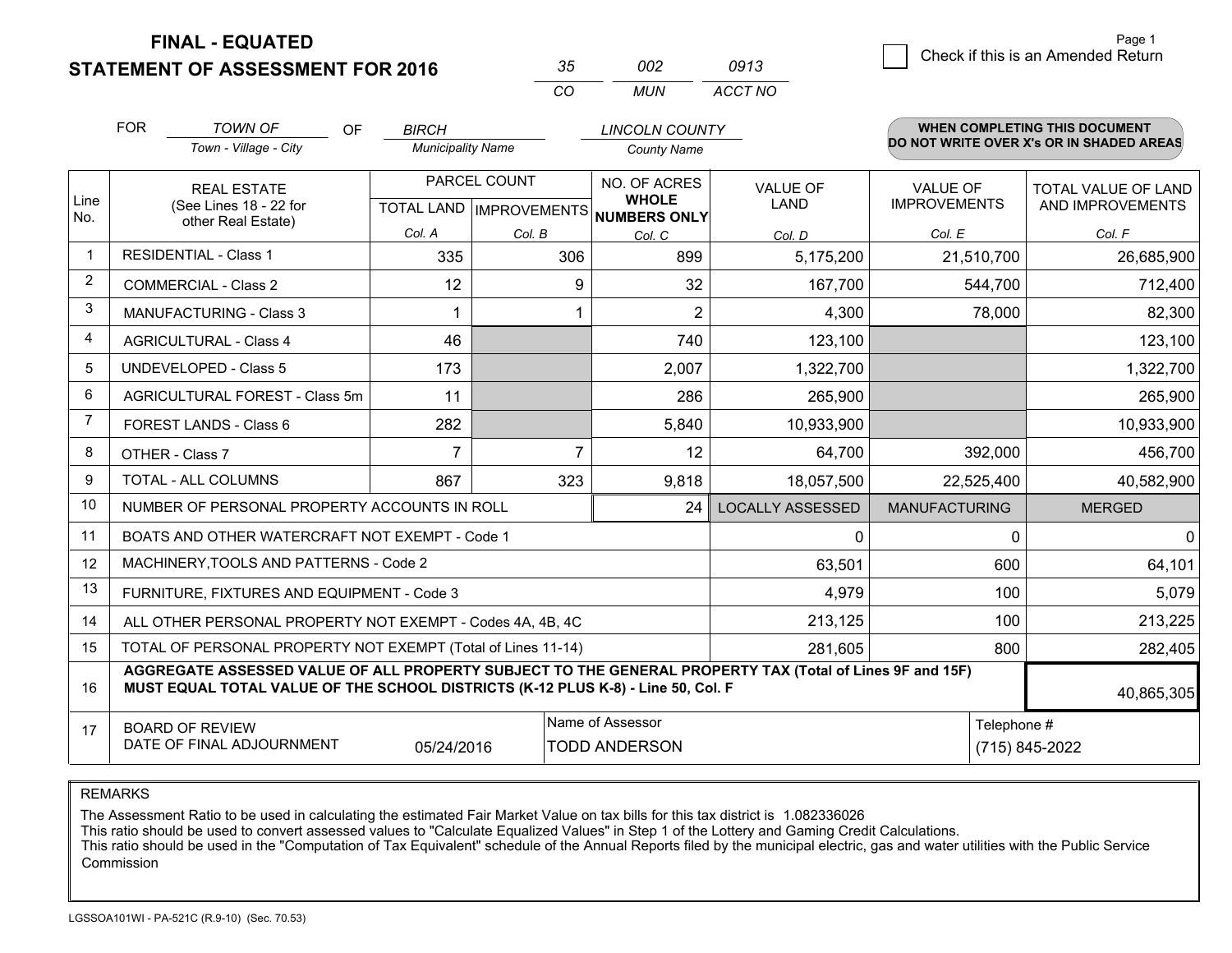*YEAR CO MUN ACCT NO* <sup>2016</sup> <sup>35</sup> <sup>002</sup> <sup>0913</sup>

Do not confuse FOREST LANDS (Line 7) with FOREST CROPS (in this section) - They are **NOT** the same

|    |                                                               |                                 |  | Private Forest Crop - Reg Class @ 10¢ per acre                                 |                 |                          | Private Forest Crop - Reg Class @ \$2.52 per acre               |                                    |                    |                                                                              |
|----|---------------------------------------------------------------|---------------------------------|--|--------------------------------------------------------------------------------|-----------------|--------------------------|-----------------------------------------------------------------|------------------------------------|--------------------|------------------------------------------------------------------------------|
| 18 | (a) PARCELS                                                   | (b) ACRES                       |  | (c) ASSESSED VALUE                                                             |                 | (d) PARCELS              | (e) ACRES                                                       |                                    |                    | (f) ASSESSED VALUE                                                           |
|    | 4                                                             | 160.16                          |  | 296.900                                                                        |                 | 3                        | 120                                                             |                                    |                    | 234.000                                                                      |
|    |                                                               |                                 |  | Private Forest Crop - Special Class @ 20¢ per acre                             |                 |                          |                                                                 |                                    |                    | Entered Before 2005 Managed Forest - Ferrous Mining CLOSED @ \$8.27 per acre |
| 19 | (a) PARCELS                                                   | (c) ASSESSED VALUE<br>(b) ACRES |  |                                                                                | (d) PARCELS     | (e) ACRES                |                                                                 |                                    | (f) ASSESSED VALUE |                                                                              |
|    |                                                               |                                 |  |                                                                                |                 |                          |                                                                 |                                    |                    |                                                                              |
|    |                                                               |                                 |  | Entered Before 2005 Managed Forest - OPEN @ \$.79 per acre                     |                 |                          | Entered Before 2005 Managed Forest - CLOSED @ \$1.87 per acre   |                                    |                    |                                                                              |
| 20 | (a) PARCELS                                                   | (b) ACRES                       |  | (c) ASSESSED VALUE                                                             |                 | (d) PARCELS              | (e) ACRES                                                       |                                    |                    | (f) ASSESSED VALUE                                                           |
|    | 10                                                            | 332.91                          |  |                                                                                | 624,000<br>46   |                          |                                                                 | 1,483.81                           |                    | 2,809,100                                                                    |
|    | Entered After 2004 Managed Forest - OPEN @<br>\$2.14 per acre |                                 |  |                                                                                |                 |                          | Entered After 2004 Managed Forest - CLOSED @ \$10.68 per acre   |                                    |                    |                                                                              |
| 21 | (a) PARCELS                                                   | (b) ACRES                       |  | (c) ASSESSED VALUE                                                             |                 | (d) PARCELS<br>(e) ACRES |                                                                 | (f) ASSESSED VALUE                 |                    |                                                                              |
|    |                                                               |                                 |  |                                                                                |                 |                          |                                                                 |                                    |                    |                                                                              |
|    |                                                               | 257.15                          |  | 495,700                                                                        |                 | 62<br>2.061.79           |                                                                 |                                    | 3,962,200          |                                                                              |
| 22 | (a) County Forest Cropland Acres                              |                                 |  | (b) Federal Acres                                                              | (c) State Acres |                          |                                                                 | (d) County (NOT FOREST CROP) Acres |                    | (e) Other Acres                                                              |
|    | 6,786.77                                                      |                                 |  |                                                                                |                 | 1,646.82                 | 205.87                                                          |                                    |                    | 52.03                                                                        |
|    |                                                               |                                 |  | Assessed Value of Omitted Property From Prior Years (Sec. 70.44)               |                 |                          | Assessed Value of Sec. 70.43 Corrections of Errors by Assessors |                                    |                    |                                                                              |
|    |                                                               | (a) REAL ESTATE                 |  | (b) PERSONAL                                                                   |                 |                          | (c1) REAL ESTATE                                                |                                    |                    | (c2) PERSONAL                                                                |
| 23 |                                                               |                                 |  |                                                                                |                 |                          |                                                                 |                                    |                    |                                                                              |
|    |                                                               |                                 |  | Manufacturing Equated Value of Omitted Property From Prior Years (Sec. 70.995) |                 |                          |                                                                 |                                    |                    | Mfg. Equated Value of Sec.70.43 Corrections of Errors by Assessors           |
|    |                                                               | (d) REAL ESTATE                 |  | (e) PERSONAL                                                                   |                 | (f1) REAL ESTATE         |                                                                 |                                    | (f2) PERSONAL      |                                                                              |
|    |                                                               |                                 |  |                                                                                |                 |                          |                                                                 |                                    |                    |                                                                              |

## **SPECIAL DISTRICTS**

| Line<br>No. | Enter 6-digit<br>Special District<br>Code (Col. A) | <b>Account</b><br><b>Number</b> | <b>Special District Name</b> | <b>Locally Assessed Value</b><br>of Real Estate and | Mfg Value of Real Estate<br>and Personal Property | <b>Merged Value of</b><br><b>Real Estate and</b><br>Personal Property (Col. F) |
|-------------|----------------------------------------------------|---------------------------------|------------------------------|-----------------------------------------------------|---------------------------------------------------|--------------------------------------------------------------------------------|
|             |                                                    | (Col. B)                        | (Col. C)                     | Personal Property (Col. D)                          | (Col. E)                                          |                                                                                |
| 24          |                                                    |                                 |                              |                                                     |                                                   |                                                                                |
| 25          |                                                    |                                 |                              |                                                     |                                                   |                                                                                |
| 26          |                                                    |                                 |                              |                                                     |                                                   |                                                                                |
| 27          |                                                    |                                 |                              |                                                     |                                                   |                                                                                |
| 28          |                                                    |                                 |                              |                                                     |                                                   |                                                                                |
| 29          |                                                    |                                 |                              |                                                     |                                                   |                                                                                |
| 30          |                                                    |                                 |                              |                                                     |                                                   |                                                                                |
| 31          |                                                    |                                 |                              |                                                     |                                                   |                                                                                |
| 32          |                                                    |                                 |                              |                                                     |                                                   |                                                                                |
| 33          |                                                    |                                 |                              |                                                     |                                                   |                                                                                |
| 34          |                                                    |                                 |                              |                                                     |                                                   |                                                                                |
| 35          |                                                    |                                 |                              |                                                     |                                                   |                                                                                |

LGSSOA101WI-PA - 521C (R. 9-10) (Sec. 70.53)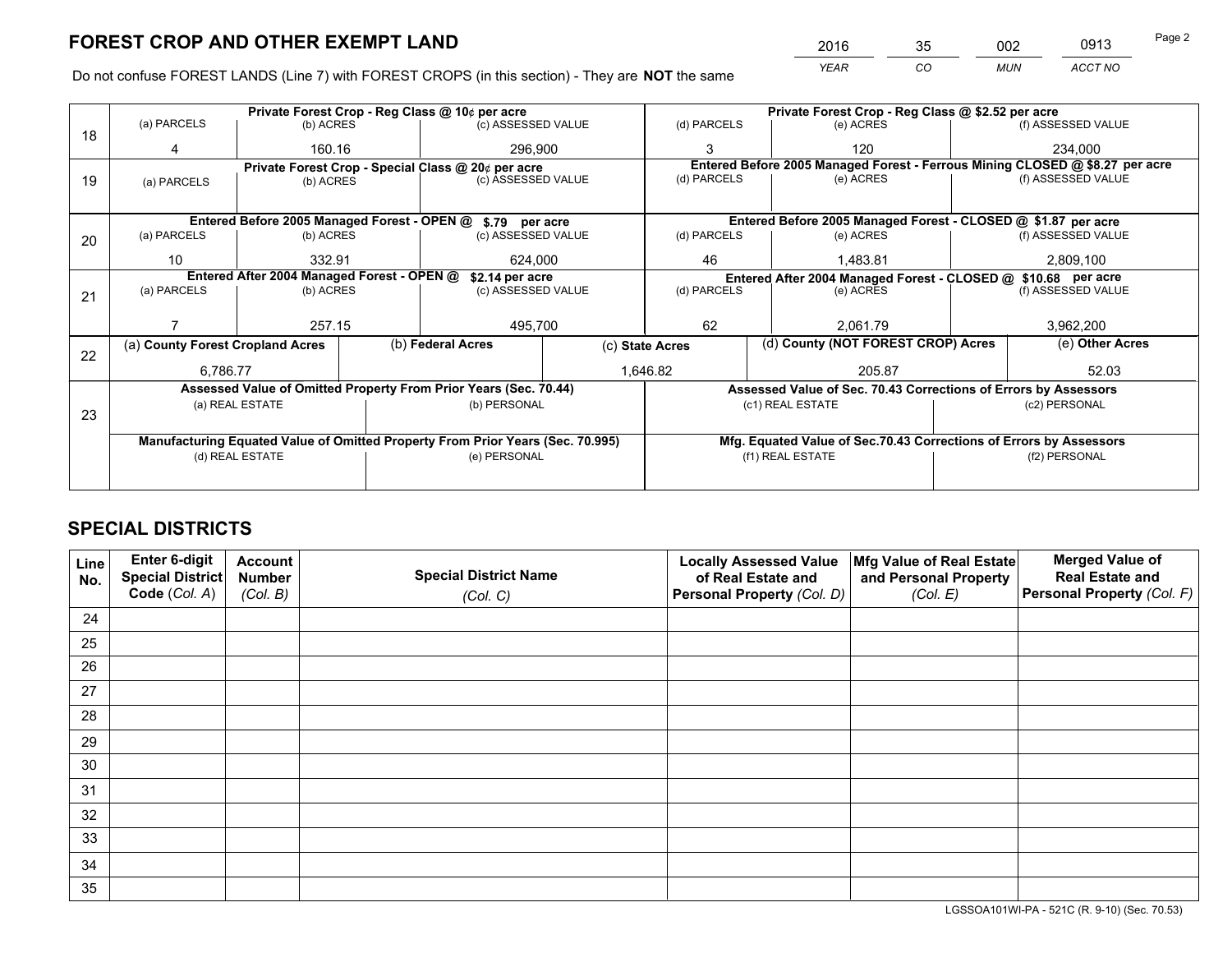|             |                                                          |                                             |                                                         | <b>YEAR</b>                                                                       | CO<br><b>MUN</b>                                              | ACCT NO                                                                        |
|-------------|----------------------------------------------------------|---------------------------------------------|---------------------------------------------------------|-----------------------------------------------------------------------------------|---------------------------------------------------------------|--------------------------------------------------------------------------------|
| Line<br>No. | Enter 6-digit<br><b>School District</b><br>Code (Col. A) | <b>Account</b><br><b>Number</b><br>(Col. B) | <b>School District Name</b><br>(Col. C)                 | <b>Locally Assessed Value</b><br>of Real Estate and<br>Personal Property (Col. D) | Mfg Value of Real Estate<br>and Personal Property<br>(Col. E) | <b>Merged Value of</b><br><b>Real Estate and</b><br>Personal Property (Col. F) |
|             | A. SCHOOL DISTRICTS (K-8 and K-12)                       |                                             |                                                         |                                                                                   |                                                               |                                                                                |
| 36          | 353500                                                   | 0207                                        | SCH D OF MERRILL AREA                                   | 40,616,605                                                                        | 83,100                                                        | 40,699,705                                                                     |
| 37          | 355754                                                   | 0208                                        | <b>SCH D OF TOMAHAWK</b>                                | 165,600                                                                           |                                                               | 165,600                                                                        |
| 38          |                                                          |                                             |                                                         |                                                                                   |                                                               |                                                                                |
| 39          |                                                          |                                             |                                                         |                                                                                   |                                                               |                                                                                |
| 40          |                                                          |                                             |                                                         |                                                                                   |                                                               |                                                                                |
| 41          |                                                          |                                             |                                                         |                                                                                   |                                                               |                                                                                |
| 42          |                                                          |                                             |                                                         |                                                                                   |                                                               |                                                                                |
| 43          |                                                          |                                             |                                                         |                                                                                   |                                                               |                                                                                |
| 44          |                                                          |                                             |                                                         |                                                                                   |                                                               |                                                                                |
| 45          |                                                          |                                             |                                                         |                                                                                   |                                                               |                                                                                |
| 46          |                                                          |                                             |                                                         |                                                                                   |                                                               |                                                                                |
| 47          |                                                          |                                             |                                                         |                                                                                   |                                                               |                                                                                |
| 48          |                                                          |                                             |                                                         |                                                                                   |                                                               |                                                                                |
| 49          |                                                          |                                             |                                                         |                                                                                   |                                                               |                                                                                |
| 50          |                                                          |                                             | TOTAL ASSESSED VALUE OF SCHOOL DISTRICTS (K-8 and K-12) | 40,782,205                                                                        | 83,100                                                        | 40,865,305                                                                     |
|             | <b>B.</b><br><b>UNION HIGH SCHOOL DISTRICTS</b>          |                                             |                                                         |                                                                                   |                                                               |                                                                                |
| 51          |                                                          |                                             |                                                         |                                                                                   |                                                               |                                                                                |
| 52          |                                                          |                                             |                                                         |                                                                                   |                                                               |                                                                                |
| 53          |                                                          |                                             |                                                         |                                                                                   |                                                               |                                                                                |
| 54          |                                                          |                                             |                                                         |                                                                                   |                                                               |                                                                                |
| 55          |                                                          |                                             | TOTAL ASSESSED VALUE OF UNION HIGH SCHOOLS              |                                                                                   |                                                               |                                                                                |
|             | C.<br><b>TECHNICAL COLLEGE DISTRICTS</b>                 |                                             |                                                         |                                                                                   |                                                               |                                                                                |
| 56          | 001500                                                   | 0014                                        | NORTH CENTRAL TECHNICAL COLLEGE<br><b>WAUS</b>          | 40,616,605                                                                        | 83,100                                                        | 40,699,705                                                                     |
| 57          | 001600                                                   | 0015                                        | NICOLET TECHNICAL COLLEGE<br><b>RHIN</b>                | 165,600                                                                           |                                                               | 165,600                                                                        |
| 58          |                                                          |                                             |                                                         |                                                                                   |                                                               |                                                                                |
| 59          |                                                          |                                             | TOTAL ASSESSED VALUE OF TECHNICAL COLLEGES              | 40,782,205                                                                        | 83,100                                                        | 40,865,305                                                                     |

35

002

 *I hereby certify, to the best of my knowledge and belief, this form is complete and correct.*

**SCHOOL DISTRICTS**

| Print name of preparer | Title                    |                | Date (MM/DD/CCYY) |
|------------------------|--------------------------|----------------|-------------------|
|                        |                          |                |                   |
| Signature of preparer  | Contact Telephone Number | E-mail address |                   |
|                        | $\overline{\phantom{a}}$ |                |                   |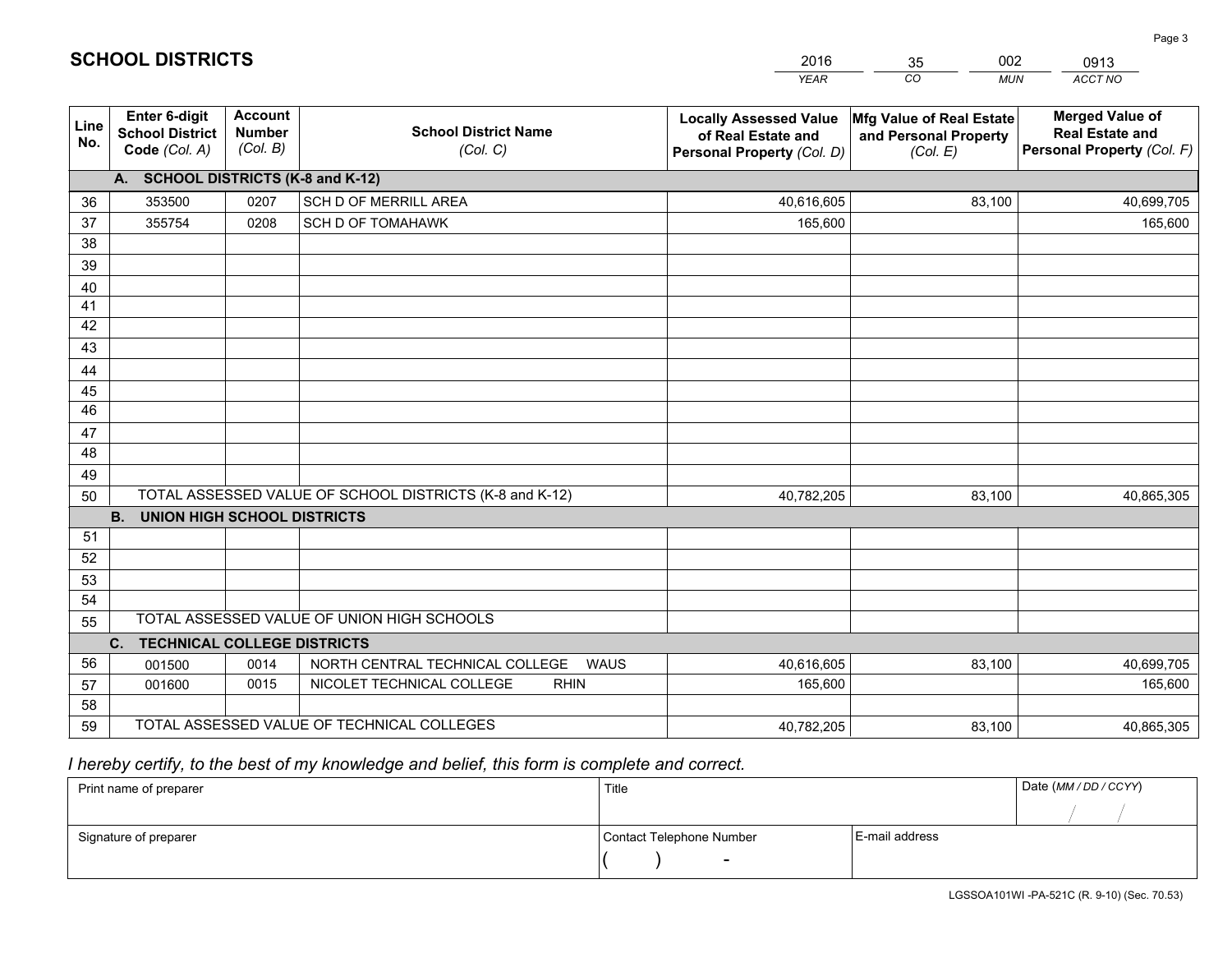#### **HIGHLIGHTS**

- 1. Complete the Statement of Assessment after the Board of Review. Reflect any changes made there.
- 2. Use black ink to complete.
- 3. Line 16 must equal Line 50, Col D.
- 4. Line 55 must equal the total of K-8 schools listed on lines 36-49. Do not include K-12 schools in this comparision.
- 5. Line 59, Col. D must equal Line 16.
- 6. Special District, School District and Technical College District values must include both real estate and personal property. Examples of Special districts are: town sanitary districts, public inland lake protection and rehabilitation districts, and metropolitan sewerage districts.
- 7. DO NOT INCLUDE Manufacturing property values.DOR will print these values on the final SOA.
- 8. Accuracy of this form is very important. The values reported directly affect the equalized value DOR calculates for school and special districts.

#### **Page 1:**

 If not prefilled, enter the tax year,county and municipal code,municipal type, municipal name and county name on the top of form.

Check the Amended box, if filing an amended / corrected SOA.

 Report the parcel count, acres and assessed value of taxable general property, total parcel count, (real and personal), total acres, and values from final figures set by the Board of Review.

- A. Real Estate land and improvements (buildings, etc.) is reported on lines 1 8, total line 9.
- B. Personal Property is reported on lines 11 14, Column D, total line 15.
- C. To complete this report, use the computer produced summary of the assessment roll that shows these amounts.
- D. Use whole numbers only.
- E. Add each line across and each column down to verify entries.

#### **Page 2:**

- A. Report Special Items (not subject to general property tax).
- 1. Private Forest Croplands and Managed Forest Lands are reported on lines 18,19, 20 and 21. Be sure to report assessed values **NOT** taxes.
- 2. You should have copies of the orders of entry, orders of withdrawal, etc., to update your assessment roll.
	- 3. Show hundredths of acres (e.g. 39.75).
- 4. Tax exempt lands are reported on line 22.
- 5. Omitted property and sec. 70.43, Wis. Stats., corrections of errors by assessor are reported on line 23. Report real estate and personal property separately. These should be for **prior years**, not something found on the current assessment roll after the board of review.
- B. Special District (Lines 24-35) Include the value of both real and personal property.

 The Department of Revenue (DOR) preprints much of the information regarding names and codes for schools, special districts,etc. If a district is not listed, enter the name and value only, DOR will enter the proper code.

### **Page 3 School Districts:**

Include the value of both real and personal property.

Report School District (regular, elementary, union high school, and technical college).

- 1. Regular (K-12) and Elementary (K-8) school values are reported on lines 36-49, total on line 50.
- 2. Union High School (UHS) (use only if elementary schools are listed on lines 36-49) are reported on lines 51-54. UHS total value (line 55) must equal to the total **elementary school** values reported on lines 36-49. Do notinclude K-12 schools in this comparison.
- 3. Technical College values are reported on lines 56-58, total on line 59.
- 4. Use the computer summary that shows these amounts to complete this report.

#### **This form is due the second Monday in June. File this report only after your Board of Review is complete.**

 *If you have questions: Return forms to:*

Fax number: (608) 264-6887 PO Box 8971

 Email: lgs@revenue.wi.gov Wisconsin Department of Revenue Call: (608) 261-5341 Local Government Services Section 6-97Madison WI 53708-8971

**NOTE: Please supply any correction to the name and address.**

NOTE: Please supply any correction to the name and address.

W3585 COPPER LAKE AVE W3585 COPPER LAKE AVE CYNTHIA LOKEMOEN<br>TOWN OF BIRCH CYNTHIA LOKEMOEN GLEASON, WI 54435 GLEASON, WI 54435 TOWN OF BIRCH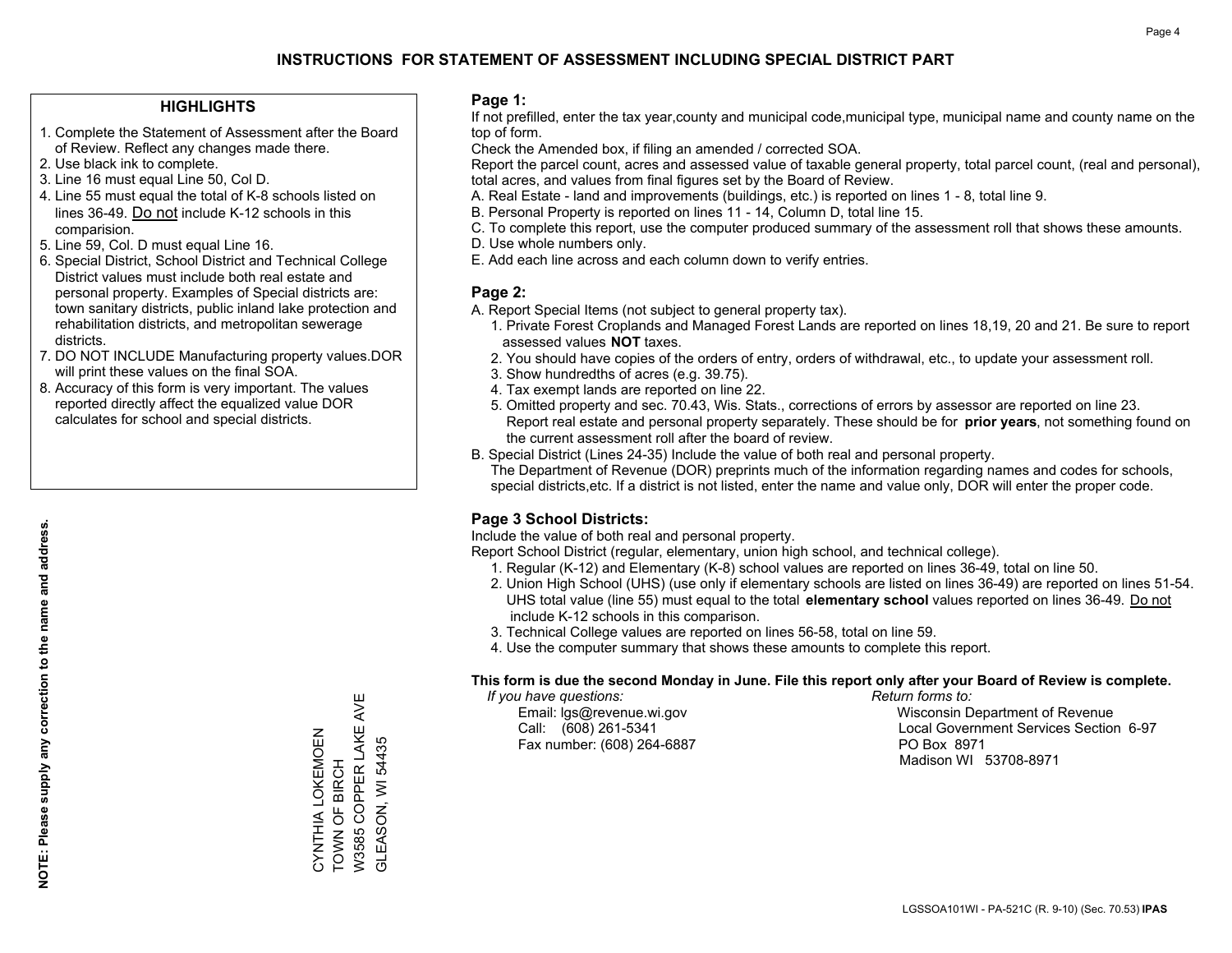**STATEMENT OF ASSESSMENT FOR 2016** 

| 35  | 004 | 0914    |
|-----|-----|---------|
| CO. | MUN | ACCT NO |

|             | <b>FOR</b>                                                                           | <b>TOWN OF</b><br><b>OF</b>                                                                                                                                                                  | <b>BRADLEY</b>           |                           | <b>LINCOLN COUNTY</b>               |                         |                      | <b>WHEN COMPLETING THIS DOCUMENT</b><br>DO NOT WRITE OVER X's OR IN SHADED AREAS |
|-------------|--------------------------------------------------------------------------------------|----------------------------------------------------------------------------------------------------------------------------------------------------------------------------------------------|--------------------------|---------------------------|-------------------------------------|-------------------------|----------------------|----------------------------------------------------------------------------------|
|             |                                                                                      | Town - Village - City                                                                                                                                                                        | <b>Municipality Name</b> |                           | <b>County Name</b>                  |                         |                      |                                                                                  |
|             |                                                                                      | PARCEL COUNT<br><b>REAL ESTATE</b>                                                                                                                                                           |                          |                           | NO. OF ACRES                        | <b>VALUE OF</b>         | <b>VALUE OF</b>      | TOTAL VALUE OF LAND                                                              |
| Line<br>No. |                                                                                      | (See Lines 18 - 22 for<br>other Real Estate)                                                                                                                                                 |                          | TOTAL LAND   IMPROVEMENTS | <b>WHOLE</b><br><b>NUMBERS ONLY</b> | LAND                    | <b>IMPROVEMENTS</b>  | AND IMPROVEMENTS                                                                 |
|             |                                                                                      |                                                                                                                                                                                              | Col. A                   | Col. B                    | Col. C                              | Col. D                  | Col. E               | Col. F                                                                           |
|             |                                                                                      | <b>RESIDENTIAL - Class 1</b>                                                                                                                                                                 | 2,741                    | 2,088                     | 3,599                               | 142,065,100             | 238,713,900          | 380,779,000                                                                      |
| 2           |                                                                                      | <b>COMMERCIAL - Class 2</b>                                                                                                                                                                  | 109                      | 80                        | 726                                 | 5,175,600               | 12,141,700           | 17,317,300                                                                       |
| 3           |                                                                                      | <b>MANUFACTURING - Class 3</b>                                                                                                                                                               | 3                        | 3                         | 323                                 | 869,600                 | 11,687,300           | 12,556,900                                                                       |
| 4           |                                                                                      | <b>AGRICULTURAL - Class 4</b>                                                                                                                                                                | 86                       |                           | 1,168                               | 118,800                 |                      | 118,800                                                                          |
| 5           |                                                                                      | UNDEVELOPED - Class 5                                                                                                                                                                        | 526                      |                           | 5,704                               | 2,216,000               |                      | 2,216,000                                                                        |
| 6           | AGRICULTURAL FOREST - Class 5m                                                       |                                                                                                                                                                                              | -1                       |                           | 5                                   | 5,000                   |                      | 5,000                                                                            |
| 7           |                                                                                      | FOREST LANDS - Class 6                                                                                                                                                                       | 723                      |                           | 12,621                              | 22,738,700              |                      | 22,738,700                                                                       |
| 8           |                                                                                      | OTHER - Class 7                                                                                                                                                                              | 14                       | 13                        | 46                                  | 103,800                 | 1,021,400            | 1,125,200                                                                        |
| 9           |                                                                                      | TOTAL - ALL COLUMNS                                                                                                                                                                          | 4,203                    | 2,184                     | 24,192                              | 173,292,600             | 263,564,300          | 436,856,900                                                                      |
| 10          |                                                                                      | NUMBER OF PERSONAL PROPERTY ACCOUNTS IN ROLL                                                                                                                                                 |                          |                           | 60                                  | <b>LOCALLY ASSESSED</b> | <b>MANUFACTURING</b> | <b>MERGED</b>                                                                    |
| 11          |                                                                                      | BOATS AND OTHER WATERCRAFT NOT EXEMPT - Code 1                                                                                                                                               |                          |                           |                                     | 19,300                  | 0                    | 19,300                                                                           |
| 12          |                                                                                      | MACHINERY, TOOLS AND PATTERNS - Code 2                                                                                                                                                       |                          |                           |                                     | 384,100                 | 9,567,700            | 9,951,800                                                                        |
| 13          |                                                                                      | FURNITURE, FIXTURES AND EQUIPMENT - Code 3                                                                                                                                                   |                          |                           |                                     | 262,000                 | 611,200              | 873,200                                                                          |
| 14          |                                                                                      | ALL OTHER PERSONAL PROPERTY NOT EXEMPT - Codes 4A, 4B, 4C                                                                                                                                    |                          |                           |                                     | 311,100                 | 126,900              | 438,000                                                                          |
| 15          |                                                                                      | TOTAL OF PERSONAL PROPERTY NOT EXEMPT (Total of Lines 11-14)                                                                                                                                 |                          |                           |                                     | 976,500                 | 10,305,800           | 11,282,300                                                                       |
| 16          |                                                                                      | AGGREGATE ASSESSED VALUE OF ALL PROPERTY SUBJECT TO THE GENERAL PROPERTY TAX (Total of Lines 9F and 15F)<br>MUST EQUAL TOTAL VALUE OF THE SCHOOL DISTRICTS (K-12 PLUS K-8) - Line 50, Col. F |                          |                           |                                     |                         |                      | 448,139,200                                                                      |
| 17          |                                                                                      | <b>BOARD OF REVIEW</b>                                                                                                                                                                       |                          |                           | Name of Assessor                    |                         | Telephone #          |                                                                                  |
|             | DATE OF FINAL ADJOURNMENT<br><b>JEREMY KURTZWEIL</b><br>(715) 486-9019<br>06/22/2016 |                                                                                                                                                                                              |                          |                           |                                     |                         |                      |                                                                                  |

REMARKS

The Assessment Ratio to be used in calculating the estimated Fair Market Value on tax bills for this tax district is 1.024622907

This ratio should be used to convert assessed values to "Calculate Equalized Values" in Step 1 of the Lottery and Gaming Credit Calculations.<br>This ratio should be used in the "Computation of Tax Equivalent" schedule of the Commission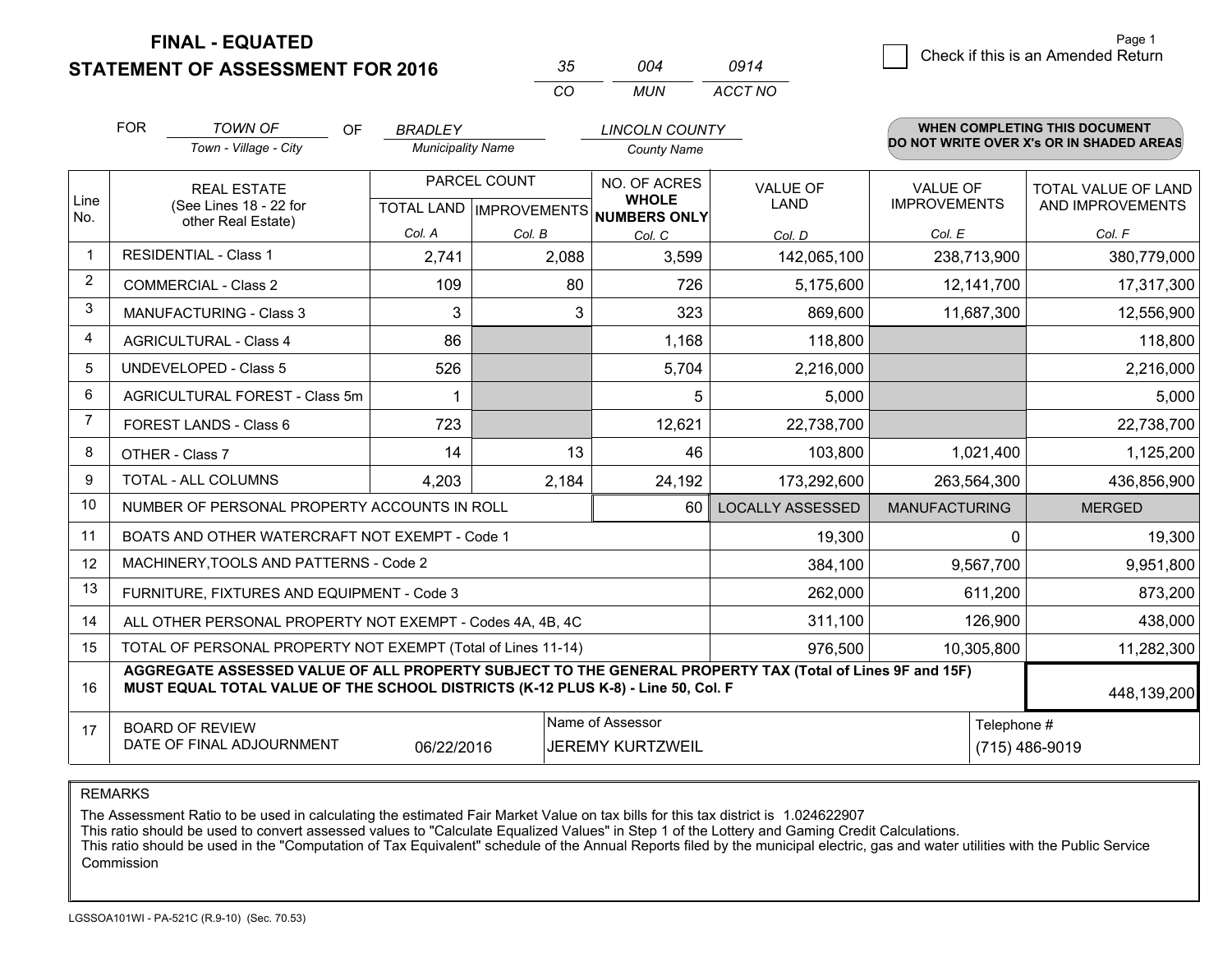*YEAR CO MUN ACCT NO* <sup>2016</sup> <sup>35</sup> <sup>004</sup> <sup>0914</sup>

Do not confuse FOREST LANDS (Line 7) with FOREST CROPS (in this section) - They are **NOT** the same

|    |                                                               |                                             | Private Forest Crop - Reg Class @ 10¢ per acre |                                                                                |  | Private Forest Crop - Reg Class @ \$2.52 per acre             |                                    |                                                                    |               |                                                                              |  |
|----|---------------------------------------------------------------|---------------------------------------------|------------------------------------------------|--------------------------------------------------------------------------------|--|---------------------------------------------------------------|------------------------------------|--------------------------------------------------------------------|---------------|------------------------------------------------------------------------------|--|
| 18 | (a) PARCELS                                                   | (b) ACRES                                   |                                                | (c) ASSESSED VALUE                                                             |  | (d) PARCELS                                                   |                                    | (e) ACRES                                                          |               | (f) ASSESSED VALUE                                                           |  |
|    | 6                                                             | 240                                         |                                                | 447.500                                                                        |  | 17                                                            |                                    | 643.26                                                             |               | 1,312,200                                                                    |  |
|    |                                                               |                                             |                                                | Private Forest Crop - Special Class @ 20¢ per acre                             |  |                                                               |                                    |                                                                    |               | Entered Before 2005 Managed Forest - Ferrous Mining CLOSED @ \$8.27 per acre |  |
| 19 | (a) PARCELS                                                   | (c) ASSESSED VALUE<br>(b) ACRES             |                                                | (d) PARCELS                                                                    |  | (e) ACRES                                                     |                                    | (f) ASSESSED VALUE                                                 |               |                                                                              |  |
|    |                                                               |                                             |                                                |                                                                                |  |                                                               |                                    |                                                                    |               |                                                                              |  |
|    |                                                               | Entered Before 2005 Managed Forest - OPEN @ |                                                | \$.79 per acre                                                                 |  |                                                               |                                    | Entered Before 2005 Managed Forest - CLOSED @ \$1.87 per acre      |               |                                                                              |  |
| 20 | (a) PARCELS                                                   | (b) ACRES                                   |                                                | (c) ASSESSED VALUE                                                             |  | (d) PARCELS                                                   |                                    | (e) ACRES                                                          |               | (f) ASSESSED VALUE                                                           |  |
|    | 67                                                            | 2,258.47                                    |                                                | 4,138,900                                                                      |  | 73                                                            | 2,270.3                            |                                                                    | 4,011,200     |                                                                              |  |
|    | Entered After 2004 Managed Forest - OPEN @<br>\$2.14 per acre |                                             |                                                |                                                                                |  | Entered After 2004 Managed Forest - CLOSED @ \$10.68 per acre |                                    |                                                                    |               |                                                                              |  |
| 21 | (a) PARCELS                                                   | (b) ACRES                                   |                                                | (c) ASSESSED VALUE                                                             |  | (d) PARCELS                                                   |                                    | (e) ACRES                                                          |               | (f) ASSESSED VALUE                                                           |  |
|    |                                                               |                                             |                                                |                                                                                |  |                                                               |                                    |                                                                    |               |                                                                              |  |
|    | 12                                                            | 415.42                                      |                                                | 857,200                                                                        |  | 36                                                            | 1,105.44                           |                                                                    | 2,079,100     |                                                                              |  |
|    | (a) County Forest Cropland Acres                              |                                             |                                                | (b) Federal Acres<br>(c) State Acres                                           |  |                                                               | (d) County (NOT FOREST CROP) Acres |                                                                    |               | (e) Other Acres                                                              |  |
| 22 | 1,162.24                                                      |                                             |                                                |                                                                                |  | 538.87                                                        |                                    | 187.08                                                             |               | 3,477.81                                                                     |  |
|    |                                                               |                                             |                                                | Assessed Value of Omitted Property From Prior Years (Sec. 70.44)               |  |                                                               |                                    | Assessed Value of Sec. 70.43 Corrections of Errors by Assessors    |               |                                                                              |  |
|    |                                                               | (a) REAL ESTATE                             |                                                | (b) PERSONAL                                                                   |  |                                                               |                                    | (c1) REAL ESTATE                                                   |               | (c2) PERSONAL                                                                |  |
| 23 |                                                               |                                             |                                                |                                                                                |  |                                                               |                                    |                                                                    |               |                                                                              |  |
|    |                                                               |                                             |                                                | Manufacturing Equated Value of Omitted Property From Prior Years (Sec. 70.995) |  |                                                               |                                    | Mfg. Equated Value of Sec.70.43 Corrections of Errors by Assessors |               |                                                                              |  |
|    | (d) REAL ESTATE                                               |                                             | (e) PERSONAL                                   |                                                                                |  |                                                               | (f1) REAL ESTATE                   |                                                                    | (f2) PERSONAL |                                                                              |  |
|    |                                                               |                                             |                                                |                                                                                |  |                                                               |                                    |                                                                    |               |                                                                              |  |

## **SPECIAL DISTRICTS**

| Line<br>No. | <b>Enter 6-digit</b><br><b>Special District</b><br>Code (Col. A) | <b>Account</b><br><b>Number</b><br>(Col. B) | <b>Special District Name</b><br>(Col. C)   | <b>Locally Assessed Value</b><br>of Real Estate and<br>Personal Property (Col. D) | Mfg Value of Real Estate<br>and Personal Property<br>(Col. E) | <b>Merged Value of</b><br><b>Real Estate and</b><br>Personal Property (Col. F) |
|-------------|------------------------------------------------------------------|---------------------------------------------|--------------------------------------------|-----------------------------------------------------------------------------------|---------------------------------------------------------------|--------------------------------------------------------------------------------|
| 24          | 357030                                                           | 0208                                        | <b>FULSHER SANITARY DISTRICT</b>           | 580,400                                                                           |                                                               | 580,400                                                                        |
| 25          | 358020                                                           | 0209                                        | MUSKELLUNGE INLAND LAKE PRO & REHAB DIST   | 25,173,300                                                                        |                                                               | 25,173,300                                                                     |
| 26          | 358040                                                           | 0211                                        | HALF MOON INLAND LAKE PRO & REHAB DISTRICT | 13,766,400                                                                        |                                                               | 13,766,400                                                                     |
| 27          | 438060                                                           | 0599                                        | LAKE NOKOMIS LAKE DISTRICT                 | 77,948,300                                                                        |                                                               | 77,948,300                                                                     |
| 28          |                                                                  |                                             |                                            |                                                                                   |                                                               |                                                                                |
| 29          |                                                                  |                                             |                                            |                                                                                   |                                                               |                                                                                |
| 30          |                                                                  |                                             |                                            |                                                                                   |                                                               |                                                                                |
| 31          |                                                                  |                                             |                                            |                                                                                   |                                                               |                                                                                |
| 32          |                                                                  |                                             |                                            |                                                                                   |                                                               |                                                                                |
| 33          |                                                                  |                                             |                                            |                                                                                   |                                                               |                                                                                |
| 34          |                                                                  |                                             |                                            |                                                                                   |                                                               |                                                                                |
| 35          |                                                                  |                                             |                                            |                                                                                   |                                                               |                                                                                |

LGSSOA101WI-PA - 521C (R. 9-10) (Sec. 70.53)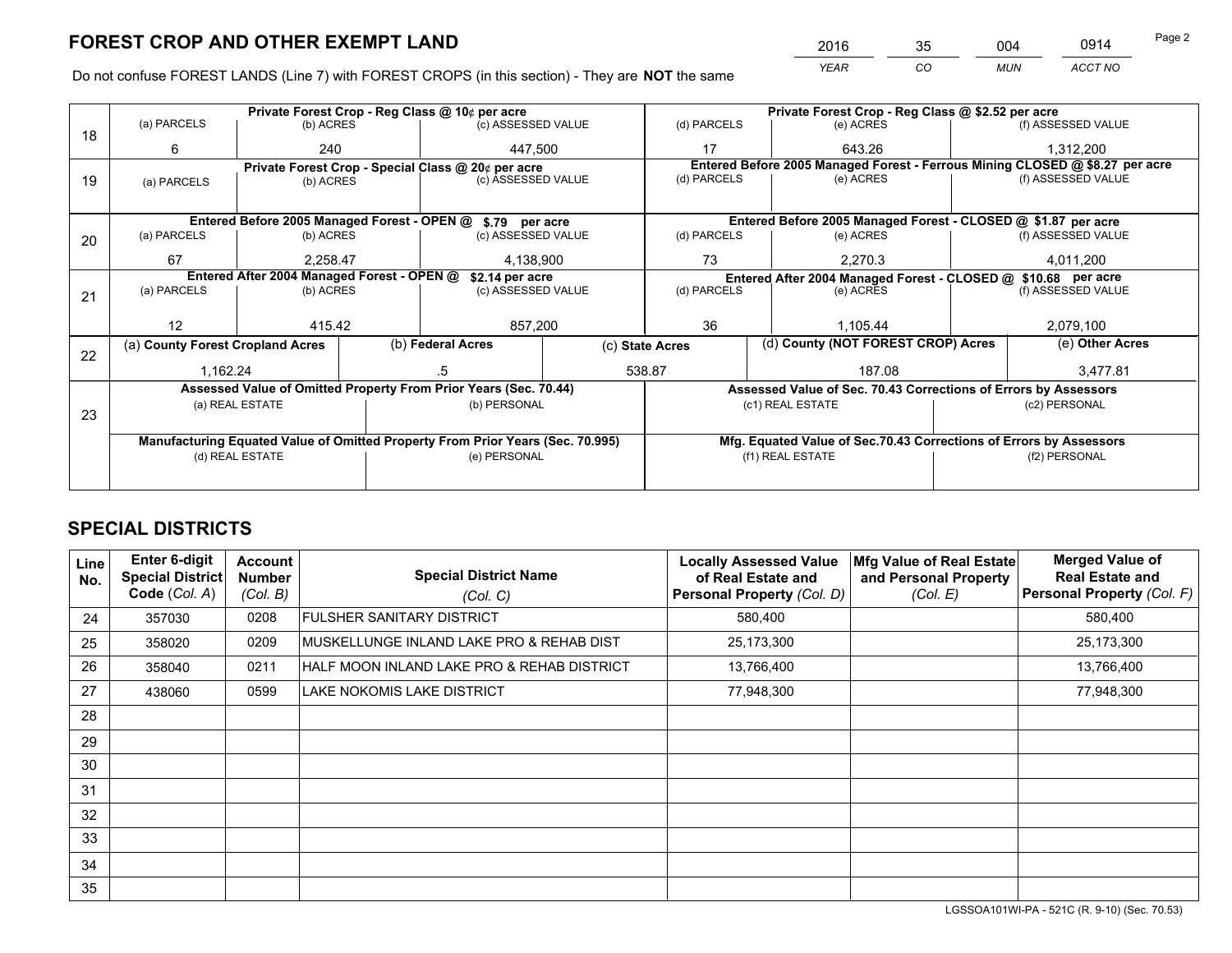|             |                                                                 |                                             |                                                         | <b>YEAR</b>                                                                       | CO<br><b>MUN</b>                                              | ACCT NO                                                                        |
|-------------|-----------------------------------------------------------------|---------------------------------------------|---------------------------------------------------------|-----------------------------------------------------------------------------------|---------------------------------------------------------------|--------------------------------------------------------------------------------|
| Line<br>No. | <b>Enter 6-digit</b><br><b>School District</b><br>Code (Col. A) | <b>Account</b><br><b>Number</b><br>(Col. B) | <b>School District Name</b><br>(Col. C)                 | <b>Locally Assessed Value</b><br>of Real Estate and<br>Personal Property (Col. D) | Mfg Value of Real Estate<br>and Personal Property<br>(Col. E) | <b>Merged Value of</b><br><b>Real Estate and</b><br>Personal Property (Col. F) |
|             | A. SCHOOL DISTRICTS (K-8 and K-12)                              |                                             |                                                         |                                                                                   |                                                               |                                                                                |
| 36          | 355754                                                          | 0208                                        | SCH D OF TOMAHAWK                                       | 425,276,500                                                                       | 22,862,700                                                    | 448,139,200                                                                    |
| 37          |                                                                 |                                             |                                                         |                                                                                   |                                                               |                                                                                |
| 38          |                                                                 |                                             |                                                         |                                                                                   |                                                               |                                                                                |
| 39          |                                                                 |                                             |                                                         |                                                                                   |                                                               |                                                                                |
| 40          |                                                                 |                                             |                                                         |                                                                                   |                                                               |                                                                                |
| 41<br>42    |                                                                 |                                             |                                                         |                                                                                   |                                                               |                                                                                |
| 43          |                                                                 |                                             |                                                         |                                                                                   |                                                               |                                                                                |
|             |                                                                 |                                             |                                                         |                                                                                   |                                                               |                                                                                |
| 44<br>45    |                                                                 |                                             |                                                         |                                                                                   |                                                               |                                                                                |
| 46          |                                                                 |                                             |                                                         |                                                                                   |                                                               |                                                                                |
| 47          |                                                                 |                                             |                                                         |                                                                                   |                                                               |                                                                                |
| 48          |                                                                 |                                             |                                                         |                                                                                   |                                                               |                                                                                |
| 49          |                                                                 |                                             |                                                         |                                                                                   |                                                               |                                                                                |
| 50          |                                                                 |                                             | TOTAL ASSESSED VALUE OF SCHOOL DISTRICTS (K-8 and K-12) | 425,276,500                                                                       | 22,862,700                                                    | 448,139,200                                                                    |
|             | <b>B.</b><br>UNION HIGH SCHOOL DISTRICTS                        |                                             |                                                         |                                                                                   |                                                               |                                                                                |
| 51          |                                                                 |                                             |                                                         |                                                                                   |                                                               |                                                                                |
| 52          |                                                                 |                                             |                                                         |                                                                                   |                                                               |                                                                                |
| 53          |                                                                 |                                             |                                                         |                                                                                   |                                                               |                                                                                |
| 54          |                                                                 |                                             |                                                         |                                                                                   |                                                               |                                                                                |
| 55          |                                                                 |                                             | TOTAL ASSESSED VALUE OF UNION HIGH SCHOOLS              |                                                                                   |                                                               |                                                                                |
|             | C.<br><b>TECHNICAL COLLEGE DISTRICTS</b>                        |                                             |                                                         |                                                                                   |                                                               |                                                                                |
| 56          | 001600                                                          | 0015                                        | NICOLET TECHNICAL COLLEGE<br><b>RHIN</b>                | 425,276,500                                                                       | 22,862,700                                                    | 448,139,200                                                                    |
| 57<br>58    |                                                                 |                                             |                                                         |                                                                                   |                                                               |                                                                                |
| 59          |                                                                 |                                             | TOTAL ASSESSED VALUE OF TECHNICAL COLLEGES              | 425,276,500                                                                       | 22,862,700                                                    | 448,139,200                                                                    |
|             |                                                                 |                                             |                                                         |                                                                                   |                                                               |                                                                                |

35

004

 *I hereby certify, to the best of my knowledge and belief, this form is complete and correct.*

**SCHOOL DISTRICTS**

| Print name of preparer | Title                    |                | Date (MM / DD / CCYY) |
|------------------------|--------------------------|----------------|-----------------------|
|                        |                          |                |                       |
| Signature of preparer  | Contact Telephone Number | E-mail address |                       |
|                        | $\sim$                   |                |                       |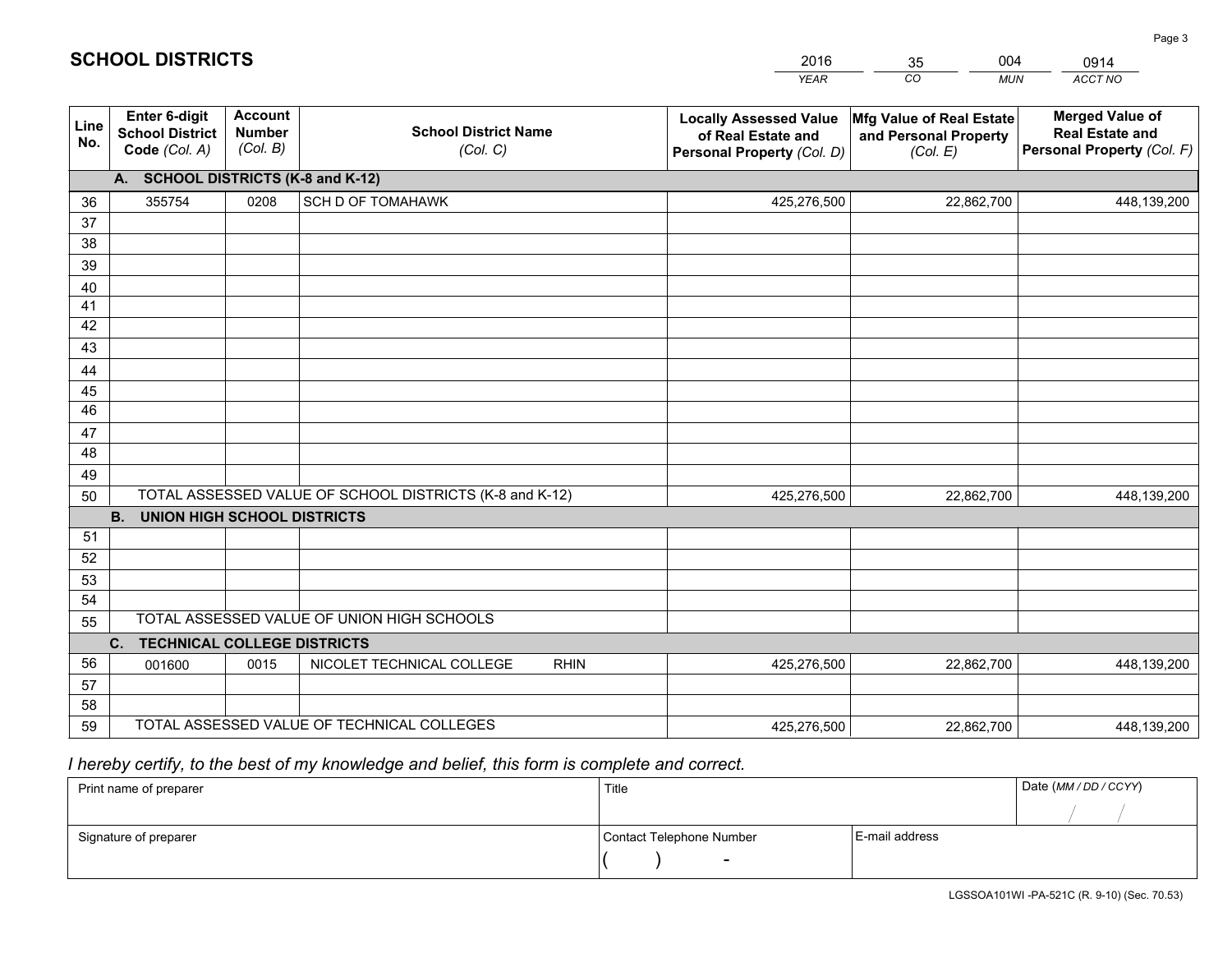#### **HIGHLIGHTS**

- 1. Complete the Statement of Assessment after the Board of Review. Reflect any changes made there.
- 2. Use black ink to complete.
- 3. Line 16 must equal Line 50, Col D.
- 4. Line 55 must equal the total of K-8 schools listed on lines 36-49. Do not include K-12 schools in this comparision.
- 5. Line 59, Col. D must equal Line 16.
- 6. Special District, School District and Technical College District values must include both real estate and personal property. Examples of Special districts are: town sanitary districts, public inland lake protection and rehabilitation districts, and metropolitan sewerage districts.
- 7. DO NOT INCLUDE Manufacturing property values.DOR will print these values on the final SOA.

KARI KISER

TOWN OF BRADLEY 1518 W MOHAWK DR TOMAHAWK, WI 54487 - 9715

TOMAHAWK, WI 54487 1518 W MOHAWK DR KARI KISER<br>TOWN OF BRADLEY

Ю  $971$  $\mathbf{I}$ 

 8. Accuracy of this form is very important. The values reported directly affect the equalized value DOR calculates for school and special districts.

#### **Page 1:**

 If not prefilled, enter the tax year,county and municipal code,municipal type, municipal name and county name on the top of form.

Check the Amended box, if filing an amended / corrected SOA.

 Report the parcel count, acres and assessed value of taxable general property, total parcel count, (real and personal), total acres, and values from final figures set by the Board of Review.

- A. Real Estate land and improvements (buildings, etc.) is reported on lines 1 8, total line 9.
- B. Personal Property is reported on lines 11 14, Column D, total line 15.
- C. To complete this report, use the computer produced summary of the assessment roll that shows these amounts.
- D. Use whole numbers only.
- E. Add each line across and each column down to verify entries.

#### **Page 2:**

- A. Report Special Items (not subject to general property tax).
- 1. Private Forest Croplands and Managed Forest Lands are reported on lines 18,19, 20 and 21. Be sure to report assessed values **NOT** taxes.
- 2. You should have copies of the orders of entry, orders of withdrawal, etc., to update your assessment roll.
	- 3. Show hundredths of acres (e.g. 39.75).
- 4. Tax exempt lands are reported on line 22.
- 5. Omitted property and sec. 70.43, Wis. Stats., corrections of errors by assessor are reported on line 23. Report real estate and personal property separately. These should be for **prior years**, not something found on the current assessment roll after the board of review.
- B. Special District (Lines 24-35) Include the value of both real and personal property.

 The Department of Revenue (DOR) preprints much of the information regarding names and codes for schools, special districts,etc. If a district is not listed, enter the name and value only, DOR will enter the proper code.

### **Page 3 School Districts:**

Include the value of both real and personal property.

Report School District (regular, elementary, union high school, and technical college).

- 1. Regular (K-12) and Elementary (K-8) school values are reported on lines 36-49, total on line 50.
- 2. Union High School (UHS) (use only if elementary schools are listed on lines 36-49) are reported on lines 51-54. UHS total value (line 55) must equal to the total **elementary school** values reported on lines 36-49. Do notinclude K-12 schools in this comparison.
- 3. Technical College values are reported on lines 56-58, total on line 59.
- 4. Use the computer summary that shows these amounts to complete this report.

#### **This form is due the second Monday in June. File this report only after your Board of Review is complete.**

 *If you have questions: Return forms to:*

Fax number: (608) 264-6887 PO Box 8971

 Email: lgs@revenue.wi.gov Wisconsin Department of Revenue Call: (608) 261-5341 Local Government Services Section 6-97Madison WI 53708-8971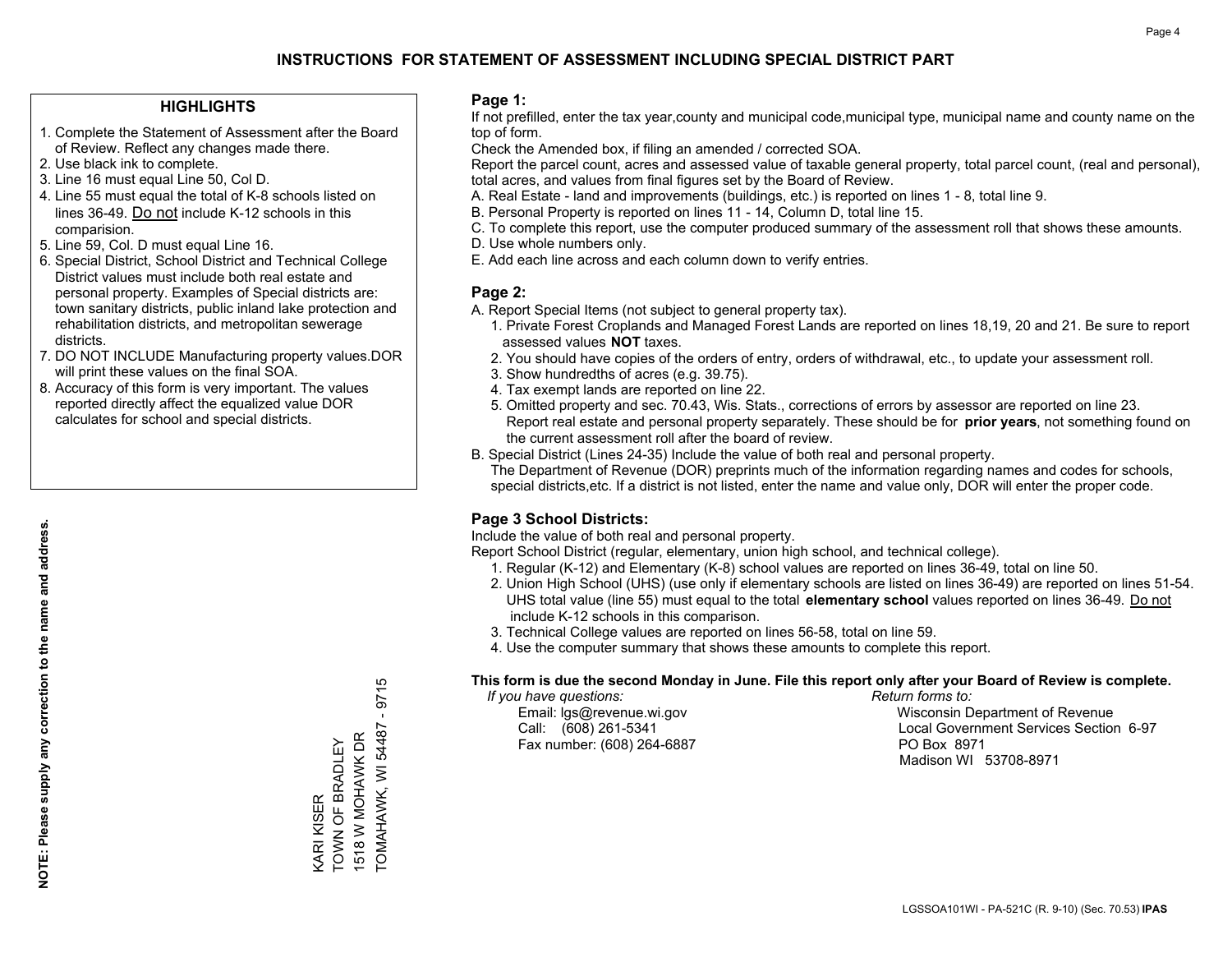**STATEMENT OF ASSESSMENT FOR 2016** 

| $\sim$ | nnr  | 0915    |
|--------|------|---------|
| Γn.    | MUN. | ACCT NO |

|                | <b>FOR</b><br><b>TOWN OF</b><br><b>OF</b><br>Town - Village - City                                                                                                                                         | <b>CORNING</b><br><b>Municipality Name</b> |              | <b>LINCOLN COUNTY</b><br><b>County Name</b>                         |                                |                                        | <b>WHEN COMPLETING THIS DOCUMENT</b><br>DO NOT WRITE OVER X's OR IN SHADED AREAS |
|----------------|------------------------------------------------------------------------------------------------------------------------------------------------------------------------------------------------------------|--------------------------------------------|--------------|---------------------------------------------------------------------|--------------------------------|----------------------------------------|----------------------------------------------------------------------------------|
| Line<br>No.    | <b>REAL ESTATE</b><br>(See Lines 18 - 22 for<br>other Real Estate)                                                                                                                                         |                                            | PARCEL COUNT | NO. OF ACRES<br><b>WHOLE</b><br>TOTAL LAND MPROVEMENTS NUMBERS ONLY | <b>VALUE OF</b><br><b>LAND</b> | <b>VALUE OF</b><br><b>IMPROVEMENTS</b> | TOTAL VALUE OF LAND<br>AND IMPROVEMENTS                                          |
|                |                                                                                                                                                                                                            | Col. A                                     | Col. B       | Col. C                                                              | Col. D                         | Col. E                                 | Col. F                                                                           |
|                | <b>RESIDENTIAL - Class 1</b>                                                                                                                                                                               | 447                                        | 430          | 999                                                                 | 2,978,400                      | 28,663,200                             | 31,641,600                                                                       |
| 2              | <b>COMMERCIAL - Class 2</b>                                                                                                                                                                                | 11                                         | 11           | 16                                                                  | 61,100                         | 718,600                                | 779,700                                                                          |
| 3              | <b>MANUFACTURING - Class 3</b>                                                                                                                                                                             | $\Omega$                                   | 0            | $\Omega$                                                            | 0                              | 0                                      | $\mathbf{0}$                                                                     |
| 4              | <b>AGRICULTURAL - Class 4</b>                                                                                                                                                                              | 395                                        |              | 9,935                                                               | 1,417,700                      |                                        | 1,417,700                                                                        |
| 5              | <b>UNDEVELOPED - Class 5</b>                                                                                                                                                                               | 586                                        |              | 5,285                                                               | 2,617,200                      |                                        | 2,617,200                                                                        |
| 6              | AGRICULTURAL FOREST - Class 5m                                                                                                                                                                             | 157                                        |              | 2,661                                                               | 2,630,500                      |                                        | 2,630,500                                                                        |
| $\overline{7}$ | FOREST LANDS - Class 6                                                                                                                                                                                     | 482                                        |              | 11,463                                                              | 19,160,800                     |                                        | 19,160,800                                                                       |
| 8              | OTHER - Class 7                                                                                                                                                                                            | 74                                         | 74           | 157                                                                 | 521,500                        | 5,622,400                              | 6,143,900                                                                        |
| 9              | TOTAL - ALL COLUMNS                                                                                                                                                                                        | 2,152                                      | 515          | 30,516                                                              | 29,387,200                     | 35,004,200                             | 64,391,400                                                                       |
| 10             | NUMBER OF PERSONAL PROPERTY ACCOUNTS IN ROLL                                                                                                                                                               |                                            |              | 96                                                                  | <b>LOCALLY ASSESSED</b>        | <b>MANUFACTURING</b>                   | <b>MERGED</b>                                                                    |
| 11             | BOATS AND OTHER WATERCRAFT NOT EXEMPT - Code 1                                                                                                                                                             |                                            |              |                                                                     | 0                              | 0                                      | $\mathbf{0}$                                                                     |
| 12             | MACHINERY, TOOLS AND PATTERNS - Code 2                                                                                                                                                                     |                                            |              |                                                                     | 32,200                         | $\Omega$                               | 32,200                                                                           |
| 13             | FURNITURE, FIXTURES AND EQUIPMENT - Code 3                                                                                                                                                                 |                                            |              |                                                                     | 79,600                         | 200                                    | 79,800                                                                           |
| 14             | ALL OTHER PERSONAL PROPERTY NOT EXEMPT - Codes 4A, 4B, 4C                                                                                                                                                  |                                            |              |                                                                     | 1,347,700                      | 45,000                                 | 1,392,700                                                                        |
| 15             | TOTAL OF PERSONAL PROPERTY NOT EXEMPT (Total of Lines 11-14)                                                                                                                                               |                                            |              |                                                                     | 1,459,500                      | 45,200                                 | 1,504,700                                                                        |
| 16             | AGGREGATE ASSESSED VALUE OF ALL PROPERTY SUBJECT TO THE GENERAL PROPERTY TAX (Total of Lines 9F and 15F)<br>MUST EQUAL TOTAL VALUE OF THE SCHOOL DISTRICTS (K-12 PLUS K-8) - Line 50, Col. F<br>65,896,100 |                                            |              |                                                                     |                                |                                        |                                                                                  |
| 17             | <b>BOARD OF REVIEW</b><br>DATE OF FINAL ADJOURNMENT                                                                                                                                                        | 05/16/2016                                 |              | Name of Assessor<br><b>JEREMY KURTZWEIL</b>                         |                                | Telephone #                            | (715) 486-9019                                                                   |

REMARKS

The Assessment Ratio to be used in calculating the estimated Fair Market Value on tax bills for this tax district is .926120893

This ratio should be used to convert assessed values to "Calculate Equalized Values" in Step 1 of the Lottery and Gaming Credit Calculations.<br>This ratio should be used in the "Computation of Tax Equivalent" schedule of the Commission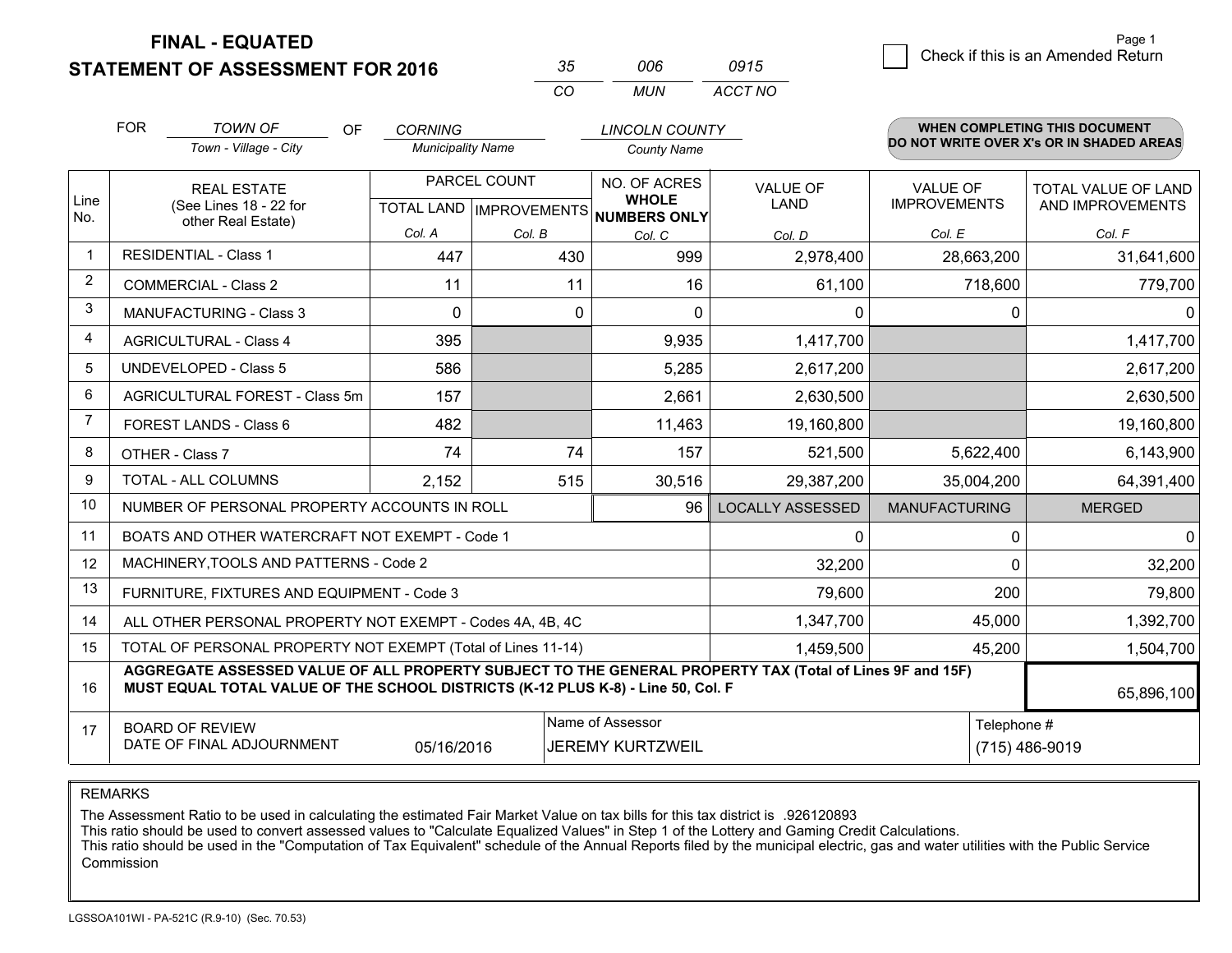*YEAR CO MUN ACCT NO* <sup>2016</sup> <sup>35</sup> <sup>006</sup> <sup>0915</sup>

Do not confuse FOREST LANDS (Line 7) with FOREST CROPS (in this section) - They are **NOT** the same

|    |                                                                                |                                             |                                                    | Private Forest Crop - Reg Class @ 10¢ per acre                   |         | Private Forest Crop - Reg Class @ \$2.52 per acre |                                                               |                                                                    |  |                                                                              |  |
|----|--------------------------------------------------------------------------------|---------------------------------------------|----------------------------------------------------|------------------------------------------------------------------|---------|---------------------------------------------------|---------------------------------------------------------------|--------------------------------------------------------------------|--|------------------------------------------------------------------------------|--|
| 18 | (a) PARCELS                                                                    | (b) ACRES                                   |                                                    | (c) ASSESSED VALUE                                               |         | (d) PARCELS                                       |                                                               | (e) ACRES                                                          |  | (f) ASSESSED VALUE                                                           |  |
|    | 217                                                                            | 8.410.56                                    |                                                    | 16,257,600                                                       |         | 50                                                |                                                               | 2.005.88                                                           |  | 3,794,900                                                                    |  |
|    |                                                                                |                                             | Private Forest Crop - Special Class @ 20¢ per acre |                                                                  |         |                                                   |                                                               |                                                                    |  | Entered Before 2005 Managed Forest - Ferrous Mining CLOSED @ \$8.27 per acre |  |
| 19 | (a) PARCELS                                                                    | (b) ACRES                                   |                                                    | (c) ASSESSED VALUE                                               |         | (d) PARCELS                                       |                                                               | (e) ACRES                                                          |  | (f) ASSESSED VALUE                                                           |  |
|    |                                                                                |                                             |                                                    |                                                                  |         |                                                   |                                                               |                                                                    |  |                                                                              |  |
|    |                                                                                | Entered Before 2005 Managed Forest - OPEN @ |                                                    | \$.79 per acre                                                   |         |                                                   |                                                               | Entered Before 2005 Managed Forest - CLOSED @ \$1.87 per acre      |  |                                                                              |  |
| 20 | (a) PARCELS                                                                    | (b) ACRES                                   |                                                    | (c) ASSESSED VALUE                                               |         | (d) PARCELS                                       |                                                               | (e) ACRES                                                          |  | (f) ASSESSED VALUE                                                           |  |
|    | 369                                                                            | 14.446.62                                   |                                                    | 27,226,300                                                       |         | 369                                               |                                                               | 12,256.87                                                          |  | 20,659,600                                                                   |  |
|    | Entered After 2004 Managed Forest - OPEN @<br>\$2.14 per acre                  |                                             |                                                    |                                                                  |         |                                                   | Entered After 2004 Managed Forest - CLOSED @ \$10.68 per acre |                                                                    |  |                                                                              |  |
| 21 | (a) PARCELS                                                                    | (b) ACRES                                   |                                                    | (c) ASSESSED VALUE                                               |         | (d) PARCELS                                       |                                                               | (e) ACRES                                                          |  | (f) ASSESSED VALUE                                                           |  |
|    |                                                                                |                                             |                                                    |                                                                  |         |                                                   |                                                               |                                                                    |  |                                                                              |  |
|    | 355                                                                            | 13.366.32                                   |                                                    | 23,330,100                                                       |         | 181                                               | 6,533.77                                                      |                                                                    |  | 10,673,500                                                                   |  |
|    | (a) County Forest Cropland Acres                                               |                                             |                                                    | (b) Federal Acres                                                |         | (c) State Acres                                   |                                                               | (d) County (NOT FOREST CROP) Acres                                 |  | (e) Other Acres                                                              |  |
| 22 |                                                                                |                                             |                                                    |                                                                  | 4,878.4 |                                                   |                                                               | 11.27                                                              |  | 256.03                                                                       |  |
|    |                                                                                |                                             |                                                    | Assessed Value of Omitted Property From Prior Years (Sec. 70.44) |         |                                                   |                                                               | Assessed Value of Sec. 70.43 Corrections of Errors by Assessors    |  |                                                                              |  |
|    | (a) REAL ESTATE                                                                |                                             |                                                    | (b) PERSONAL                                                     |         |                                                   | (c1) REAL ESTATE                                              |                                                                    |  | (c2) PERSONAL                                                                |  |
| 23 |                                                                                |                                             |                                                    |                                                                  |         |                                                   |                                                               |                                                                    |  |                                                                              |  |
|    | Manufacturing Equated Value of Omitted Property From Prior Years (Sec. 70.995) |                                             |                                                    |                                                                  |         |                                                   |                                                               | Mfg. Equated Value of Sec.70.43 Corrections of Errors by Assessors |  |                                                                              |  |
|    | (d) REAL ESTATE                                                                |                                             |                                                    | (e) PERSONAL                                                     |         | (f1) REAL ESTATE                                  |                                                               | (f2) PERSONAL                                                      |  |                                                                              |  |
|    |                                                                                |                                             |                                                    |                                                                  |         |                                                   |                                                               |                                                                    |  |                                                                              |  |

## **SPECIAL DISTRICTS**

| Line<br>No. | Enter 6-digit<br>Special District<br>Code (Col. A) | <b>Account</b><br><b>Number</b><br>(Col. B) | <b>Special District Name</b><br>(Col. C) | <b>Locally Assessed Value</b><br>of Real Estate and<br>Personal Property (Col. D) | Mfg Value of Real Estate<br>and Personal Property<br>(Col. E) | <b>Merged Value of</b><br><b>Real Estate and</b><br>Personal Property (Col. F) |
|-------------|----------------------------------------------------|---------------------------------------------|------------------------------------------|-----------------------------------------------------------------------------------|---------------------------------------------------------------|--------------------------------------------------------------------------------|
|             |                                                    |                                             |                                          |                                                                                   |                                                               |                                                                                |
| 24          |                                                    |                                             |                                          |                                                                                   |                                                               |                                                                                |
| 25          |                                                    |                                             |                                          |                                                                                   |                                                               |                                                                                |
| 26          |                                                    |                                             |                                          |                                                                                   |                                                               |                                                                                |
| 27          |                                                    |                                             |                                          |                                                                                   |                                                               |                                                                                |
| 28          |                                                    |                                             |                                          |                                                                                   |                                                               |                                                                                |
| 29          |                                                    |                                             |                                          |                                                                                   |                                                               |                                                                                |
| 30          |                                                    |                                             |                                          |                                                                                   |                                                               |                                                                                |
| 31          |                                                    |                                             |                                          |                                                                                   |                                                               |                                                                                |
| 32          |                                                    |                                             |                                          |                                                                                   |                                                               |                                                                                |
| 33          |                                                    |                                             |                                          |                                                                                   |                                                               |                                                                                |
| 34          |                                                    |                                             |                                          |                                                                                   |                                                               |                                                                                |
| 35          |                                                    |                                             |                                          |                                                                                   |                                                               |                                                                                |

LGSSOA101WI-PA - 521C (R. 9-10) (Sec. 70.53)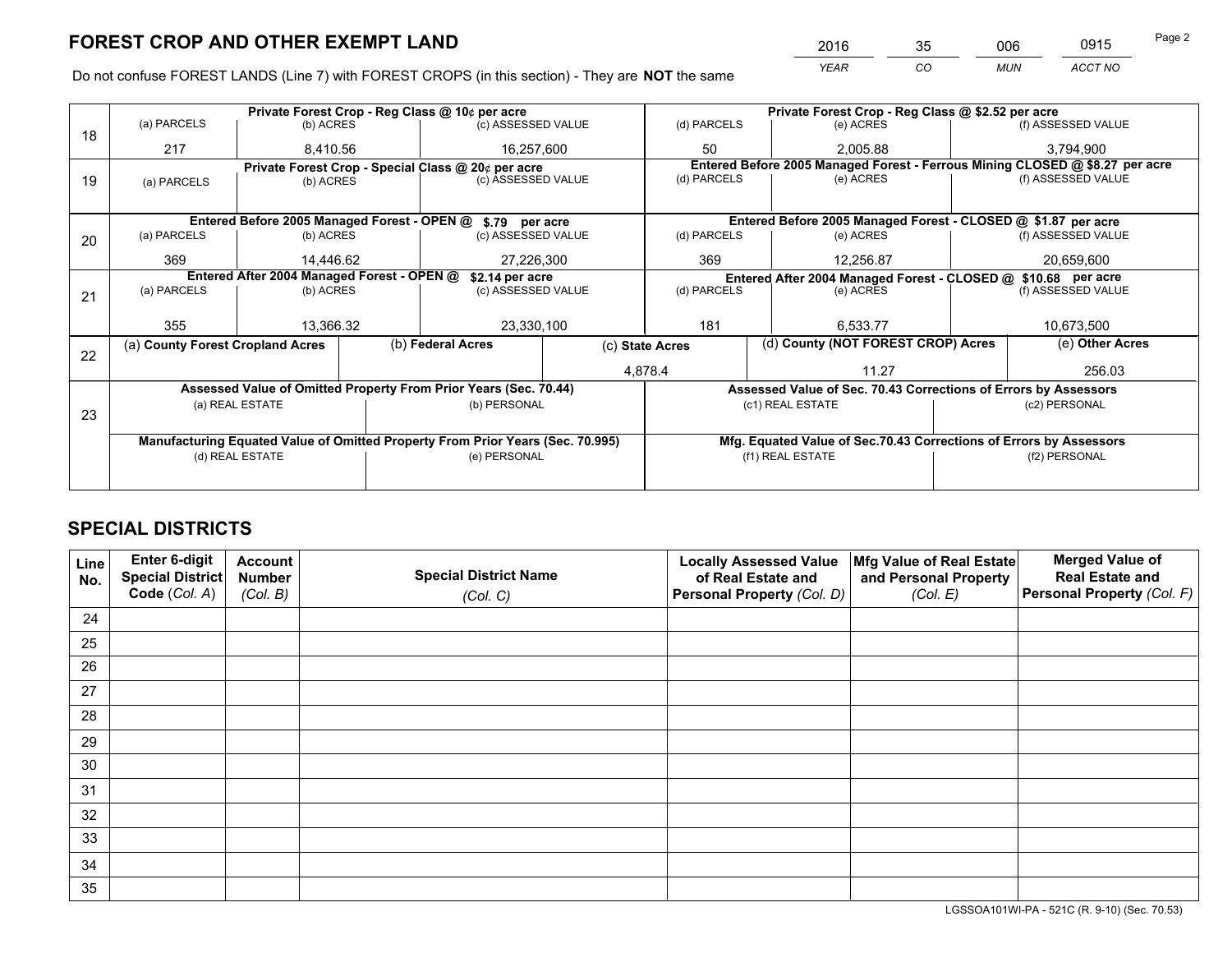|             |                                                                 |                                             |                                                         | <b>YEAR</b>                                                                       | CO<br><b>MUN</b>                                              | ACCT NO                                                                        |
|-------------|-----------------------------------------------------------------|---------------------------------------------|---------------------------------------------------------|-----------------------------------------------------------------------------------|---------------------------------------------------------------|--------------------------------------------------------------------------------|
| Line<br>No. | <b>Enter 6-digit</b><br><b>School District</b><br>Code (Col. A) | <b>Account</b><br><b>Number</b><br>(Col. B) | <b>School District Name</b><br>(Col. C)                 | <b>Locally Assessed Value</b><br>of Real Estate and<br>Personal Property (Col. D) | Mfg Value of Real Estate<br>and Personal Property<br>(Col. E) | <b>Merged Value of</b><br><b>Real Estate and</b><br>Personal Property (Col. F) |
|             | A. SCHOOL DISTRICTS (K-8 and K-12)                              |                                             |                                                         |                                                                                   |                                                               |                                                                                |
| 36          | 353500                                                          | 0207                                        | SCH D OF MERRILL AREA                                   | 65,850,900                                                                        | 45,200                                                        | 65,896,100                                                                     |
| 37          |                                                                 |                                             |                                                         |                                                                                   |                                                               |                                                                                |
| 38          |                                                                 |                                             |                                                         |                                                                                   |                                                               |                                                                                |
| 39          |                                                                 |                                             |                                                         |                                                                                   |                                                               |                                                                                |
| 40          |                                                                 |                                             |                                                         |                                                                                   |                                                               |                                                                                |
| 41          |                                                                 |                                             |                                                         |                                                                                   |                                                               |                                                                                |
| 42          |                                                                 |                                             |                                                         |                                                                                   |                                                               |                                                                                |
| 43          |                                                                 |                                             |                                                         |                                                                                   |                                                               |                                                                                |
| 44          |                                                                 |                                             |                                                         |                                                                                   |                                                               |                                                                                |
| 45<br>46    |                                                                 |                                             |                                                         |                                                                                   |                                                               |                                                                                |
| 47          |                                                                 |                                             |                                                         |                                                                                   |                                                               |                                                                                |
| 48          |                                                                 |                                             |                                                         |                                                                                   |                                                               |                                                                                |
| 49          |                                                                 |                                             |                                                         |                                                                                   |                                                               |                                                                                |
| 50          |                                                                 |                                             | TOTAL ASSESSED VALUE OF SCHOOL DISTRICTS (K-8 and K-12) | 65,850,900                                                                        | 45,200                                                        | 65,896,100                                                                     |
|             | <b>B.</b><br><b>UNION HIGH SCHOOL DISTRICTS</b>                 |                                             |                                                         |                                                                                   |                                                               |                                                                                |
| 51          |                                                                 |                                             |                                                         |                                                                                   |                                                               |                                                                                |
| 52          |                                                                 |                                             |                                                         |                                                                                   |                                                               |                                                                                |
| 53          |                                                                 |                                             |                                                         |                                                                                   |                                                               |                                                                                |
| 54          |                                                                 |                                             |                                                         |                                                                                   |                                                               |                                                                                |
| 55          |                                                                 |                                             | TOTAL ASSESSED VALUE OF UNION HIGH SCHOOLS              |                                                                                   |                                                               |                                                                                |
|             | C.<br><b>TECHNICAL COLLEGE DISTRICTS</b>                        |                                             |                                                         |                                                                                   |                                                               |                                                                                |
| 56          | 001500                                                          | 0014                                        | NORTH CENTRAL TECHNICAL COLLEGE<br><b>WAUS</b>          | 65,850,900                                                                        | 45,200                                                        | 65,896,100                                                                     |
| 57          |                                                                 |                                             |                                                         |                                                                                   |                                                               |                                                                                |
| 58          |                                                                 |                                             |                                                         |                                                                                   |                                                               |                                                                                |
| 59          |                                                                 |                                             | TOTAL ASSESSED VALUE OF TECHNICAL COLLEGES              | 65,850,900                                                                        | 45,200                                                        | 65,896,100                                                                     |

35

006

## *I hereby certify, to the best of my knowledge and belief, this form is complete and correct.*

**SCHOOL DISTRICTS**

| Print name of preparer | Title                    |                | Date (MM / DD / CCYY) |
|------------------------|--------------------------|----------------|-----------------------|
|                        |                          |                |                       |
| Signature of preparer  | Contact Telephone Number | E-mail address |                       |
|                        | $\overline{\phantom{0}}$ |                |                       |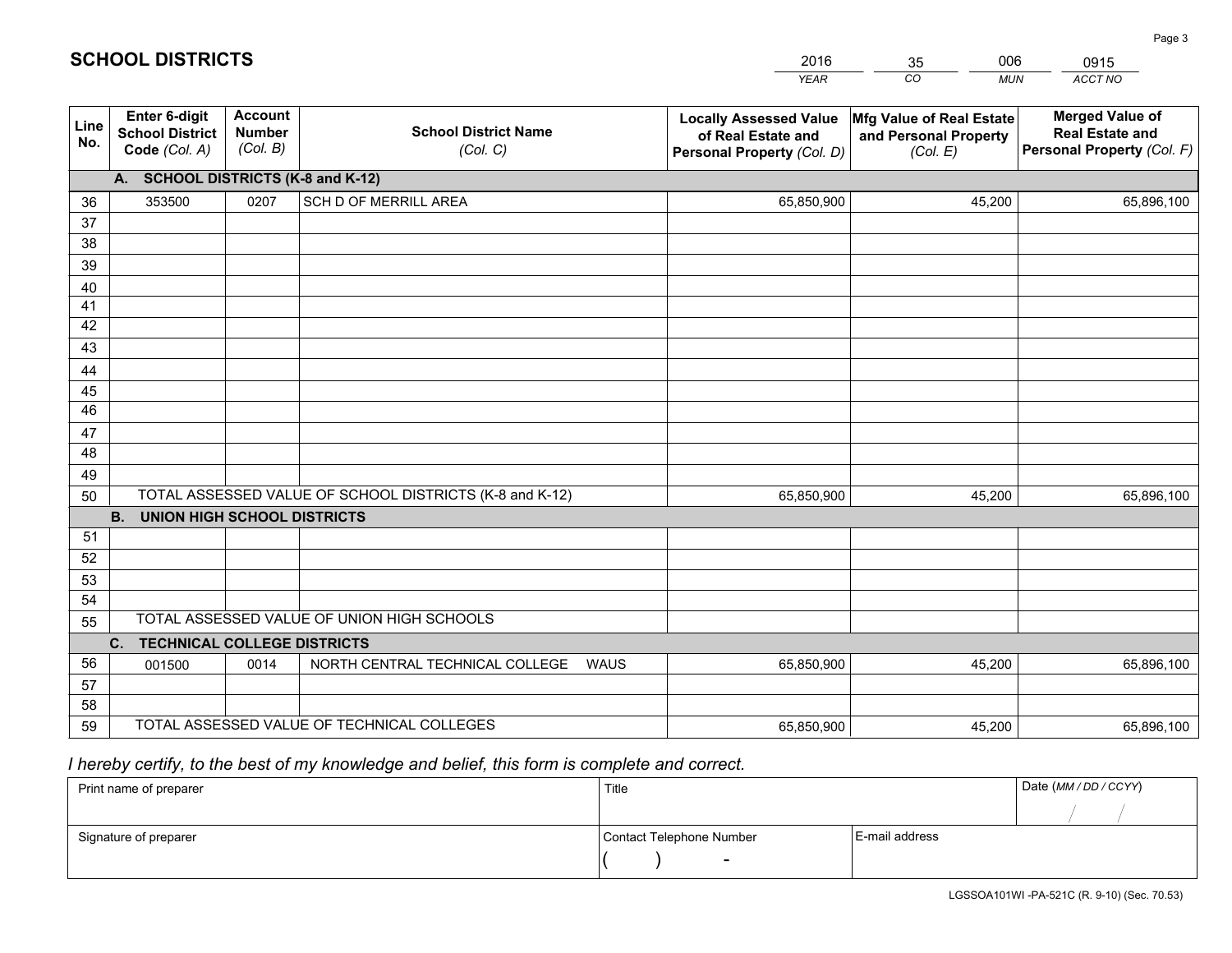#### **HIGHLIGHTS**

- 1. Complete the Statement of Assessment after the Board of Review. Reflect any changes made there.
- 2. Use black ink to complete.
- 3. Line 16 must equal Line 50, Col D.
- 4. Line 55 must equal the total of K-8 schools listed on lines 36-49. Do not include K-12 schools in this comparision.
- 5. Line 59, Col. D must equal Line 16.
- 6. Special District, School District and Technical College District values must include both real estate and personal property. Examples of Special districts are: town sanitary districts, public inland lake protection and rehabilitation districts, and metropolitan sewerage districts.
- 7. DO NOT INCLUDE Manufacturing property values.DOR will print these values on the final SOA.
- 8. Accuracy of this form is very important. The values reported directly affect the equalized value DOR calculates for school and special districts.

#### **Page 1:**

 If not prefilled, enter the tax year,county and municipal code,municipal type, municipal name and county name on the top of form.

Check the Amended box, if filing an amended / corrected SOA.

 Report the parcel count, acres and assessed value of taxable general property, total parcel count, (real and personal), total acres, and values from final figures set by the Board of Review.

- A. Real Estate land and improvements (buildings, etc.) is reported on lines 1 8, total line 9.
- B. Personal Property is reported on lines 11 14, Column D, total line 15.
- C. To complete this report, use the computer produced summary of the assessment roll that shows these amounts.
- D. Use whole numbers only.
- E. Add each line across and each column down to verify entries.

#### **Page 2:**

- A. Report Special Items (not subject to general property tax).
- 1. Private Forest Croplands and Managed Forest Lands are reported on lines 18,19, 20 and 21. Be sure to report assessed values **NOT** taxes.
- 2. You should have copies of the orders of entry, orders of withdrawal, etc., to update your assessment roll.
	- 3. Show hundredths of acres (e.g. 39.75).
- 4. Tax exempt lands are reported on line 22.
- 5. Omitted property and sec. 70.43, Wis. Stats., corrections of errors by assessor are reported on line 23. Report real estate and personal property separately. These should be for **prior years**, not something found on the current assessment roll after the board of review.
- B. Special District (Lines 24-35) Include the value of both real and personal property.

 The Department of Revenue (DOR) preprints much of the information regarding names and codes for schools, special districts,etc. If a district is not listed, enter the name and value only, DOR will enter the proper code.

### **Page 3 School Districts:**

Include the value of both real and personal property.

Report School District (regular, elementary, union high school, and technical college).

- 1. Regular (K-12) and Elementary (K-8) school values are reported on lines 36-49, total on line 50.
- 2. Union High School (UHS) (use only if elementary schools are listed on lines 36-49) are reported on lines 51-54. UHS total value (line 55) must equal to the total **elementary school** values reported on lines 36-49. Do notinclude K-12 schools in this comparison.
- 3. Technical College values are reported on lines 56-58, total on line 59.
- 4. Use the computer summary that shows these amounts to complete this report.

#### **This form is due the second Monday in June. File this report only after your Board of Review is complete.**

 *If you have questions: Return forms to:*

Fax number: (608) 264-6887 PO Box 8971

 Email: lgs@revenue.wi.gov Wisconsin Department of Revenue Call: (608) 261-5341 Local Government Services Section 6-97Madison WI 53708-8971

N1428 STRAWBERRY RD<br>MERRILL, WI 54452 N1428 STRAWBERRY RD RICK HASS<br>TOWN OF CORNING TOWN OF CORNING RICK HASS

MERRILL, WI 54452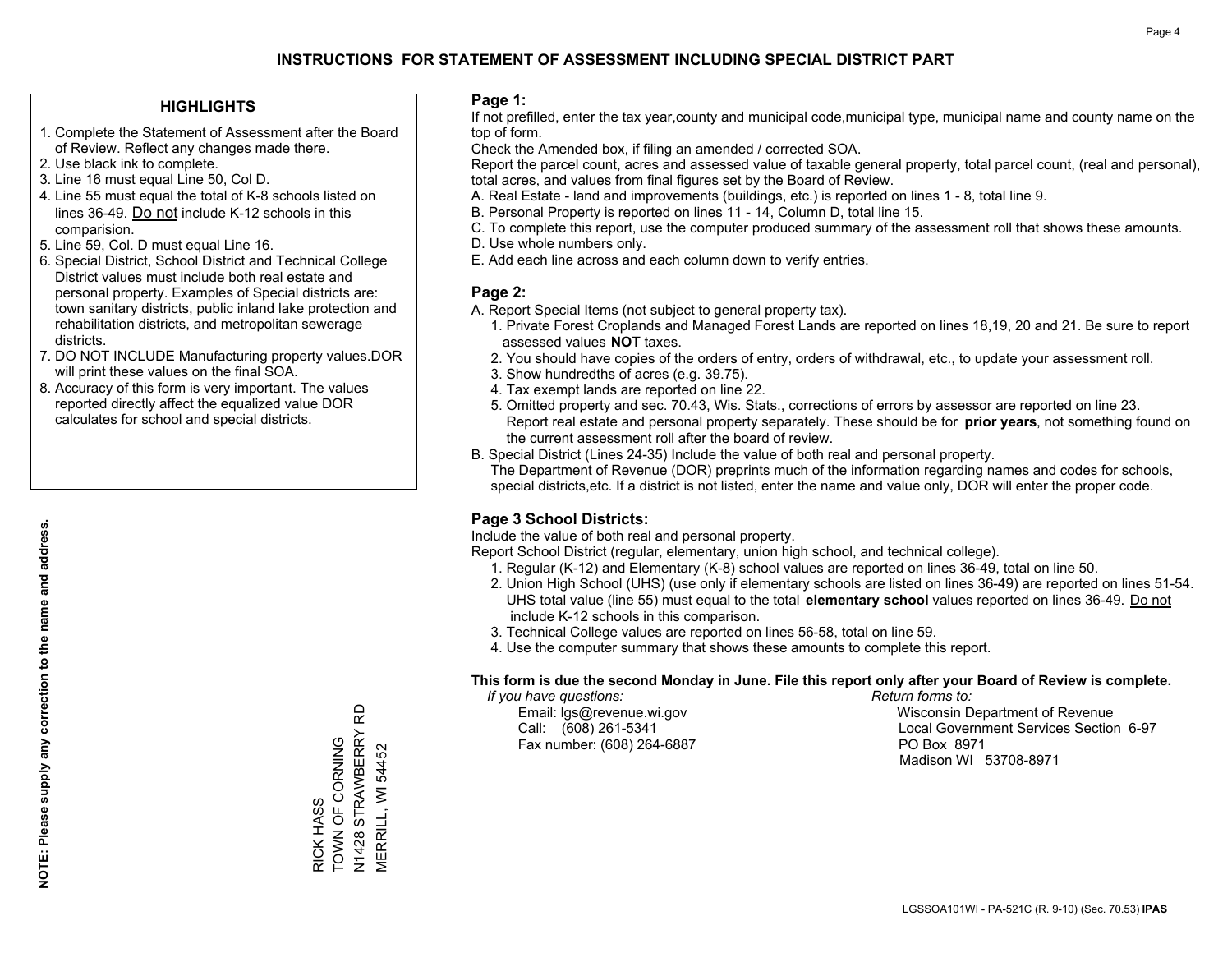**STATEMENT OF ASSESSMENT FOR 2016 FINAL - EQUATED**

FOREST LANDS - Class 6

TOTAL - ALL COLUMNS

OTHER - Class 7

6 **Check if this is an Amended Return** Page 1

MANUFACTURING MERGED

Telephone #

(715) 536-6236

46,265,200

0 0  $0$  0  $0 | 1,000$ 

0 0  $0 | 1,000$ 

| <b>STATEMENT OF ASSESSMENT FOR 2016</b> |                                                                    |                                         |    |                                            |                                     | 008<br><b>MUN</b>                                   | 0916<br>ACCT NO         |                                        |                                                                           |
|-----------------------------------------|--------------------------------------------------------------------|-----------------------------------------|----|--------------------------------------------|-------------------------------------|-----------------------------------------------------|-------------------------|----------------------------------------|---------------------------------------------------------------------------|
|                                         | <b>FOR</b>                                                         | <b>TOWN OF</b><br>Town - Village - City | OF | <b>HARDING</b><br><b>Municipality Name</b> |                                     | <b>LINCOLN COUNTY</b><br><b>County Name</b>         |                         |                                        | WHEN COMPLETING THIS DOCUMENT<br>DO NOT WRITE OVER X's OR IN SHADED AREAS |
| Line<br>No.                             | <b>REAL ESTATE</b><br>(See Lines 18 - 22 for<br>other Real Estate) |                                         |    | <b>TOTAL LAND</b>                          | PARCEL COUNT<br><b>IMPROVEMENTS</b> | NO. OF ACRES<br><b>WHOLE</b><br><b>NUMBERS ONLY</b> | <b>VALUE OF</b><br>LAND | <b>VALUE OF</b><br><b>IMPROVEMENTS</b> | <b>TOTAL VALUE OF LAND</b><br>AND IMPROVEMENTS                            |
|                                         |                                                                    |                                         |    | Col. A                                     | Col. B                              | Col. C                                              | Col. D                  | Col. E                                 | Col. F                                                                    |
|                                         |                                                                    | <b>RESIDENTIAL - Class 1</b>            |    | 352                                        | 307                                 | 1,404                                               | 10,097,300              | 22,505,300                             | 32,602,600                                                                |
| 2                                       |                                                                    | COMMERCIAL - Class 2                    |    |                                            |                                     |                                                     | 18,200                  | 41,000                                 | 59,200                                                                    |
| 3                                       |                                                                    | <b>MANUFACTURING - Class 3</b>          |    |                                            |                                     |                                                     |                         |                                        | 0                                                                         |
| 4                                       |                                                                    | <b>AGRICULTURAL - Class 4</b>           |    | 77                                         |                                     | 1,166                                               | 181,300                 |                                        | 181,300                                                                   |
| 5                                       |                                                                    | UNDEVELOPED - Class 5                   |    | 256                                        |                                     | 3,153                                               | 1,224,700               |                                        | 1,224,700                                                                 |
| 6                                       |                                                                    | AGRICULTURAL FOREST - Class 5m          |    | 50                                         |                                     | 803                                                 | 790,100                 |                                        | 790,100                                                                   |
|                                         |                                                                    |                                         |    |                                            |                                     |                                                     |                         |                                        |                                                                           |

*0916*

LOCALLY ASSESSED

1

275 5,904 5,904 10,896,800 10,896,800 <u>7 7 28 22,200 487,300 509,500</u>

1,018 <sup>315</sup> 23,230,600 23,033,600 12,462 46,264,200

 0 $\Omega$ 

 $\Omega$ 

1,000

1,000

REMARKS

7

> 1415

> 16

17

The Assessment Ratio to be used in calculating the estimated Fair Market Value on tax bills for this tax district is 1.003870957

05/18/2016

**MUST EQUAL TOTAL VALUE OF THE SCHOOL DISTRICTS (K-12 PLUS K-8) - Line 50, Col. F**

TOTAL OF PERSONAL PROPERTY NOT EXEMPT (Total of Lines 11-14)

ALL OTHER PERSONAL PROPERTY NOT EXEMPT - Codes 4A, 4B, 4C

NUMBER OF PERSONAL PROPERTY ACCOUNTS IN ROLLBOATS AND OTHER WATERCRAFT NOT EXEMPT - Code 1

MACHINERY,TOOLS AND PATTERNS - Code 2

FURNITURE, FIXTURES AND EQUIPMENT - Code 3

This ratio should be used to convert assessed values to "Calculate Equalized Values" in Step 1 of the Lottery and Gaming Credit Calculations.

**AGGREGATE ASSESSED VALUE OF ALL PROPERTY SUBJECT TO THE GENERAL PROPERTY TAX (Total of Lines 9F and 15F)**

 This ratio should be used in the "Computation of Tax Equivalent" schedule of the Annual Reports filed by the municipal electric, gas and water utilities with the Public Service Commission

Name of Assessor

TERRY VOSBURGH

BOARD OF REVIEW

DATE OF FINAL ADJOURNMENT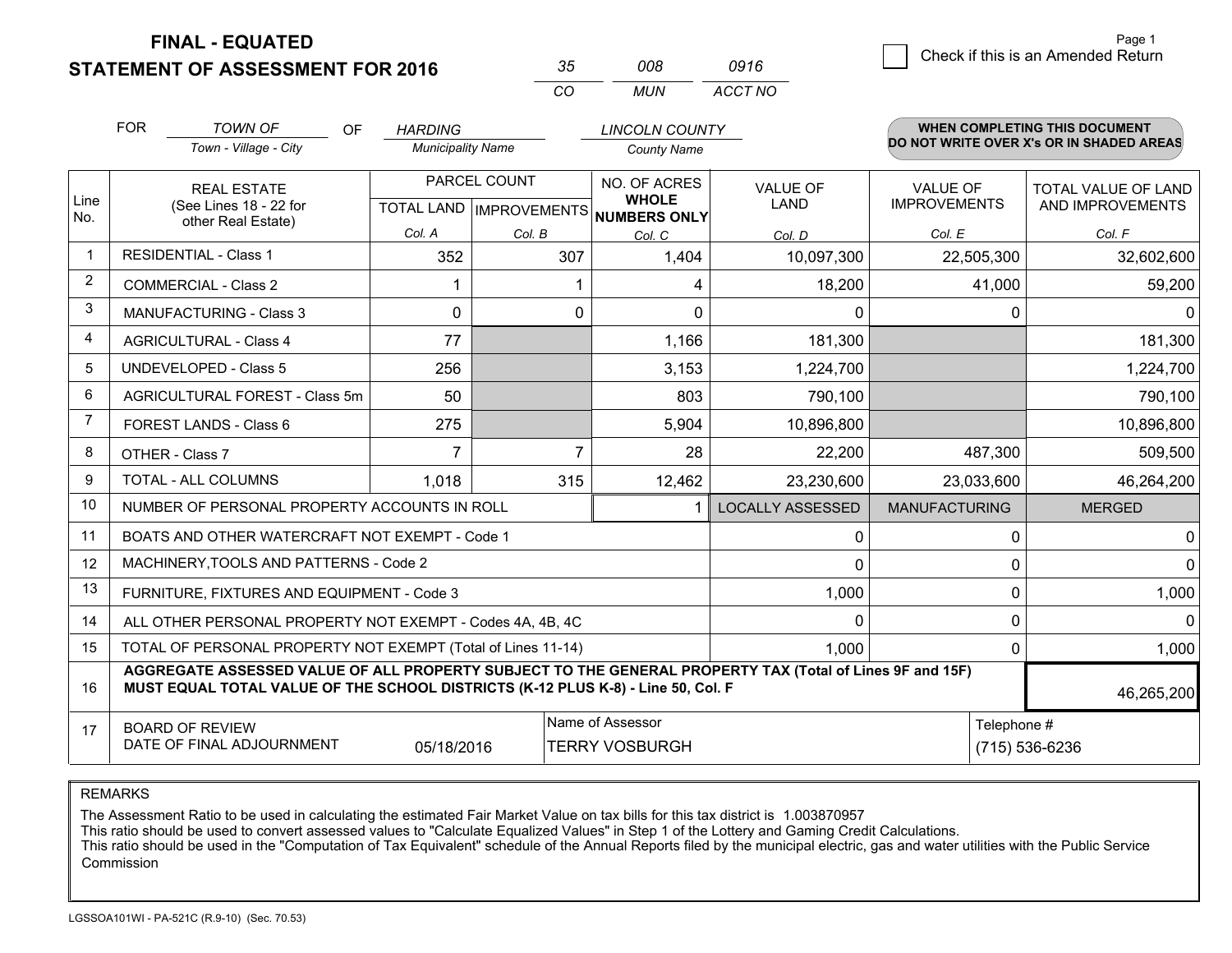*YEAR CO MUN ACCT NO* <sup>2016</sup> <sup>35</sup> <sup>008</sup> <sup>0916</sup>

Do not confuse FOREST LANDS (Line 7) with FOREST CROPS (in this section) - They are **NOT** the same

|    |                                                               |                                             |  | Private Forest Crop - Reg Class @ 10¢ per acre                                 |                 | Private Forest Crop - Reg Class @ \$2.52 per acre             |                                                                    |  |                                                                              |  |
|----|---------------------------------------------------------------|---------------------------------------------|--|--------------------------------------------------------------------------------|-----------------|---------------------------------------------------------------|--------------------------------------------------------------------|--|------------------------------------------------------------------------------|--|
| 18 | (a) PARCELS                                                   | (b) ACRES                                   |  | (c) ASSESSED VALUE                                                             |                 | (d) PARCELS                                                   | (e) ACRES                                                          |  | (f) ASSESSED VALUE                                                           |  |
|    | 58                                                            | 2,330.26                                    |  | 4,660,500                                                                      |                 | 17                                                            | 680.03                                                             |  | 1,360,100                                                                    |  |
|    |                                                               |                                             |  | Private Forest Crop - Special Class @ 20¢ per acre                             |                 |                                                               |                                                                    |  | Entered Before 2005 Managed Forest - Ferrous Mining CLOSED @ \$8.27 per acre |  |
| 19 | (a) PARCELS                                                   | (b) ACRES                                   |  | (c) ASSESSED VALUE                                                             |                 | (d) PARCELS                                                   | (e) ACRES                                                          |  | (f) ASSESSED VALUE                                                           |  |
|    |                                                               |                                             |  |                                                                                |                 |                                                               |                                                                    |  |                                                                              |  |
|    |                                                               | Entered Before 2005 Managed Forest - OPEN @ |  | \$.79 per acre                                                                 |                 |                                                               | Entered Before 2005 Managed Forest - CLOSED @ \$1.87 per acre      |  |                                                                              |  |
| 20 | (a) PARCELS                                                   | (b) ACRES                                   |  | (c) ASSESSED VALUE                                                             |                 | (d) PARCELS                                                   | (e) ACRES                                                          |  | (f) ASSESSED VALUE                                                           |  |
|    | 35                                                            | 1.380.64                                    |  | 2.761.400                                                                      |                 | 163                                                           | 5.783.13                                                           |  | 11,521,300                                                                   |  |
|    | Entered After 2004 Managed Forest - OPEN @<br>\$2.14 per acre |                                             |  |                                                                                |                 | Entered After 2004 Managed Forest - CLOSED @ \$10.68 per acre |                                                                    |  |                                                                              |  |
| 21 | (a) PARCELS                                                   | (b) ACRES                                   |  | (c) ASSESSED VALUE                                                             |                 | (d) PARCELS                                                   | (e) ACRES                                                          |  | (f) ASSESSED VALUE                                                           |  |
|    |                                                               |                                             |  |                                                                                |                 |                                                               |                                                                    |  |                                                                              |  |
|    | 73                                                            | 2.723.72                                    |  | 5,169,300                                                                      |                 | 139                                                           | 4.843.45                                                           |  | 9,282,500                                                                    |  |
| 22 | (a) County Forest Cropland Acres                              |                                             |  | (b) Federal Acres                                                              | (c) State Acres |                                                               | (d) County (NOT FOREST CROP) Acres                                 |  | (e) Other Acres                                                              |  |
|    | 16,069.01                                                     |                                             |  |                                                                                |                 | 781.92                                                        | 89.47                                                              |  | 94.12                                                                        |  |
|    |                                                               |                                             |  | Assessed Value of Omitted Property From Prior Years (Sec. 70.44)               |                 |                                                               | Assessed Value of Sec. 70.43 Corrections of Errors by Assessors    |  |                                                                              |  |
|    |                                                               | (a) REAL ESTATE                             |  | (b) PERSONAL                                                                   |                 |                                                               | (c1) REAL ESTATE                                                   |  | (c2) PERSONAL                                                                |  |
| 23 |                                                               |                                             |  |                                                                                |                 |                                                               |                                                                    |  |                                                                              |  |
|    |                                                               |                                             |  | Manufacturing Equated Value of Omitted Property From Prior Years (Sec. 70.995) |                 |                                                               | Mfg. Equated Value of Sec.70.43 Corrections of Errors by Assessors |  |                                                                              |  |
|    | (d) REAL ESTATE                                               |                                             |  | (e) PERSONAL                                                                   |                 | (f1) REAL ESTATE                                              |                                                                    |  | (f2) PERSONAL                                                                |  |
|    |                                                               |                                             |  |                                                                                |                 |                                                               |                                                                    |  |                                                                              |  |

## **SPECIAL DISTRICTS**

| Line<br>No. | Enter 6-digit<br>Special District | <b>Account</b><br><b>Number</b> | <b>Special District Name</b> | <b>Locally Assessed Value</b><br>of Real Estate and | Mfg Value of Real Estate<br>and Personal Property | <b>Merged Value of</b><br><b>Real Estate and</b> |
|-------------|-----------------------------------|---------------------------------|------------------------------|-----------------------------------------------------|---------------------------------------------------|--------------------------------------------------|
|             | Code (Col. A)                     | (Col. B)                        | (Col. C)                     | Personal Property (Col. D)                          | (Col. E)                                          | <b>Personal Property (Col. F)</b>                |
| 24          |                                   |                                 |                              |                                                     |                                                   |                                                  |
| 25          |                                   |                                 |                              |                                                     |                                                   |                                                  |
| 26          |                                   |                                 |                              |                                                     |                                                   |                                                  |
| 27          |                                   |                                 |                              |                                                     |                                                   |                                                  |
| 28          |                                   |                                 |                              |                                                     |                                                   |                                                  |
| 29          |                                   |                                 |                              |                                                     |                                                   |                                                  |
| 30          |                                   |                                 |                              |                                                     |                                                   |                                                  |
| 31          |                                   |                                 |                              |                                                     |                                                   |                                                  |
| 32          |                                   |                                 |                              |                                                     |                                                   |                                                  |
| 33          |                                   |                                 |                              |                                                     |                                                   |                                                  |
| 34          |                                   |                                 |                              |                                                     |                                                   |                                                  |
| 35          |                                   |                                 |                              |                                                     |                                                   |                                                  |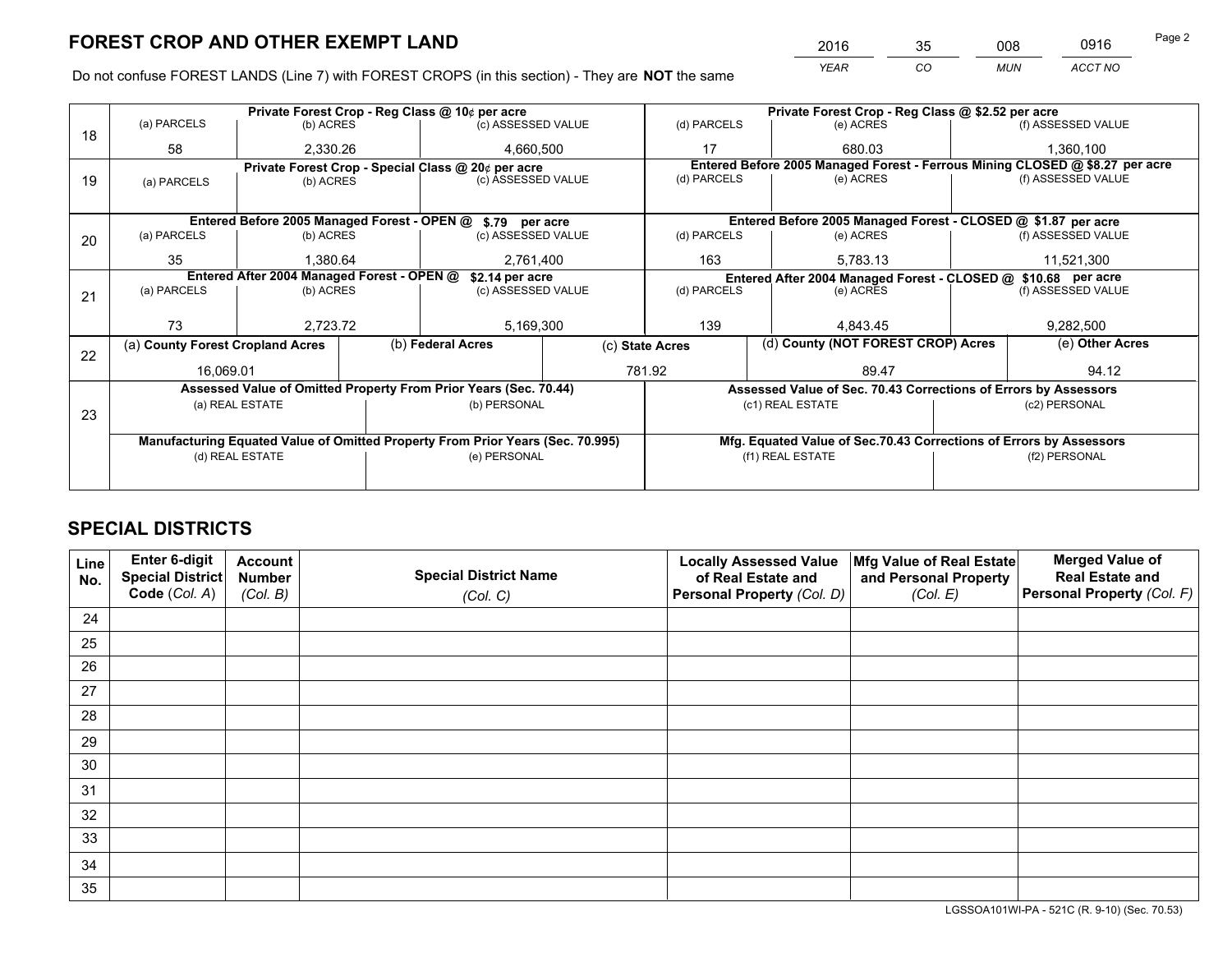|             |                                                          |                                             |                                                         | <b>YEAR</b>                                                                       | CO<br><b>MUN</b>                                              | ACCT NO                                                                        |
|-------------|----------------------------------------------------------|---------------------------------------------|---------------------------------------------------------|-----------------------------------------------------------------------------------|---------------------------------------------------------------|--------------------------------------------------------------------------------|
| Line<br>No. | Enter 6-digit<br><b>School District</b><br>Code (Col. A) | <b>Account</b><br><b>Number</b><br>(Col. B) | <b>School District Name</b><br>(Col. C)                 | <b>Locally Assessed Value</b><br>of Real Estate and<br>Personal Property (Col. D) | Mfg Value of Real Estate<br>and Personal Property<br>(Col. E) | <b>Merged Value of</b><br><b>Real Estate and</b><br>Personal Property (Col. F) |
|             | A. SCHOOL DISTRICTS (K-8 and K-12)                       |                                             |                                                         |                                                                                   |                                                               |                                                                                |
| 36          | 353500                                                   | 0207                                        | SCH D OF MERRILL AREA                                   | 46,265,200                                                                        |                                                               | 46,265,200                                                                     |
| 37          |                                                          |                                             |                                                         |                                                                                   |                                                               |                                                                                |
| 38          |                                                          |                                             |                                                         |                                                                                   |                                                               |                                                                                |
| 39          |                                                          |                                             |                                                         |                                                                                   |                                                               |                                                                                |
| 40          |                                                          |                                             |                                                         |                                                                                   |                                                               |                                                                                |
| 41          |                                                          |                                             |                                                         |                                                                                   |                                                               |                                                                                |
| 42          |                                                          |                                             |                                                         |                                                                                   |                                                               |                                                                                |
| 43          |                                                          |                                             |                                                         |                                                                                   |                                                               |                                                                                |
| 44          |                                                          |                                             |                                                         |                                                                                   |                                                               |                                                                                |
| 45<br>46    |                                                          |                                             |                                                         |                                                                                   |                                                               |                                                                                |
|             |                                                          |                                             |                                                         |                                                                                   |                                                               |                                                                                |
| 47<br>48    |                                                          |                                             |                                                         |                                                                                   |                                                               |                                                                                |
| 49          |                                                          |                                             |                                                         |                                                                                   |                                                               |                                                                                |
| 50          |                                                          |                                             | TOTAL ASSESSED VALUE OF SCHOOL DISTRICTS (K-8 and K-12) | 46,265,200                                                                        |                                                               | 46,265,200                                                                     |
|             | <b>B.</b><br><b>UNION HIGH SCHOOL DISTRICTS</b>          |                                             |                                                         |                                                                                   |                                                               |                                                                                |
| 51          |                                                          |                                             |                                                         |                                                                                   |                                                               |                                                                                |
| 52          |                                                          |                                             |                                                         |                                                                                   |                                                               |                                                                                |
| 53          |                                                          |                                             |                                                         |                                                                                   |                                                               |                                                                                |
| 54          |                                                          |                                             |                                                         |                                                                                   |                                                               |                                                                                |
| 55          |                                                          |                                             | TOTAL ASSESSED VALUE OF UNION HIGH SCHOOLS              |                                                                                   |                                                               |                                                                                |
|             | <b>TECHNICAL COLLEGE DISTRICTS</b><br>C.                 |                                             |                                                         |                                                                                   |                                                               |                                                                                |
| 56          | 001500                                                   | 0014                                        | NORTH CENTRAL TECHNICAL COLLEGE<br><b>WAUS</b>          | 46,265,200                                                                        |                                                               | 46,265,200                                                                     |
| 57          |                                                          |                                             |                                                         |                                                                                   |                                                               |                                                                                |
| 58          |                                                          |                                             |                                                         |                                                                                   |                                                               |                                                                                |
| 59          |                                                          |                                             | TOTAL ASSESSED VALUE OF TECHNICAL COLLEGES              | 46,265,200                                                                        |                                                               | 46,265,200                                                                     |

35

008

## *I hereby certify, to the best of my knowledge and belief, this form is complete and correct.*

**SCHOOL DISTRICTS**

| Print name of preparer | Title                    |                | Date (MM / DD / CCYY) |
|------------------------|--------------------------|----------------|-----------------------|
|                        |                          |                |                       |
| Signature of preparer  | Contact Telephone Number | E-mail address |                       |
|                        | $\overline{\phantom{0}}$ |                |                       |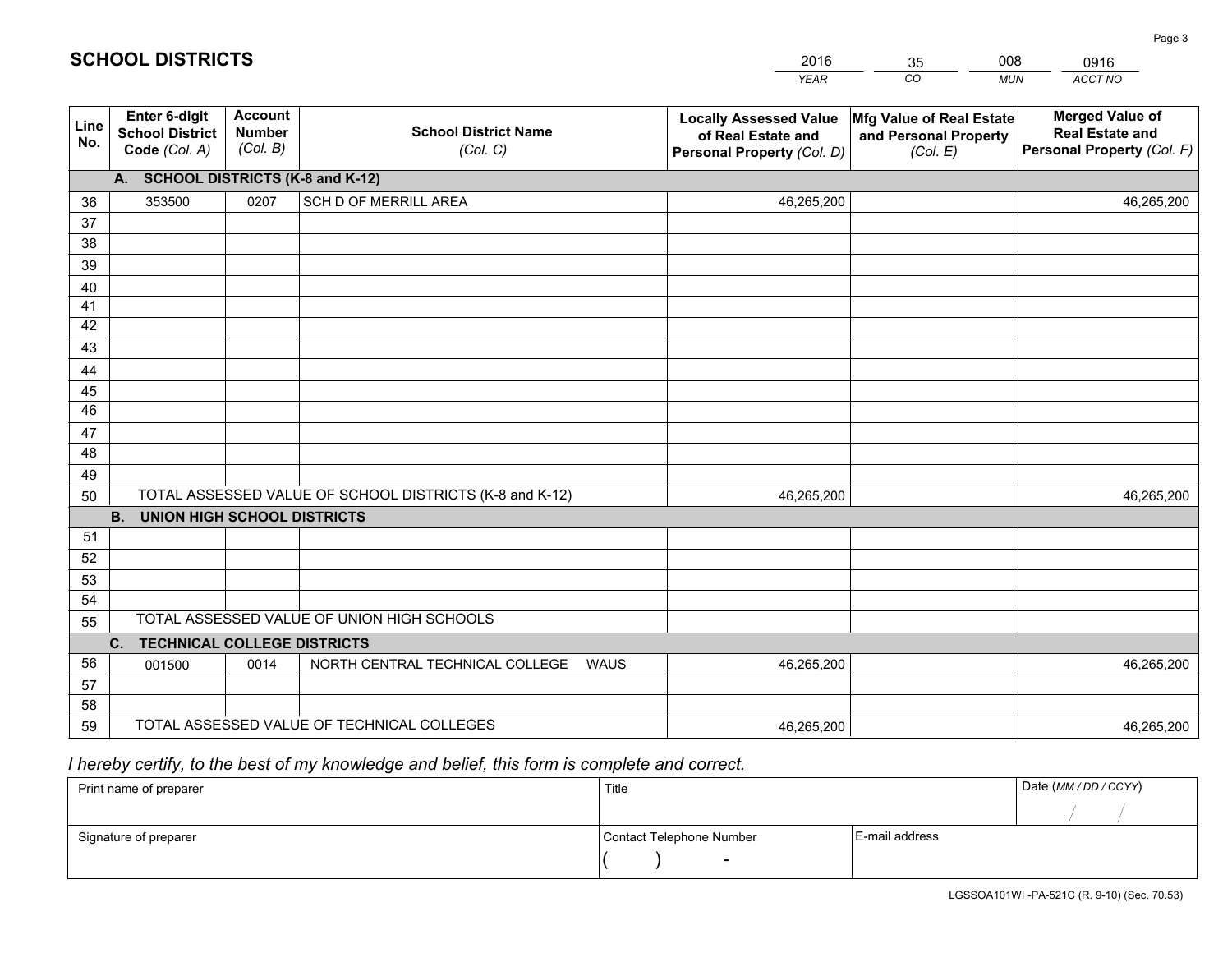#### **HIGHLIGHTS**

- 1. Complete the Statement of Assessment after the Board of Review. Reflect any changes made there.
- 2. Use black ink to complete.
- 3. Line 16 must equal Line 50, Col D.
- 4. Line 55 must equal the total of K-8 schools listed on lines 36-49. Do not include K-12 schools in this comparision.
- 5. Line 59, Col. D must equal Line 16.
- 6. Special District, School District and Technical College District values must include both real estate and personal property. Examples of Special districts are: town sanitary districts, public inland lake protection and rehabilitation districts, and metropolitan sewerage districts.
- 7. DO NOT INCLUDE Manufacturing property values.DOR will print these values on the final SOA.

KRISTY AMENT TOWN OF HARDING N2567 COUNTY RD E MERRILL, WI 54452

V2567 COUNTY RD E KRISTY AMENT<br>TOWN OF HARDING

**MERRILL, WI 54452** 

 8. Accuracy of this form is very important. The values reported directly affect the equalized value DOR calculates for school and special districts.

#### **Page 1:**

 If not prefilled, enter the tax year,county and municipal code,municipal type, municipal name and county name on the top of form.

Check the Amended box, if filing an amended / corrected SOA.

 Report the parcel count, acres and assessed value of taxable general property, total parcel count, (real and personal), total acres, and values from final figures set by the Board of Review.

- A. Real Estate land and improvements (buildings, etc.) is reported on lines 1 8, total line 9.
- B. Personal Property is reported on lines 11 14, Column D, total line 15.
- C. To complete this report, use the computer produced summary of the assessment roll that shows these amounts.
- D. Use whole numbers only.
- E. Add each line across and each column down to verify entries.

#### **Page 2:**

- A. Report Special Items (not subject to general property tax).
- 1. Private Forest Croplands and Managed Forest Lands are reported on lines 18,19, 20 and 21. Be sure to report assessed values **NOT** taxes.
- 2. You should have copies of the orders of entry, orders of withdrawal, etc., to update your assessment roll.
	- 3. Show hundredths of acres (e.g. 39.75).
- 4. Tax exempt lands are reported on line 22.
- 5. Omitted property and sec. 70.43, Wis. Stats., corrections of errors by assessor are reported on line 23. Report real estate and personal property separately. These should be for **prior years**, not something found on the current assessment roll after the board of review.
- B. Special District (Lines 24-35) Include the value of both real and personal property.

 The Department of Revenue (DOR) preprints much of the information regarding names and codes for schools, special districts,etc. If a district is not listed, enter the name and value only, DOR will enter the proper code.

### **Page 3 School Districts:**

Include the value of both real and personal property.

Report School District (regular, elementary, union high school, and technical college).

- 1. Regular (K-12) and Elementary (K-8) school values are reported on lines 36-49, total on line 50.
- 2. Union High School (UHS) (use only if elementary schools are listed on lines 36-49) are reported on lines 51-54. UHS total value (line 55) must equal to the total **elementary school** values reported on lines 36-49. Do notinclude K-12 schools in this comparison.
- 3. Technical College values are reported on lines 56-58, total on line 59.
- 4. Use the computer summary that shows these amounts to complete this report.

#### **This form is due the second Monday in June. File this report only after your Board of Review is complete.**

 *If you have questions: Return forms to:*

Fax number: (608) 264-6887 PO Box 8971

 Email: lgs@revenue.wi.gov Wisconsin Department of Revenue Call: (608) 261-5341 Local Government Services Section 6-97Madison WI 53708-8971

LGSSOA101WI - PA-521C (R. 9-10) (Sec. 70.53) **IPAS**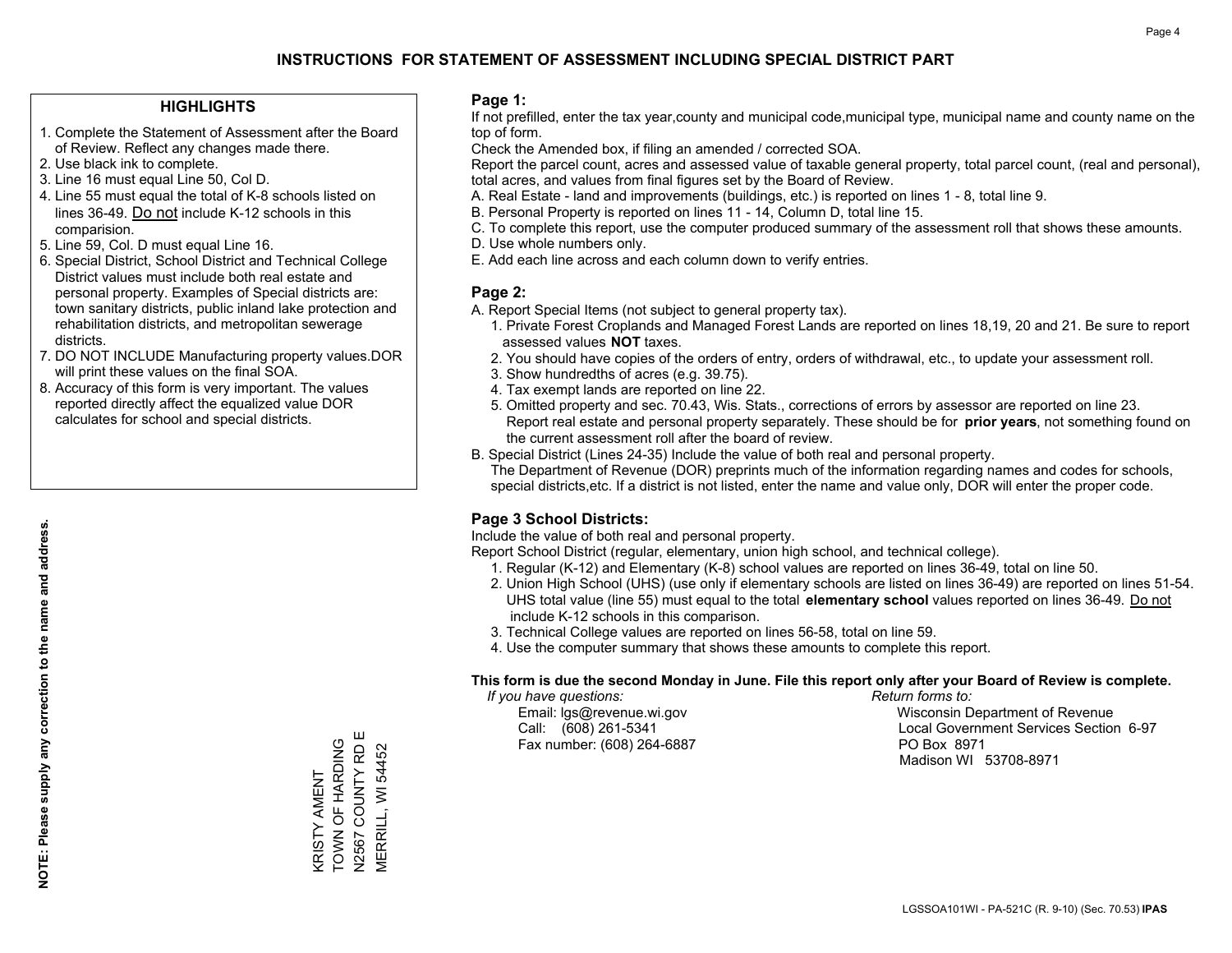**STATEMENT OF ASSESSMENT FOR 2016** 

| マヘ       | 010  | 0917    |
|----------|------|---------|
| $\cdots$ | MUN. | ACCT NO |

|                | <b>FOR</b>                                                                                                                                                                                   | <b>TOWN OF</b><br>OF                                         | <b>HARRISON</b>          |                                           | <b>LINCOLN COUNTY</b>                               |                         |                                        | <b>WHEN COMPLETING THIS DOCUMENT</b>     |
|----------------|----------------------------------------------------------------------------------------------------------------------------------------------------------------------------------------------|--------------------------------------------------------------|--------------------------|-------------------------------------------|-----------------------------------------------------|-------------------------|----------------------------------------|------------------------------------------|
|                |                                                                                                                                                                                              | Town - Village - City                                        | <b>Municipality Name</b> |                                           | <b>County Name</b>                                  |                         |                                        | DO NOT WRITE OVER X's OR IN SHADED AREAS |
| Line<br>No.    |                                                                                                                                                                                              | <b>REAL ESTATE</b><br>(See Lines 18 - 22 for                 |                          | PARCEL COUNT<br>TOTAL LAND   IMPROVEMENTS | NO. OF ACRES<br><b>WHOLE</b><br><b>NUMBERS ONLY</b> | VALUE OF<br><b>LAND</b> | <b>VALUE OF</b><br><b>IMPROVEMENTS</b> | TOTAL VALUE OF LAND<br>AND IMPROVEMENTS  |
|                |                                                                                                                                                                                              | other Real Estate)                                           | Col. A                   | Col. B                                    | Col. C                                              | Col. D                  | Col. E                                 | Col. F                                   |
| $\mathbf 1$    |                                                                                                                                                                                              | <b>RESIDENTIAL - Class 1</b>                                 | 1,094                    | 894                                       | 2,031                                               | 71,882,900              | 78,221,400                             | 150,104,300                              |
| 2              |                                                                                                                                                                                              | <b>COMMERCIAL - Class 2</b>                                  | 9                        | 8                                         | 19                                                  | 284,800                 | 910,100                                | 1,194,900                                |
| 3              |                                                                                                                                                                                              | MANUFACTURING - Class 3                                      | 0                        | 0                                         | $\Omega$                                            | 0                       | 0                                      | $\mathbf{0}$                             |
| 4              |                                                                                                                                                                                              | <b>AGRICULTURAL - Class 4</b>                                | 153                      |                                           | 3,015                                               | 379,600                 |                                        | 379,600                                  |
| 5              |                                                                                                                                                                                              | <b>UNDEVELOPED - Class 5</b>                                 | 235                      |                                           | 2,557                                               | 1,029,400               |                                        | 1,029,400                                |
| 6              |                                                                                                                                                                                              | AGRICULTURAL FOREST - Class 5m                               | 91                       |                                           | 1,388                                               | 1,274,400               |                                        | 1,274,400                                |
| $\overline{7}$ |                                                                                                                                                                                              | FOREST LANDS - Class 6                                       | 291                      |                                           | 5,593                                               | 10,543,700              |                                        | 10,543,700                               |
| 8              |                                                                                                                                                                                              | OTHER - Class 7                                              | 29                       | 29                                        | 38                                                  | 181,300                 | 2,895,700                              | 3,077,000                                |
| 9              |                                                                                                                                                                                              | TOTAL - ALL COLUMNS                                          | 1,902                    | 931                                       | 14,641                                              | 85,576,100              | 82,027,200                             | 167,603,300                              |
| 10             |                                                                                                                                                                                              | NUMBER OF PERSONAL PROPERTY ACCOUNTS IN ROLL                 |                          |                                           | 35                                                  | <b>LOCALLY ASSESSED</b> | <b>MANUFACTURING</b>                   | <b>MERGED</b>                            |
| 11             |                                                                                                                                                                                              | BOATS AND OTHER WATERCRAFT NOT EXEMPT - Code 1               |                          |                                           |                                                     | 0                       | $\Omega$                               | $\mathbf{0}$                             |
| 12             |                                                                                                                                                                                              | MACHINERY, TOOLS AND PATTERNS - Code 2                       |                          |                                           |                                                     | 12,900                  | $\Omega$                               | 12,900                                   |
| 13             |                                                                                                                                                                                              | FURNITURE, FIXTURES AND EQUIPMENT - Code 3                   |                          |                                           |                                                     | 27,600                  | 0                                      | 27,600                                   |
| 14             |                                                                                                                                                                                              | ALL OTHER PERSONAL PROPERTY NOT EXEMPT - Codes 4A, 4B, 4C    |                          |                                           |                                                     | 615,600                 | 0                                      | 615,600                                  |
| 15             |                                                                                                                                                                                              | TOTAL OF PERSONAL PROPERTY NOT EXEMPT (Total of Lines 11-14) |                          |                                           | 656,100                                             | 0                       | 656,100                                |                                          |
| 16             | AGGREGATE ASSESSED VALUE OF ALL PROPERTY SUBJECT TO THE GENERAL PROPERTY TAX (Total of Lines 9F and 15F)<br>MUST EQUAL TOTAL VALUE OF THE SCHOOL DISTRICTS (K-12 PLUS K-8) - Line 50, Col. F |                                                              |                          |                                           |                                                     |                         |                                        | 168,259,400                              |
| 17             | Name of Assessor<br>Telephone #<br><b>BOARD OF REVIEW</b><br>DATE OF FINAL ADJOURNMENT<br>05/14/2016<br><b>ASSOCIATED APPRAISAL</b>                                                          |                                                              |                          |                                           |                                                     | (906) 932-4720          |                                        |                                          |

REMARKS

The Assessment Ratio to be used in calculating the estimated Fair Market Value on tax bills for this tax district is 1.039465352<br>This ratio should be used to convert assessed values to "Calculate Equalized Values" in Step Commission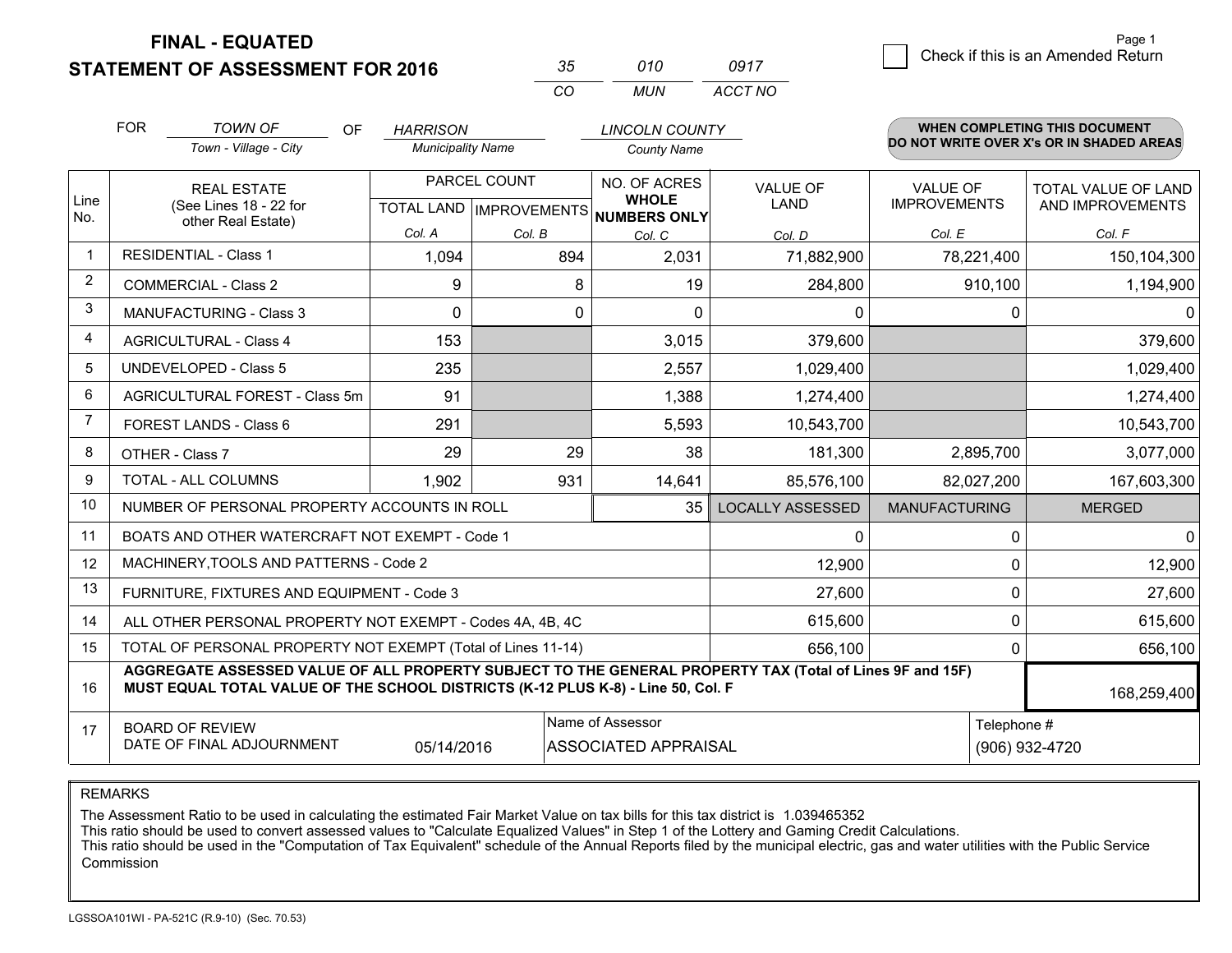*YEAR CO MUN ACCT NO* <sup>2016</sup> <sup>35</sup> <sup>010</sup> <sup>0917</sup> Page 2

Do not confuse FOREST LANDS (Line 7) with FOREST CROPS (in this section) - They are **NOT** the same

|    |                                                               |                 |  | Private Forest Crop - Reg Class @ 10¢ per acre                                 |  | Private Forest Crop - Reg Class @ \$2.52 per acre |                                                               |                                                                    |           |                                                                              |
|----|---------------------------------------------------------------|-----------------|--|--------------------------------------------------------------------------------|--|---------------------------------------------------|---------------------------------------------------------------|--------------------------------------------------------------------|-----------|------------------------------------------------------------------------------|
| 18 | (a) PARCELS                                                   | (b) ACRES       |  | (c) ASSESSED VALUE                                                             |  | (d) PARCELS                                       |                                                               | (e) ACRES                                                          |           | (f) ASSESSED VALUE                                                           |
|    | 9                                                             | 352.92          |  | 652,900                                                                        |  | 9                                                 |                                                               | 341.13                                                             |           | 631,100                                                                      |
|    |                                                               |                 |  | Private Forest Crop - Special Class @ 20¢ per acre                             |  |                                                   |                                                               |                                                                    |           | Entered Before 2005 Managed Forest - Ferrous Mining CLOSED @ \$8.27 per acre |
| 19 | (a) PARCELS                                                   | (b) ACRES       |  | (c) ASSESSED VALUE                                                             |  | (d) PARCELS                                       |                                                               | (e) ACRES                                                          |           | (f) ASSESSED VALUE                                                           |
|    |                                                               |                 |  |                                                                                |  |                                                   |                                                               |                                                                    |           |                                                                              |
|    | Entered Before 2005 Managed Forest - OPEN @<br>\$.79 per acre |                 |  |                                                                                |  |                                                   | Entered Before 2005 Managed Forest - CLOSED @ \$1.87 per acre |                                                                    |           |                                                                              |
| 20 | (a) PARCELS                                                   | (b) ACRES       |  | (c) ASSESSED VALUE                                                             |  | (d) PARCELS                                       |                                                               | (e) ACRES                                                          |           | (f) ASSESSED VALUE                                                           |
|    | 9                                                             | 238.97          |  | 442.100                                                                        |  | 65<br>2.193.47                                    |                                                               |                                                                    | 4,372,800 |                                                                              |
|    | Entered After 2004 Managed Forest - OPEN @<br>\$2.14 per acre |                 |  |                                                                                |  |                                                   |                                                               | Entered After 2004 Managed Forest - CLOSED @ \$10.68 per acre      |           |                                                                              |
| 21 | (a) PARCELS                                                   | (b) ACRES       |  | (c) ASSESSED VALUE                                                             |  | (d) PARCELS<br>(e) ACRES                          |                                                               | (f) ASSESSED VALUE                                                 |           |                                                                              |
|    |                                                               |                 |  |                                                                                |  |                                                   |                                                               |                                                                    |           |                                                                              |
|    | 18                                                            | 643.03          |  | 1,135,400                                                                      |  | 41                                                |                                                               | 1.421.56                                                           |           | 2,397,800                                                                    |
| 22 | (a) County Forest Cropland Acres                              |                 |  | (b) Federal Acres                                                              |  | (c) State Acres                                   |                                                               | (d) County (NOT FOREST CROP) Acres<br>(e) Other Acres              |           |                                                                              |
|    | 23,848.78                                                     |                 |  |                                                                                |  | 411.04<br>561.62                                  |                                                               |                                                                    | 55.36     |                                                                              |
|    |                                                               |                 |  | Assessed Value of Omitted Property From Prior Years (Sec. 70.44)               |  |                                                   |                                                               | Assessed Value of Sec. 70.43 Corrections of Errors by Assessors    |           |                                                                              |
|    |                                                               | (a) REAL ESTATE |  | (b) PERSONAL                                                                   |  |                                                   |                                                               | (c1) REAL ESTATE                                                   |           | (c2) PERSONAL                                                                |
| 23 |                                                               |                 |  |                                                                                |  |                                                   |                                                               |                                                                    |           |                                                                              |
|    |                                                               |                 |  | Manufacturing Equated Value of Omitted Property From Prior Years (Sec. 70.995) |  |                                                   |                                                               | Mfg. Equated Value of Sec.70.43 Corrections of Errors by Assessors |           |                                                                              |
|    | (d) REAL ESTATE                                               |                 |  | (e) PERSONAL                                                                   |  | (f1) REAL ESTATE                                  |                                                               | (f2) PERSONAL                                                      |           |                                                                              |
|    |                                                               |                 |  |                                                                                |  |                                                   |                                                               |                                                                    |           |                                                                              |

## **SPECIAL DISTRICTS**

| Line<br>No. | Enter 6-digit<br>Special District<br>Code (Col. A) | <b>Account</b><br><b>Number</b><br>(Col. B) | <b>Special District Name</b><br>(Col. C) | <b>Locally Assessed Value</b><br>of Real Estate and<br>Personal Property (Col. D) | Mfg Value of Real Estate<br>and Personal Property<br>(Col. E) | <b>Merged Value of</b><br><b>Real Estate and</b><br>Personal Property (Col. F) |
|-------------|----------------------------------------------------|---------------------------------------------|------------------------------------------|-----------------------------------------------------------------------------------|---------------------------------------------------------------|--------------------------------------------------------------------------------|
| 24          | 358030                                             | 0210                                        | <b>PICKEREL LAKE DISTRICT</b>            | 13,334,500                                                                        |                                                               | 13,334,500                                                                     |
| 25          |                                                    |                                             |                                          |                                                                                   |                                                               |                                                                                |
| 26          |                                                    |                                             |                                          |                                                                                   |                                                               |                                                                                |
| 27          |                                                    |                                             |                                          |                                                                                   |                                                               |                                                                                |
| 28          |                                                    |                                             |                                          |                                                                                   |                                                               |                                                                                |
| 29          |                                                    |                                             |                                          |                                                                                   |                                                               |                                                                                |
| 30          |                                                    |                                             |                                          |                                                                                   |                                                               |                                                                                |
| 31          |                                                    |                                             |                                          |                                                                                   |                                                               |                                                                                |
| 32          |                                                    |                                             |                                          |                                                                                   |                                                               |                                                                                |
| 33          |                                                    |                                             |                                          |                                                                                   |                                                               |                                                                                |
| 34          |                                                    |                                             |                                          |                                                                                   |                                                               |                                                                                |
| 35          |                                                    |                                             |                                          |                                                                                   |                                                               |                                                                                |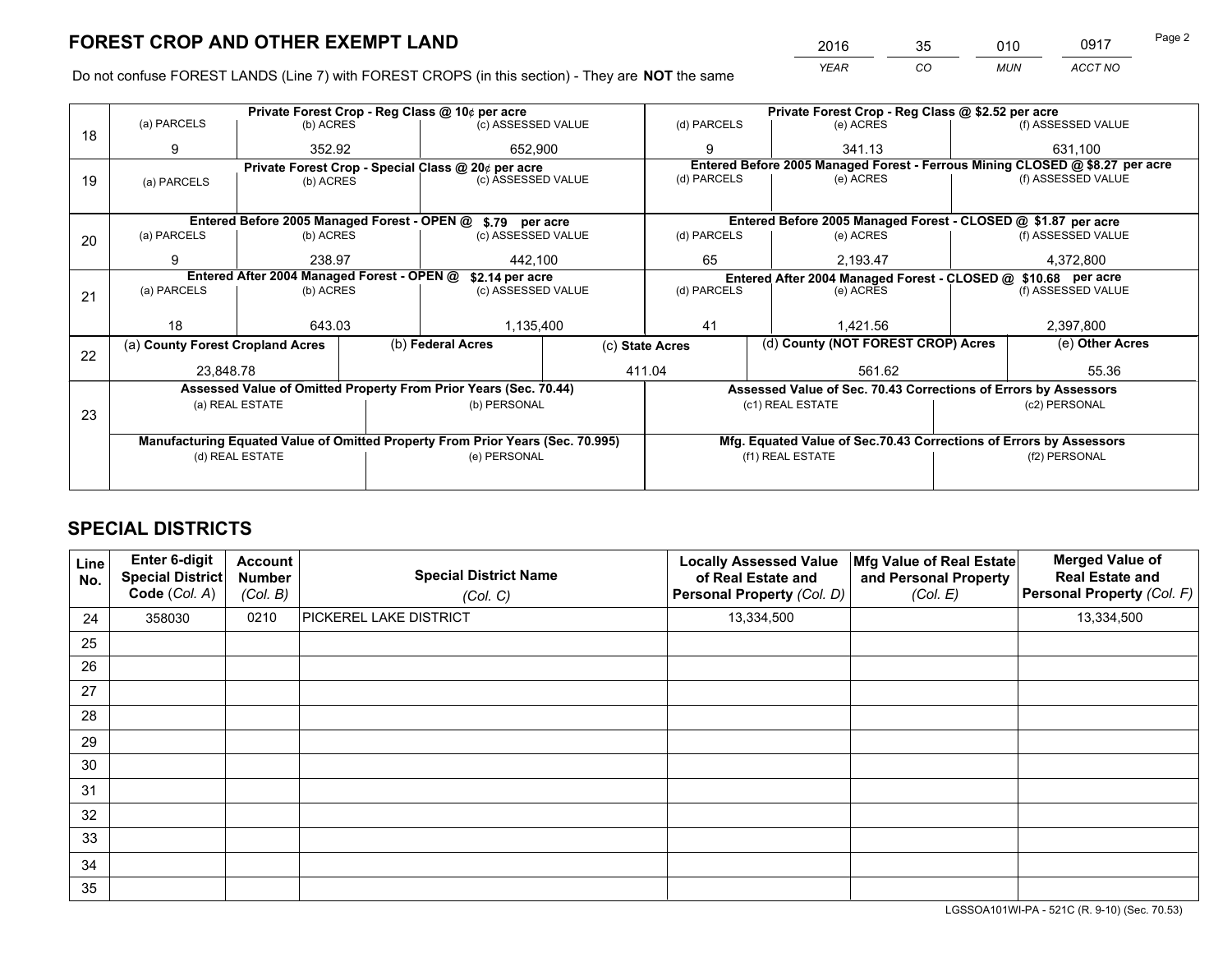|             |                                                                 |                                             |                                                         | <b>YEAR</b>                                                                       | CO<br><b>MUN</b>                                              | ACCT NO                                                                        |
|-------------|-----------------------------------------------------------------|---------------------------------------------|---------------------------------------------------------|-----------------------------------------------------------------------------------|---------------------------------------------------------------|--------------------------------------------------------------------------------|
| Line<br>No. | <b>Enter 6-digit</b><br><b>School District</b><br>Code (Col. A) | <b>Account</b><br><b>Number</b><br>(Col. B) | <b>School District Name</b><br>(Col. C)                 | <b>Locally Assessed Value</b><br>of Real Estate and<br>Personal Property (Col. D) | Mfg Value of Real Estate<br>and Personal Property<br>(Col. E) | <b>Merged Value of</b><br><b>Real Estate and</b><br>Personal Property (Col. F) |
|             | A. SCHOOL DISTRICTS (K-8 and K-12)                              |                                             |                                                         |                                                                                   |                                                               |                                                                                |
| 36          | 353500                                                          | 0207                                        | SCH D OF MERRILL AREA                                   | 5,187,200                                                                         |                                                               | 5,187,200                                                                      |
| 37          | 355754                                                          | 0208                                        | <b>SCH D OF TOMAHAWK</b>                                | 119,693,000                                                                       |                                                               | 119,693,000                                                                    |
| 38          | 434781                                                          | 0262                                        | SCH D OF RHINELANDER                                    | 43,379,200                                                                        |                                                               | 43,379,200                                                                     |
| 39          |                                                                 |                                             |                                                         |                                                                                   |                                                               |                                                                                |
| 40          |                                                                 |                                             |                                                         |                                                                                   |                                                               |                                                                                |
| 41          |                                                                 |                                             |                                                         |                                                                                   |                                                               |                                                                                |
| 42          |                                                                 |                                             |                                                         |                                                                                   |                                                               |                                                                                |
| 43          |                                                                 |                                             |                                                         |                                                                                   |                                                               |                                                                                |
| 44          |                                                                 |                                             |                                                         |                                                                                   |                                                               |                                                                                |
| 45          |                                                                 |                                             |                                                         |                                                                                   |                                                               |                                                                                |
| 46          |                                                                 |                                             |                                                         |                                                                                   |                                                               |                                                                                |
| 47          |                                                                 |                                             |                                                         |                                                                                   |                                                               |                                                                                |
| 48          |                                                                 |                                             |                                                         |                                                                                   |                                                               |                                                                                |
| 49          |                                                                 |                                             |                                                         |                                                                                   |                                                               |                                                                                |
| 50          |                                                                 |                                             | TOTAL ASSESSED VALUE OF SCHOOL DISTRICTS (K-8 and K-12) | 168,259,400                                                                       |                                                               | 168,259,400                                                                    |
|             | <b>B.</b><br><b>UNION HIGH SCHOOL DISTRICTS</b>                 |                                             |                                                         |                                                                                   |                                                               |                                                                                |
| 51          |                                                                 |                                             |                                                         |                                                                                   |                                                               |                                                                                |
| 52          |                                                                 |                                             |                                                         |                                                                                   |                                                               |                                                                                |
| 53          |                                                                 |                                             |                                                         |                                                                                   |                                                               |                                                                                |
| 54          |                                                                 |                                             |                                                         |                                                                                   |                                                               |                                                                                |
| 55          |                                                                 |                                             | TOTAL ASSESSED VALUE OF UNION HIGH SCHOOLS              |                                                                                   |                                                               |                                                                                |
|             | <b>TECHNICAL COLLEGE DISTRICTS</b><br>C <sub>1</sub>            |                                             |                                                         |                                                                                   |                                                               |                                                                                |
| 56          | 001500                                                          | 0014                                        | NORTH CENTRAL TECHNICAL COLLEGE<br><b>WAUS</b>          | 5,187,200                                                                         |                                                               | 5,187,200                                                                      |
| 57          | 001600                                                          | 0015                                        | NICOLET TECHNICAL COLLEGE<br><b>RHIN</b>                | 163,072,200                                                                       |                                                               | 163,072,200                                                                    |
| 58          |                                                                 |                                             |                                                         |                                                                                   |                                                               |                                                                                |
| 59          |                                                                 |                                             | TOTAL ASSESSED VALUE OF TECHNICAL COLLEGES              | 168,259,400                                                                       |                                                               | 168,259,400                                                                    |

35

010

## *I hereby certify, to the best of my knowledge and belief, this form is complete and correct.*

**SCHOOL DISTRICTS**

| Print name of preparer | Title                    |                | Date (MM / DD / CCYY) |
|------------------------|--------------------------|----------------|-----------------------|
|                        |                          |                |                       |
| Signature of preparer  | Contact Telephone Number | E-mail address |                       |
|                        | $\overline{\phantom{0}}$ |                |                       |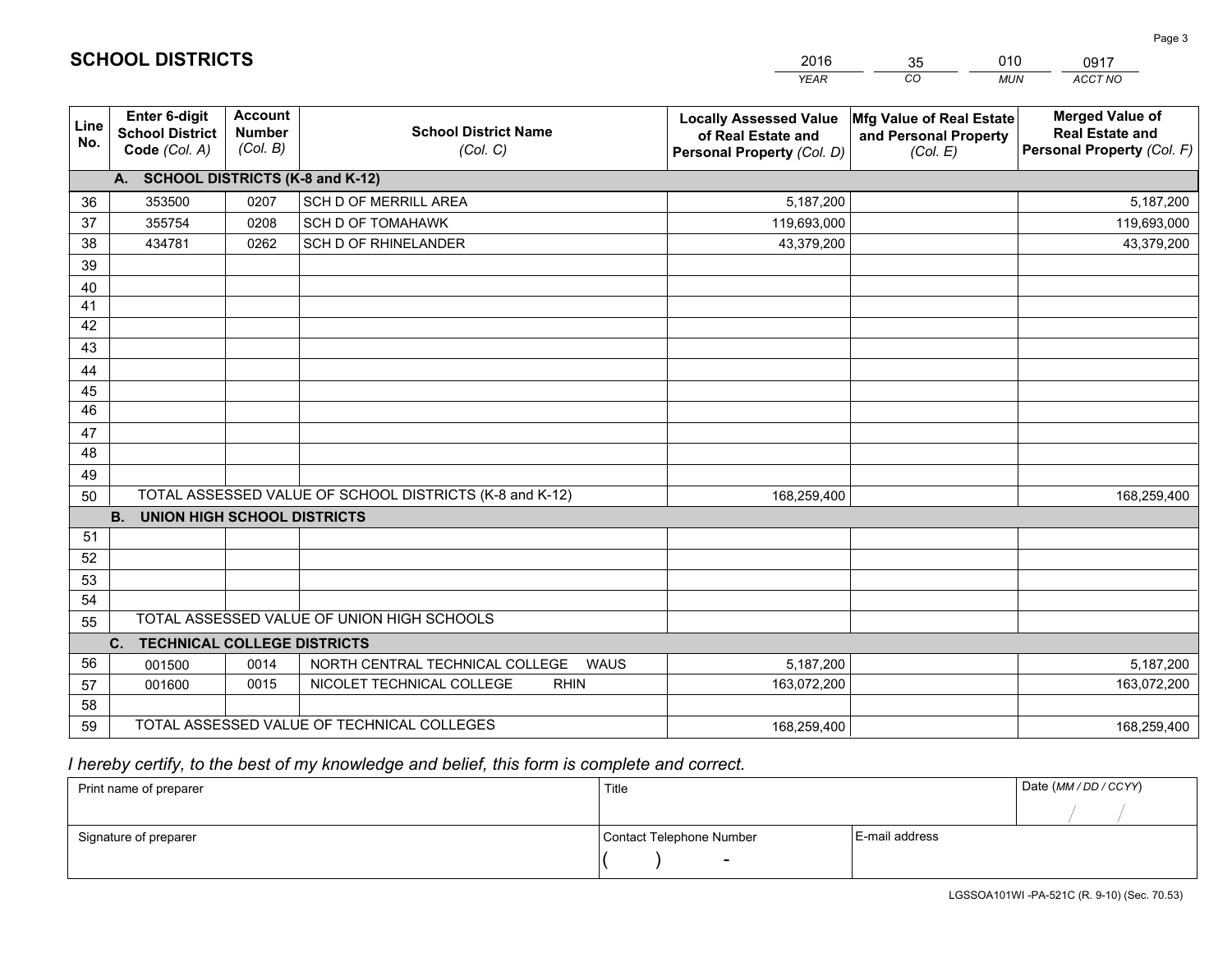#### **HIGHLIGHTS**

- 1. Complete the Statement of Assessment after the Board of Review. Reflect any changes made there.
- 2. Use black ink to complete.
- 3. Line 16 must equal Line 50, Col D.
- 4. Line 55 must equal the total of K-8 schools listed on lines 36-49. Do not include K-12 schools in this comparision.
- 5. Line 59, Col. D must equal Line 16.
- 6. Special District, School District and Technical College District values must include both real estate and personal property. Examples of Special districts are: town sanitary districts, public inland lake protection and rehabilitation districts, and metropolitan sewerage districts.
- 7. DO NOT INCLUDE Manufacturing property values.DOR will print these values on the final SOA.
- 8. Accuracy of this form is very important. The values reported directly affect the equalized value DOR calculates for school and special districts.

#### **Page 1:**

 If not prefilled, enter the tax year,county and municipal code,municipal type, municipal name and county name on the top of form.

Check the Amended box, if filing an amended / corrected SOA.

 Report the parcel count, acres and assessed value of taxable general property, total parcel count, (real and personal), total acres, and values from final figures set by the Board of Review.

- A. Real Estate land and improvements (buildings, etc.) is reported on lines 1 8, total line 9.
- B. Personal Property is reported on lines 11 14, Column D, total line 15.
- C. To complete this report, use the computer produced summary of the assessment roll that shows these amounts.
- D. Use whole numbers only.
- E. Add each line across and each column down to verify entries.

#### **Page 2:**

- A. Report Special Items (not subject to general property tax).
- 1. Private Forest Croplands and Managed Forest Lands are reported on lines 18,19, 20 and 21. Be sure to report assessed values **NOT** taxes.
- 2. You should have copies of the orders of entry, orders of withdrawal, etc., to update your assessment roll.
	- 3. Show hundredths of acres (e.g. 39.75).
- 4. Tax exempt lands are reported on line 22.
- 5. Omitted property and sec. 70.43, Wis. Stats., corrections of errors by assessor are reported on line 23. Report real estate and personal property separately. These should be for **prior years**, not something found on the current assessment roll after the board of review.
- B. Special District (Lines 24-35) Include the value of both real and personal property.

 The Department of Revenue (DOR) preprints much of the information regarding names and codes for schools, special districts,etc. If a district is not listed, enter the name and value only, DOR will enter the proper code.

### **Page 3 School Districts:**

Include the value of both real and personal property.

Report School District (regular, elementary, union high school, and technical college).

- 1. Regular (K-12) and Elementary (K-8) school values are reported on lines 36-49, total on line 50.
- 2. Union High School (UHS) (use only if elementary schools are listed on lines 36-49) are reported on lines 51-54. UHS total value (line 55) must equal to the total **elementary school** values reported on lines 36-49. Do notinclude K-12 schools in this comparison.
- 3. Technical College values are reported on lines 56-58, total on line 59.
- 4. Use the computer summary that shows these amounts to complete this report.

#### **This form is due the second Monday in June. File this report only after your Board of Review is complete.**

 *If you have questions: Return forms to:*

Fax number: (608) 264-6887 PO Box 8971

 Email: lgs@revenue.wi.gov Wisconsin Department of Revenue Call: (608) 261-5341 Local Government Services Section 6-97Madison WI 53708-8971

V10455 COUNTY RD D N10455 COUNTY RD D TOMAHAWK, WI 54487 TOMAHAWK, WI 54487 KATHY VOERMANS<br>TOWN OF HARRISON TOWN OF HARRISON KATHY VOERMANS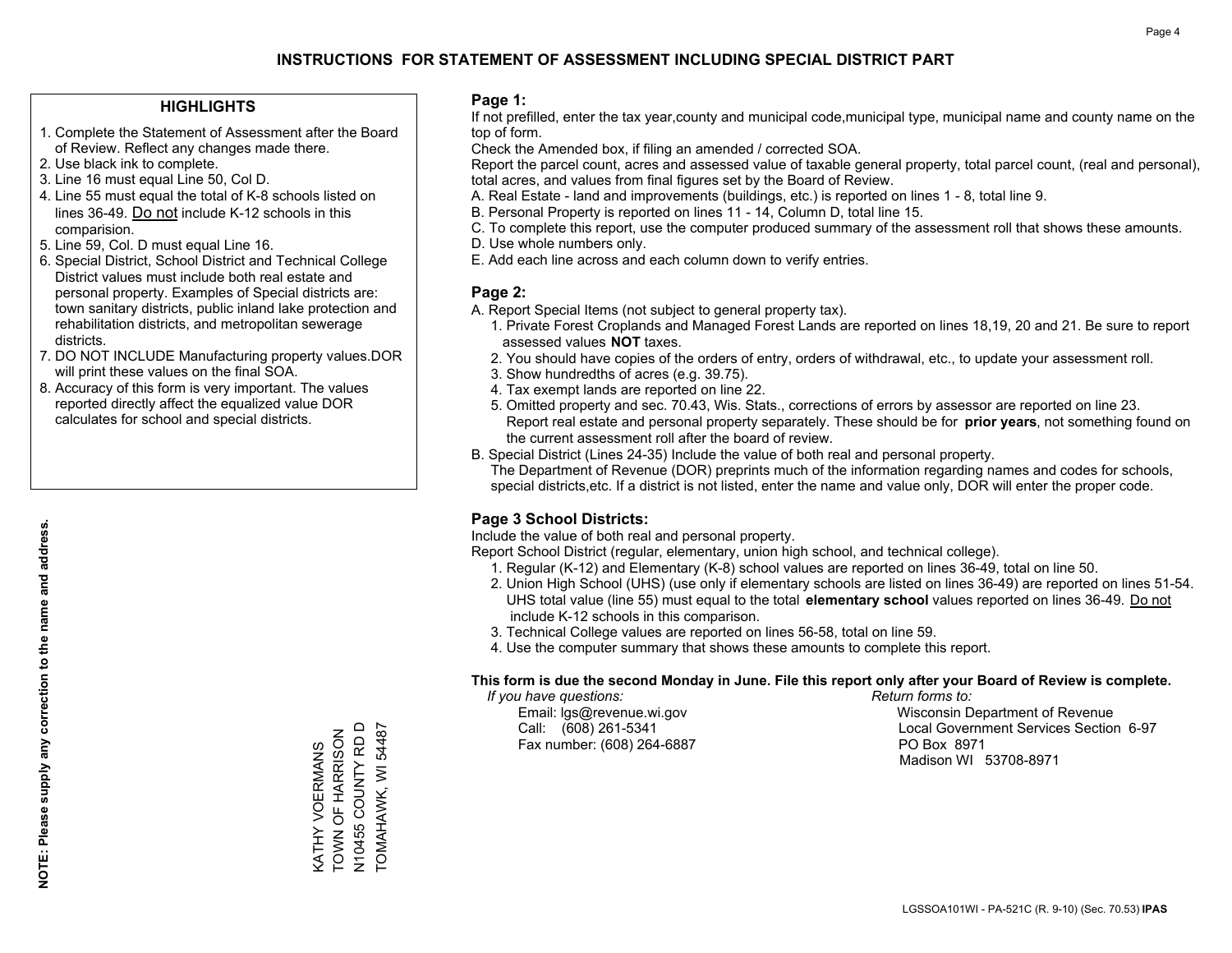**STATEMENT OF ASSESSMENT FOR 2016** 

| マヘ         | n12  | 0918    |
|------------|------|---------|
| $\sqrt{2}$ | MUN. | ACCT NO |

|                | <b>FOR</b>                                                                                                                                                                                   | <b>TOWN OF</b><br><b>OF</b>                                  | <b>KING</b>              |                           | <b>LINCOLN COUNTY</b>               |                         |                      | <b>WHEN COMPLETING THIS DOCUMENT</b>     |  |
|----------------|----------------------------------------------------------------------------------------------------------------------------------------------------------------------------------------------|--------------------------------------------------------------|--------------------------|---------------------------|-------------------------------------|-------------------------|----------------------|------------------------------------------|--|
|                |                                                                                                                                                                                              | Town - Village - City                                        | <b>Municipality Name</b> |                           | <b>County Name</b>                  |                         |                      | DO NOT WRITE OVER X's OR IN SHADED AREAS |  |
|                |                                                                                                                                                                                              | <b>REAL ESTATE</b>                                           |                          | PARCEL COUNT              | NO. OF ACRES                        | <b>VALUE OF</b>         | <b>VALUE OF</b>      | TOTAL VALUE OF LAND                      |  |
| Line<br>No.    |                                                                                                                                                                                              | (See Lines 18 - 22 for<br>other Real Estate)                 |                          | TOTAL LAND   IMPROVEMENTS | <b>WHOLE</b><br><b>NUMBERS ONLY</b> | LAND                    | <b>IMPROVEMENTS</b>  | AND IMPROVEMENTS                         |  |
|                |                                                                                                                                                                                              |                                                              | Col. A                   | Col. B                    | Col. C                              | Col. D                  | Col. E               | Col. F                                   |  |
| $\mathbf 1$    |                                                                                                                                                                                              | <b>RESIDENTIAL - Class 1</b>                                 | 1,014                    | 855                       | 1,644                               | 50,761,400              | 93,399,600           | 144,161,000                              |  |
| $\overline{2}$ |                                                                                                                                                                                              | <b>COMMERCIAL - Class 2</b>                                  | 28                       | 25                        | 142                                 | 1,827,700               | 3,262,000            | 5,089,700                                |  |
| 3              |                                                                                                                                                                                              | <b>MANUFACTURING - Class 3</b>                               | $\Omega$                 | 0                         | 0                                   | 0                       | 0                    | 0                                        |  |
| 4              |                                                                                                                                                                                              | <b>AGRICULTURAL - Class 4</b>                                | 45                       |                           | 781                                 | 99,300                  |                      | 99,300                                   |  |
| 5              |                                                                                                                                                                                              | <b>UNDEVELOPED - Class 5</b>                                 | 139                      |                           | 1,420                               | 822,400                 |                      | 822,400                                  |  |
| 6              |                                                                                                                                                                                              | AGRICULTURAL FOREST - Class 5m                               | 23                       |                           | 337                                 | 287,100                 |                      | 287,100                                  |  |
| $\overline{7}$ |                                                                                                                                                                                              | FOREST LANDS - Class 6                                       | 296                      |                           | 6,028                               | 10,894,000              |                      | 10,894,000                               |  |
| 8              |                                                                                                                                                                                              | OTHER - Class 7                                              |                          |                           | $\overline{2}$                      | 9,400                   | 168,600              | 178,000                                  |  |
| 9              |                                                                                                                                                                                              | TOTAL - ALL COLUMNS                                          | 1,546                    | 881                       | 10,354                              | 64,701,300              | 96,830,200           | 161,531,500                              |  |
| 10             |                                                                                                                                                                                              | NUMBER OF PERSONAL PROPERTY ACCOUNTS IN ROLL                 |                          |                           | 46                                  | <b>LOCALLY ASSESSED</b> | <b>MANUFACTURING</b> | <b>MERGED</b>                            |  |
| 11             |                                                                                                                                                                                              | BOATS AND OTHER WATERCRAFT NOT EXEMPT - Code 1               |                          |                           |                                     | 5,500                   | 0                    | 5,500                                    |  |
| 12             |                                                                                                                                                                                              | MACHINERY, TOOLS AND PATTERNS - Code 2                       |                          |                           |                                     | 221,900                 | 0                    | 221,900                                  |  |
| 13             |                                                                                                                                                                                              | FURNITURE, FIXTURES AND EQUIPMENT - Code 3                   |                          |                           |                                     | 145,500                 | 0                    | 145,500                                  |  |
| 14             |                                                                                                                                                                                              | ALL OTHER PERSONAL PROPERTY NOT EXEMPT - Codes 4A, 4B, 4C    |                          |                           |                                     | 324,000                 | 0                    | 324,000                                  |  |
| 15             |                                                                                                                                                                                              | TOTAL OF PERSONAL PROPERTY NOT EXEMPT (Total of Lines 11-14) |                          |                           |                                     | 696,900                 | 0                    | 696,900                                  |  |
| 16             | AGGREGATE ASSESSED VALUE OF ALL PROPERTY SUBJECT TO THE GENERAL PROPERTY TAX (Total of Lines 9F and 15F)<br>MUST EQUAL TOTAL VALUE OF THE SCHOOL DISTRICTS (K-12 PLUS K-8) - Line 50, Col. F |                                                              |                          |                           |                                     |                         |                      | 162,228,400                              |  |
| 17             |                                                                                                                                                                                              | <b>BOARD OF REVIEW</b>                                       |                          |                           | Name of Assessor                    |                         | Telephone #          |                                          |  |
|                |                                                                                                                                                                                              | DATE OF FINAL ADJOURNMENT                                    | 06/04/2016               |                           | <b>CINDY CHASE</b>                  |                         |                      | (715) 820-0541                           |  |

REMARKS

The Assessment Ratio to be used in calculating the estimated Fair Market Value on tax bills for this tax district is 1.013594281

This ratio should be used to convert assessed values to "Calculate Equalized Values" in Step 1 of the Lottery and Gaming Credit Calculations.<br>This ratio should be used in the "Computation of Tax Equivalent" schedule of the Commission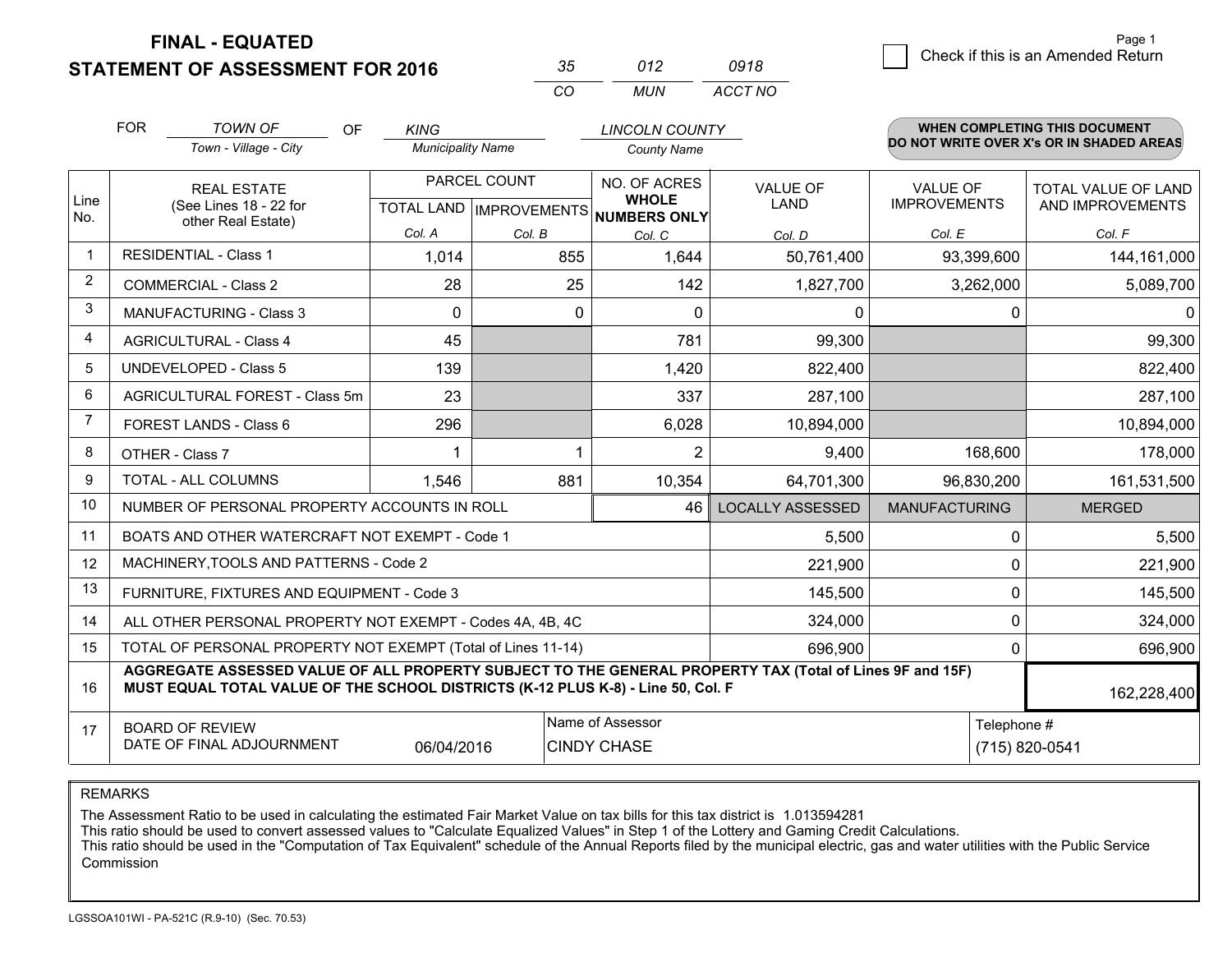*YEAR CO MUN ACCT NO* <sup>2016</sup> <sup>35</sup> <sup>012</sup> <sup>0918</sup> Page 2

Do not confuse FOREST LANDS (Line 7) with FOREST CROPS (in this section) - They are **NOT** the same

|    |                                                               |                 |  | Private Forest Crop - Reg Class @ 10¢ per acre                                 |                                                               | Private Forest Crop - Reg Class @ \$2.52 per acre                  |                                                                              |  |                    |  |
|----|---------------------------------------------------------------|-----------------|--|--------------------------------------------------------------------------------|---------------------------------------------------------------|--------------------------------------------------------------------|------------------------------------------------------------------------------|--|--------------------|--|
| 18 | (a) PARCELS                                                   | (b) ACRES       |  | (c) ASSESSED VALUE                                                             |                                                               | (d) PARCELS                                                        | (e) ACRES                                                                    |  | (f) ASSESSED VALUE |  |
|    |                                                               |                 |  |                                                                                |                                                               |                                                                    | 280                                                                          |  | 378,000            |  |
|    |                                                               |                 |  | Private Forest Crop - Special Class @ 20¢ per acre                             |                                                               |                                                                    | Entered Before 2005 Managed Forest - Ferrous Mining CLOSED @ \$8.27 per acre |  |                    |  |
| 19 | (a) PARCELS                                                   | (b) ACRES       |  | (c) ASSESSED VALUE                                                             |                                                               | (d) PARCELS                                                        | (e) ACRES                                                                    |  | (f) ASSESSED VALUE |  |
|    |                                                               |                 |  |                                                                                |                                                               |                                                                    |                                                                              |  |                    |  |
|    |                                                               |                 |  | Entered Before 2005 Managed Forest - OPEN @ \$.79 per acre                     |                                                               |                                                                    | Entered Before 2005 Managed Forest - CLOSED @ \$1.87 per acre                |  |                    |  |
| 20 | (a) PARCELS                                                   | (b) ACRES       |  | (c) ASSESSED VALUE                                                             |                                                               | (d) PARCELS                                                        | (e) ACRES                                                                    |  | (f) ASSESSED VALUE |  |
|    | 98                                                            | 4,144.21        |  | 5,850,500                                                                      |                                                               | 57                                                                 | 1.814.62                                                                     |  | 3,108,300          |  |
|    | Entered After 2004 Managed Forest - OPEN @<br>\$2.14 per acre |                 |  |                                                                                | Entered After 2004 Managed Forest - CLOSED @ \$10.68 per acre |                                                                    |                                                                              |  |                    |  |
| 21 | (a) PARCELS                                                   | (b) ACRES       |  | (c) ASSESSED VALUE                                                             |                                                               | (d) PARCELS<br>(e) ACRES                                           |                                                                              |  | (f) ASSESSED VALUE |  |
|    |                                                               |                 |  |                                                                                |                                                               |                                                                    |                                                                              |  |                    |  |
|    | 14                                                            | 556.62          |  | 808,000                                                                        |                                                               | 31                                                                 | 1,028.76                                                                     |  | 1,938,400          |  |
|    | (a) County Forest Cropland Acres                              |                 |  | (b) Federal Acres                                                              | (c) State Acres                                               |                                                                    | (d) County (NOT FOREST CROP) Acres                                           |  | (e) Other Acres    |  |
| 22 |                                                               |                 |  |                                                                                |                                                               | 2,249.7<br>168.16                                                  |                                                                              |  | 1,222.65           |  |
|    |                                                               |                 |  | Assessed Value of Omitted Property From Prior Years (Sec. 70.44)               |                                                               |                                                                    | Assessed Value of Sec. 70.43 Corrections of Errors by Assessors              |  |                    |  |
|    |                                                               | (a) REAL ESTATE |  | (b) PERSONAL                                                                   |                                                               |                                                                    | (c1) REAL ESTATE                                                             |  | (c2) PERSONAL      |  |
| 23 |                                                               |                 |  |                                                                                |                                                               |                                                                    |                                                                              |  |                    |  |
|    |                                                               |                 |  | Manufacturing Equated Value of Omitted Property From Prior Years (Sec. 70.995) |                                                               | Mfg. Equated Value of Sec.70.43 Corrections of Errors by Assessors |                                                                              |  |                    |  |
|    | (d) REAL ESTATE                                               |                 |  | (e) PERSONAL                                                                   |                                                               | (f1) REAL ESTATE                                                   |                                                                              |  | (f2) PERSONAL      |  |
|    |                                                               |                 |  |                                                                                |                                                               |                                                                    |                                                                              |  |                    |  |

## **SPECIAL DISTRICTS**

| Line<br>No. | Enter 6-digit<br>Special District<br>Code (Col. A) | <b>Account</b><br><b>Number</b><br>(Col. B) | <b>Special District Name</b><br>(Col. C) | <b>Locally Assessed Value</b><br>of Real Estate and<br>Personal Property (Col. D) | Mfg Value of Real Estate<br>and Personal Property<br>(Col. E) | <b>Merged Value of</b><br><b>Real Estate and</b><br>Personal Property (Col. F) |
|-------------|----------------------------------------------------|---------------------------------------------|------------------------------------------|-----------------------------------------------------------------------------------|---------------------------------------------------------------|--------------------------------------------------------------------------------|
| 24          |                                                    |                                             |                                          |                                                                                   |                                                               |                                                                                |
| 25          |                                                    |                                             |                                          |                                                                                   |                                                               |                                                                                |
| 26          |                                                    |                                             |                                          |                                                                                   |                                                               |                                                                                |
| 27          |                                                    |                                             |                                          |                                                                                   |                                                               |                                                                                |
| 28          |                                                    |                                             |                                          |                                                                                   |                                                               |                                                                                |
| 29          |                                                    |                                             |                                          |                                                                                   |                                                               |                                                                                |
| 30          |                                                    |                                             |                                          |                                                                                   |                                                               |                                                                                |
| 31          |                                                    |                                             |                                          |                                                                                   |                                                               |                                                                                |
| 32          |                                                    |                                             |                                          |                                                                                   |                                                               |                                                                                |
| 33          |                                                    |                                             |                                          |                                                                                   |                                                               |                                                                                |
| 34          |                                                    |                                             |                                          |                                                                                   |                                                               |                                                                                |
| 35          |                                                    |                                             |                                          |                                                                                   |                                                               |                                                                                |

LGSSOA101WI-PA - 521C (R. 9-10) (Sec. 70.53)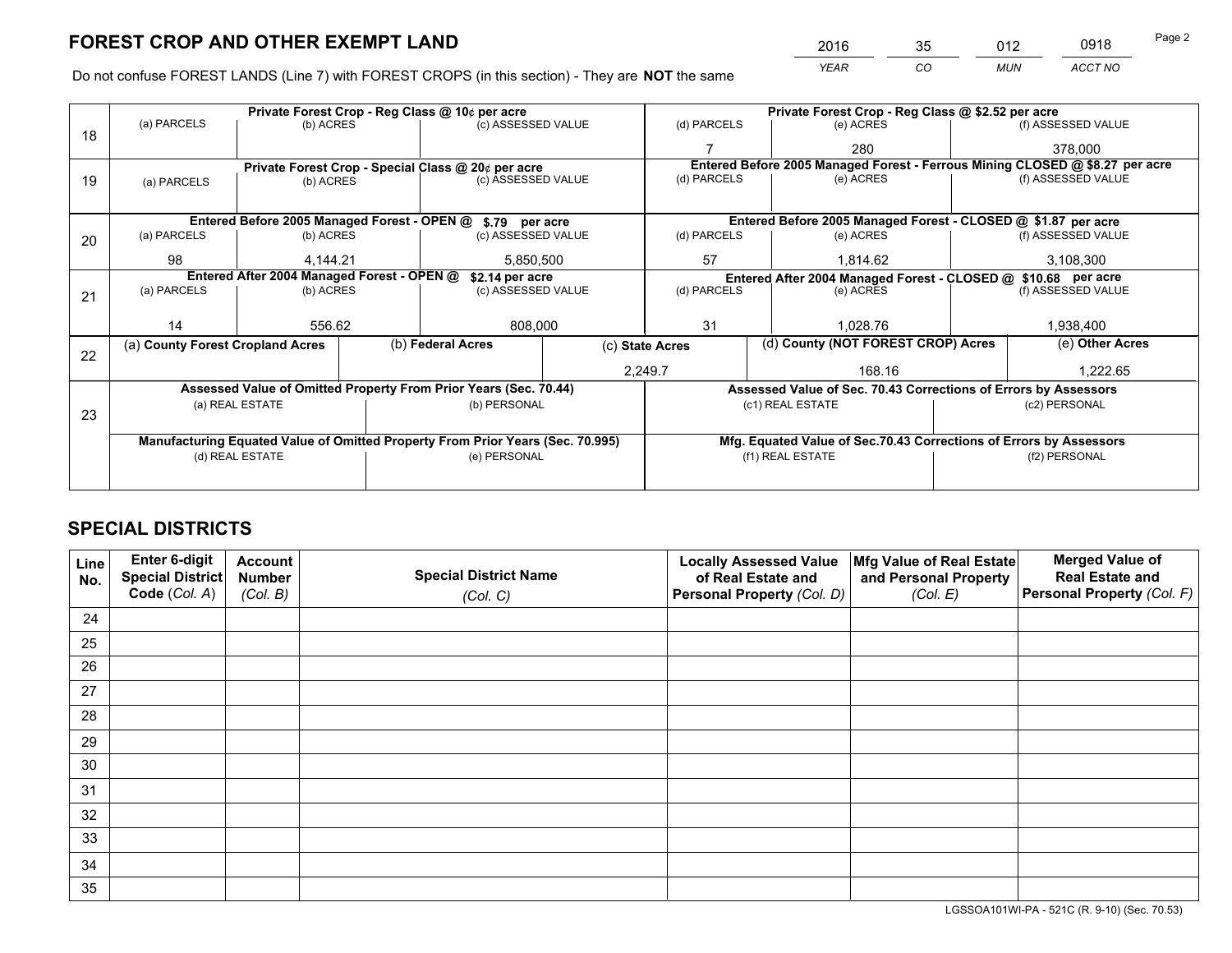|             |                                                          |                                             |                                                         | <b>YEAR</b>                                                                       | CO<br><b>MUN</b>                                              | ACCT NO                                                                        |
|-------------|----------------------------------------------------------|---------------------------------------------|---------------------------------------------------------|-----------------------------------------------------------------------------------|---------------------------------------------------------------|--------------------------------------------------------------------------------|
| Line<br>No. | Enter 6-digit<br><b>School District</b><br>Code (Col. A) | <b>Account</b><br><b>Number</b><br>(Col. B) | <b>School District Name</b><br>(Col. C)                 | <b>Locally Assessed Value</b><br>of Real Estate and<br>Personal Property (Col. D) | Mfg Value of Real Estate<br>and Personal Property<br>(Col. E) | <b>Merged Value of</b><br><b>Real Estate and</b><br>Personal Property (Col. F) |
|             | A. SCHOOL DISTRICTS (K-8 and K-12)                       |                                             |                                                         |                                                                                   |                                                               |                                                                                |
| 36          | 355754                                                   | 0208                                        | SCH D OF TOMAHAWK                                       | 162,228,400                                                                       |                                                               | 162,228,400                                                                    |
| 37          |                                                          |                                             |                                                         |                                                                                   |                                                               |                                                                                |
| 38          |                                                          |                                             |                                                         |                                                                                   |                                                               |                                                                                |
| 39          |                                                          |                                             |                                                         |                                                                                   |                                                               |                                                                                |
| 40          |                                                          |                                             |                                                         |                                                                                   |                                                               |                                                                                |
| 41          |                                                          |                                             |                                                         |                                                                                   |                                                               |                                                                                |
| 42          |                                                          |                                             |                                                         |                                                                                   |                                                               |                                                                                |
| 43          |                                                          |                                             |                                                         |                                                                                   |                                                               |                                                                                |
| 44          |                                                          |                                             |                                                         |                                                                                   |                                                               |                                                                                |
| 45<br>46    |                                                          |                                             |                                                         |                                                                                   |                                                               |                                                                                |
|             |                                                          |                                             |                                                         |                                                                                   |                                                               |                                                                                |
| 47<br>48    |                                                          |                                             |                                                         |                                                                                   |                                                               |                                                                                |
| 49          |                                                          |                                             |                                                         |                                                                                   |                                                               |                                                                                |
| 50          |                                                          |                                             | TOTAL ASSESSED VALUE OF SCHOOL DISTRICTS (K-8 and K-12) | 162,228,400                                                                       |                                                               | 162,228,400                                                                    |
|             | <b>B.</b><br><b>UNION HIGH SCHOOL DISTRICTS</b>          |                                             |                                                         |                                                                                   |                                                               |                                                                                |
| 51          |                                                          |                                             |                                                         |                                                                                   |                                                               |                                                                                |
| 52          |                                                          |                                             |                                                         |                                                                                   |                                                               |                                                                                |
| 53          |                                                          |                                             |                                                         |                                                                                   |                                                               |                                                                                |
| 54          |                                                          |                                             |                                                         |                                                                                   |                                                               |                                                                                |
| 55          |                                                          |                                             | TOTAL ASSESSED VALUE OF UNION HIGH SCHOOLS              |                                                                                   |                                                               |                                                                                |
|             | C.<br><b>TECHNICAL COLLEGE DISTRICTS</b>                 |                                             |                                                         |                                                                                   |                                                               |                                                                                |
| 56          | 001600                                                   | 0015                                        | NICOLET TECHNICAL COLLEGE<br><b>RHIN</b>                | 162,228,400                                                                       |                                                               | 162,228,400                                                                    |
| 57          |                                                          |                                             |                                                         |                                                                                   |                                                               |                                                                                |
| 58          |                                                          |                                             |                                                         |                                                                                   |                                                               |                                                                                |
| 59          |                                                          |                                             | TOTAL ASSESSED VALUE OF TECHNICAL COLLEGES              | 162,228,400                                                                       |                                                               | 162,228,400                                                                    |

35

012

## *I hereby certify, to the best of my knowledge and belief, this form is complete and correct.*

**SCHOOL DISTRICTS**

| Print name of preparer | Title                    |                | Date (MM / DD / CCYY) |
|------------------------|--------------------------|----------------|-----------------------|
|                        |                          |                |                       |
| Signature of preparer  | Contact Telephone Number | E-mail address |                       |
|                        | $\sim$                   |                |                       |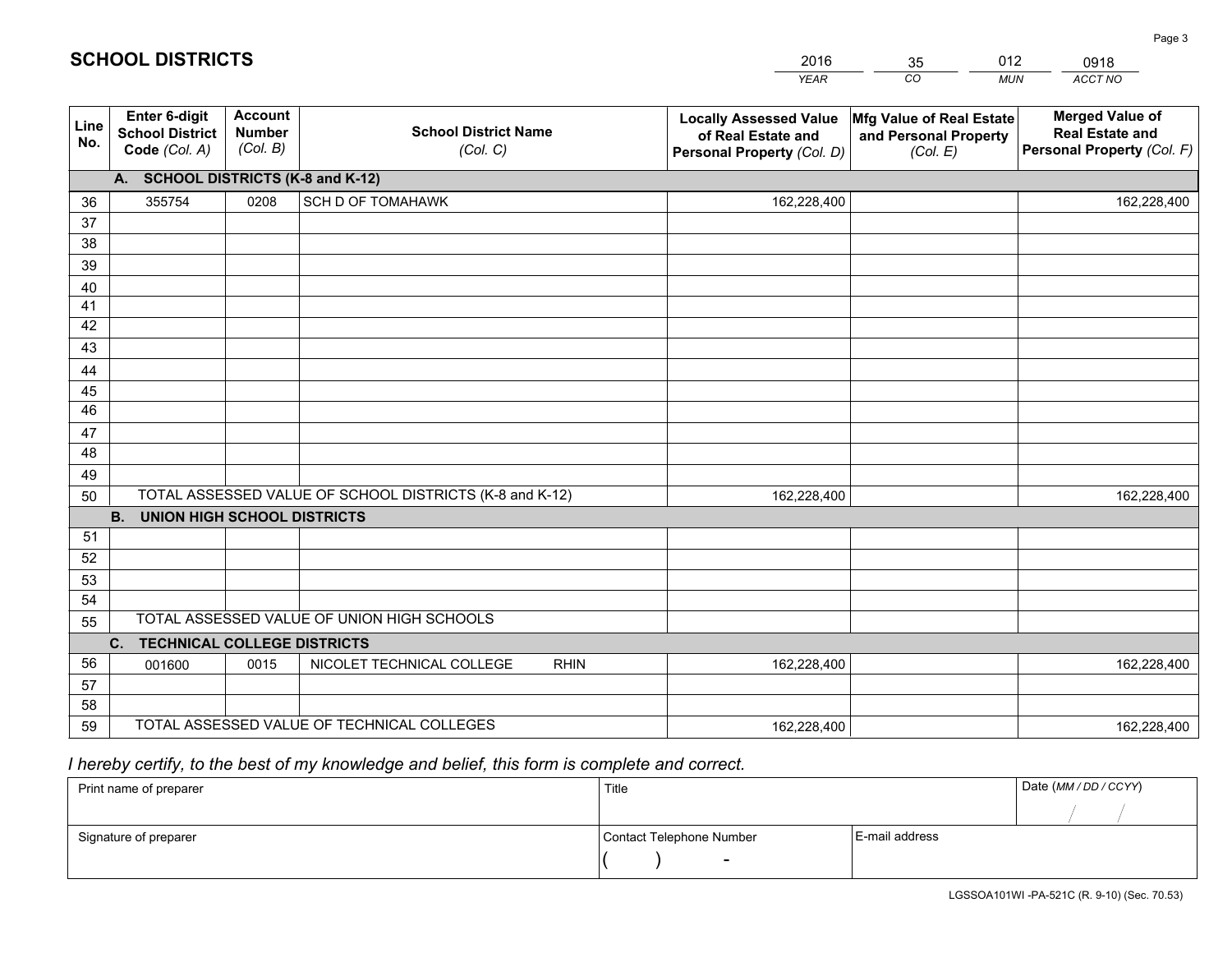#### **HIGHLIGHTS**

- 1. Complete the Statement of Assessment after the Board of Review. Reflect any changes made there.
- 2. Use black ink to complete.
- 3. Line 16 must equal Line 50, Col D.
- 4. Line 55 must equal the total of K-8 schools listed on lines 36-49. Do not include K-12 schools in this comparision.
- 5. Line 59, Col. D must equal Line 16.
- 6. Special District, School District and Technical College District values must include both real estate and personal property. Examples of Special districts are: town sanitary districts, public inland lake protection and rehabilitation districts, and metropolitan sewerage districts.
- 7. DO NOT INCLUDE Manufacturing property values.DOR will print these values on the final SOA.
- 8. Accuracy of this form is very important. The values reported directly affect the equalized value DOR calculates for school and special districts.

#### **Page 1:**

 If not prefilled, enter the tax year,county and municipal code,municipal type, municipal name and county name on the top of form.

Check the Amended box, if filing an amended / corrected SOA.

 Report the parcel count, acres and assessed value of taxable general property, total parcel count, (real and personal), total acres, and values from final figures set by the Board of Review.

- A. Real Estate land and improvements (buildings, etc.) is reported on lines 1 8, total line 9.
- B. Personal Property is reported on lines 11 14, Column D, total line 15.
- C. To complete this report, use the computer produced summary of the assessment roll that shows these amounts.
- D. Use whole numbers only.
- E. Add each line across and each column down to verify entries.

#### **Page 2:**

- A. Report Special Items (not subject to general property tax).
- 1. Private Forest Croplands and Managed Forest Lands are reported on lines 18,19, 20 and 21. Be sure to report assessed values **NOT** taxes.
- 2. You should have copies of the orders of entry, orders of withdrawal, etc., to update your assessment roll.
	- 3. Show hundredths of acres (e.g. 39.75).
- 4. Tax exempt lands are reported on line 22.
- 5. Omitted property and sec. 70.43, Wis. Stats., corrections of errors by assessor are reported on line 23. Report real estate and personal property separately. These should be for **prior years**, not something found on the current assessment roll after the board of review.
- B. Special District (Lines 24-35) Include the value of both real and personal property.
- The Department of Revenue (DOR) preprints much of the information regarding names and codes for schools, special districts,etc. If a district is not listed, enter the name and value only, DOR will enter the proper code.

### **Page 3 School Districts:**

Include the value of both real and personal property.

Report School District (regular, elementary, union high school, and technical college).

- 1. Regular (K-12) and Elementary (K-8) school values are reported on lines 36-49, total on line 50.
- 2. Union High School (UHS) (use only if elementary schools are listed on lines 36-49) are reported on lines 51-54. UHS total value (line 55) must equal to the total **elementary school** values reported on lines 36-49. Do notinclude K-12 schools in this comparison.
- 3. Technical College values are reported on lines 56-58, total on line 59.
- 4. Use the computer summary that shows these amounts to complete this report.

#### **This form is due the second Monday in June. File this report only after your Board of Review is complete.**

 *If you have questions: Return forms to:*

Fax number: (608) 264-6887 PO Box 8971

 Email: lgs@revenue.wi.gov Wisconsin Department of Revenue Call: (608) 261-5341 Local Government Services Section 6-97Madison WI 53708-8971

 $\prec$ W4450 COUNTY ROAD A W4450 COUNTY ROAD TOMAHAWK, WI 54487 **DONNA EDWARDS** DONNA EDWARDS TOWN OF KING TOWN OF KING

TOMAHAWK, WI 54487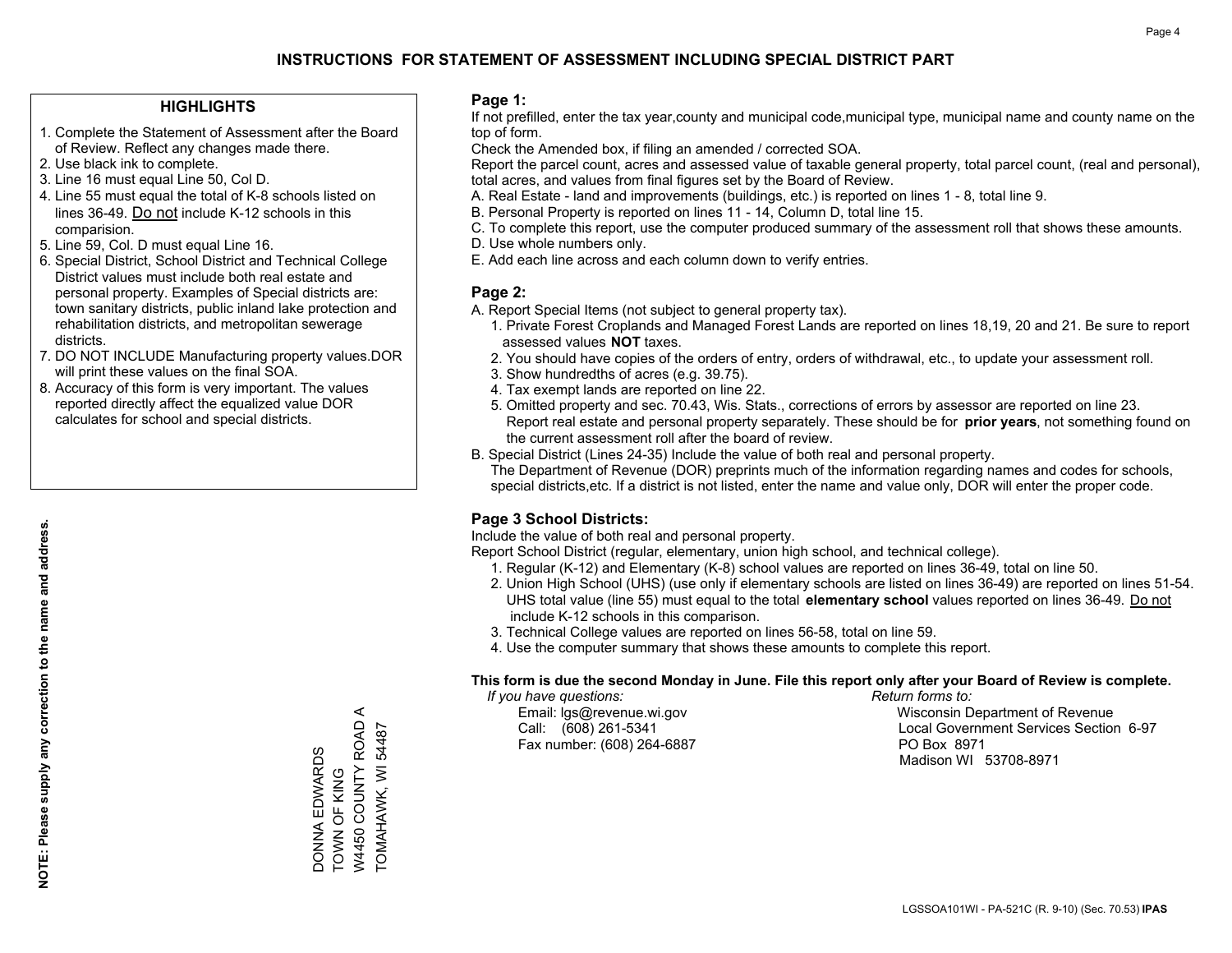**STATEMENT OF ASSESSMENT FOR 2016** 

| マー       | 014  | 0919    |
|----------|------|---------|
| $\cdots$ | MUN. | ACCT NO |

|             | <b>FOR</b>                                                                                                                                                                                   | <b>TOWN OF</b><br><b>OF</b>                                  | <b>MERRILL</b>           |                           | <b>LINCOLN COUNTY</b>        |                         |                      | <b>WHEN COMPLETING THIS DOCUMENT</b>     |
|-------------|----------------------------------------------------------------------------------------------------------------------------------------------------------------------------------------------|--------------------------------------------------------------|--------------------------|---------------------------|------------------------------|-------------------------|----------------------|------------------------------------------|
|             |                                                                                                                                                                                              | Town - Village - City                                        | <b>Municipality Name</b> |                           | <b>County Name</b>           |                         |                      | DO NOT WRITE OVER X's OR IN SHADED AREAS |
|             |                                                                                                                                                                                              | <b>REAL ESTATE</b>                                           |                          | PARCEL COUNT              | NO. OF ACRES                 | <b>VALUE OF</b>         | <b>VALUE OF</b>      | TOTAL VALUE OF LAND                      |
| Line<br>No. |                                                                                                                                                                                              | (See Lines 18 - 22 for<br>other Real Estate)                 |                          | TOTAL LAND   IMPROVEMENTS | <b>WHOLE</b><br>NUMBERS ONLY | <b>LAND</b>             | <b>IMPROVEMENTS</b>  | AND IMPROVEMENTS                         |
|             |                                                                                                                                                                                              |                                                              | Col. A                   | Col. B                    | Col. C                       | Col. D                  | Col. E               | Col. F                                   |
| $\mathbf 1$ |                                                                                                                                                                                              | <b>RESIDENTIAL - Class 1</b>                                 | 1,539                    | 1,295                     | 3.039                        | 30,365,800              | 133,035,200          | 163,401,000                              |
| 2           |                                                                                                                                                                                              | <b>COMMERCIAL - Class 2</b>                                  | 63                       | 44                        | 345                          | 1,795,200               | 4,489,100            | 6,284,300                                |
| 3           |                                                                                                                                                                                              | <b>MANUFACTURING - Class 3</b>                               | $\overline{2}$           | 2                         | 5                            | 30,500                  | 627,200              | 657,700                                  |
| 4           |                                                                                                                                                                                              | <b>AGRICULTURAL - Class 4</b>                                | 217                      |                           | 3,598                        | 521,800                 |                      | 521,800                                  |
| 5           |                                                                                                                                                                                              | UNDEVELOPED - Class 5                                        | 415                      |                           | 4,865                        | 2,508,800               |                      | 2,508,800                                |
| 6           |                                                                                                                                                                                              | AGRICULTURAL FOREST - Class 5m                               | 96                       |                           | 1,425                        | 1,378,600               |                      | 1,378,600                                |
| 7           |                                                                                                                                                                                              | FOREST LANDS - Class 6                                       | 460                      |                           | 8,955                        | 17,730,400              |                      | 17,730,400                               |
| 8           |                                                                                                                                                                                              | OTHER - Class 7                                              | 11                       | 10                        | 21                           | 105,000                 | 977,800              | 1,082,800                                |
| 9           |                                                                                                                                                                                              | TOTAL - ALL COLUMNS                                          | 2,803                    | 1,351                     | 22,253                       | 54,436,100              | 139,129,300          | 193,565,400                              |
| 10          |                                                                                                                                                                                              | NUMBER OF PERSONAL PROPERTY ACCOUNTS IN ROLL                 |                          |                           | 82                           | <b>LOCALLY ASSESSED</b> | <b>MANUFACTURING</b> | <b>MERGED</b>                            |
| 11          |                                                                                                                                                                                              | BOATS AND OTHER WATERCRAFT NOT EXEMPT - Code 1               |                          |                           |                              | 3,500                   | $\mathbf 0$          | 3,500                                    |
| 12          |                                                                                                                                                                                              | MACHINERY, TOOLS AND PATTERNS - Code 2                       |                          |                           |                              | 368,410                 | 67,200               | 435,610                                  |
| 13          |                                                                                                                                                                                              | FURNITURE, FIXTURES AND EQUIPMENT - Code 3                   |                          |                           |                              | 172,400                 | 3,800                | 176,200                                  |
| 14          |                                                                                                                                                                                              | ALL OTHER PERSONAL PROPERTY NOT EXEMPT - Codes 4A, 4B, 4C    |                          |                           | 356,666                      | 8,400                   | 365,066              |                                          |
| 15          |                                                                                                                                                                                              | TOTAL OF PERSONAL PROPERTY NOT EXEMPT (Total of Lines 11-14) |                          |                           | 900,976                      | 79,400                  | 980,376              |                                          |
| 16          | AGGREGATE ASSESSED VALUE OF ALL PROPERTY SUBJECT TO THE GENERAL PROPERTY TAX (Total of Lines 9F and 15F)<br>MUST EQUAL TOTAL VALUE OF THE SCHOOL DISTRICTS (K-12 PLUS K-8) - Line 50, Col. F |                                                              |                          |                           |                              |                         |                      | 194,545,776                              |
| 17          |                                                                                                                                                                                              | <b>BOARD OF REVIEW</b>                                       |                          |                           | Name of Assessor             |                         | Telephone #          |                                          |
|             |                                                                                                                                                                                              | DATE OF FINAL ADJOURNMENT                                    | 05/17/2016               |                           | <b>TODD ANDERSON</b>         |                         |                      | (715) 845-2022                           |

REMARKS

The Assessment Ratio to be used in calculating the estimated Fair Market Value on tax bills for this tax district is 1.016479425

This ratio should be used to convert assessed values to "Calculate Equalized Values" in Step 1 of the Lottery and Gaming Credit Calculations.<br>This ratio should be used in the "Computation of Tax Equivalent" schedule of the Commission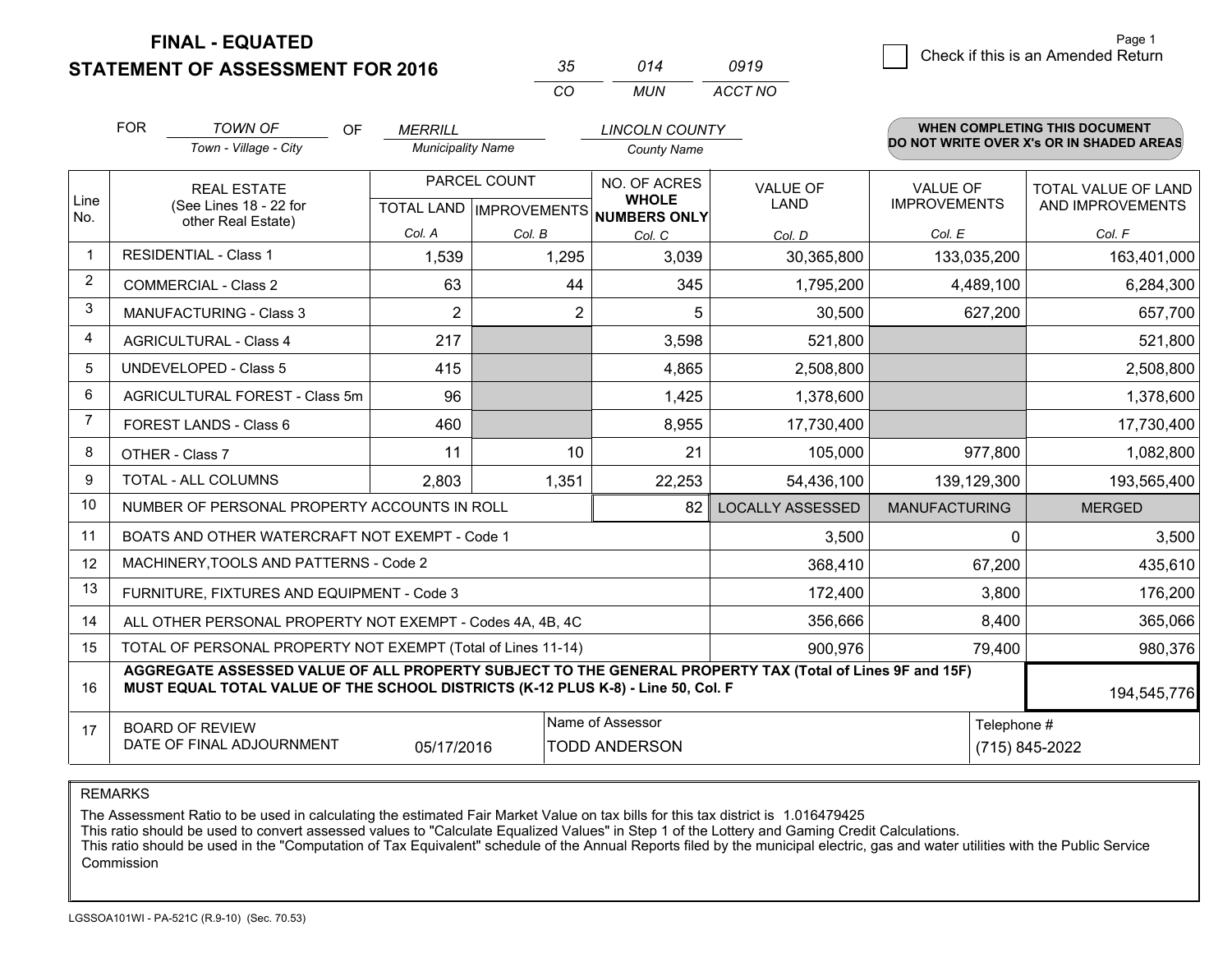*YEAR CO MUN ACCT NO* <sup>2016</sup> <sup>35</sup> <sup>014</sup> <sup>0919</sup>

Do not confuse FOREST LANDS (Line 7) with FOREST CROPS (in this section) - They are **NOT** the same

| Private Forest Crop - Reg Class @ \$2.52 per acre                            |  |  |  |
|------------------------------------------------------------------------------|--|--|--|
| (f) ASSESSED VALUE                                                           |  |  |  |
|                                                                              |  |  |  |
| Entered Before 2005 Managed Forest - Ferrous Mining CLOSED @ \$8.27 per acre |  |  |  |
| (f) ASSESSED VALUE                                                           |  |  |  |
|                                                                              |  |  |  |
| Entered Before 2005 Managed Forest - CLOSED @ \$1.87 per acre                |  |  |  |
| (f) ASSESSED VALUE                                                           |  |  |  |
| 6,645,500                                                                    |  |  |  |
| Entered After 2004 Managed Forest - CLOSED @ \$10.68 per acre<br>(d) PARCELS |  |  |  |
| (f) ASSESSED VALUE                                                           |  |  |  |
|                                                                              |  |  |  |
| 4,818,100                                                                    |  |  |  |
| (e) Other Acres                                                              |  |  |  |
| 837.48                                                                       |  |  |  |
| Assessed Value of Sec. 70.43 Corrections of Errors by Assessors              |  |  |  |
| (c2) PERSONAL                                                                |  |  |  |
|                                                                              |  |  |  |
| Mfg. Equated Value of Sec.70.43 Corrections of Errors by Assessors           |  |  |  |
| (f2) PERSONAL                                                                |  |  |  |
|                                                                              |  |  |  |
|                                                                              |  |  |  |

## **SPECIAL DISTRICTS**

| Line<br>No. | Enter 6-digit<br><b>Special District</b> | <b>Account</b><br><b>Number</b> | <b>Special District Name</b> | <b>Locally Assessed Value</b><br>of Real Estate and | Mfg Value of Real Estate<br>and Personal Property | <b>Merged Value of</b><br><b>Real Estate and</b> |
|-------------|------------------------------------------|---------------------------------|------------------------------|-----------------------------------------------------|---------------------------------------------------|--------------------------------------------------|
|             | Code (Col. A)                            | (Col. B)                        | (Col. C)                     | Personal Property (Col. D)                          | (Col. E)                                          | Personal Property (Col. F)                       |
| 24          |                                          |                                 |                              |                                                     |                                                   |                                                  |
| 25          |                                          |                                 |                              |                                                     |                                                   |                                                  |
| 26          |                                          |                                 |                              |                                                     |                                                   |                                                  |
| 27          |                                          |                                 |                              |                                                     |                                                   |                                                  |
| 28          |                                          |                                 |                              |                                                     |                                                   |                                                  |
| 29          |                                          |                                 |                              |                                                     |                                                   |                                                  |
| 30          |                                          |                                 |                              |                                                     |                                                   |                                                  |
| 31          |                                          |                                 |                              |                                                     |                                                   |                                                  |
| 32          |                                          |                                 |                              |                                                     |                                                   |                                                  |
| 33          |                                          |                                 |                              |                                                     |                                                   |                                                  |
| 34          |                                          |                                 |                              |                                                     |                                                   |                                                  |
| 35          |                                          |                                 |                              |                                                     |                                                   |                                                  |

LGSSOA101WI-PA - 521C (R. 9-10) (Sec. 70.53)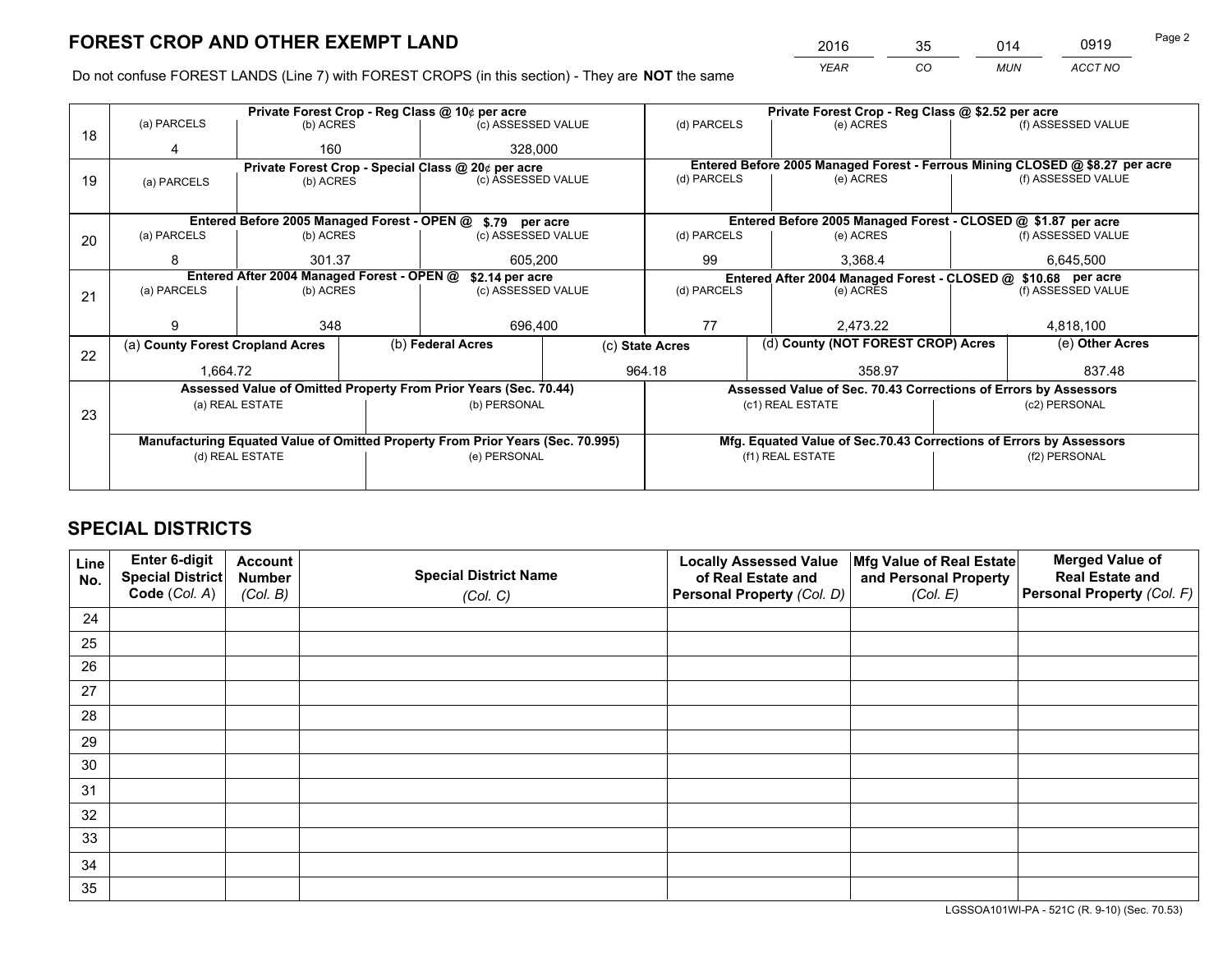|             |                                                                 |                                             |                                                         | <b>YEAR</b>                                                                       | CO<br><b>MUN</b>                                              | ACCT NO                                                                        |
|-------------|-----------------------------------------------------------------|---------------------------------------------|---------------------------------------------------------|-----------------------------------------------------------------------------------|---------------------------------------------------------------|--------------------------------------------------------------------------------|
| Line<br>No. | <b>Enter 6-digit</b><br><b>School District</b><br>Code (Col. A) | <b>Account</b><br><b>Number</b><br>(Col. B) | <b>School District Name</b><br>(Col. C)                 | <b>Locally Assessed Value</b><br>of Real Estate and<br>Personal Property (Col. D) | Mfg Value of Real Estate<br>and Personal Property<br>(Col. E) | <b>Merged Value of</b><br><b>Real Estate and</b><br>Personal Property (Col. F) |
|             | A. SCHOOL DISTRICTS (K-8 and K-12)                              |                                             |                                                         |                                                                                   |                                                               |                                                                                |
| 36          | 353500                                                          | 0207                                        | SCH D OF MERRILL AREA                                   | 193,808,676                                                                       | 737,100                                                       | 194,545,776                                                                    |
| 37          |                                                                 |                                             |                                                         |                                                                                   |                                                               |                                                                                |
| 38          |                                                                 |                                             |                                                         |                                                                                   |                                                               |                                                                                |
| 39          |                                                                 |                                             |                                                         |                                                                                   |                                                               |                                                                                |
| 40          |                                                                 |                                             |                                                         |                                                                                   |                                                               |                                                                                |
| 41          |                                                                 |                                             |                                                         |                                                                                   |                                                               |                                                                                |
| 42          |                                                                 |                                             |                                                         |                                                                                   |                                                               |                                                                                |
| 43          |                                                                 |                                             |                                                         |                                                                                   |                                                               |                                                                                |
| 44<br>45    |                                                                 |                                             |                                                         |                                                                                   |                                                               |                                                                                |
| 46          |                                                                 |                                             |                                                         |                                                                                   |                                                               |                                                                                |
| 47          |                                                                 |                                             |                                                         |                                                                                   |                                                               |                                                                                |
| 48          |                                                                 |                                             |                                                         |                                                                                   |                                                               |                                                                                |
| 49          |                                                                 |                                             |                                                         |                                                                                   |                                                               |                                                                                |
| 50          |                                                                 |                                             | TOTAL ASSESSED VALUE OF SCHOOL DISTRICTS (K-8 and K-12) | 193,808,676                                                                       | 737,100                                                       | 194,545,776                                                                    |
|             | <b>B.</b><br><b>UNION HIGH SCHOOL DISTRICTS</b>                 |                                             |                                                         |                                                                                   |                                                               |                                                                                |
| 51          |                                                                 |                                             |                                                         |                                                                                   |                                                               |                                                                                |
| 52          |                                                                 |                                             |                                                         |                                                                                   |                                                               |                                                                                |
| 53          |                                                                 |                                             |                                                         |                                                                                   |                                                               |                                                                                |
| 54          |                                                                 |                                             |                                                         |                                                                                   |                                                               |                                                                                |
| 55          |                                                                 |                                             | TOTAL ASSESSED VALUE OF UNION HIGH SCHOOLS              |                                                                                   |                                                               |                                                                                |
|             | C.<br><b>TECHNICAL COLLEGE DISTRICTS</b>                        |                                             |                                                         |                                                                                   |                                                               |                                                                                |
| 56          | 001500                                                          | 0014                                        | NORTH CENTRAL TECHNICAL COLLEGE<br>WAUS                 | 193,808,676                                                                       | 737,100                                                       | 194,545,776                                                                    |
| 57          |                                                                 |                                             |                                                         |                                                                                   |                                                               |                                                                                |
| 58          |                                                                 |                                             |                                                         |                                                                                   |                                                               |                                                                                |
|             | TOTAL ASSESSED VALUE OF TECHNICAL COLLEGES<br>59                |                                             |                                                         | 193,808,676                                                                       | 737,100                                                       | 194,545,776                                                                    |

35

014

 *I hereby certify, to the best of my knowledge and belief, this form is complete and correct.*

**SCHOOL DISTRICTS**

| Print name of preparer | Title                    |                | Date (MM / DD / CCYY) |
|------------------------|--------------------------|----------------|-----------------------|
|                        |                          |                |                       |
| Signature of preparer  | Contact Telephone Number | E-mail address |                       |
|                        |                          |                |                       |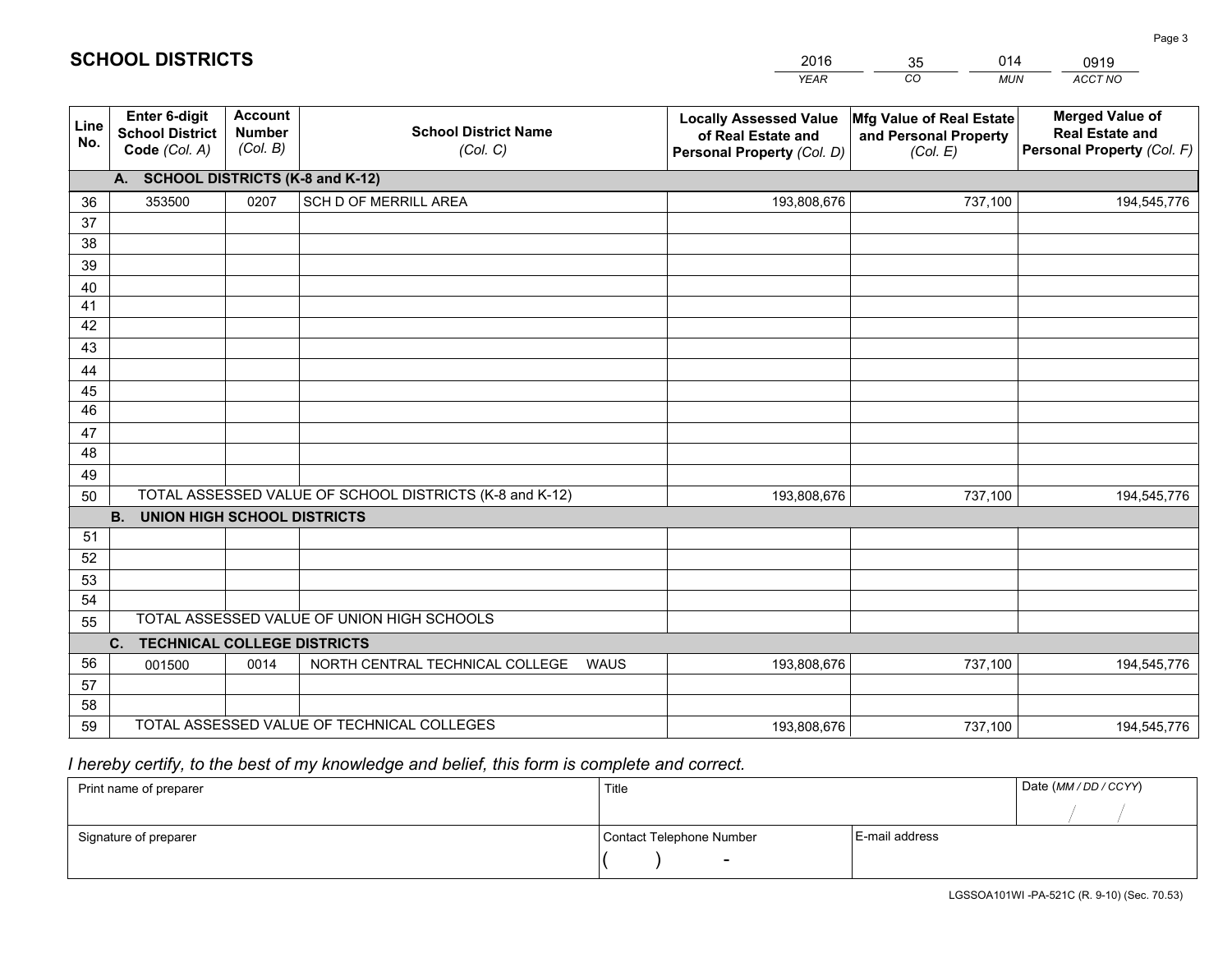#### **HIGHLIGHTS**

- 1. Complete the Statement of Assessment after the Board of Review. Reflect any changes made there.
- 2. Use black ink to complete.
- 3. Line 16 must equal Line 50, Col D.
- 4. Line 55 must equal the total of K-8 schools listed on lines 36-49. Do not include K-12 schools in this comparision.
- 5. Line 59, Col. D must equal Line 16.
- 6. Special District, School District and Technical College District values must include both real estate and personal property. Examples of Special districts are: town sanitary districts, public inland lake protection and rehabilitation districts, and metropolitan sewerage districts.
- 7. DO NOT INCLUDE Manufacturing property values.DOR will print these values on the final SOA.
- 8. Accuracy of this form is very important. The values reported directly affect the equalized value DOR calculates for school and special districts.

#### **Page 1:**

 If not prefilled, enter the tax year,county and municipal code,municipal type, municipal name and county name on the top of form.

Check the Amended box, if filing an amended / corrected SOA.

 Report the parcel count, acres and assessed value of taxable general property, total parcel count, (real and personal), total acres, and values from final figures set by the Board of Review.

- A. Real Estate land and improvements (buildings, etc.) is reported on lines 1 8, total line 9.
- B. Personal Property is reported on lines 11 14, Column D, total line 15.
- C. To complete this report, use the computer produced summary of the assessment roll that shows these amounts.
- D. Use whole numbers only.
- E. Add each line across and each column down to verify entries.

#### **Page 2:**

- A. Report Special Items (not subject to general property tax).
- 1. Private Forest Croplands and Managed Forest Lands are reported on lines 18,19, 20 and 21. Be sure to report assessed values **NOT** taxes.
- 2. You should have copies of the orders of entry, orders of withdrawal, etc., to update your assessment roll.
	- 3. Show hundredths of acres (e.g. 39.75).
- 4. Tax exempt lands are reported on line 22.
- 5. Omitted property and sec. 70.43, Wis. Stats., corrections of errors by assessor are reported on line 23. Report real estate and personal property separately. These should be for **prior years**, not something found on the current assessment roll after the board of review.
- B. Special District (Lines 24-35) Include the value of both real and personal property.
- The Department of Revenue (DOR) preprints much of the information regarding names and codes for schools, special districts,etc. If a district is not listed, enter the name and value only, DOR will enter the proper code.

### **Page 3 School Districts:**

Include the value of both real and personal property.

Report School District (regular, elementary, union high school, and technical college).

- 1. Regular (K-12) and Elementary (K-8) school values are reported on lines 36-49, total on line 50.
- 2. Union High School (UHS) (use only if elementary schools are listed on lines 36-49) are reported on lines 51-54. UHS total value (line 55) must equal to the total **elementary school** values reported on lines 36-49. Do notinclude K-12 schools in this comparison.
- 3. Technical College values are reported on lines 56-58, total on line 59.
- 4. Use the computer summary that shows these amounts to complete this report.

#### **This form is due the second Monday in June. File this report only after your Board of Review is complete.**

 *If you have questions: Return forms to:*

Fax number: (608) 264-6887 PO Box 8971

 Email: lgs@revenue.wi.gov Wisconsin Department of Revenue Call: (608) 261-5341 Local Government Services Section 6-97Madison WI 53708-8971

W4594 PROGRESS AVENUE W4594 PROGRESS AVENUE CHERYL ZEMKE FISCHER<br>TOWN OF MERRILL CHERYL ZEMKE FISCHER TOWN OF MERRILL

MERRRILL, WI 54452

**MERRRILL, WI 54452**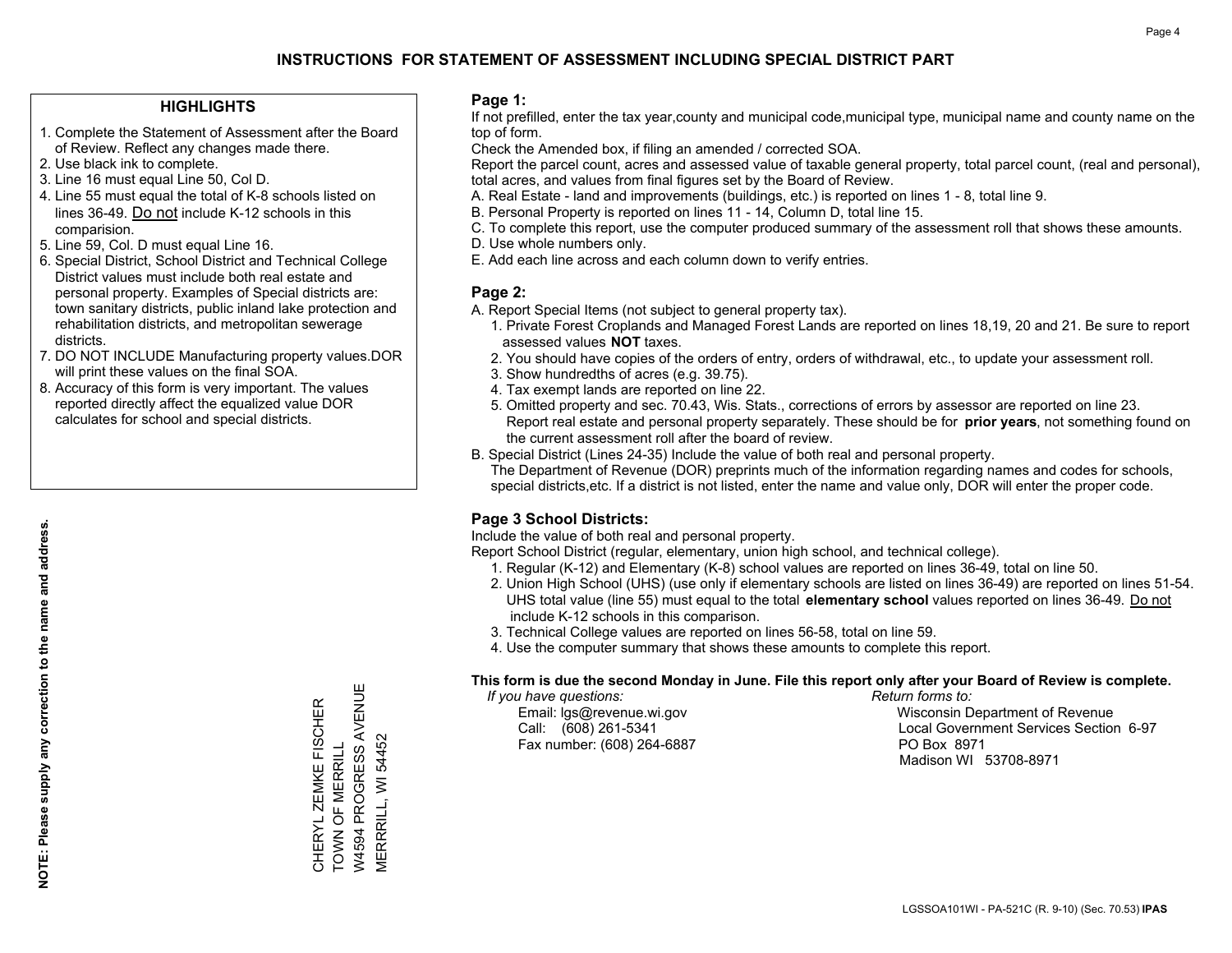**STATEMENT OF ASSESSMENT FOR 2016** 

| マヘ       | 016   | 0920    |
|----------|-------|---------|
| $\cdots$ | MI IN | ACCT NO |

|                | <b>FOR</b>                                                                                                                                                                                   | <b>TOWN OF</b><br><b>OF</b>                                  | <b>PINE RIVER</b>        |                                           | <b>LINCOLN COUNTY</b>                               |                         |                                        | <b>WHEN COMPLETING THIS DOCUMENT</b>     |
|----------------|----------------------------------------------------------------------------------------------------------------------------------------------------------------------------------------------|--------------------------------------------------------------|--------------------------|-------------------------------------------|-----------------------------------------------------|-------------------------|----------------------------------------|------------------------------------------|
|                |                                                                                                                                                                                              | Town - Village - City                                        | <b>Municipality Name</b> |                                           | <b>County Name</b>                                  |                         |                                        | DO NOT WRITE OVER X's OR IN SHADED AREAS |
| Line<br>No.    |                                                                                                                                                                                              | <b>REAL ESTATE</b><br>(See Lines 18 - 22 for                 |                          | PARCEL COUNT<br>TOTAL LAND   IMPROVEMENTS | NO. OF ACRES<br><b>WHOLE</b><br><b>NUMBERS ONLY</b> | VALUE OF<br><b>LAND</b> | <b>VALUE OF</b><br><b>IMPROVEMENTS</b> | TOTAL VALUE OF LAND<br>AND IMPROVEMENTS  |
|                |                                                                                                                                                                                              | other Real Estate)                                           | Col. A                   | Col. B                                    | Col. C                                              | Col. D                  | Col. E                                 | Col. F                                   |
|                |                                                                                                                                                                                              | <b>RESIDENTIAL - Class 1</b>                                 | 887                      | 753                                       | 2,355                                               | 14,750,100              | 87,924,800                             | 102,674,900                              |
| $\overline{2}$ |                                                                                                                                                                                              | <b>COMMERCIAL - Class 2</b>                                  | 19                       | 16                                        | 158                                                 | 707,100                 | 3,506,800                              | 4,213,900                                |
| 3              |                                                                                                                                                                                              | <b>MANUFACTURING - Class 3</b>                               | $\Omega$                 | 0                                         | $\Omega$                                            | 0                       | $\Omega$                               | 0                                        |
| 4              |                                                                                                                                                                                              | <b>AGRICULTURAL - Class 4</b>                                | 682                      |                                           | 15,149                                              | 1,880,700               |                                        | 1,880,700                                |
| 5              |                                                                                                                                                                                              | UNDEVELOPED - Class 5                                        | 353                      |                                           | 3,355                                               | 2,191,600               |                                        | 2,191,600                                |
| 6              |                                                                                                                                                                                              | AGRICULTURAL FOREST - Class 5m                               | 231                      |                                           | 3,427                                               | 2,967,200               |                                        | 2,967,200                                |
|                |                                                                                                                                                                                              | FOREST LANDS - Class 6                                       | 288                      |                                           | 6,194                                               | 10,871,000              |                                        | 10,871,000                               |
| 8              |                                                                                                                                                                                              | OTHER - Class 7                                              | 92                       | 91                                        | 100                                                 | 985,000                 | 7,058,000                              | 8,043,000                                |
| 9              |                                                                                                                                                                                              | TOTAL - ALL COLUMNS                                          | 2,552                    | 860                                       | 30,738                                              | 34,352,700              | 98,489,600                             | 132,842,300                              |
| 10             |                                                                                                                                                                                              | NUMBER OF PERSONAL PROPERTY ACCOUNTS IN ROLL                 |                          |                                           | 36                                                  | <b>LOCALLY ASSESSED</b> | <b>MANUFACTURING</b>                   | <b>MERGED</b>                            |
| 11             |                                                                                                                                                                                              | BOATS AND OTHER WATERCRAFT NOT EXEMPT - Code 1               |                          |                                           |                                                     | 0                       | $\Omega$                               | $\Omega$                                 |
| 12             |                                                                                                                                                                                              | MACHINERY, TOOLS AND PATTERNS - Code 2                       |                          |                                           |                                                     | 97,600                  | 24,800                                 | 122,400                                  |
| 13             |                                                                                                                                                                                              | FURNITURE, FIXTURES AND EQUIPMENT - Code 3                   |                          |                                           |                                                     | 218,700                 | $\Omega$                               | 218,700                                  |
| 14             |                                                                                                                                                                                              | ALL OTHER PERSONAL PROPERTY NOT EXEMPT - Codes 4A, 4B, 4C    |                          |                                           | 526,500                                             | 3,900                   | 530,400                                |                                          |
| 15             |                                                                                                                                                                                              | TOTAL OF PERSONAL PROPERTY NOT EXEMPT (Total of Lines 11-14) |                          |                                           | 842,800                                             | 28,700                  | 871,500                                |                                          |
| 16             | AGGREGATE ASSESSED VALUE OF ALL PROPERTY SUBJECT TO THE GENERAL PROPERTY TAX (Total of Lines 9F and 15F)<br>MUST EQUAL TOTAL VALUE OF THE SCHOOL DISTRICTS (K-12 PLUS K-8) - Line 50, Col. F |                                                              |                          |                                           |                                                     |                         |                                        | 133,713,800                              |
| 17             | Name of Assessor<br><b>BOARD OF REVIEW</b><br>DATE OF FINAL ADJOURNMENT<br>07/29/2016<br><b>CLAUDE RIGLEMON</b>                                                                              |                                                              |                          |                                           |                                                     |                         |                                        | Telephone #<br>(608) 378-3003            |

REMARKS

The Assessment Ratio to be used in calculating the estimated Fair Market Value on tax bills for this tax district is .959672053<br>This ratio should be used to convert assessed values to "Calculate Equalized Values" in Step 1 Commission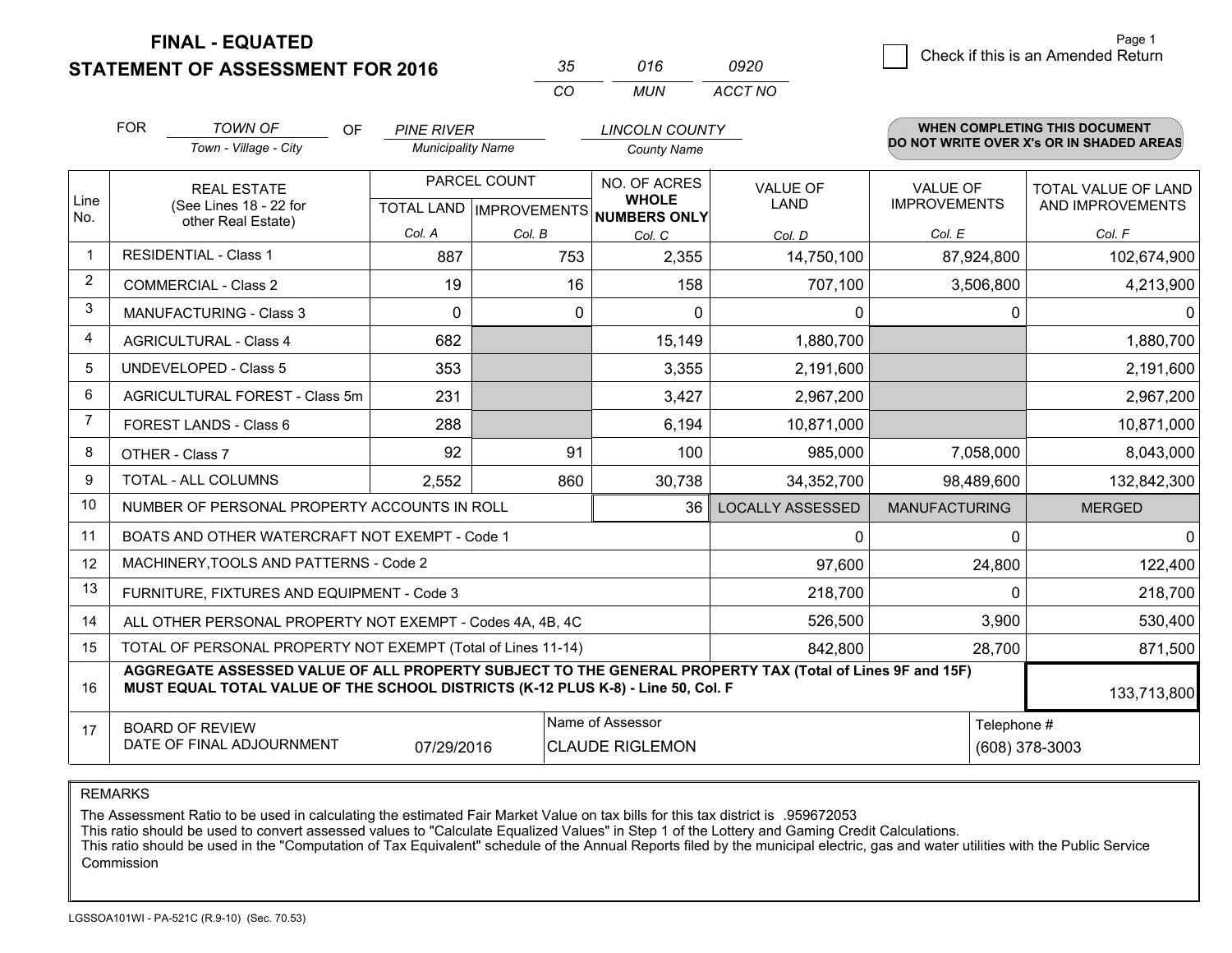*YEAR CO MUN ACCT NO* <sup>2016</sup> <sup>35</sup> <sup>016</sup> <sup>0920</sup>

Do not confuse FOREST LANDS (Line 7) with FOREST CROPS (in this section) - They are **NOT** the same

|    | Private Forest Crop - Reg Class @ 10¢ per acre                                 |                                             |  |                                                                  |  | Private Forest Crop - Reg Class @ \$2.52 per acre                  |                                                                              |               |                    |  |
|----|--------------------------------------------------------------------------------|---------------------------------------------|--|------------------------------------------------------------------|--|--------------------------------------------------------------------|------------------------------------------------------------------------------|---------------|--------------------|--|
| 18 | (a) PARCELS                                                                    | (b) ACRES                                   |  | (c) ASSESSED VALUE                                               |  | (d) PARCELS                                                        | (e) ACRES                                                                    |               | (f) ASSESSED VALUE |  |
|    | 5                                                                              | 200                                         |  | 228,000                                                          |  |                                                                    | 40                                                                           |               | 44,000             |  |
|    |                                                                                |                                             |  | Private Forest Crop - Special Class @ 20¢ per acre               |  |                                                                    | Entered Before 2005 Managed Forest - Ferrous Mining CLOSED @ \$8.27 per acre |               |                    |  |
| 19 | (a) PARCELS                                                                    | (b) ACRES                                   |  | (c) ASSESSED VALUE                                               |  | (d) PARCELS                                                        | (e) ACRES                                                                    |               | (f) ASSESSED VALUE |  |
|    |                                                                                |                                             |  |                                                                  |  |                                                                    |                                                                              |               |                    |  |
|    |                                                                                | Entered Before 2005 Managed Forest - OPEN @ |  | \$.79 per acre                                                   |  |                                                                    | Entered Before 2005 Managed Forest - CLOSED @ \$1.87 per acre                |               |                    |  |
| 20 | (a) PARCELS                                                                    | (b) ACRES                                   |  | (c) ASSESSED VALUE                                               |  | (d) PARCELS                                                        | (e) ACRES                                                                    |               | (f) ASSESSED VALUE |  |
|    | 38                                                                             | 1.424.07                                    |  | 2,183,600                                                        |  | 166                                                                | 5,180.58                                                                     |               | 8,550,100          |  |
|    | Entered After 2004 Managed Forest - OPEN @<br>\$2.14 per acre                  |                                             |  |                                                                  |  | Entered After 2004 Managed Forest - CLOSED @ \$10.68 per acre      |                                                                              |               |                    |  |
| 21 | (a) PARCELS                                                                    | (b) ACRES                                   |  | (c) ASSESSED VALUE                                               |  | (d) PARCELS<br>(e) ACRES                                           |                                                                              |               | (f) ASSESSED VALUE |  |
|    |                                                                                |                                             |  |                                                                  |  |                                                                    |                                                                              |               |                    |  |
|    | 6                                                                              | 192.67                                      |  | 316,400                                                          |  | 69<br>2,283.36                                                     |                                                                              | 3,632,900     |                    |  |
| 22 | (a) County Forest Cropland Acres                                               |                                             |  | (b) Federal Acres                                                |  | (c) State Acres                                                    | (d) County (NOT FOREST CROP) Acres                                           |               | (e) Other Acres    |  |
|    |                                                                                |                                             |  |                                                                  |  | 51.86                                                              | 19.29                                                                        | 213.11        |                    |  |
|    |                                                                                |                                             |  | Assessed Value of Omitted Property From Prior Years (Sec. 70.44) |  | Assessed Value of Sec. 70.43 Corrections of Errors by Assessors    |                                                                              |               |                    |  |
|    |                                                                                | (a) REAL ESTATE                             |  | (b) PERSONAL                                                     |  | (c1) REAL ESTATE                                                   |                                                                              |               | (c2) PERSONAL      |  |
| 23 |                                                                                |                                             |  |                                                                  |  |                                                                    |                                                                              |               |                    |  |
|    | Manufacturing Equated Value of Omitted Property From Prior Years (Sec. 70.995) |                                             |  |                                                                  |  | Mfg. Equated Value of Sec.70.43 Corrections of Errors by Assessors |                                                                              |               |                    |  |
|    | (d) REAL ESTATE                                                                |                                             |  | (e) PERSONAL                                                     |  |                                                                    | (f1) REAL ESTATE                                                             | (f2) PERSONAL |                    |  |
|    |                                                                                |                                             |  |                                                                  |  |                                                                    |                                                                              |               |                    |  |

## **SPECIAL DISTRICTS**

| Line<br>No. | Enter 6-digit<br>Special District | <b>Account</b><br><b>Number</b> | <b>Special District Name</b> | <b>Locally Assessed Value</b><br>of Real Estate and | Mfg Value of Real Estate<br>and Personal Property | <b>Merged Value of</b><br><b>Real Estate and</b> |
|-------------|-----------------------------------|---------------------------------|------------------------------|-----------------------------------------------------|---------------------------------------------------|--------------------------------------------------|
|             | Code (Col. A)                     | (Col. B)                        | (Col. C)                     | Personal Property (Col. D)                          | (Col. E)                                          | Personal Property (Col. F)                       |
| 24          |                                   |                                 |                              |                                                     |                                                   |                                                  |
| 25          |                                   |                                 |                              |                                                     |                                                   |                                                  |
| 26          |                                   |                                 |                              |                                                     |                                                   |                                                  |
| 27          |                                   |                                 |                              |                                                     |                                                   |                                                  |
| 28          |                                   |                                 |                              |                                                     |                                                   |                                                  |
| 29          |                                   |                                 |                              |                                                     |                                                   |                                                  |
| 30          |                                   |                                 |                              |                                                     |                                                   |                                                  |
| 31          |                                   |                                 |                              |                                                     |                                                   |                                                  |
| 32          |                                   |                                 |                              |                                                     |                                                   |                                                  |
| 33          |                                   |                                 |                              |                                                     |                                                   |                                                  |
| 34          |                                   |                                 |                              |                                                     |                                                   |                                                  |
| 35          |                                   |                                 |                              |                                                     |                                                   |                                                  |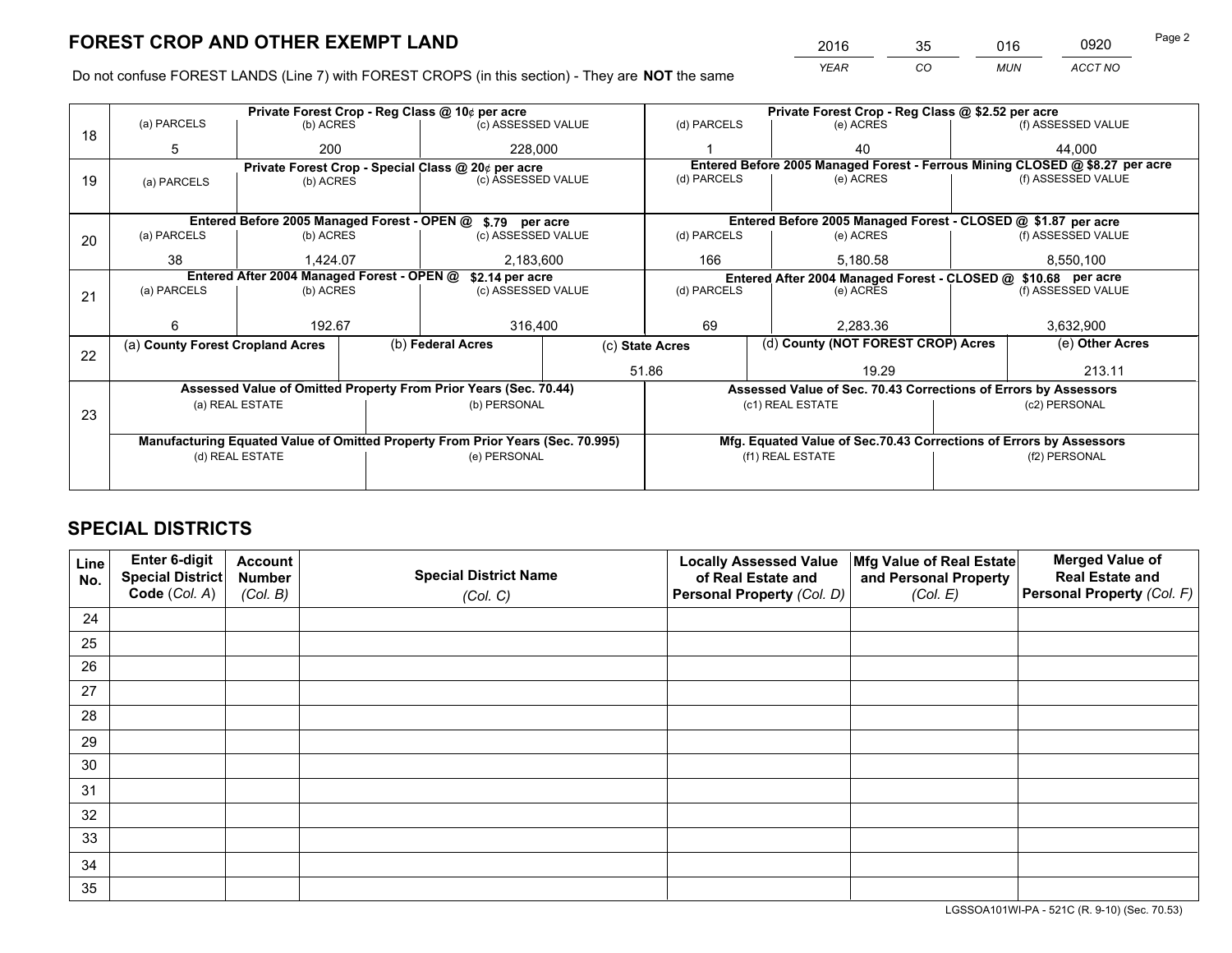|             |                                                                 |                                             |                                                         | <b>YEAR</b>                                                                       | CO<br><b>MUN</b>                                              | ACCT NO                                                                        |
|-------------|-----------------------------------------------------------------|---------------------------------------------|---------------------------------------------------------|-----------------------------------------------------------------------------------|---------------------------------------------------------------|--------------------------------------------------------------------------------|
| Line<br>No. | <b>Enter 6-digit</b><br><b>School District</b><br>Code (Col. A) | <b>Account</b><br><b>Number</b><br>(Col. B) | <b>School District Name</b><br>(Col. C)                 | <b>Locally Assessed Value</b><br>of Real Estate and<br>Personal Property (Col. D) | Mfg Value of Real Estate<br>and Personal Property<br>(Col. E) | <b>Merged Value of</b><br><b>Real Estate and</b><br>Personal Property (Col. F) |
|             | A. SCHOOL DISTRICTS (K-8 and K-12)                              |                                             |                                                         |                                                                                   |                                                               |                                                                                |
| 36          | 353500                                                          | 0207                                        | SCH D OF MERRILL AREA                                   | 133,685,100                                                                       | 28,700                                                        | 133,713,800                                                                    |
| 37          |                                                                 |                                             |                                                         |                                                                                   |                                                               |                                                                                |
| 38          |                                                                 |                                             |                                                         |                                                                                   |                                                               |                                                                                |
| 39          |                                                                 |                                             |                                                         |                                                                                   |                                                               |                                                                                |
| 40          |                                                                 |                                             |                                                         |                                                                                   |                                                               |                                                                                |
| 41          |                                                                 |                                             |                                                         |                                                                                   |                                                               |                                                                                |
| 42          |                                                                 |                                             |                                                         |                                                                                   |                                                               |                                                                                |
| 43          |                                                                 |                                             |                                                         |                                                                                   |                                                               |                                                                                |
| 44          |                                                                 |                                             |                                                         |                                                                                   |                                                               |                                                                                |
| 45<br>46    |                                                                 |                                             |                                                         |                                                                                   |                                                               |                                                                                |
| 47          |                                                                 |                                             |                                                         |                                                                                   |                                                               |                                                                                |
| 48          |                                                                 |                                             |                                                         |                                                                                   |                                                               |                                                                                |
| 49          |                                                                 |                                             |                                                         |                                                                                   |                                                               |                                                                                |
| 50          |                                                                 |                                             | TOTAL ASSESSED VALUE OF SCHOOL DISTRICTS (K-8 and K-12) | 133,685,100                                                                       | 28,700                                                        | 133,713,800                                                                    |
|             | <b>B.</b><br><b>UNION HIGH SCHOOL DISTRICTS</b>                 |                                             |                                                         |                                                                                   |                                                               |                                                                                |
| 51          |                                                                 |                                             |                                                         |                                                                                   |                                                               |                                                                                |
| 52          |                                                                 |                                             |                                                         |                                                                                   |                                                               |                                                                                |
| 53          |                                                                 |                                             |                                                         |                                                                                   |                                                               |                                                                                |
| 54          |                                                                 |                                             |                                                         |                                                                                   |                                                               |                                                                                |
| 55          |                                                                 |                                             | TOTAL ASSESSED VALUE OF UNION HIGH SCHOOLS              |                                                                                   |                                                               |                                                                                |
|             | C.<br><b>TECHNICAL COLLEGE DISTRICTS</b>                        |                                             |                                                         |                                                                                   |                                                               |                                                                                |
| 56          | 001500                                                          | 0014                                        | NORTH CENTRAL TECHNICAL COLLEGE<br><b>WAUS</b>          | 133,685,100                                                                       | 28,700                                                        | 133,713,800                                                                    |
| 57          |                                                                 |                                             |                                                         |                                                                                   |                                                               |                                                                                |
| 58          |                                                                 |                                             |                                                         |                                                                                   |                                                               |                                                                                |
| 59          |                                                                 |                                             | TOTAL ASSESSED VALUE OF TECHNICAL COLLEGES              | 133,685,100                                                                       | 28,700                                                        | 133,713,800                                                                    |

35

016

## *I hereby certify, to the best of my knowledge and belief, this form is complete and correct.*

**SCHOOL DISTRICTS**

| Print name of preparer | Title                    |                | Date (MM / DD / CCYY) |
|------------------------|--------------------------|----------------|-----------------------|
|                        |                          |                |                       |
| Signature of preparer  | Contact Telephone Number | E-mail address |                       |
|                        | $\overline{\phantom{0}}$ |                |                       |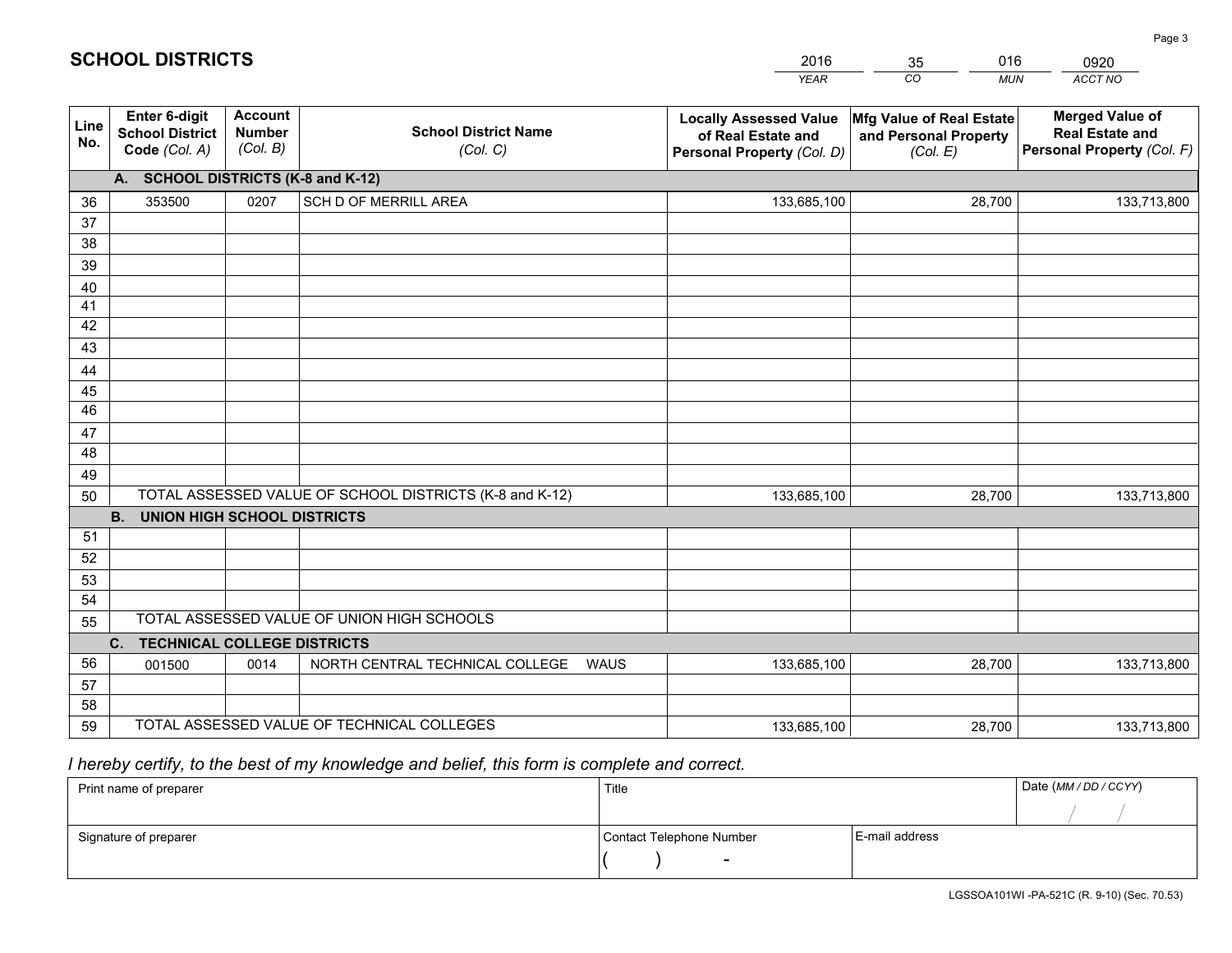#### **HIGHLIGHTS**

- 1. Complete the Statement of Assessment after the Board of Review. Reflect any changes made there.
- 2. Use black ink to complete.
- 3. Line 16 must equal Line 50, Col D.
- 4. Line 55 must equal the total of K-8 schools listed on lines 36-49. Do not include K-12 schools in this comparision.
- 5. Line 59, Col. D must equal Line 16.
- 6. Special District, School District and Technical College District values must include both real estate and personal property. Examples of Special districts are: town sanitary districts, public inland lake protection and rehabilitation districts, and metropolitan sewerage districts.
- 7. DO NOT INCLUDE Manufacturing property values.DOR will print these values on the final SOA.
- 8. Accuracy of this form is very important. The values reported directly affect the equalized value DOR calculates for school and special districts.

#### **Page 1:**

 If not prefilled, enter the tax year,county and municipal code,municipal type, municipal name and county name on the top of form.

Check the Amended box, if filing an amended / corrected SOA.

 Report the parcel count, acres and assessed value of taxable general property, total parcel count, (real and personal), total acres, and values from final figures set by the Board of Review.

- A. Real Estate land and improvements (buildings, etc.) is reported on lines 1 8, total line 9.
- B. Personal Property is reported on lines 11 14, Column D, total line 15.
- C. To complete this report, use the computer produced summary of the assessment roll that shows these amounts.
- D. Use whole numbers only.
- E. Add each line across and each column down to verify entries.

### **Page 2:**

- A. Report Special Items (not subject to general property tax).
- 1. Private Forest Croplands and Managed Forest Lands are reported on lines 18,19, 20 and 21. Be sure to report assessed values **NOT** taxes.
- 2. You should have copies of the orders of entry, orders of withdrawal, etc., to update your assessment roll.
	- 3. Show hundredths of acres (e.g. 39.75).
- 4. Tax exempt lands are reported on line 22.
- 5. Omitted property and sec. 70.43, Wis. Stats., corrections of errors by assessor are reported on line 23. Report real estate and personal property separately. These should be for **prior years**, not something found on the current assessment roll after the board of review.
- B. Special District (Lines 24-35) Include the value of both real and personal property.

 The Department of Revenue (DOR) preprints much of the information regarding names and codes for schools, special districts,etc. If a district is not listed, enter the name and value only, DOR will enter the proper code.

### **Page 3 School Districts:**

Include the value of both real and personal property.

Report School District (regular, elementary, union high school, and technical college).

- 1. Regular (K-12) and Elementary (K-8) school values are reported on lines 36-49, total on line 50.
- 2. Union High School (UHS) (use only if elementary schools are listed on lines 36-49) are reported on lines 51-54. UHS total value (line 55) must equal to the total **elementary school** values reported on lines 36-49. Do notinclude K-12 schools in this comparison.
- 3. Technical College values are reported on lines 56-58, total on line 59.
- 4. Use the computer summary that shows these amounts to complete this report.

#### **This form is due the second Monday in June. File this report only after your Board of Review is complete.**

 *If you have questions: Return forms to:*

Fax number: (608) 264-6887 PO Box 8971

 Email: lgs@revenue.wi.gov Wisconsin Department of Revenue Call: (608) 261-5341 Local Government Services Section 6-97Madison WI 53708-8971

AMANDA HERDT TOWN OF PINE RIVER N1823 COUNTY ROAD X MERRILL, WI 54452

AMANDA HERDT

 $\times$ 

TOWN OF PINE RIVER<br>N1823 COUNTY ROAD X<br>MERRILL, WI 54452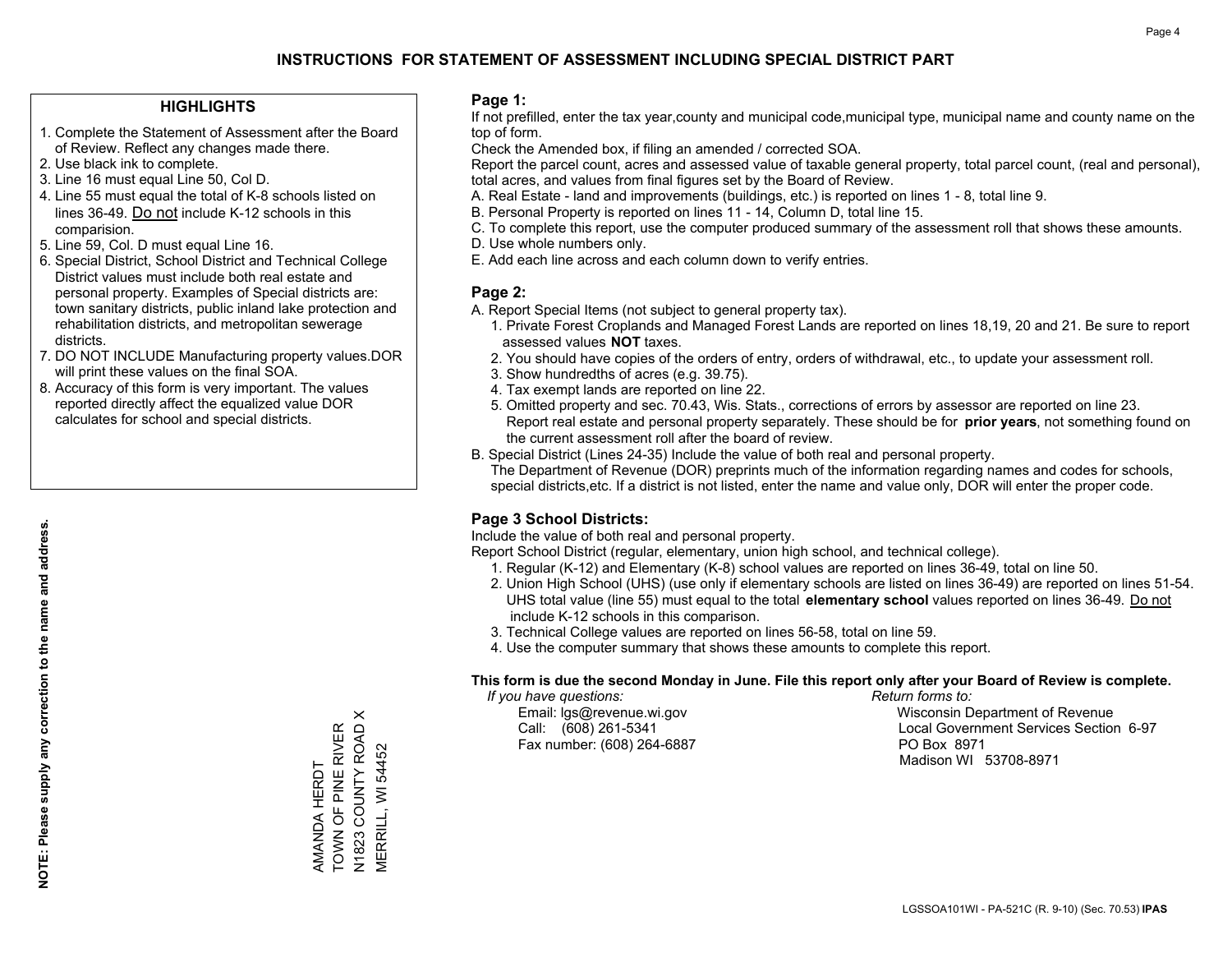**STATEMENT OF ASSESSMENT FOR 2016** 

| $\sim$   | 018 | 0921    |
|----------|-----|---------|
| $\cdots$ | MUN | ACCT NO |

|                | <b>FOR</b>                                                                                                                                                                                                 | <b>TOWN OF</b><br><b>OF</b><br>Town - Village - City         | <b>ROCK FALLS</b><br><b>Municipality Name</b> |                | <b>LINCOLN COUNTY</b><br><b>County Name</b>         |                         |                                        | <b>WHEN COMPLETING THIS DOCUMENT</b><br>DO NOT WRITE OVER X's OR IN SHADED AREAS |
|----------------|------------------------------------------------------------------------------------------------------------------------------------------------------------------------------------------------------------|--------------------------------------------------------------|-----------------------------------------------|----------------|-----------------------------------------------------|-------------------------|----------------------------------------|----------------------------------------------------------------------------------|
| Line<br>No.    | <b>REAL ESTATE</b><br>(See Lines 18 - 22 for                                                                                                                                                               |                                                              | PARCEL COUNT<br>TOTAL LAND   IMPROVEMENTS     |                | NO. OF ACRES<br><b>WHOLE</b><br><b>NUMBERS ONLY</b> | <b>VALUE OF</b><br>LAND | <b>VALUE OF</b><br><b>IMPROVEMENTS</b> | TOTAL VALUE OF LAND<br>AND IMPROVEMENTS                                          |
|                |                                                                                                                                                                                                            | other Real Estate)                                           | Col. A                                        | Col. B         | Col. C                                              | Col. D                  | Col. E                                 | Col. F                                                                           |
| -1             | <b>RESIDENTIAL - Class 1</b>                                                                                                                                                                               |                                                              | 666                                           | 510            | 1,336                                               | 20,632,100              | 42,251,300                             | 62,883,400                                                                       |
| 2              |                                                                                                                                                                                                            | <b>COMMERCIAL - Class 2</b>                                  | 6                                             | 6              | 20                                                  | 91,600                  | 212,600                                | 304,200                                                                          |
| 3              |                                                                                                                                                                                                            | <b>MANUFACTURING - Class 3</b>                               | $\overline{2}$                                | $\overline{2}$ | 62                                                  | 170,900                 | 517,800                                | 688,700                                                                          |
| 4              |                                                                                                                                                                                                            | <b>AGRICULTURAL - Class 4</b>                                | 74                                            |                | 1,330                                               | 189,000                 |                                        | 189,000                                                                          |
| 5              |                                                                                                                                                                                                            | <b>UNDEVELOPED - Class 5</b>                                 | 211                                           |                | 3,088                                               | 1,252,400               |                                        | 1,252,400                                                                        |
| 6              |                                                                                                                                                                                                            | AGRICULTURAL FOREST - Class 5m                               | 45                                            |                | 699                                                 | 545,300                 |                                        | 545,300                                                                          |
| $\overline{7}$ | FOREST LANDS - Class 6<br>OTHER - Class 7                                                                                                                                                                  |                                                              | 387                                           |                | 9,646                                               | 15,202,700              |                                        | 15,202,700                                                                       |
| 8              |                                                                                                                                                                                                            |                                                              | 6                                             | 6              | 10                                                  | 35,200                  | 234,600                                | 269,800                                                                          |
| 9              | TOTAL - ALL COLUMNS                                                                                                                                                                                        |                                                              | 1,397                                         | 524            | 16,191                                              | 38,119,200              | 43,216,300                             | 81,335,500                                                                       |
| 10             |                                                                                                                                                                                                            | NUMBER OF PERSONAL PROPERTY ACCOUNTS IN ROLL                 |                                               |                | 42                                                  | <b>LOCALLY ASSESSED</b> | <b>MANUFACTURING</b>                   | <b>MERGED</b>                                                                    |
| 11             |                                                                                                                                                                                                            | BOATS AND OTHER WATERCRAFT NOT EXEMPT - Code 1               |                                               |                |                                                     | 0                       | $\Omega$                               | $\overline{0}$                                                                   |
| 12             |                                                                                                                                                                                                            | MACHINERY, TOOLS AND PATTERNS - Code 2                       |                                               |                |                                                     | 12,035                  | 319,900                                | 331,935                                                                          |
| 13             |                                                                                                                                                                                                            | FURNITURE, FIXTURES AND EQUIPMENT - Code 3                   |                                               |                |                                                     | 6,898                   | $\Omega$                               | 6,898                                                                            |
| 14             |                                                                                                                                                                                                            | ALL OTHER PERSONAL PROPERTY NOT EXEMPT - Codes 4A, 4B, 4C    |                                               |                | 482,111                                             | 20,300                  | 502,411                                |                                                                                  |
| 15             |                                                                                                                                                                                                            | TOTAL OF PERSONAL PROPERTY NOT EXEMPT (Total of Lines 11-14) |                                               |                | 501,044                                             | 340,200                 | 841,244                                |                                                                                  |
| 16             | AGGREGATE ASSESSED VALUE OF ALL PROPERTY SUBJECT TO THE GENERAL PROPERTY TAX (Total of Lines 9F and 15F)<br>MUST EQUAL TOTAL VALUE OF THE SCHOOL DISTRICTS (K-12 PLUS K-8) - Line 50, Col. F<br>82,176,744 |                                                              |                                               |                |                                                     |                         |                                        |                                                                                  |
| 17             | Name of Assessor<br><b>BOARD OF REVIEW</b><br>DATE OF FINAL ADJOURNMENT<br><b>TODD ANDERSON</b><br>05/23/2016                                                                                              |                                                              |                                               |                |                                                     |                         | Telephone #                            | (715) 845-2022                                                                   |

REMARKS

The Assessment Ratio to be used in calculating the estimated Fair Market Value on tax bills for this tax district is 1.017182174

This ratio should be used to convert assessed values to "Calculate Equalized Values" in Step 1 of the Lottery and Gaming Credit Calculations.<br>This ratio should be used in the "Computation of Tax Equivalent" schedule of the Commission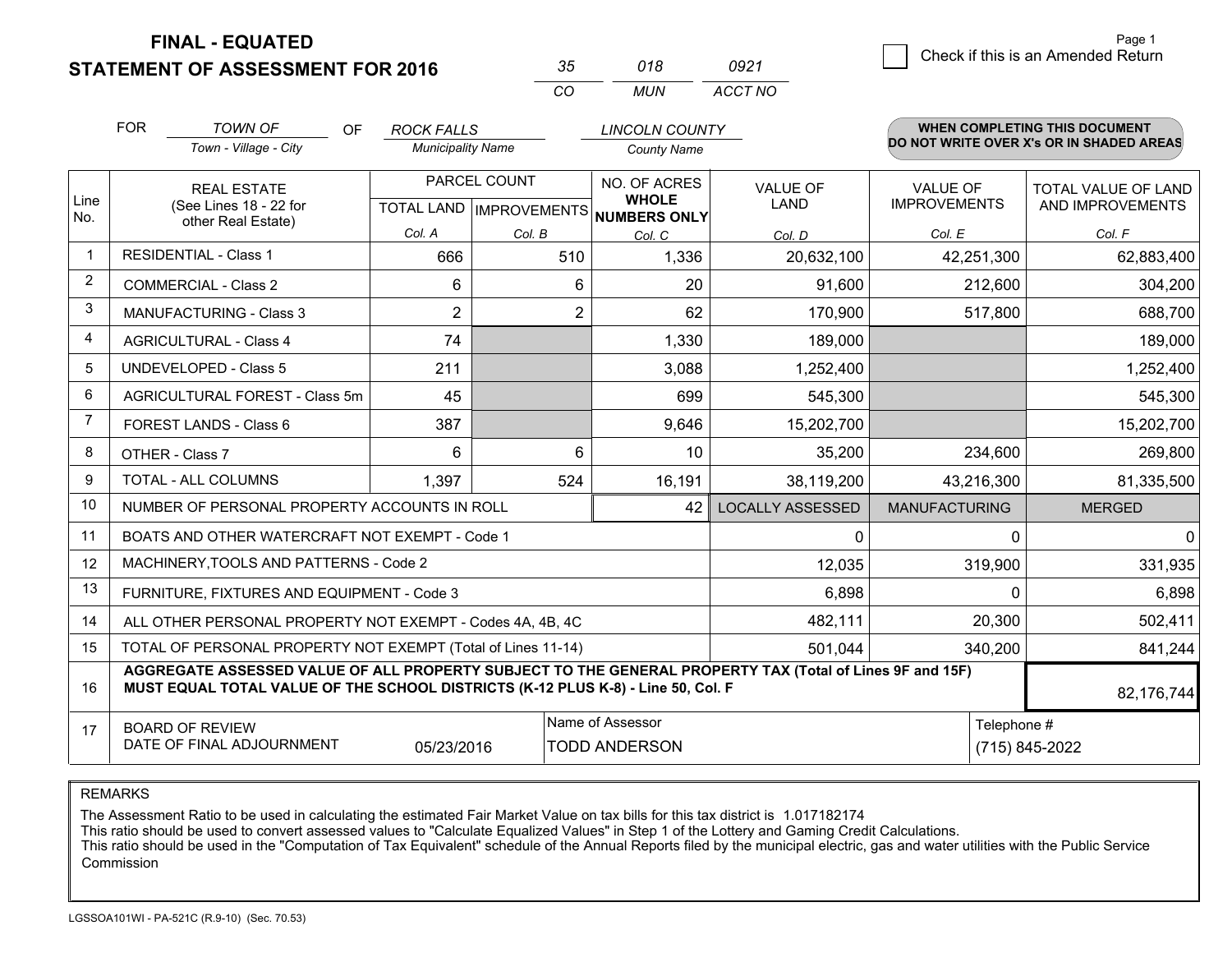*YEAR CO MUN ACCT NO* <sup>2016</sup> <sup>35</sup> <sup>018</sup> <sup>0921</sup> Page 2

Do not confuse FOREST LANDS (Line 7) with FOREST CROPS (in this section) - They are **NOT** the same

|    | Private Forest Crop - Reg Class @ 10¢ per acre                                 |                                                                                       |                   |                    |                                                       |                                                                              | Private Forest Crop - Reg Class @ \$2.52 per acre |           |                 |                                                               |  |
|----|--------------------------------------------------------------------------------|---------------------------------------------------------------------------------------|-------------------|--------------------|-------------------------------------------------------|------------------------------------------------------------------------------|---------------------------------------------------|-----------|-----------------|---------------------------------------------------------------|--|
| 18 | (a) PARCELS                                                                    | (b) ACRES                                                                             |                   | (c) ASSESSED VALUE |                                                       | (d) PARCELS                                                                  |                                                   | (e) ACRES |                 | (f) ASSESSED VALUE                                            |  |
|    |                                                                                | 80                                                                                    |                   | 126,000            |                                                       |                                                                              |                                                   | 379.96    |                 | 598.400                                                       |  |
|    |                                                                                | Private Forest Crop - Special Class @ 20¢ per acre<br>(c) ASSESSED VALUE<br>(b) ACRES |                   |                    |                                                       | Entered Before 2005 Managed Forest - Ferrous Mining CLOSED @ \$8.27 per acre |                                                   |           |                 |                                                               |  |
| 19 | (a) PARCELS                                                                    |                                                                                       |                   |                    | (d) PARCELS                                           |                                                                              |                                                   | (e) ACRES |                 | (f) ASSESSED VALUE                                            |  |
|    |                                                                                |                                                                                       |                   |                    |                                                       |                                                                              |                                                   |           |                 |                                                               |  |
|    |                                                                                | Entered Before 2005 Managed Forest - OPEN @                                           |                   | \$.79 per acre     |                                                       |                                                                              |                                                   |           |                 | Entered Before 2005 Managed Forest - CLOSED @ \$1.87 per acre |  |
| 20 | (a) PARCELS<br>(b) ACRES                                                       |                                                                                       |                   | (c) ASSESSED VALUE |                                                       | (d) PARCELS                                                                  |                                                   | (e) ACRES |                 | (f) ASSESSED VALUE                                            |  |
|    | 60                                                                             | 2,284.1                                                                               |                   | 3,618,800          |                                                       | 129                                                                          |                                                   | 4,640.16  |                 | 7,319,100                                                     |  |
|    | Entered After 2004 Managed Forest - OPEN @<br>\$2.14 per acre                  |                                                                                       |                   |                    |                                                       | Entered After 2004 Managed Forest - CLOSED @ \$10.68 per acre                |                                                   |           |                 |                                                               |  |
| 21 | (a) PARCELS                                                                    | (b) ACRES                                                                             |                   | (c) ASSESSED VALUE | (d) PARCELS                                           |                                                                              |                                                   | (e) ACRES |                 | (f) ASSESSED VALUE                                            |  |
|    |                                                                                |                                                                                       |                   |                    |                                                       |                                                                              |                                                   |           |                 |                                                               |  |
|    | 35                                                                             | 1,243.08                                                                              |                   | 1,939,200          |                                                       | 73                                                                           |                                                   | 2,756.18  |                 | 4,304,000                                                     |  |
| 22 | (a) County Forest Cropland Acres                                               |                                                                                       | (b) Federal Acres |                    | (d) County (NOT FOREST CROP) Acres<br>(c) State Acres |                                                                              |                                                   |           | (e) Other Acres |                                                               |  |
|    |                                                                                |                                                                                       |                   |                    | 1,163.84<br>73.96                                     |                                                                              |                                                   | 1,537.01  |                 |                                                               |  |
|    | Assessed Value of Omitted Property From Prior Years (Sec. 70.44)               | Assessed Value of Sec. 70.43 Corrections of Errors by Assessors                       |                   |                    |                                                       |                                                                              |                                                   |           |                 |                                                               |  |
|    | (a) REAL ESTATE                                                                |                                                                                       |                   | (b) PERSONAL       |                                                       | (c1) REAL ESTATE                                                             |                                                   |           | (c2) PERSONAL   |                                                               |  |
| 23 |                                                                                |                                                                                       |                   |                    |                                                       |                                                                              |                                                   |           |                 |                                                               |  |
|    | Manufacturing Equated Value of Omitted Property From Prior Years (Sec. 70.995) |                                                                                       |                   |                    |                                                       | Mfg. Equated Value of Sec.70.43 Corrections of Errors by Assessors           |                                                   |           |                 |                                                               |  |
|    | (d) REAL ESTATE                                                                |                                                                                       |                   | (e) PERSONAL       |                                                       | (f1) REAL ESTATE                                                             |                                                   |           | (f2) PERSONAL   |                                                               |  |
|    |                                                                                |                                                                                       |                   |                    |                                                       |                                                                              |                                                   |           |                 |                                                               |  |

## **SPECIAL DISTRICTS**

| Line<br>No. | Enter 6-digit<br>Special District | <b>Account</b><br><b>Number</b> | <b>Special District Name</b> | <b>Locally Assessed Value</b><br>of Real Estate and | Mfg Value of Real Estate<br>and Personal Property | <b>Merged Value of</b><br><b>Real Estate and</b> |
|-------------|-----------------------------------|---------------------------------|------------------------------|-----------------------------------------------------|---------------------------------------------------|--------------------------------------------------|
|             | Code (Col. A)                     | (Col. B)                        | (Col. C)                     | Personal Property (Col. D)                          | (Col. E)                                          | Personal Property (Col. F)                       |
| 24          |                                   |                                 |                              |                                                     |                                                   |                                                  |
| 25          |                                   |                                 |                              |                                                     |                                                   |                                                  |
| 26          |                                   |                                 |                              |                                                     |                                                   |                                                  |
| 27          |                                   |                                 |                              |                                                     |                                                   |                                                  |
| 28          |                                   |                                 |                              |                                                     |                                                   |                                                  |
| 29          |                                   |                                 |                              |                                                     |                                                   |                                                  |
| 30          |                                   |                                 |                              |                                                     |                                                   |                                                  |
| 31          |                                   |                                 |                              |                                                     |                                                   |                                                  |
| 32          |                                   |                                 |                              |                                                     |                                                   |                                                  |
| 33          |                                   |                                 |                              |                                                     |                                                   |                                                  |
| 34          |                                   |                                 |                              |                                                     |                                                   |                                                  |
| 35          |                                   |                                 |                              |                                                     |                                                   |                                                  |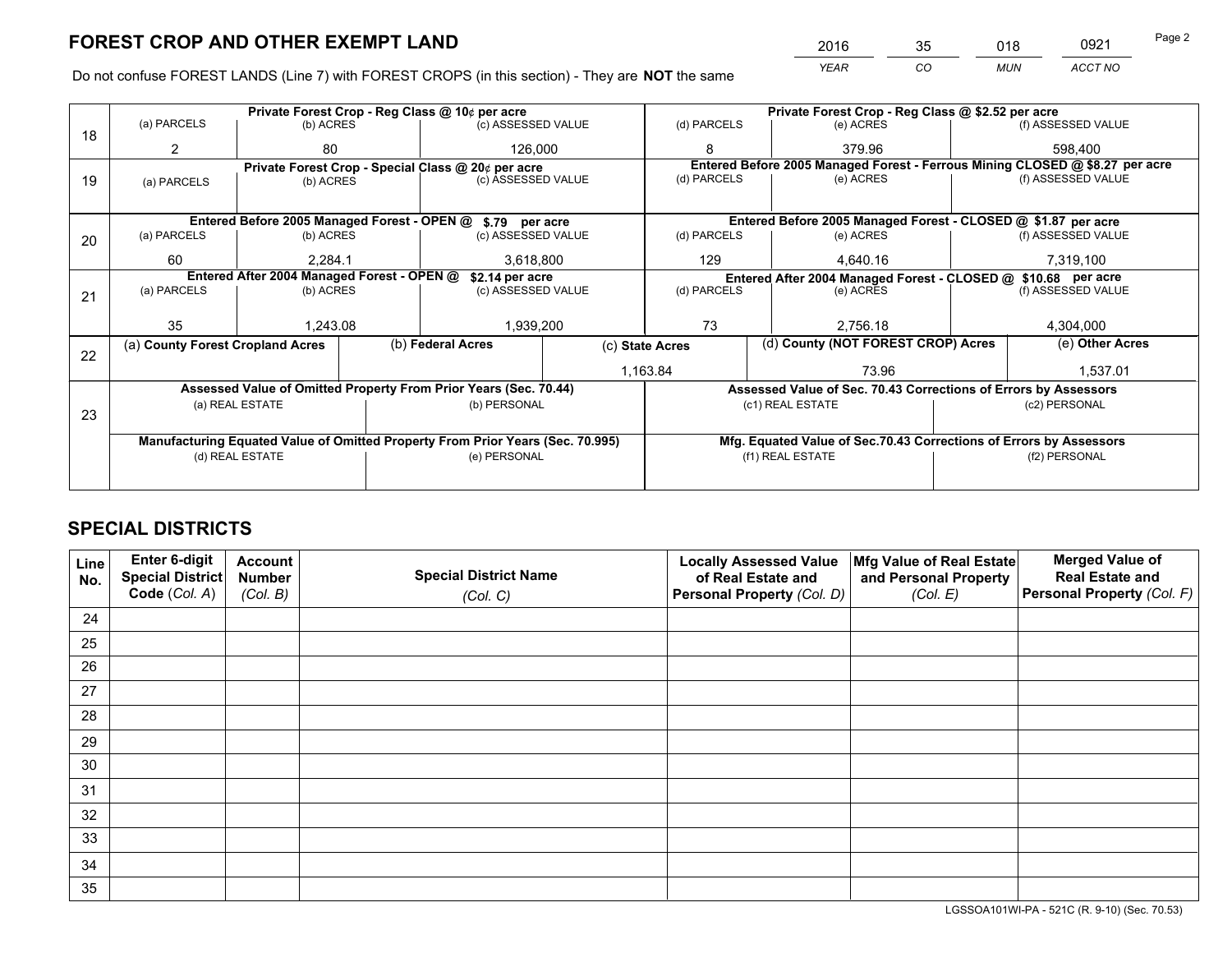|             |                                                                                                        |                                             |                                                | <b>YEAR</b>                                                                       | CO<br><b>MUN</b>                                              | ACCT NO                                                                        |  |  |
|-------------|--------------------------------------------------------------------------------------------------------|---------------------------------------------|------------------------------------------------|-----------------------------------------------------------------------------------|---------------------------------------------------------------|--------------------------------------------------------------------------------|--|--|
| Line<br>No. | Enter 6-digit<br><b>School District</b><br>Code (Col. A)                                               | <b>Account</b><br><b>Number</b><br>(Col. B) | <b>School District Name</b><br>(Col. C)        | <b>Locally Assessed Value</b><br>of Real Estate and<br>Personal Property (Col. D) | Mfg Value of Real Estate<br>and Personal Property<br>(Col. E) | <b>Merged Value of</b><br><b>Real Estate and</b><br>Personal Property (Col. F) |  |  |
|             | A. SCHOOL DISTRICTS (K-8 and K-12)                                                                     |                                             |                                                |                                                                                   |                                                               |                                                                                |  |  |
| 36          | 353500                                                                                                 | 0207                                        | SCH D OF MERRILL AREA                          | 67,109,970                                                                        | 346,500                                                       | 67,456,470                                                                     |  |  |
| 37          | 355754                                                                                                 | 0208                                        | <b>SCH D OF TOMAHAWK</b>                       | 14,037,874                                                                        | 682,400                                                       | 14,720,274                                                                     |  |  |
| 38          |                                                                                                        |                                             |                                                |                                                                                   |                                                               |                                                                                |  |  |
| 39          |                                                                                                        |                                             |                                                |                                                                                   |                                                               |                                                                                |  |  |
| 40          |                                                                                                        |                                             |                                                |                                                                                   |                                                               |                                                                                |  |  |
| 41          |                                                                                                        |                                             |                                                |                                                                                   |                                                               |                                                                                |  |  |
| 42          |                                                                                                        |                                             |                                                |                                                                                   |                                                               |                                                                                |  |  |
| 43          |                                                                                                        |                                             |                                                |                                                                                   |                                                               |                                                                                |  |  |
| 44          |                                                                                                        |                                             |                                                |                                                                                   |                                                               |                                                                                |  |  |
| 45          |                                                                                                        |                                             |                                                |                                                                                   |                                                               |                                                                                |  |  |
| 46          |                                                                                                        |                                             |                                                |                                                                                   |                                                               |                                                                                |  |  |
| 47          |                                                                                                        |                                             |                                                |                                                                                   |                                                               |                                                                                |  |  |
| 48          |                                                                                                        |                                             |                                                |                                                                                   |                                                               |                                                                                |  |  |
| 49          |                                                                                                        |                                             |                                                |                                                                                   |                                                               |                                                                                |  |  |
|             | TOTAL ASSESSED VALUE OF SCHOOL DISTRICTS (K-8 and K-12)<br>50<br>81,147,844<br>1,028,900<br>82,176,744 |                                             |                                                |                                                                                   |                                                               |                                                                                |  |  |
|             | <b>B.</b><br><b>UNION HIGH SCHOOL DISTRICTS</b>                                                        |                                             |                                                |                                                                                   |                                                               |                                                                                |  |  |
| 51          |                                                                                                        |                                             |                                                |                                                                                   |                                                               |                                                                                |  |  |
| 52          |                                                                                                        |                                             |                                                |                                                                                   |                                                               |                                                                                |  |  |
| 53<br>54    |                                                                                                        |                                             |                                                |                                                                                   |                                                               |                                                                                |  |  |
|             |                                                                                                        |                                             | TOTAL ASSESSED VALUE OF UNION HIGH SCHOOLS     |                                                                                   |                                                               |                                                                                |  |  |
|             | 55<br>C.<br><b>TECHNICAL COLLEGE DISTRICTS</b>                                                         |                                             |                                                |                                                                                   |                                                               |                                                                                |  |  |
| 56          |                                                                                                        | 0014                                        | NORTH CENTRAL TECHNICAL COLLEGE<br><b>WAUS</b> | 67,109,970                                                                        | 346,500                                                       | 67,456,470                                                                     |  |  |
| 57          | 001500<br>001600                                                                                       | 0015                                        | NICOLET TECHNICAL COLLEGE<br><b>RHIN</b>       | 14,037,874                                                                        | 682,400                                                       | 14,720,274                                                                     |  |  |
| 58          |                                                                                                        |                                             |                                                |                                                                                   |                                                               |                                                                                |  |  |
| 59          |                                                                                                        |                                             | TOTAL ASSESSED VALUE OF TECHNICAL COLLEGES     | 81,147,844                                                                        | 1,028,900                                                     | 82,176,744                                                                     |  |  |
|             |                                                                                                        |                                             |                                                |                                                                                   |                                                               |                                                                                |  |  |

35

018

 *I hereby certify, to the best of my knowledge and belief, this form is complete and correct.*

**SCHOOL DISTRICTS**

| Print name of preparer | Title                    | Date (MM/DD/CCYY) |  |
|------------------------|--------------------------|-------------------|--|
|                        |                          |                   |  |
| Signature of preparer  | Contact Telephone Number | E-mail address    |  |
|                        | $\overline{\phantom{a}}$ |                   |  |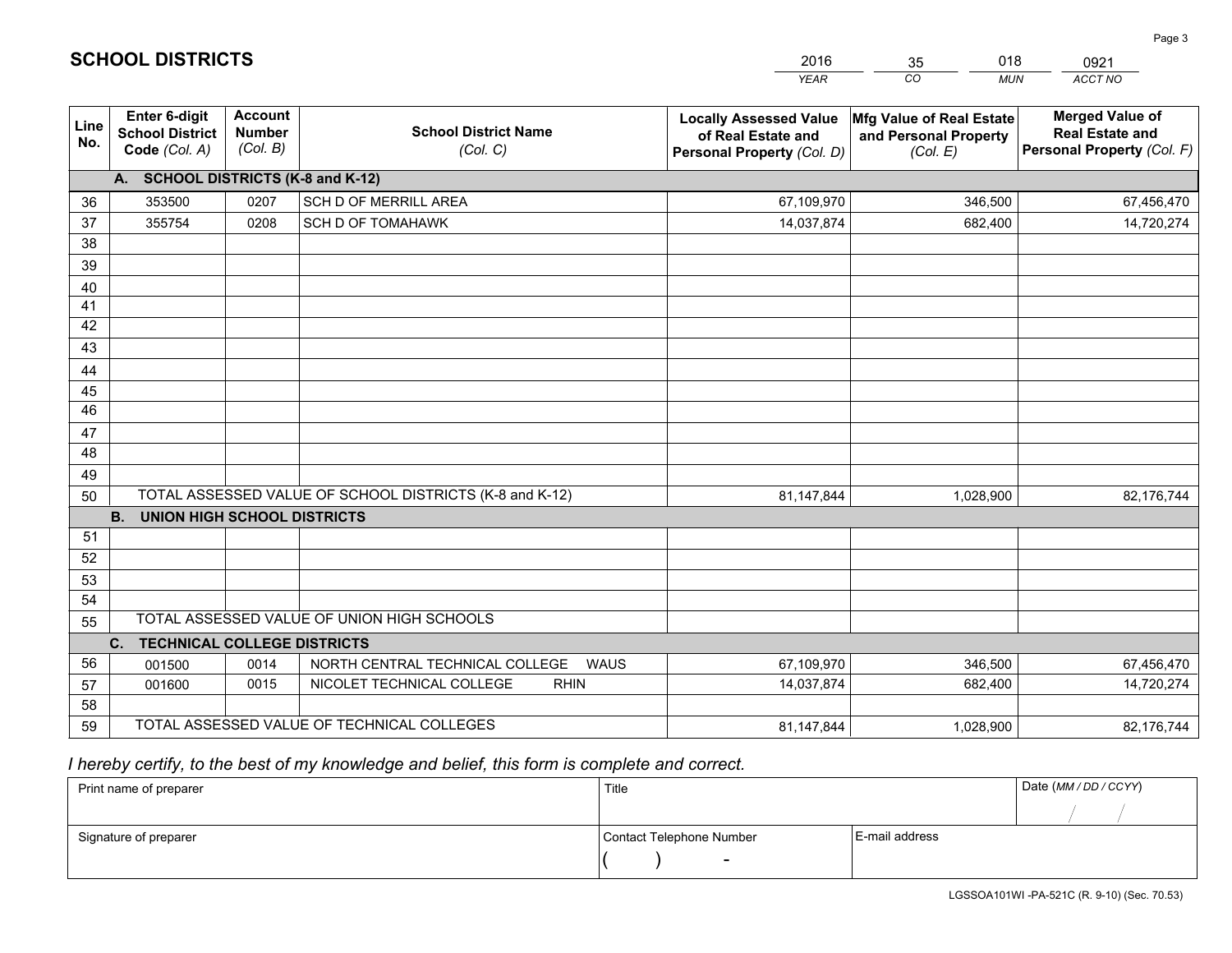#### **HIGHLIGHTS**

- 1. Complete the Statement of Assessment after the Board of Review. Reflect any changes made there.
- 2. Use black ink to complete.
- 3. Line 16 must equal Line 50, Col D.
- 4. Line 55 must equal the total of K-8 schools listed on lines 36-49. Do not include K-12 schools in this comparision.
- 5. Line 59, Col. D must equal Line 16.
- 6. Special District, School District and Technical College District values must include both real estate and personal property. Examples of Special districts are: town sanitary districts, public inland lake protection and rehabilitation districts, and metropolitan sewerage districts.
- 7. DO NOT INCLUDE Manufacturing property values.DOR will print these values on the final SOA.
- 8. Accuracy of this form is very important. The values reported directly affect the equalized value DOR calculates for school and special districts.

#### **Page 1:**

 If not prefilled, enter the tax year,county and municipal code,municipal type, municipal name and county name on the top of form.

Check the Amended box, if filing an amended / corrected SOA.

 Report the parcel count, acres and assessed value of taxable general property, total parcel count, (real and personal), total acres, and values from final figures set by the Board of Review.

- A. Real Estate land and improvements (buildings, etc.) is reported on lines 1 8, total line 9.
- B. Personal Property is reported on lines 11 14, Column D, total line 15.
- C. To complete this report, use the computer produced summary of the assessment roll that shows these amounts.
- D. Use whole numbers only.
- E. Add each line across and each column down to verify entries.

#### **Page 2:**

- A. Report Special Items (not subject to general property tax).
- 1. Private Forest Croplands and Managed Forest Lands are reported on lines 18,19, 20 and 21. Be sure to report assessed values **NOT** taxes.
- 2. You should have copies of the orders of entry, orders of withdrawal, etc., to update your assessment roll.
	- 3. Show hundredths of acres (e.g. 39.75).
- 4. Tax exempt lands are reported on line 22.
- 5. Omitted property and sec. 70.43, Wis. Stats., corrections of errors by assessor are reported on line 23. Report real estate and personal property separately. These should be for **prior years**, not something found on the current assessment roll after the board of review.
- B. Special District (Lines 24-35) Include the value of both real and personal property.
- The Department of Revenue (DOR) preprints much of the information regarding names and codes for schools, special districts,etc. If a district is not listed, enter the name and value only, DOR will enter the proper code.

### **Page 3 School Districts:**

Include the value of both real and personal property.

Report School District (regular, elementary, union high school, and technical college).

- 1. Regular (K-12) and Elementary (K-8) school values are reported on lines 36-49, total on line 50.
- 2. Union High School (UHS) (use only if elementary schools are listed on lines 36-49) are reported on lines 51-54. UHS total value (line 55) must equal to the total **elementary school** values reported on lines 36-49. Do notinclude K-12 schools in this comparison.
- 3. Technical College values are reported on lines 56-58, total on line 59.
- 4. Use the computer summary that shows these amounts to complete this report.

#### **This form is due the second Monday in June. File this report only after your Board of Review is complete.**

 *If you have questions: Return forms to:*

Fax number: (608) 264-6887 PO Box 8971

 Email: lgs@revenue.wi.gov Wisconsin Department of Revenue Call: (608) 261-5341 Local Government Services Section 6-97Madison WI 53708-8971

W5230 OLIVOTTI LAKE RD TOWN OF ROCK FALLS TOWN OF ROCK FALLS W5230 OLIVOTTI LAKE I RMA, WI 54442 - 9606 IRMA, WI 54442 - 9606 **JUDITH BUCH** JUDITH BUCH

윤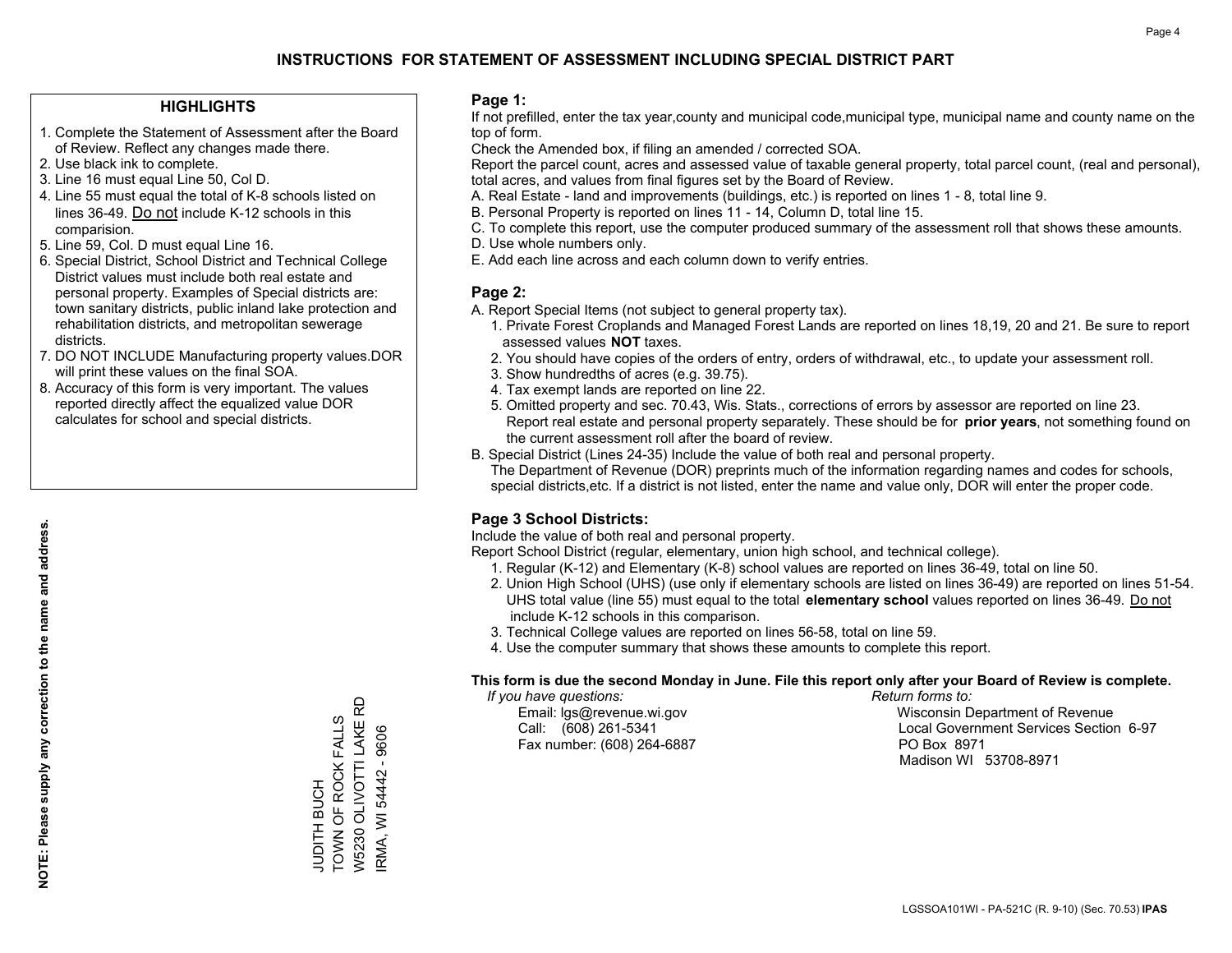**FINAL - EQUATED**

**STATEMENT OF ASSESSMENT FOR 2016** 

| $\sim$   | חלח  | 0922    |
|----------|------|---------|
| $\cdots$ | MUN. | ACCT NO |

|             | <b>FOR</b>                                                                                                                                                                                   | <b>TOWN OF</b><br><b>OF</b><br>Town - Village - City      | <b>RUSSELL</b><br><b>Municipality Name</b> |                                      | <b>LINCOLN COUNTY</b><br><b>County Name</b> |                         |                      | <b>WHEN COMPLETING THIS DOCUMENT</b><br>DO NOT WRITE OVER X's OR IN SHADED AREAS |
|-------------|----------------------------------------------------------------------------------------------------------------------------------------------------------------------------------------------|-----------------------------------------------------------|--------------------------------------------|--------------------------------------|---------------------------------------------|-------------------------|----------------------|----------------------------------------------------------------------------------|
|             |                                                                                                                                                                                              | PARCEL COUNT<br><b>REAL ESTATE</b>                        |                                            |                                      | NO. OF ACRES                                | <b>VALUE OF</b>         | <b>VALUE OF</b>      | <b>TOTAL VALUE OF LAND</b>                                                       |
| Line<br>No. |                                                                                                                                                                                              | (See Lines 18 - 22 for<br>other Real Estate)              |                                            | TOTAL LAND IMPROVEMENTS NUMBERS ONLY | <b>WHOLE</b>                                | LAND                    | <b>IMPROVEMENTS</b>  | AND IMPROVEMENTS                                                                 |
|             |                                                                                                                                                                                              |                                                           | Col. A                                     | Col. B                               | Col. C                                      | Col. D                  | Col. E               | Col. F                                                                           |
| -1          |                                                                                                                                                                                              | <b>RESIDENTIAL - Class 1</b>                              | 417                                        | 351                                  | 667                                         | 1,775,300               | 26,881,600           | 28,656,900                                                                       |
| 2           |                                                                                                                                                                                              | <b>COMMERCIAL - Class 2</b>                               | 30                                         | 24                                   | 81                                          | 268,000                 | 2,105,900            | 2,373,900                                                                        |
| 3           |                                                                                                                                                                                              | <b>MANUFACTURING - Class 3</b>                            | 0                                          | 0                                    | $\Omega$                                    | 0                       | 0                    | 0                                                                                |
| 4           |                                                                                                                                                                                              | <b>AGRICULTURAL - Class 4</b>                             | 177                                        |                                      | 3,701                                       | 479,400                 |                      | 479,400                                                                          |
| 5           | <b>UNDEVELOPED - Class 5</b>                                                                                                                                                                 |                                                           | 263                                        |                                      | 2,818                                       | 764,800                 |                      | 764,800                                                                          |
| 6           | AGRICULTURAL FOREST - Class 5m                                                                                                                                                               |                                                           | 66                                         |                                      | 795                                         | 676,100                 |                      | 676,100                                                                          |
| 7           | FOREST LANDS - Class 6                                                                                                                                                                       |                                                           | 234                                        |                                      | 4,671                                       | 7,309,800               |                      | 7,309,800                                                                        |
| 8           |                                                                                                                                                                                              | OTHER - Class 7                                           | 19                                         | 18                                   | 38                                          | 63,600                  | 1,737,800            | 1,801,400                                                                        |
| 9           |                                                                                                                                                                                              | TOTAL - ALL COLUMNS                                       | 1,206                                      | 393                                  | 12,771                                      | 11,337,000              | 30,725,300           | 42,062,300                                                                       |
| 10          |                                                                                                                                                                                              | NUMBER OF PERSONAL PROPERTY ACCOUNTS IN ROLL              |                                            |                                      | 29                                          | <b>LOCALLY ASSESSED</b> | <b>MANUFACTURING</b> | <b>MERGED</b>                                                                    |
| 11          |                                                                                                                                                                                              | BOATS AND OTHER WATERCRAFT NOT EXEMPT - Code 1            |                                            |                                      |                                             | $\Omega$                | 0                    | 0                                                                                |
| 12          |                                                                                                                                                                                              | MACHINERY, TOOLS AND PATTERNS - Code 2                    |                                            |                                      |                                             | 63,800                  | 0                    | 63,800                                                                           |
| 13          |                                                                                                                                                                                              | FURNITURE, FIXTURES AND EQUIPMENT - Code 3                |                                            |                                      |                                             | 68,200                  | 0                    | 68,200                                                                           |
| 14          |                                                                                                                                                                                              | ALL OTHER PERSONAL PROPERTY NOT EXEMPT - Codes 4A, 4B, 4C |                                            |                                      |                                             | 427,500                 | 0                    | 427,500                                                                          |
| 15          | TOTAL OF PERSONAL PROPERTY NOT EXEMPT (Total of Lines 11-14)<br>559,500                                                                                                                      |                                                           |                                            |                                      |                                             |                         | 0                    | 559,500                                                                          |
| 16          | AGGREGATE ASSESSED VALUE OF ALL PROPERTY SUBJECT TO THE GENERAL PROPERTY TAX (Total of Lines 9F and 15F)<br>MUST EQUAL TOTAL VALUE OF THE SCHOOL DISTRICTS (K-12 PLUS K-8) - Line 50, Col. F |                                                           |                                            |                                      |                                             |                         |                      | 42,621,800                                                                       |
| 17          | Name of Assessor<br>Telephone #<br><b>BOARD OF REVIEW</b><br>DATE OF FINAL ADJOURNMENT<br>06/15/2016<br><b>JEREMY KURTZWEIL</b>                                                              |                                                           |                                            |                                      |                                             | (715) 486-9019          |                      |                                                                                  |

REMARKS

The Assessment Ratio to be used in calculating the estimated Fair Market Value on tax bills for this tax district is 1.047555847

This ratio should be used to convert assessed values to "Calculate Equalized Values" in Step 1 of the Lottery and Gaming Credit Calculations.<br>This ratio should be used in the "Computation of Tax Equivalent" schedule of the Commission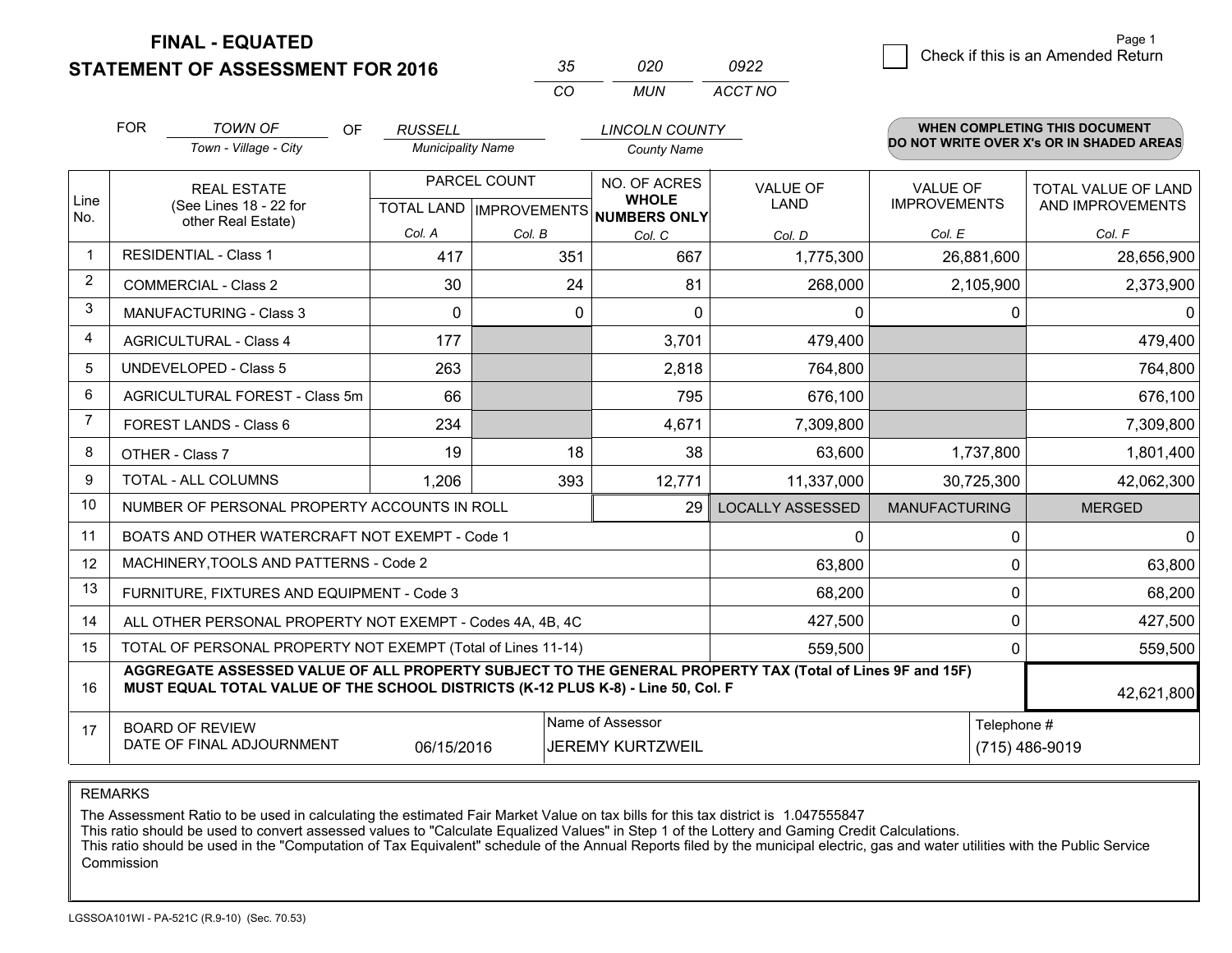*YEAR CO MUN ACCT NO* <sup>2016</sup> <sup>35</sup> <sup>020</sup> <sup>0922</sup> Page 2

Do not confuse FOREST LANDS (Line 7) with FOREST CROPS (in this section) - They are **NOT** the same

|    |                                                                                |                                 |  | Private Forest Crop - Reg Class @ 10¢ per acre                   |                 | Private Forest Crop - Reg Class @ \$2.52 per acre |                                                                              |  |                    |  |
|----|--------------------------------------------------------------------------------|---------------------------------|--|------------------------------------------------------------------|-----------------|---------------------------------------------------|------------------------------------------------------------------------------|--|--------------------|--|
| 18 | (a) PARCELS                                                                    | (b) ACRES                       |  | (c) ASSESSED VALUE                                               |                 | (d) PARCELS                                       | (e) ACRES                                                                    |  | (f) ASSESSED VALUE |  |
|    |                                                                                |                                 |  |                                                                  |                 |                                                   |                                                                              |  |                    |  |
|    |                                                                                |                                 |  | Private Forest Crop - Special Class @ 20¢ per acre               |                 |                                                   | Entered Before 2005 Managed Forest - Ferrous Mining CLOSED @ \$8.27 per acre |  |                    |  |
| 19 | (a) PARCELS                                                                    | (c) ASSESSED VALUE<br>(b) ACRES |  | (d) PARCELS                                                      | (e) ACRES       |                                                   | (f) ASSESSED VALUE                                                           |  |                    |  |
|    |                                                                                |                                 |  |                                                                  |                 |                                                   |                                                                              |  |                    |  |
|    |                                                                                |                                 |  | Entered Before 2005 Managed Forest - OPEN @ \$.79 per acre       |                 |                                                   | Entered Before 2005 Managed Forest - CLOSED @ \$1.87 per acre                |  |                    |  |
| 20 | (a) PARCELS                                                                    | (b) ACRES                       |  | (c) ASSESSED VALUE                                               |                 | (d) PARCELS                                       | (e) ACRES                                                                    |  | (f) ASSESSED VALUE |  |
|    | 14                                                                             | 425                             |  | 589,400                                                          |                 | 114<br>3,591.08                                   |                                                                              |  | 4,563,600          |  |
|    | Entered After 2004 Managed Forest - OPEN @<br>\$2.14 per acre                  |                                 |  |                                                                  |                 |                                                   | Entered After 2004 Managed Forest - CLOSED @ \$10.68 per acre                |  |                    |  |
| 21 | (a) PARCELS                                                                    | (b) ACRES                       |  | (c) ASSESSED VALUE                                               |                 | (d) PARCELS<br>(e) ACRES                          |                                                                              |  | (f) ASSESSED VALUE |  |
|    |                                                                                |                                 |  |                                                                  |                 |                                                   |                                                                              |  |                    |  |
|    | 23                                                                             | 884.15                          |  | 1,357,200                                                        |                 | 41                                                | 1,206.33                                                                     |  | 1,794,800          |  |
| 22 | (a) County Forest Cropland Acres                                               |                                 |  | (b) Federal Acres                                                | (c) State Acres |                                                   | (d) County (NOT FOREST CROP) Acres                                           |  | (e) Other Acres    |  |
|    | 2,491.02                                                                       |                                 |  |                                                                  |                 | 1,447.02<br>46.3                                  |                                                                              |  | 98.83              |  |
|    |                                                                                |                                 |  | Assessed Value of Omitted Property From Prior Years (Sec. 70.44) |                 |                                                   | Assessed Value of Sec. 70.43 Corrections of Errors by Assessors              |  |                    |  |
| 23 |                                                                                | (a) REAL ESTATE                 |  | (b) PERSONAL                                                     |                 |                                                   | (c1) REAL ESTATE                                                             |  | (c2) PERSONAL      |  |
|    |                                                                                |                                 |  |                                                                  |                 |                                                   |                                                                              |  |                    |  |
|    | Manufacturing Equated Value of Omitted Property From Prior Years (Sec. 70.995) |                                 |  |                                                                  |                 |                                                   | Mfg. Equated Value of Sec.70.43 Corrections of Errors by Assessors           |  |                    |  |
|    |                                                                                | (d) REAL ESTATE                 |  | (e) PERSONAL                                                     |                 | (f1) REAL ESTATE                                  |                                                                              |  | (f2) PERSONAL      |  |
|    |                                                                                |                                 |  |                                                                  |                 |                                                   |                                                                              |  |                    |  |

## **SPECIAL DISTRICTS**

| Line<br>No. | Enter 6-digit<br><b>Special District</b><br>Code (Col. A) | <b>Account</b><br><b>Number</b><br>(Col. B) | <b>Special District Name</b><br>(Col. C) | <b>Locally Assessed Value</b><br>of Real Estate and<br>Personal Property (Col. D) | Mfg Value of Real Estate<br>and Personal Property<br>(Col. E) | <b>Merged Value of</b><br><b>Real Estate and</b><br>Personal Property (Col. F) |
|-------------|-----------------------------------------------------------|---------------------------------------------|------------------------------------------|-----------------------------------------------------------------------------------|---------------------------------------------------------------|--------------------------------------------------------------------------------|
| 24          | 357020                                                    | 0207                                        | RUSSELL SANITARY DISTRICT #1             | 9,353,000                                                                         |                                                               | 9,353,000                                                                      |
| 25          |                                                           |                                             |                                          |                                                                                   |                                                               |                                                                                |
| 26          |                                                           |                                             |                                          |                                                                                   |                                                               |                                                                                |
| 27          |                                                           |                                             |                                          |                                                                                   |                                                               |                                                                                |
| 28          |                                                           |                                             |                                          |                                                                                   |                                                               |                                                                                |
| 29          |                                                           |                                             |                                          |                                                                                   |                                                               |                                                                                |
| 30          |                                                           |                                             |                                          |                                                                                   |                                                               |                                                                                |
| 31          |                                                           |                                             |                                          |                                                                                   |                                                               |                                                                                |
| 32          |                                                           |                                             |                                          |                                                                                   |                                                               |                                                                                |
| 33          |                                                           |                                             |                                          |                                                                                   |                                                               |                                                                                |
| 34          |                                                           |                                             |                                          |                                                                                   |                                                               |                                                                                |
| 35          |                                                           |                                             |                                          |                                                                                   |                                                               |                                                                                |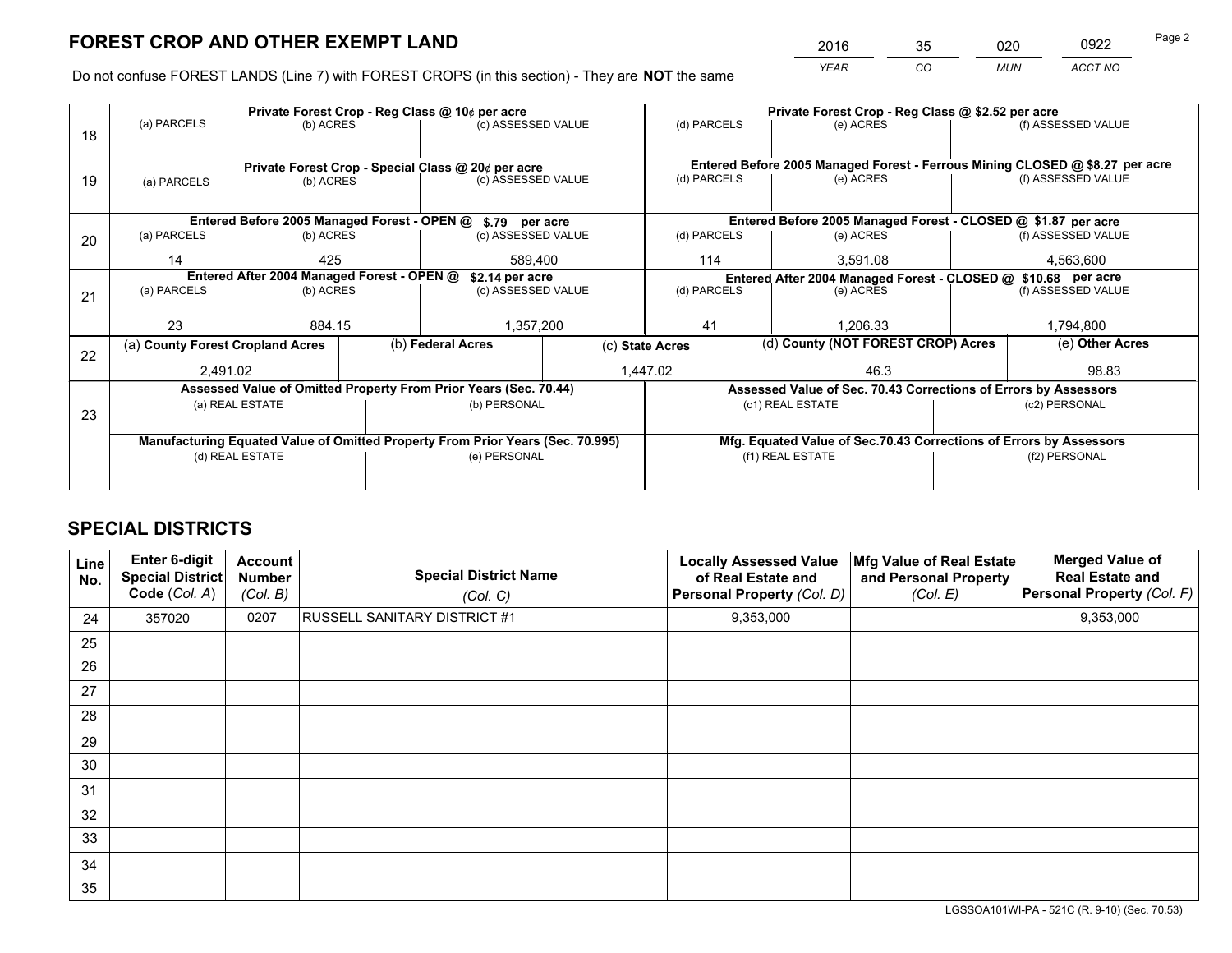|             |                                                                 |                                             |                                                         | <b>YEAR</b>                                                                       | CO<br><b>MUN</b>                                              | ACCT NO                                                                        |
|-------------|-----------------------------------------------------------------|---------------------------------------------|---------------------------------------------------------|-----------------------------------------------------------------------------------|---------------------------------------------------------------|--------------------------------------------------------------------------------|
| Line<br>No. | <b>Enter 6-digit</b><br><b>School District</b><br>Code (Col. A) | <b>Account</b><br><b>Number</b><br>(Col. B) | <b>School District Name</b><br>(Col. C)                 | <b>Locally Assessed Value</b><br>of Real Estate and<br>Personal Property (Col. D) | Mfg Value of Real Estate<br>and Personal Property<br>(Col. E) | <b>Merged Value of</b><br><b>Real Estate and</b><br>Personal Property (Col. F) |
|             | A. SCHOOL DISTRICTS (K-8 and K-12)                              |                                             |                                                         |                                                                                   |                                                               |                                                                                |
| 36          | 353500                                                          | 0207                                        | SCH D OF MERRILL AREA                                   | 42,621,800                                                                        |                                                               | 42,621,800                                                                     |
| 37          |                                                                 |                                             |                                                         |                                                                                   |                                                               |                                                                                |
| 38          |                                                                 |                                             |                                                         |                                                                                   |                                                               |                                                                                |
| 39          |                                                                 |                                             |                                                         |                                                                                   |                                                               |                                                                                |
| 40          |                                                                 |                                             |                                                         |                                                                                   |                                                               |                                                                                |
| 41          |                                                                 |                                             |                                                         |                                                                                   |                                                               |                                                                                |
| 42          |                                                                 |                                             |                                                         |                                                                                   |                                                               |                                                                                |
| 43          |                                                                 |                                             |                                                         |                                                                                   |                                                               |                                                                                |
| 44          |                                                                 |                                             |                                                         |                                                                                   |                                                               |                                                                                |
| 45<br>46    |                                                                 |                                             |                                                         |                                                                                   |                                                               |                                                                                |
|             |                                                                 |                                             |                                                         |                                                                                   |                                                               |                                                                                |
| 47<br>48    |                                                                 |                                             |                                                         |                                                                                   |                                                               |                                                                                |
| 49          |                                                                 |                                             |                                                         |                                                                                   |                                                               |                                                                                |
| 50          |                                                                 |                                             | TOTAL ASSESSED VALUE OF SCHOOL DISTRICTS (K-8 and K-12) | 42,621,800                                                                        |                                                               | 42,621,800                                                                     |
|             | <b>B.</b><br><b>UNION HIGH SCHOOL DISTRICTS</b>                 |                                             |                                                         |                                                                                   |                                                               |                                                                                |
| 51          |                                                                 |                                             |                                                         |                                                                                   |                                                               |                                                                                |
| 52          |                                                                 |                                             |                                                         |                                                                                   |                                                               |                                                                                |
| 53          |                                                                 |                                             |                                                         |                                                                                   |                                                               |                                                                                |
| 54          |                                                                 |                                             |                                                         |                                                                                   |                                                               |                                                                                |
| 55          |                                                                 |                                             | TOTAL ASSESSED VALUE OF UNION HIGH SCHOOLS              |                                                                                   |                                                               |                                                                                |
|             | <b>TECHNICAL COLLEGE DISTRICTS</b><br>C.                        |                                             |                                                         |                                                                                   |                                                               |                                                                                |
| 56          | 001500                                                          | 0014                                        | NORTH CENTRAL TECHNICAL COLLEGE<br><b>WAUS</b>          | 42,621,800                                                                        |                                                               | 42,621,800                                                                     |
| 57          |                                                                 |                                             |                                                         |                                                                                   |                                                               |                                                                                |
| 58          |                                                                 |                                             |                                                         |                                                                                   |                                                               |                                                                                |
| 59          |                                                                 |                                             | TOTAL ASSESSED VALUE OF TECHNICAL COLLEGES              | 42,621,800                                                                        |                                                               | 42,621,800                                                                     |

35

020

 *I hereby certify, to the best of my knowledge and belief, this form is complete and correct.*

**SCHOOL DISTRICTS**

| Print name of preparer | Title                    |                | Date (MM/DD/CCYY) |
|------------------------|--------------------------|----------------|-------------------|
|                        |                          |                |                   |
| Signature of preparer  | Contact Telephone Number | E-mail address |                   |
|                        | $\overline{\phantom{a}}$ |                |                   |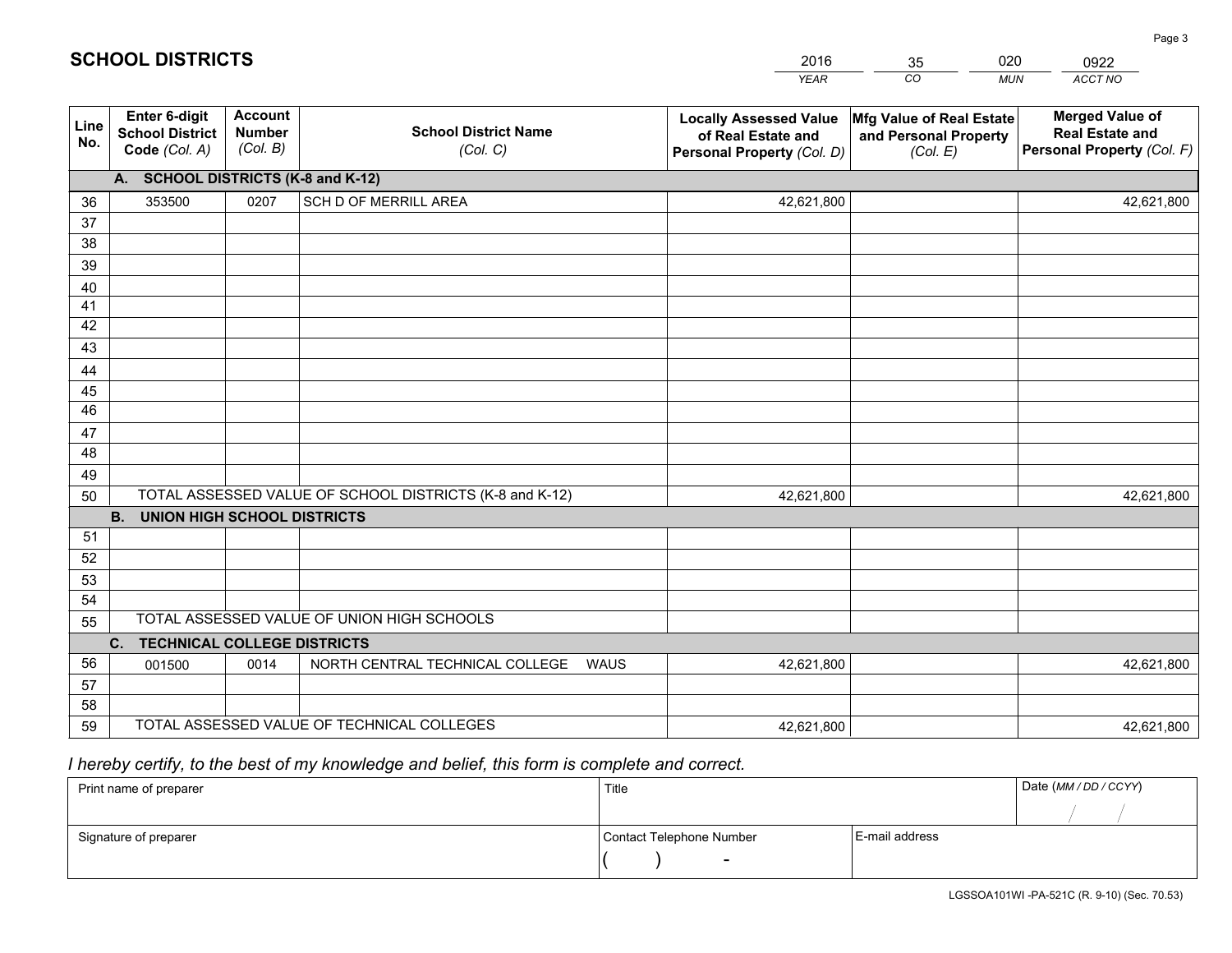### **HIGHLIGHTS**

- 1. Complete the Statement of Assessment after the Board of Review. Reflect any changes made there.
- 2. Use black ink to complete.
- 3. Line 16 must equal Line 50, Col D.
- 4. Line 55 must equal the total of K-8 schools listed on lines 36-49. Do not include K-12 schools in this comparision.
- 5. Line 59, Col. D must equal Line 16.
- 6. Special District, School District and Technical College District values must include both real estate and personal property. Examples of Special districts are: town sanitary districts, public inland lake protection and rehabilitation districts, and metropolitan sewerage districts.
- 7. DO NOT INCLUDE Manufacturing property values.DOR will print these values on the final SOA.

LINDA DORGAN TOWN OF RUSSELL W1165 FRIEDL RD

\_INDA DORGAN<br>TOWN OF RUSSELL W1165 FRIEDL RD GLEASON, WI 54435 - 9411

**GLEASON, WI 54435 - 9411** 

 8. Accuracy of this form is very important. The values reported directly affect the equalized value DOR calculates for school and special districts.

### **Page 1:**

 If not prefilled, enter the tax year,county and municipal code,municipal type, municipal name and county name on the top of form.

Check the Amended box, if filing an amended / corrected SOA.

 Report the parcel count, acres and assessed value of taxable general property, total parcel count, (real and personal), total acres, and values from final figures set by the Board of Review.

- A. Real Estate land and improvements (buildings, etc.) is reported on lines 1 8, total line 9.
- B. Personal Property is reported on lines 11 14, Column D, total line 15.
- C. To complete this report, use the computer produced summary of the assessment roll that shows these amounts.
- D. Use whole numbers only.
- E. Add each line across and each column down to verify entries.

### **Page 2:**

- A. Report Special Items (not subject to general property tax).
- 1. Private Forest Croplands and Managed Forest Lands are reported on lines 18,19, 20 and 21. Be sure to report assessed values **NOT** taxes.
- 2. You should have copies of the orders of entry, orders of withdrawal, etc., to update your assessment roll.
	- 3. Show hundredths of acres (e.g. 39.75).
- 4. Tax exempt lands are reported on line 22.
- 5. Omitted property and sec. 70.43, Wis. Stats., corrections of errors by assessor are reported on line 23. Report real estate and personal property separately. These should be for **prior years**, not something found on the current assessment roll after the board of review.
- B. Special District (Lines 24-35) Include the value of both real and personal property.

 The Department of Revenue (DOR) preprints much of the information regarding names and codes for schools, special districts,etc. If a district is not listed, enter the name and value only, DOR will enter the proper code.

## **Page 3 School Districts:**

Include the value of both real and personal property.

Report School District (regular, elementary, union high school, and technical college).

- 1. Regular (K-12) and Elementary (K-8) school values are reported on lines 36-49, total on line 50.
- 2. Union High School (UHS) (use only if elementary schools are listed on lines 36-49) are reported on lines 51-54. UHS total value (line 55) must equal to the total **elementary school** values reported on lines 36-49. Do notinclude K-12 schools in this comparison.
- 3. Technical College values are reported on lines 56-58, total on line 59.
- 4. Use the computer summary that shows these amounts to complete this report.

#### **This form is due the second Monday in June. File this report only after your Board of Review is complete.**

 *If you have questions: Return forms to:*

Fax number: (608) 264-6887 PO Box 8971

 Email: lgs@revenue.wi.gov Wisconsin Department of Revenue Call: (608) 261-5341 Local Government Services Section 6-97Madison WI 53708-8971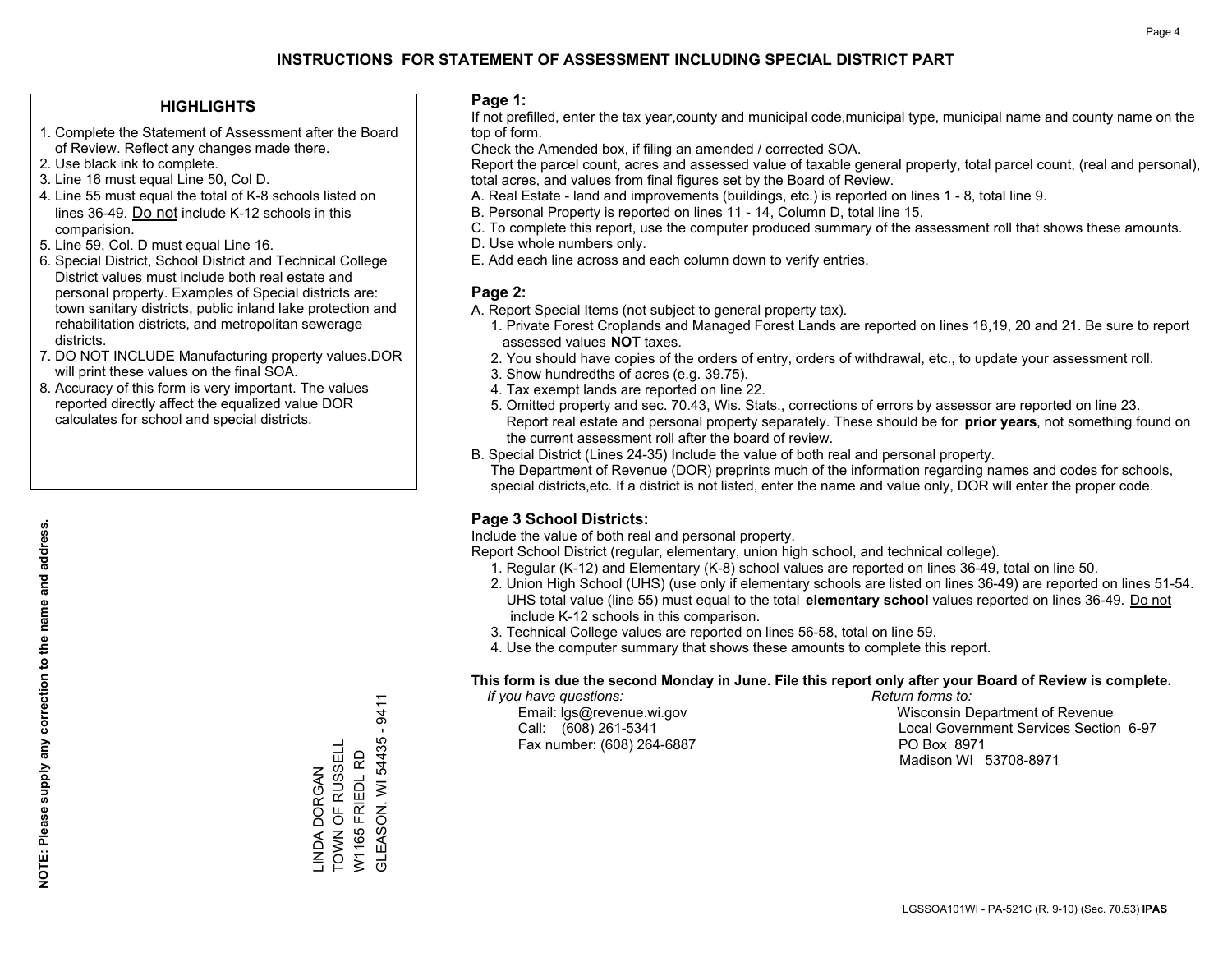**FINAL - EQUATED**

**STATEMENT OF ASSESSMENT FOR 2016** 

| ิงค      | n22.  | 0923    |
|----------|-------|---------|
| $\cdots$ | MI IN | ACCT NO |

|                | <b>FOR</b>                                                                                                                                                                                   | <b>TOWN OF</b><br>OF                                      | <b>SCHLEY</b>            |                           | <b>LINCOLN COUNTY</b>               |                         |                      | <b>WHEN COMPLETING THIS DOCUMENT</b>     |  |
|----------------|----------------------------------------------------------------------------------------------------------------------------------------------------------------------------------------------|-----------------------------------------------------------|--------------------------|---------------------------|-------------------------------------|-------------------------|----------------------|------------------------------------------|--|
|                |                                                                                                                                                                                              | Town - Village - City                                     | <b>Municipality Name</b> |                           | <b>County Name</b>                  |                         |                      | DO NOT WRITE OVER X's OR IN SHADED AREAS |  |
|                |                                                                                                                                                                                              | <b>REAL ESTATE</b>                                        |                          | PARCEL COUNT              |                                     | <b>VALUE OF</b>         | <b>VALUE OF</b>      | TOTAL VALUE OF LAND                      |  |
| Line<br>No.    |                                                                                                                                                                                              | (See Lines 18 - 22 for<br>other Real Estate)              |                          | TOTAL LAND   IMPROVEMENTS | <b>WHOLE</b><br><b>NUMBERS ONLY</b> | LAND                    | <b>IMPROVEMENTS</b>  | AND IMPROVEMENTS                         |  |
|                |                                                                                                                                                                                              |                                                           | Col. A                   | Col. B                    | Col. C                              | Col. D                  | Col. E               | Col. F                                   |  |
| $\mathbf 1$    |                                                                                                                                                                                              | <b>RESIDENTIAL - Class 1</b>                              | 507                      | 447                       | 1,181                               | 7,170,300               | 34, 162, 700         | 41,333,000                               |  |
| $\overline{2}$ |                                                                                                                                                                                              | <b>COMMERCIAL - Class 2</b>                               | 8                        | $\overline{7}$            | 62                                  | 251,100                 | 1,028,700            | 1,279,800                                |  |
| 3              |                                                                                                                                                                                              | <b>MANUFACTURING - Class 3</b>                            | $\Omega$                 | 0                         | $\Omega$                            | $\mathbf{0}$            | 0                    | 01                                       |  |
| 4              |                                                                                                                                                                                              | <b>AGRICULTURAL - Class 4</b>                             | 464                      |                           | 7,468                               | 1,038,800               |                      | 1,038,800                                |  |
| 5              |                                                                                                                                                                                              | <b>UNDEVELOPED - Class 5</b>                              | 491                      |                           | 3,821                               | 1,936,200               |                      | 1,936,200                                |  |
| 6              | AGRICULTURAL FOREST - Class 5m                                                                                                                                                               |                                                           | 281                      |                           | 3,757                               | 3,091,400               |                      | 3,091,400                                |  |
| 7              |                                                                                                                                                                                              | FOREST LANDS - Class 6                                    | 318                      |                           |                                     | 10,048,300              |                      | 10,048,300                               |  |
| 8              |                                                                                                                                                                                              | OTHER - Class 7                                           | 42                       | 42                        | 77                                  | 474,800                 | 2,719,100            | 3,193,900                                |  |
| 9              |                                                                                                                                                                                              | TOTAL - ALL COLUMNS                                       | 2,111                    | 496                       | 22,461                              | 24,010,900              | 37,910,500           | 61,921,400                               |  |
| 10             |                                                                                                                                                                                              | NUMBER OF PERSONAL PROPERTY ACCOUNTS IN ROLL              |                          |                           | 22                                  | <b>LOCALLY ASSESSED</b> | <b>MANUFACTURING</b> | <b>MERGED</b>                            |  |
| 11             |                                                                                                                                                                                              | BOATS AND OTHER WATERCRAFT NOT EXEMPT - Code 1            |                          |                           |                                     | 0                       | 0                    | $\Omega$                                 |  |
| 12             |                                                                                                                                                                                              | MACHINERY, TOOLS AND PATTERNS - Code 2                    |                          |                           |                                     | 130,600                 | 3,400                | 134,000                                  |  |
| 13             |                                                                                                                                                                                              | FURNITURE, FIXTURES AND EQUIPMENT - Code 3                |                          |                           |                                     | 32,400                  | 1,600                | 34,000                                   |  |
| 14             |                                                                                                                                                                                              | ALL OTHER PERSONAL PROPERTY NOT EXEMPT - Codes 4A, 4B, 4C |                          |                           |                                     | 300,600                 | 500                  | 301,100                                  |  |
| 15             | TOTAL OF PERSONAL PROPERTY NOT EXEMPT (Total of Lines 11-14)                                                                                                                                 |                                                           |                          |                           |                                     |                         | 5,500                | 469,100                                  |  |
| 16             | AGGREGATE ASSESSED VALUE OF ALL PROPERTY SUBJECT TO THE GENERAL PROPERTY TAX (Total of Lines 9F and 15F)<br>MUST EQUAL TOTAL VALUE OF THE SCHOOL DISTRICTS (K-12 PLUS K-8) - Line 50, Col. F |                                                           |                          |                           |                                     |                         |                      | 62,390,500                               |  |
| 17             |                                                                                                                                                                                              | <b>BOARD OF REVIEW</b>                                    |                          |                           | Name of Assessor                    |                         | Telephone #          |                                          |  |
|                |                                                                                                                                                                                              | DATE OF FINAL ADJOURNMENT                                 | 05/19/2016               |                           | <b>TERRY VOSBURGH</b>               |                         |                      | (715) 536-6236                           |  |

REMARKS

The Assessment Ratio to be used in calculating the estimated Fair Market Value on tax bills for this tax district is .978089601

This ratio should be used to convert assessed values to "Calculate Equalized Values" in Step 1 of the Lottery and Gaming Credit Calculations.<br>This ratio should be used in the "Computation of Tax Equivalent" schedule of the Commission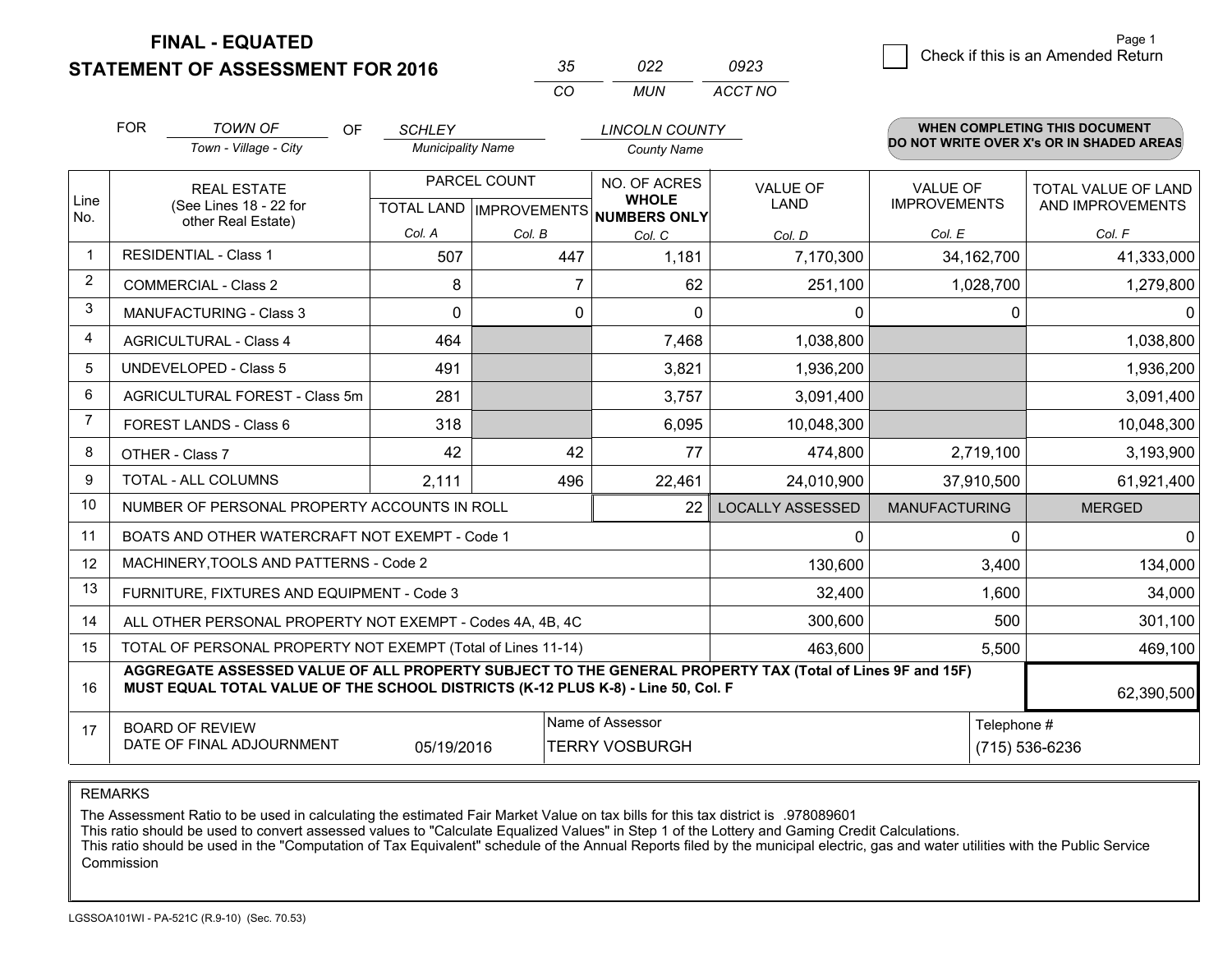*YEAR CO MUN ACCT NO* <sup>2016</sup> <sup>35</sup> <sup>022</sup> <sup>0923</sup>

Do not confuse FOREST LANDS (Line 7) with FOREST CROPS (in this section) - They are **NOT** the same

|    |                                                                                |                                 |  | Private Forest Crop - Reg Class @ 10¢ per acre                   |                 | Private Forest Crop - Reg Class @ \$2.52 per acre                            |                  |                                    |                    |                                                                    |  |
|----|--------------------------------------------------------------------------------|---------------------------------|--|------------------------------------------------------------------|-----------------|------------------------------------------------------------------------------|------------------|------------------------------------|--------------------|--------------------------------------------------------------------|--|
| 18 | (a) PARCELS                                                                    | (b) ACRES                       |  | (c) ASSESSED VALUE                                               |                 | (d) PARCELS                                                                  |                  | (e) ACRES                          |                    | (f) ASSESSED VALUE                                                 |  |
|    | 2                                                                              | 60                              |  | 96.000                                                           |                 |                                                                              |                  | 40                                 |                    | 75.200                                                             |  |
|    |                                                                                |                                 |  | Private Forest Crop - Special Class @ 20¢ per acre               |                 | Entered Before 2005 Managed Forest - Ferrous Mining CLOSED @ \$8.27 per acre |                  |                                    |                    |                                                                    |  |
| 19 | (a) PARCELS                                                                    | (c) ASSESSED VALUE<br>(b) ACRES |  | (d) PARCELS                                                      |                 | (e) ACRES                                                                    |                  | (f) ASSESSED VALUE                 |                    |                                                                    |  |
|    |                                                                                |                                 |  |                                                                  |                 |                                                                              |                  |                                    |                    |                                                                    |  |
|    |                                                                                |                                 |  | Entered Before 2005 Managed Forest - OPEN @ \$.79 per acre       |                 |                                                                              |                  |                                    |                    | Entered Before 2005 Managed Forest - CLOSED @ \$1.87 per acre      |  |
| 20 | (a) PARCELS                                                                    | (b) ACRES                       |  | (c) ASSESSED VALUE                                               |                 | (d) PARCELS                                                                  |                  | (e) ACRES                          |                    | (f) ASSESSED VALUE                                                 |  |
|    | 20                                                                             | 711.02                          |  | 1,156,000                                                        |                 | 131                                                                          |                  | 3,789.56                           |                    | 6,346,400                                                          |  |
|    | Entered After 2004 Managed Forest - OPEN @<br>\$2.14 per acre                  |                                 |  |                                                                  |                 |                                                                              |                  |                                    |                    | Entered After 2004 Managed Forest - CLOSED @ \$10.68 per acre      |  |
| 21 | (a) PARCELS                                                                    | (b) ACRES                       |  | (c) ASSESSED VALUE                                               |                 | (d) PARCELS<br>(e) ACRES                                                     |                  |                                    | (f) ASSESSED VALUE |                                                                    |  |
|    |                                                                                |                                 |  |                                                                  |                 |                                                                              |                  |                                    |                    |                                                                    |  |
|    | 18                                                                             | 652.36                          |  | 1,133,000                                                        |                 | 53<br>1.548.26                                                               |                  |                                    | 2,515,500          |                                                                    |  |
| 22 | (a) County Forest Cropland Acres                                               |                                 |  | (b) Federal Acres                                                | (c) State Acres |                                                                              |                  | (d) County (NOT FOREST CROP) Acres |                    | (e) Other Acres                                                    |  |
|    | 280                                                                            |                                 |  | 47.75                                                            |                 |                                                                              |                  | 119.4                              |                    | 999.87                                                             |  |
|    |                                                                                |                                 |  | Assessed Value of Omitted Property From Prior Years (Sec. 70.44) |                 |                                                                              |                  |                                    |                    | Assessed Value of Sec. 70.43 Corrections of Errors by Assessors    |  |
|    |                                                                                | (a) REAL ESTATE                 |  | (b) PERSONAL                                                     |                 |                                                                              | (c1) REAL ESTATE |                                    |                    | (c2) PERSONAL                                                      |  |
| 23 |                                                                                |                                 |  |                                                                  |                 |                                                                              |                  |                                    |                    |                                                                    |  |
|    | Manufacturing Equated Value of Omitted Property From Prior Years (Sec. 70.995) |                                 |  |                                                                  |                 |                                                                              |                  |                                    |                    | Mfg. Equated Value of Sec.70.43 Corrections of Errors by Assessors |  |
|    | (d) REAL ESTATE                                                                |                                 |  | (e) PERSONAL                                                     |                 | (f1) REAL ESTATE                                                             |                  |                                    | (f2) PERSONAL      |                                                                    |  |
|    |                                                                                |                                 |  |                                                                  |                 |                                                                              |                  |                                    |                    |                                                                    |  |

## **SPECIAL DISTRICTS**

| Line<br>No. | Enter 6-digit<br>Special District<br>Code (Col. A) | <b>Account</b><br><b>Number</b><br>(Col. B) | <b>Special District Name</b><br>(Col. C) | <b>Locally Assessed Value</b><br>of Real Estate and<br>Personal Property (Col. D) | Mfg Value of Real Estate<br>and Personal Property<br>(Col. E) | <b>Merged Value of</b><br><b>Real Estate and</b><br>Personal Property (Col. F) |
|-------------|----------------------------------------------------|---------------------------------------------|------------------------------------------|-----------------------------------------------------------------------------------|---------------------------------------------------------------|--------------------------------------------------------------------------------|
| 24          |                                                    |                                             |                                          |                                                                                   |                                                               |                                                                                |
| 25          |                                                    |                                             |                                          |                                                                                   |                                                               |                                                                                |
| 26          |                                                    |                                             |                                          |                                                                                   |                                                               |                                                                                |
| 27          |                                                    |                                             |                                          |                                                                                   |                                                               |                                                                                |
| 28          |                                                    |                                             |                                          |                                                                                   |                                                               |                                                                                |
| 29          |                                                    |                                             |                                          |                                                                                   |                                                               |                                                                                |
| 30          |                                                    |                                             |                                          |                                                                                   |                                                               |                                                                                |
| 31          |                                                    |                                             |                                          |                                                                                   |                                                               |                                                                                |
| 32          |                                                    |                                             |                                          |                                                                                   |                                                               |                                                                                |
| 33          |                                                    |                                             |                                          |                                                                                   |                                                               |                                                                                |
| 34          |                                                    |                                             |                                          |                                                                                   |                                                               |                                                                                |
| 35          |                                                    |                                             |                                          |                                                                                   |                                                               |                                                                                |

LGSSOA101WI-PA - 521C (R. 9-10) (Sec. 70.53)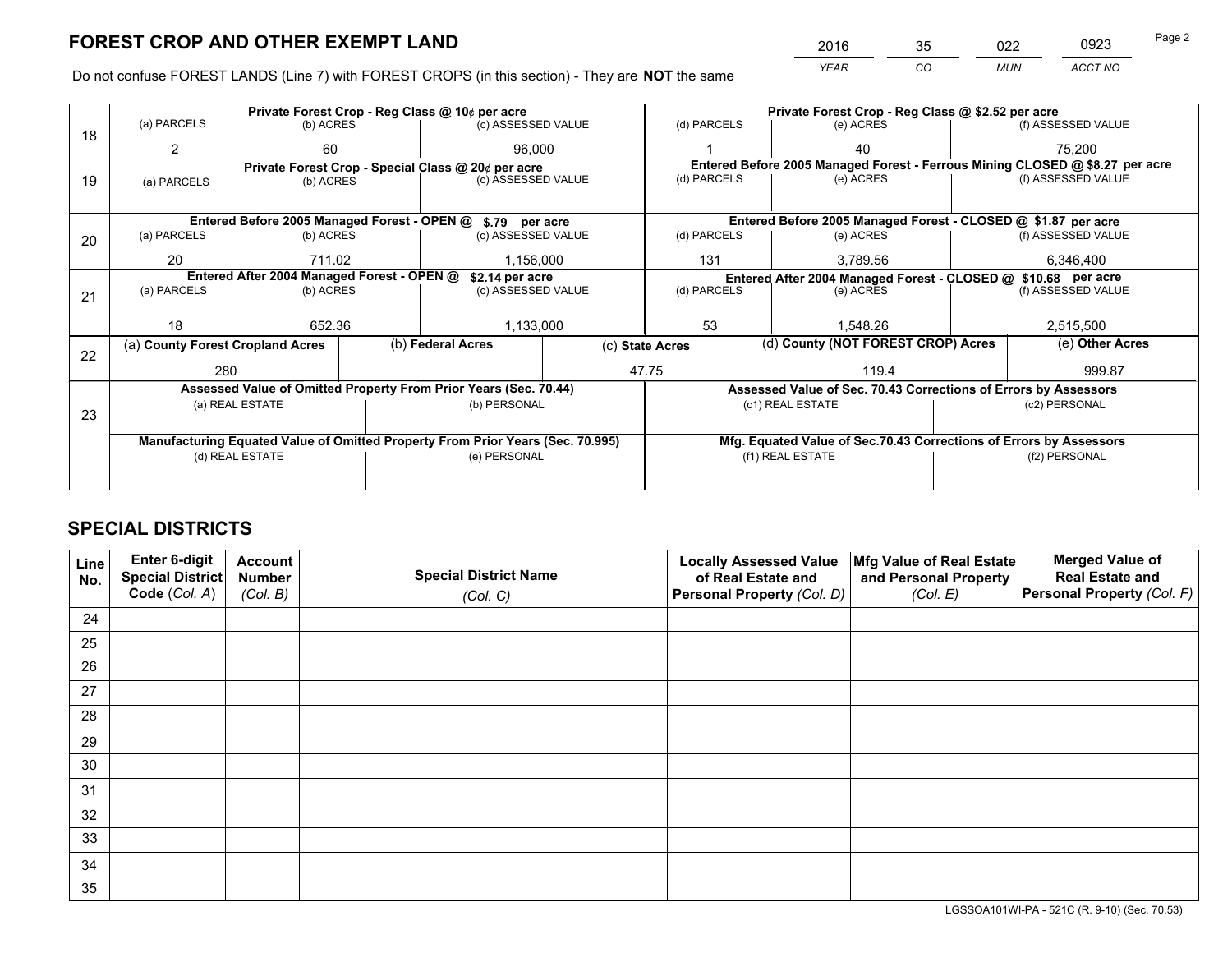|             |                                                                 |                                             |                                                         | <b>YEAR</b>                                                                       | CO<br><b>MUN</b>                                              | ACCT NO                                                                        |
|-------------|-----------------------------------------------------------------|---------------------------------------------|---------------------------------------------------------|-----------------------------------------------------------------------------------|---------------------------------------------------------------|--------------------------------------------------------------------------------|
| Line<br>No. | <b>Enter 6-digit</b><br><b>School District</b><br>Code (Col. A) | <b>Account</b><br><b>Number</b><br>(Col. B) | <b>School District Name</b><br>(Col. C)                 | <b>Locally Assessed Value</b><br>of Real Estate and<br>Personal Property (Col. D) | Mfg Value of Real Estate<br>and Personal Property<br>(Col. E) | <b>Merged Value of</b><br><b>Real Estate and</b><br>Personal Property (Col. F) |
|             | A. SCHOOL DISTRICTS (K-8 and K-12)                              |                                             |                                                         |                                                                                   |                                                               |                                                                                |
| 36          | 353500                                                          | 0207                                        | SCH D OF MERRILL AREA                                   | 62,385,000                                                                        | 5,500                                                         | 62,390,500                                                                     |
| 37          |                                                                 |                                             |                                                         |                                                                                   |                                                               |                                                                                |
| 38          |                                                                 |                                             |                                                         |                                                                                   |                                                               |                                                                                |
| 39          |                                                                 |                                             |                                                         |                                                                                   |                                                               |                                                                                |
| 40          |                                                                 |                                             |                                                         |                                                                                   |                                                               |                                                                                |
| 41          |                                                                 |                                             |                                                         |                                                                                   |                                                               |                                                                                |
| 42          |                                                                 |                                             |                                                         |                                                                                   |                                                               |                                                                                |
| 43          |                                                                 |                                             |                                                         |                                                                                   |                                                               |                                                                                |
| 44          |                                                                 |                                             |                                                         |                                                                                   |                                                               |                                                                                |
| 45<br>46    |                                                                 |                                             |                                                         |                                                                                   |                                                               |                                                                                |
| 47          |                                                                 |                                             |                                                         |                                                                                   |                                                               |                                                                                |
| 48          |                                                                 |                                             |                                                         |                                                                                   |                                                               |                                                                                |
| 49          |                                                                 |                                             |                                                         |                                                                                   |                                                               |                                                                                |
| 50          |                                                                 |                                             | TOTAL ASSESSED VALUE OF SCHOOL DISTRICTS (K-8 and K-12) | 62,385,000                                                                        | 5,500                                                         | 62,390,500                                                                     |
|             | <b>B.</b><br><b>UNION HIGH SCHOOL DISTRICTS</b>                 |                                             |                                                         |                                                                                   |                                                               |                                                                                |
| 51          |                                                                 |                                             |                                                         |                                                                                   |                                                               |                                                                                |
| 52          |                                                                 |                                             |                                                         |                                                                                   |                                                               |                                                                                |
| 53          |                                                                 |                                             |                                                         |                                                                                   |                                                               |                                                                                |
| 54          |                                                                 |                                             |                                                         |                                                                                   |                                                               |                                                                                |
| 55          |                                                                 |                                             | TOTAL ASSESSED VALUE OF UNION HIGH SCHOOLS              |                                                                                   |                                                               |                                                                                |
|             | C.<br><b>TECHNICAL COLLEGE DISTRICTS</b>                        |                                             |                                                         |                                                                                   |                                                               |                                                                                |
| 56          | 001500                                                          | 0014                                        | NORTH CENTRAL TECHNICAL COLLEGE<br><b>WAUS</b>          | 62,385,000                                                                        | 5,500                                                         | 62,390,500                                                                     |
| 57          |                                                                 |                                             |                                                         |                                                                                   |                                                               |                                                                                |
| 58          |                                                                 |                                             |                                                         |                                                                                   |                                                               |                                                                                |
| 59          |                                                                 |                                             | TOTAL ASSESSED VALUE OF TECHNICAL COLLEGES              | 62,385,000                                                                        | 5,500                                                         | 62,390,500                                                                     |

35

022

## *I hereby certify, to the best of my knowledge and belief, this form is complete and correct.*

**SCHOOL DISTRICTS**

| Print name of preparer | Title                    |                | Date (MM / DD / CCYY) |
|------------------------|--------------------------|----------------|-----------------------|
|                        |                          |                |                       |
| Signature of preparer  | Contact Telephone Number | E-mail address |                       |
|                        | $\overline{\phantom{0}}$ |                |                       |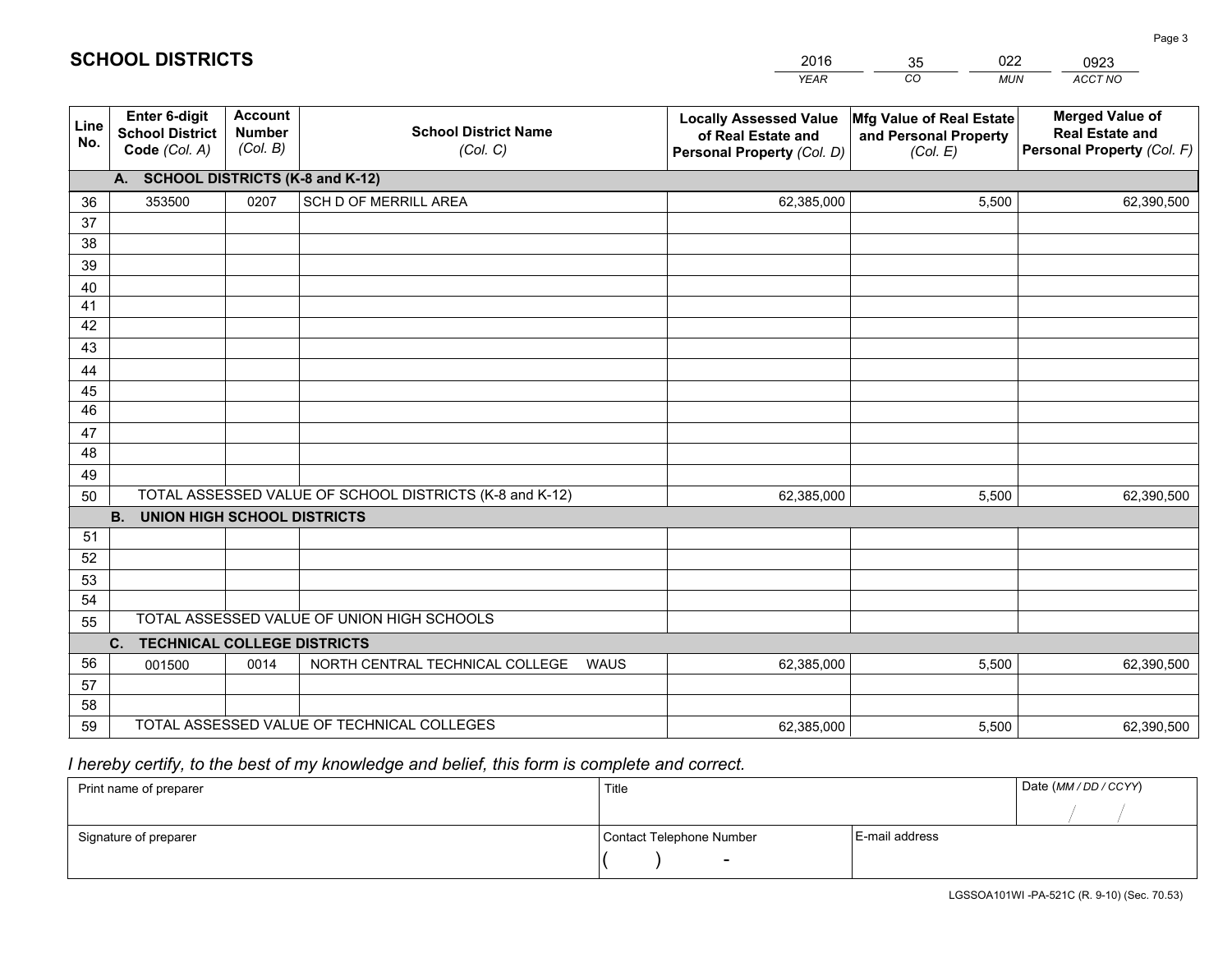### **HIGHLIGHTS**

- 1. Complete the Statement of Assessment after the Board of Review. Reflect any changes made there.
- 2. Use black ink to complete.

**NOTE: Please supply any correction to the name and address.**

NOTE: Please supply any correction to the name and address.

- 3. Line 16 must equal Line 50, Col D.
- 4. Line 55 must equal the total of K-8 schools listed on lines 36-49. Do not include K-12 schools in this comparision.
- 5. Line 59, Col. D must equal Line 16.
- 6. Special District, School District and Technical College District values must include both real estate and personal property. Examples of Special districts are: town sanitary districts, public inland lake protection and rehabilitation districts, and metropolitan sewerage districts.
- 7. DO NOT INCLUDE Manufacturing property values.DOR will print these values on the final SOA.
- 8. Accuracy of this form is very important. The values reported directly affect the equalized value DOR calculates for school and special districts.

### **Page 1:**

 If not prefilled, enter the tax year,county and municipal code,municipal type, municipal name and county name on the top of form.

Check the Amended box, if filing an amended / corrected SOA.

 Report the parcel count, acres and assessed value of taxable general property, total parcel count, (real and personal), total acres, and values from final figures set by the Board of Review.

- A. Real Estate land and improvements (buildings, etc.) is reported on lines 1 8, total line 9.
- B. Personal Property is reported on lines 11 14, Column D, total line 15.
- C. To complete this report, use the computer produced summary of the assessment roll that shows these amounts.
- D. Use whole numbers only.
- E. Add each line across and each column down to verify entries.

### **Page 2:**

- A. Report Special Items (not subject to general property tax).
- 1. Private Forest Croplands and Managed Forest Lands are reported on lines 18,19, 20 and 21. Be sure to report assessed values **NOT** taxes.
- 2. You should have copies of the orders of entry, orders of withdrawal, etc., to update your assessment roll.
	- 3. Show hundredths of acres (e.g. 39.75).
- 4. Tax exempt lands are reported on line 22.
- 5. Omitted property and sec. 70.43, Wis. Stats., corrections of errors by assessor are reported on line 23. Report real estate and personal property separately. These should be for **prior years**, not something found on the current assessment roll after the board of review.
- B. Special District (Lines 24-35) Include the value of both real and personal property.
- The Department of Revenue (DOR) preprints much of the information regarding names and codes for schools, special districts,etc. If a district is not listed, enter the name and value only, DOR will enter the proper code.

## **Page 3 School Districts:**

Include the value of both real and personal property.

Report School District (regular, elementary, union high school, and technical college).

- 1. Regular (K-12) and Elementary (K-8) school values are reported on lines 36-49, total on line 50.
- 2. Union High School (UHS) (use only if elementary schools are listed on lines 36-49) are reported on lines 51-54. UHS total value (line 55) must equal to the total **elementary school** values reported on lines 36-49. Do notinclude K-12 schools in this comparison.
- 3. Technical College values are reported on lines 56-58, total on line 59.
- 4. Use the computer summary that shows these amounts to complete this report.

#### **This form is due the second Monday in June. File this report only after your Board of Review is complete.**

 *If you have questions: Return forms to:*

Fax number: (608) 264-6887 PO Box 8971

 Email: lgs@revenue.wi.gov Wisconsin Department of Revenue Call: (608) 261-5341 Local Government Services Section 6-97Madison WI 53708-8971

W1472 VASCHEAU ROAD<br>GLEASON, WI 54435 W1472 VASCHEAU ROAD TOWN OF SCHLEY ANNIE MEYER<br>TOWN OF SCHLEY ANNIE MEYER

GLEASON, WI 54435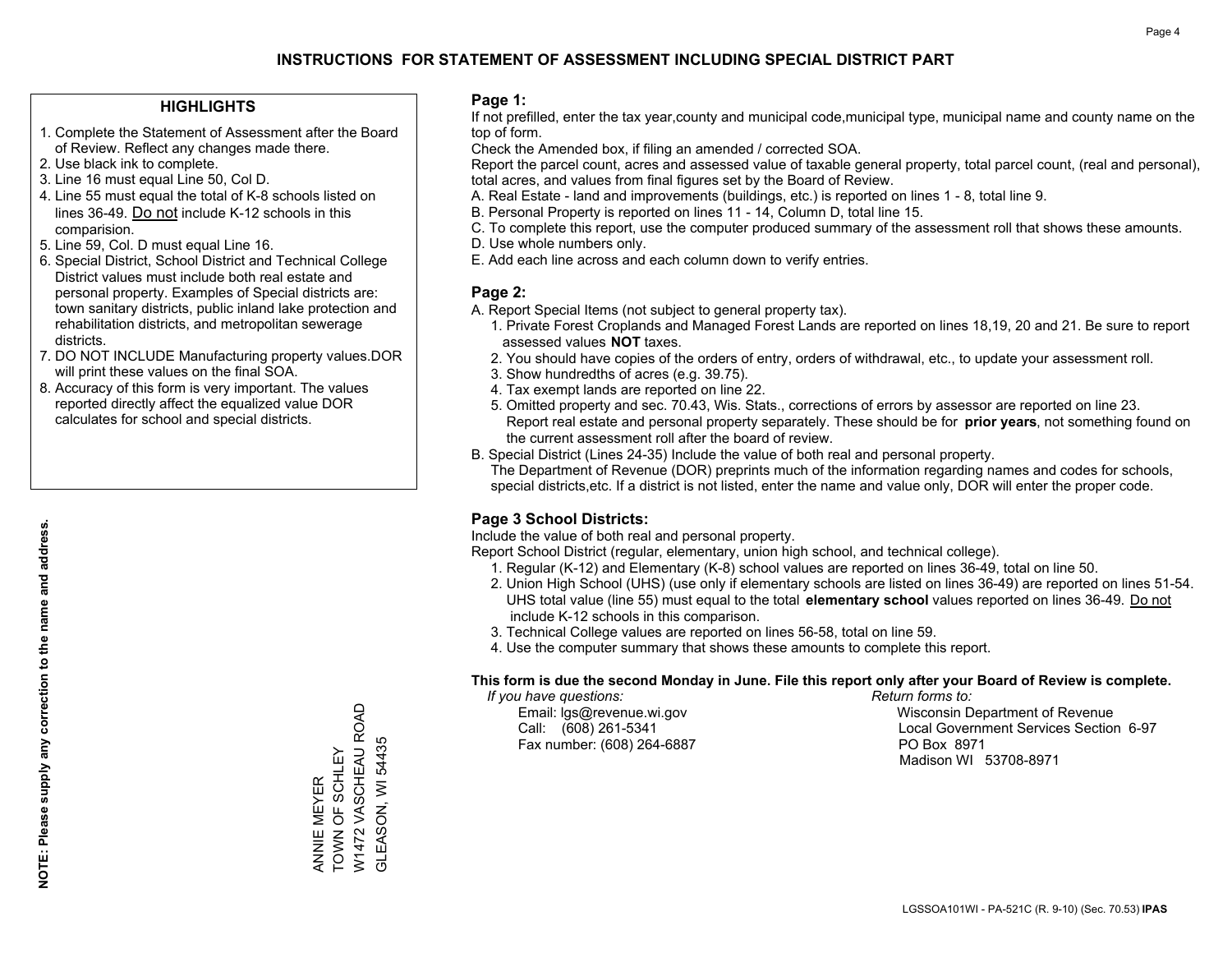**FINAL - EQUATED**

**STATEMENT OF ASSESSMENT FOR 2016** 

| マヘ       |       | N924    |
|----------|-------|---------|
| $\cdots$ | MI IN | ACCT NO |

|                | <b>FOR</b>                                                                                                                                                                                                 | <b>TOWN OF</b><br>OF.                                        | <b>SCOTT</b>             |        | <b>LINCOLN COUNTY</b>                                |                         |                                          | <b>WHEN COMPLETING THIS DOCUMENT</b> |  |
|----------------|------------------------------------------------------------------------------------------------------------------------------------------------------------------------------------------------------------|--------------------------------------------------------------|--------------------------|--------|------------------------------------------------------|-------------------------|------------------------------------------|--------------------------------------|--|
|                |                                                                                                                                                                                                            | Town - Village - City                                        | <b>Municipality Name</b> |        | <b>County Name</b>                                   |                         | DO NOT WRITE OVER X's OR IN SHADED AREAS |                                      |  |
|                |                                                                                                                                                                                                            | <b>REAL ESTATE</b>                                           | PARCEL COUNT             |        | NO. OF ACRES                                         | <b>VALUE OF</b>         | <b>VALUE OF</b>                          | <b>TOTAL VALUE OF LAND</b>           |  |
| Line<br>No.    |                                                                                                                                                                                                            | (See Lines 18 - 22 for<br>other Real Estate)                 |                          |        | <b>WHOLE</b><br>TOTAL LAND IMPROVEMENTS NUMBERS ONLY | <b>LAND</b>             | <b>IMPROVEMENTS</b>                      | AND IMPROVEMENTS                     |  |
|                |                                                                                                                                                                                                            |                                                              | Col. A                   | Col. B | Col. C                                               | Col. D                  | Col. E                                   | Col. F                               |  |
| $\mathbf{1}$   |                                                                                                                                                                                                            | <b>RESIDENTIAL - Class 1</b>                                 | 612                      | 537    | 1,541                                                | 15,013,200              | 56,452,800                               | 71,466,000                           |  |
| 2              |                                                                                                                                                                                                            | <b>COMMERCIAL - Class 2</b>                                  | 45                       | 33     | 294                                                  | 2,605,100               | 6,356,100                                | 8,961,200                            |  |
| 3              |                                                                                                                                                                                                            | <b>MANUFACTURING - Class 3</b>                               |                          |        | 31                                                   | 82,500                  | 192,400                                  | 274,900                              |  |
| 4              |                                                                                                                                                                                                            | <b>AGRICULTURAL - Class 4</b>                                | 424                      |        | 8,067                                                | 1,063,000               |                                          | 1,063,000                            |  |
| 5              |                                                                                                                                                                                                            | <b>UNDEVELOPED - Class 5</b>                                 | 366                      |        | 2,717                                                | 1,426,800               |                                          | 1,426,800                            |  |
| 6              | AGRICULTURAL FOREST - Class 5m                                                                                                                                                                             |                                                              | 157                      |        | 2,335                                                | 2,191,500               |                                          | 2,191,500                            |  |
| $\overline{7}$ |                                                                                                                                                                                                            | FOREST LANDS - Class 6                                       | 124                      |        | 2,433                                                | 4,005,500               |                                          | 4,005,500                            |  |
| 8              |                                                                                                                                                                                                            | OTHER - Class 7                                              | 64                       | 63     | 114                                                  | 1,011,100               | 5,814,300                                | 6,825,400                            |  |
| 9              |                                                                                                                                                                                                            | TOTAL - ALL COLUMNS                                          | 1,793                    | 634    | 17,532                                               | 27,398,700              | 68,815,600                               | 96,214,300                           |  |
| 10             |                                                                                                                                                                                                            | NUMBER OF PERSONAL PROPERTY ACCOUNTS IN ROLL                 |                          |        | 33                                                   | <b>LOCALLY ASSESSED</b> | <b>MANUFACTURING</b>                     | <b>MERGED</b>                        |  |
| 11             |                                                                                                                                                                                                            | BOATS AND OTHER WATERCRAFT NOT EXEMPT - Code 1               |                          |        |                                                      | $\Omega$                | 0                                        | 0                                    |  |
| 12             |                                                                                                                                                                                                            | MACHINERY, TOOLS AND PATTERNS - Code 2                       |                          |        |                                                      | 699,600                 | 10,700                                   | 710,300                              |  |
| 13             |                                                                                                                                                                                                            | FURNITURE, FIXTURES AND EQUIPMENT - Code 3                   |                          |        |                                                      | 144,100                 | 200                                      | 144,300                              |  |
| 14             |                                                                                                                                                                                                            | ALL OTHER PERSONAL PROPERTY NOT EXEMPT - Codes 4A, 4B, 4C    |                          |        |                                                      | 110,400                 | 100                                      | 110,500                              |  |
| 15             |                                                                                                                                                                                                            | TOTAL OF PERSONAL PROPERTY NOT EXEMPT (Total of Lines 11-14) |                          |        |                                                      | 954,100                 | 11,000                                   | 965,100                              |  |
| 16             | AGGREGATE ASSESSED VALUE OF ALL PROPERTY SUBJECT TO THE GENERAL PROPERTY TAX (Total of Lines 9F and 15F)<br>MUST EQUAL TOTAL VALUE OF THE SCHOOL DISTRICTS (K-12 PLUS K-8) - Line 50, Col. F<br>97,179,400 |                                                              |                          |        |                                                      |                         |                                          |                                      |  |
| 17             | <b>BOARD OF REVIEW</b>                                                                                                                                                                                     |                                                              |                          |        | Name of Assessor                                     |                         |                                          | Telephone #                          |  |
|                |                                                                                                                                                                                                            | DATE OF FINAL ADJOURNMENT                                    | 05/17/2016               |        | <b>TERRY VOSBURGH</b>                                |                         |                                          | (715) 536-6236                       |  |

REMARKS

The Assessment Ratio to be used in calculating the estimated Fair Market Value on tax bills for this tax district is .971402362

This ratio should be used to convert assessed values to "Calculate Equalized Values" in Step 1 of the Lottery and Gaming Credit Calculations.<br>This ratio should be used in the "Computation of Tax Equivalent" schedule of the Commission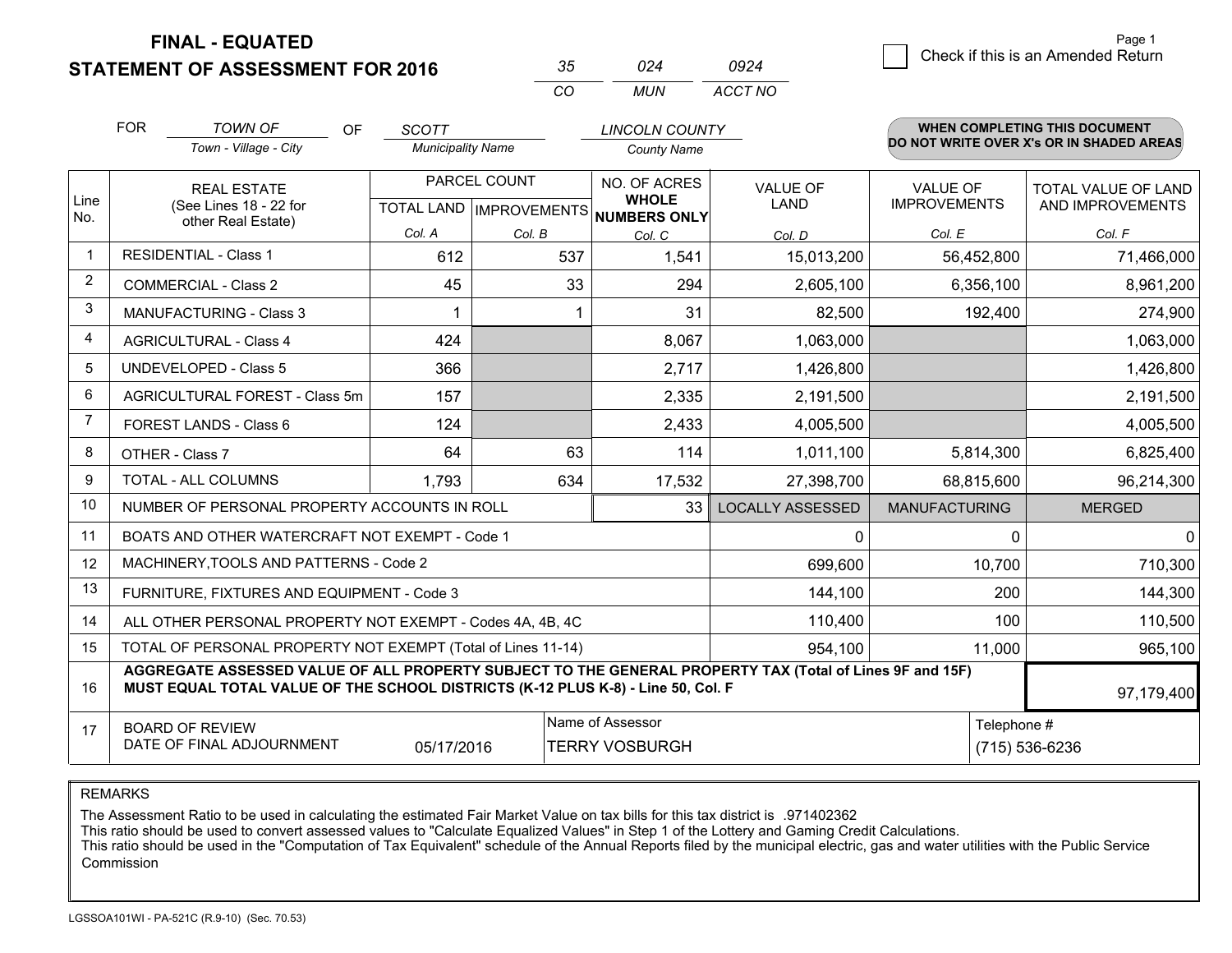*YEAR CO MUN ACCT NO* <sup>2016</sup> <sup>35</sup> <sup>024</sup> <sup>0924</sup>

Do not confuse FOREST LANDS (Line 7) with FOREST CROPS (in this section) - They are **NOT** the same

|    |                                                               |                 |  | Private Forest Crop - Reg Class @ 10¢ per acre                                 |                 | Private Forest Crop - Reg Class @ \$2.52 per acre |                                                               |                                                                              |               |                    |
|----|---------------------------------------------------------------|-----------------|--|--------------------------------------------------------------------------------|-----------------|---------------------------------------------------|---------------------------------------------------------------|------------------------------------------------------------------------------|---------------|--------------------|
| 18 | (a) PARCELS                                                   | (b) ACRES       |  | (c) ASSESSED VALUE                                                             |                 | (d) PARCELS                                       |                                                               | (e) ACRES                                                                    |               | (f) ASSESSED VALUE |
|    |                                                               |                 |  |                                                                                |                 | $\mathfrak{p}$                                    |                                                               | 80                                                                           |               | 144,000            |
|    | Private Forest Crop - Special Class @ 20¢ per acre            |                 |  |                                                                                |                 |                                                   |                                                               | Entered Before 2005 Managed Forest - Ferrous Mining CLOSED @ \$8.27 per acre |               |                    |
| 19 | (a) PARCELS                                                   | (b) ACRES       |  | (c) ASSESSED VALUE                                                             |                 | (d) PARCELS                                       |                                                               | (e) ACRES                                                                    |               | (f) ASSESSED VALUE |
|    |                                                               |                 |  |                                                                                |                 |                                                   |                                                               |                                                                              |               |                    |
|    |                                                               |                 |  | Entered Before 2005 Managed Forest - OPEN @ \$.79 per acre                     |                 |                                                   |                                                               | Entered Before 2005 Managed Forest - CLOSED @ \$1.87 per acre                |               |                    |
| 20 | (a) PARCELS                                                   | (b) ACRES       |  | (c) ASSESSED VALUE                                                             |                 | (d) PARCELS                                       |                                                               | (e) ACRES                                                                    |               | (f) ASSESSED VALUE |
|    | 2                                                             | 60              |  | 108.000                                                                        |                 | 19                                                |                                                               | 642.55                                                                       |               | 1,169,700          |
|    | Entered After 2004 Managed Forest - OPEN @<br>\$2.14 per acre |                 |  |                                                                                |                 |                                                   | Entered After 2004 Managed Forest - CLOSED @ \$10.68 per acre |                                                                              |               |                    |
| 21 | (a) PARCELS                                                   | (b) ACRES       |  | (c) ASSESSED VALUE                                                             |                 | (d) PARCELS                                       | (e) ACRES                                                     |                                                                              |               | (f) ASSESSED VALUE |
|    |                                                               |                 |  |                                                                                |                 |                                                   |                                                               |                                                                              |               |                    |
|    | 6                                                             | 139             |  | 197,300                                                                        |                 | 14                                                | 408.83                                                        |                                                                              | 689,600       |                    |
| 22 | (a) County Forest Cropland Acres                              |                 |  | (b) Federal Acres                                                              | (c) State Acres |                                                   |                                                               | (d) County (NOT FOREST CROP) Acres                                           |               | (e) Other Acres    |
|    |                                                               |                 |  |                                                                                |                 | 36.91<br>96.49                                    |                                                               |                                                                              |               | 355.12             |
|    |                                                               |                 |  | Assessed Value of Omitted Property From Prior Years (Sec. 70.44)               |                 |                                                   |                                                               | Assessed Value of Sec. 70.43 Corrections of Errors by Assessors              |               |                    |
|    |                                                               | (a) REAL ESTATE |  | (b) PERSONAL                                                                   |                 |                                                   | (c1) REAL ESTATE                                              |                                                                              |               | (c2) PERSONAL      |
| 23 |                                                               |                 |  |                                                                                |                 |                                                   |                                                               |                                                                              |               |                    |
|    |                                                               |                 |  | Manufacturing Equated Value of Omitted Property From Prior Years (Sec. 70.995) |                 |                                                   |                                                               | Mfg. Equated Value of Sec.70.43 Corrections of Errors by Assessors           |               |                    |
|    |                                                               | (d) REAL ESTATE |  | (e) PERSONAL                                                                   |                 |                                                   | (f1) REAL ESTATE                                              |                                                                              | (f2) PERSONAL |                    |
|    |                                                               |                 |  |                                                                                |                 |                                                   |                                                               |                                                                              |               |                    |

## **SPECIAL DISTRICTS**

| Line<br>No. | Enter 6-digit<br>Special District<br>Code (Col. A) | <b>Account</b><br><b>Number</b> | <b>Special District Name</b> | <b>Locally Assessed Value</b><br>of Real Estate and | Mfg Value of Real Estate<br>and Personal Property | <b>Merged Value of</b><br><b>Real Estate and</b><br>Personal Property (Col. F) |
|-------------|----------------------------------------------------|---------------------------------|------------------------------|-----------------------------------------------------|---------------------------------------------------|--------------------------------------------------------------------------------|
|             |                                                    | (Col. B)                        | (Col. C)                     | Personal Property (Col. D)                          | (Col. E)                                          |                                                                                |
| 24          |                                                    |                                 |                              |                                                     |                                                   |                                                                                |
| 25          |                                                    |                                 |                              |                                                     |                                                   |                                                                                |
| 26          |                                                    |                                 |                              |                                                     |                                                   |                                                                                |
| 27          |                                                    |                                 |                              |                                                     |                                                   |                                                                                |
| 28          |                                                    |                                 |                              |                                                     |                                                   |                                                                                |
| 29          |                                                    |                                 |                              |                                                     |                                                   |                                                                                |
| 30          |                                                    |                                 |                              |                                                     |                                                   |                                                                                |
| 31          |                                                    |                                 |                              |                                                     |                                                   |                                                                                |
| 32          |                                                    |                                 |                              |                                                     |                                                   |                                                                                |
| 33          |                                                    |                                 |                              |                                                     |                                                   |                                                                                |
| 34          |                                                    |                                 |                              |                                                     |                                                   |                                                                                |
| 35          |                                                    |                                 |                              |                                                     |                                                   |                                                                                |

LGSSOA101WI-PA - 521C (R. 9-10) (Sec. 70.53)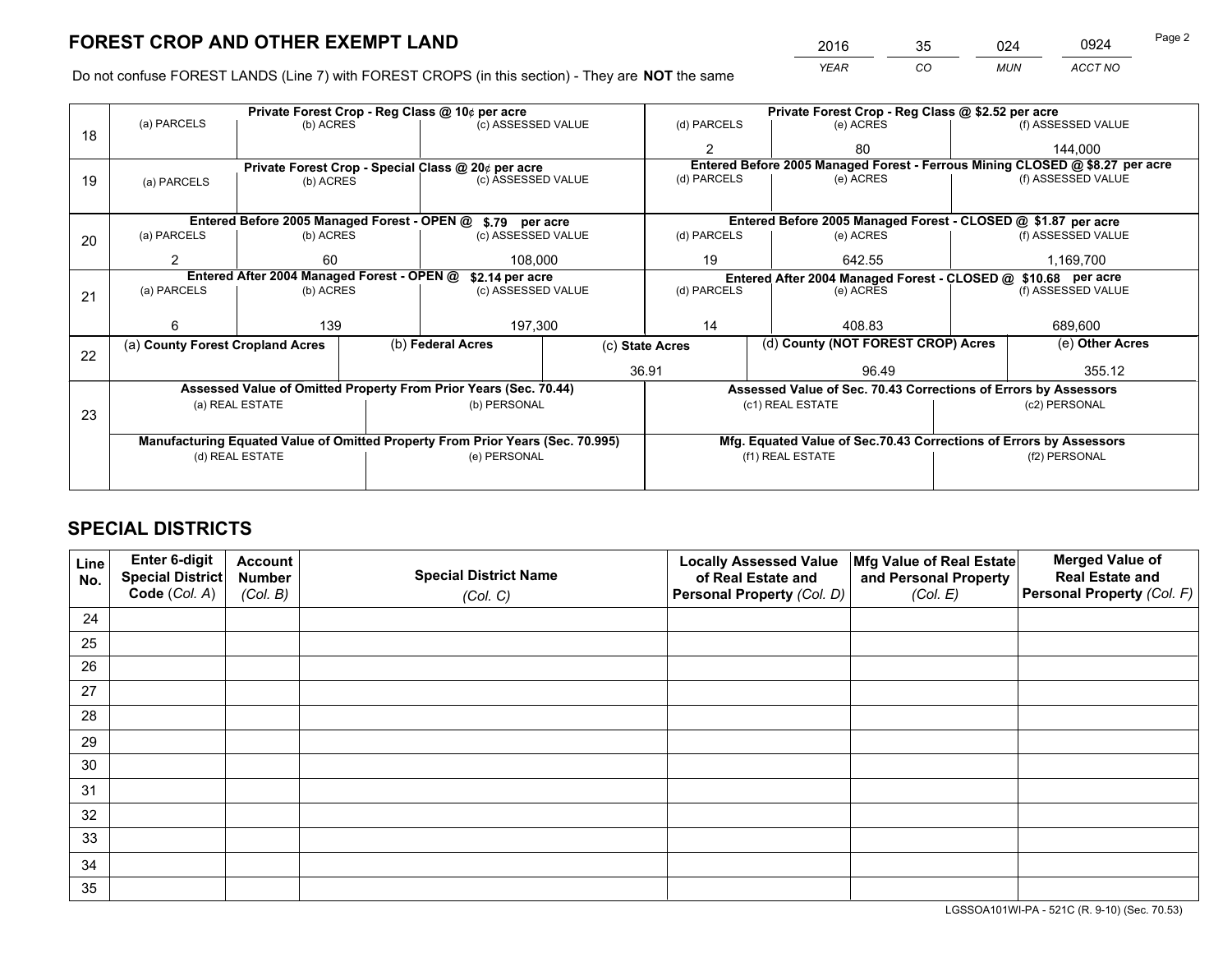|             |                                                                 |                                             |                                                         | <b>YEAR</b>                                                                       | CO<br><b>MUN</b>                                              | ACCT NO                                                                        |
|-------------|-----------------------------------------------------------------|---------------------------------------------|---------------------------------------------------------|-----------------------------------------------------------------------------------|---------------------------------------------------------------|--------------------------------------------------------------------------------|
| Line<br>No. | <b>Enter 6-digit</b><br><b>School District</b><br>Code (Col. A) | <b>Account</b><br><b>Number</b><br>(Col. B) | <b>School District Name</b><br>(Col. C)                 | <b>Locally Assessed Value</b><br>of Real Estate and<br>Personal Property (Col. D) | Mfg Value of Real Estate<br>and Personal Property<br>(Col. E) | <b>Merged Value of</b><br><b>Real Estate and</b><br>Personal Property (Col. F) |
|             | A. SCHOOL DISTRICTS (K-8 and K-12)                              |                                             |                                                         |                                                                                   |                                                               |                                                                                |
| 36          | 353500                                                          | 0207                                        | SCH D OF MERRILL AREA                                   | 96,893,500                                                                        | 285,900                                                       | 97,179,400                                                                     |
| 37          |                                                                 |                                             |                                                         |                                                                                   |                                                               |                                                                                |
| 38          |                                                                 |                                             |                                                         |                                                                                   |                                                               |                                                                                |
| 39          |                                                                 |                                             |                                                         |                                                                                   |                                                               |                                                                                |
| 40          |                                                                 |                                             |                                                         |                                                                                   |                                                               |                                                                                |
| 41          |                                                                 |                                             |                                                         |                                                                                   |                                                               |                                                                                |
| 42          |                                                                 |                                             |                                                         |                                                                                   |                                                               |                                                                                |
| 43          |                                                                 |                                             |                                                         |                                                                                   |                                                               |                                                                                |
| 44          |                                                                 |                                             |                                                         |                                                                                   |                                                               |                                                                                |
| 45<br>46    |                                                                 |                                             |                                                         |                                                                                   |                                                               |                                                                                |
| 47          |                                                                 |                                             |                                                         |                                                                                   |                                                               |                                                                                |
| 48          |                                                                 |                                             |                                                         |                                                                                   |                                                               |                                                                                |
| 49          |                                                                 |                                             |                                                         |                                                                                   |                                                               |                                                                                |
| 50          |                                                                 |                                             | TOTAL ASSESSED VALUE OF SCHOOL DISTRICTS (K-8 and K-12) | 96,893,500                                                                        | 285,900                                                       | 97,179,400                                                                     |
|             | <b>B.</b><br><b>UNION HIGH SCHOOL DISTRICTS</b>                 |                                             |                                                         |                                                                                   |                                                               |                                                                                |
| 51          |                                                                 |                                             |                                                         |                                                                                   |                                                               |                                                                                |
| 52          |                                                                 |                                             |                                                         |                                                                                   |                                                               |                                                                                |
| 53          |                                                                 |                                             |                                                         |                                                                                   |                                                               |                                                                                |
| 54          |                                                                 |                                             |                                                         |                                                                                   |                                                               |                                                                                |
| 55          |                                                                 |                                             | TOTAL ASSESSED VALUE OF UNION HIGH SCHOOLS              |                                                                                   |                                                               |                                                                                |
|             | C.<br><b>TECHNICAL COLLEGE DISTRICTS</b>                        |                                             |                                                         |                                                                                   |                                                               |                                                                                |
| 56          | 001500                                                          | 0014                                        | NORTH CENTRAL TECHNICAL COLLEGE<br><b>WAUS</b>          | 96,893,500                                                                        | 285,900                                                       | 97,179,400                                                                     |
| 57          |                                                                 |                                             |                                                         |                                                                                   |                                                               |                                                                                |
| 58          |                                                                 |                                             |                                                         |                                                                                   |                                                               |                                                                                |
| 59          |                                                                 |                                             | TOTAL ASSESSED VALUE OF TECHNICAL COLLEGES              | 96,893,500                                                                        | 285,900                                                       | 97,179,400                                                                     |

35

024

## *I hereby certify, to the best of my knowledge and belief, this form is complete and correct.*

**SCHOOL DISTRICTS**

| Print name of preparer | Title                    |                | Date (MM / DD / CCYY) |
|------------------------|--------------------------|----------------|-----------------------|
|                        |                          |                |                       |
| Signature of preparer  | Contact Telephone Number | E-mail address |                       |
|                        | $\overline{\phantom{0}}$ |                |                       |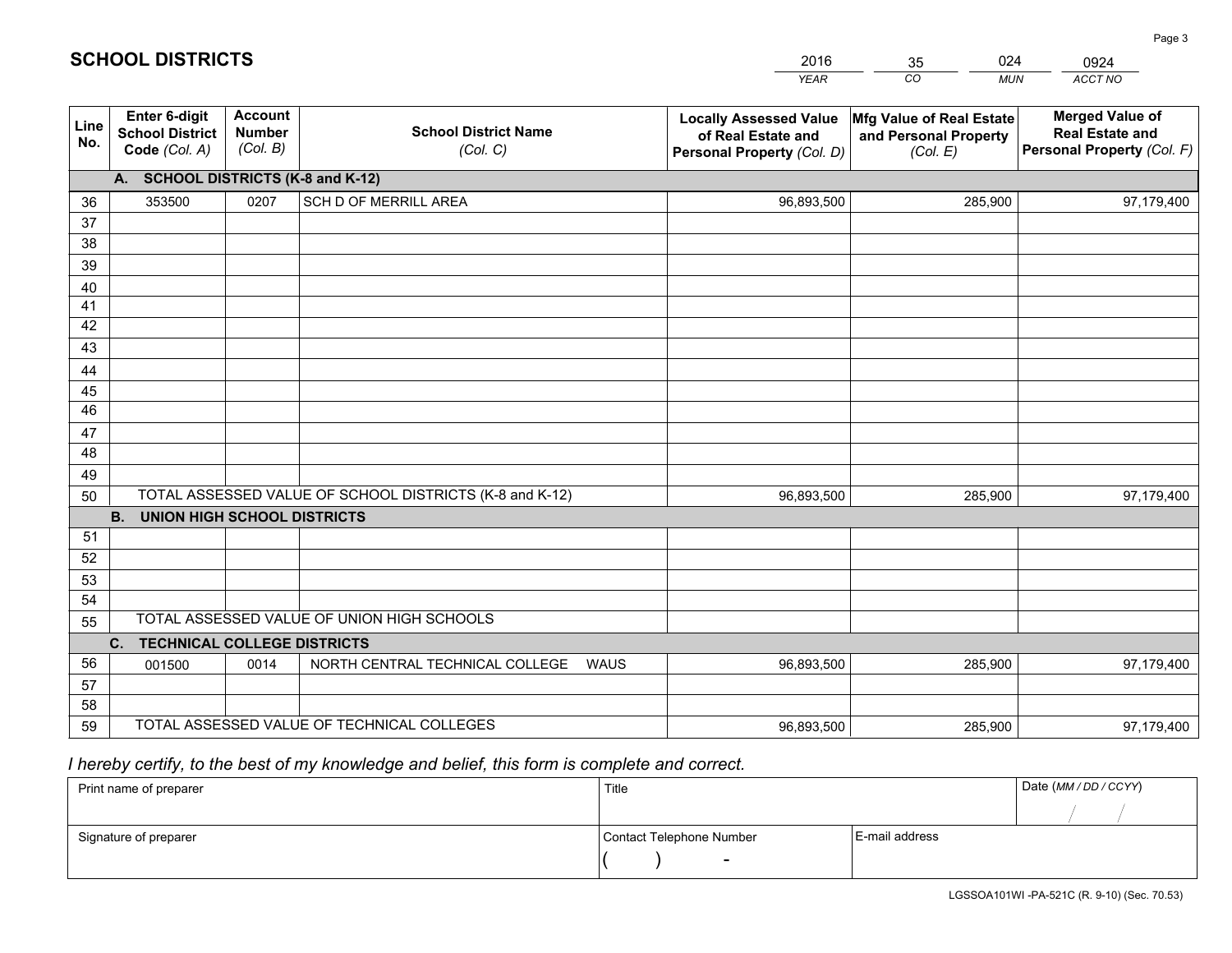### **HIGHLIGHTS**

- 1. Complete the Statement of Assessment after the Board of Review. Reflect any changes made there.
- 2. Use black ink to complete.
- 3. Line 16 must equal Line 50, Col D.
- 4. Line 55 must equal the total of K-8 schools listed on lines 36-49. Do not include K-12 schools in this comparision.
- 5. Line 59, Col. D must equal Line 16.
- 6. Special District, School District and Technical College District values must include both real estate and personal property. Examples of Special districts are: town sanitary districts, public inland lake protection and rehabilitation districts, and metropolitan sewerage districts.
- 7. DO NOT INCLUDE Manufacturing property values.DOR will print these values on the final SOA.

DEBBIE RAYMER TOWN OF SCOTT

TOWN OF SCOTT DEBBIE RAYMER

N1288 ORCHARD RIDGE ROAD

N1288 ORCHARD RIDGE ROAD<br>MERRILL, WI 54452

MERRILL, WI 54452

 8. Accuracy of this form is very important. The values reported directly affect the equalized value DOR calculates for school and special districts.

### **Page 1:**

 If not prefilled, enter the tax year,county and municipal code,municipal type, municipal name and county name on the top of form.

Check the Amended box, if filing an amended / corrected SOA.

 Report the parcel count, acres and assessed value of taxable general property, total parcel count, (real and personal), total acres, and values from final figures set by the Board of Review.

- A. Real Estate land and improvements (buildings, etc.) is reported on lines 1 8, total line 9.
- B. Personal Property is reported on lines 11 14, Column D, total line 15.
- C. To complete this report, use the computer produced summary of the assessment roll that shows these amounts.
- D. Use whole numbers only.
- E. Add each line across and each column down to verify entries.

## **Page 2:**

- A. Report Special Items (not subject to general property tax).
- 1. Private Forest Croplands and Managed Forest Lands are reported on lines 18,19, 20 and 21. Be sure to report assessed values **NOT** taxes.
- 2. You should have copies of the orders of entry, orders of withdrawal, etc., to update your assessment roll.
	- 3. Show hundredths of acres (e.g. 39.75).
- 4. Tax exempt lands are reported on line 22.
- 5. Omitted property and sec. 70.43, Wis. Stats., corrections of errors by assessor are reported on line 23. Report real estate and personal property separately. These should be for **prior years**, not something found on the current assessment roll after the board of review.
- B. Special District (Lines 24-35) Include the value of both real and personal property.
- The Department of Revenue (DOR) preprints much of the information regarding names and codes for schools, special districts,etc. If a district is not listed, enter the name and value only, DOR will enter the proper code.

## **Page 3 School Districts:**

Include the value of both real and personal property.

Report School District (regular, elementary, union high school, and technical college).

- 1. Regular (K-12) and Elementary (K-8) school values are reported on lines 36-49, total on line 50.
- 2. Union High School (UHS) (use only if elementary schools are listed on lines 36-49) are reported on lines 51-54. UHS total value (line 55) must equal to the total **elementary school** values reported on lines 36-49. Do notinclude K-12 schools in this comparison.
- 3. Technical College values are reported on lines 56-58, total on line 59.
- 4. Use the computer summary that shows these amounts to complete this report.

#### **This form is due the second Monday in June. File this report only after your Board of Review is complete.**

 *If you have questions: Return forms to:*

Fax number: (608) 264-6887 PO Box 8971

 Email: lgs@revenue.wi.gov Wisconsin Department of Revenue Call: (608) 261-5341 Local Government Services Section 6-97Madison WI 53708-8971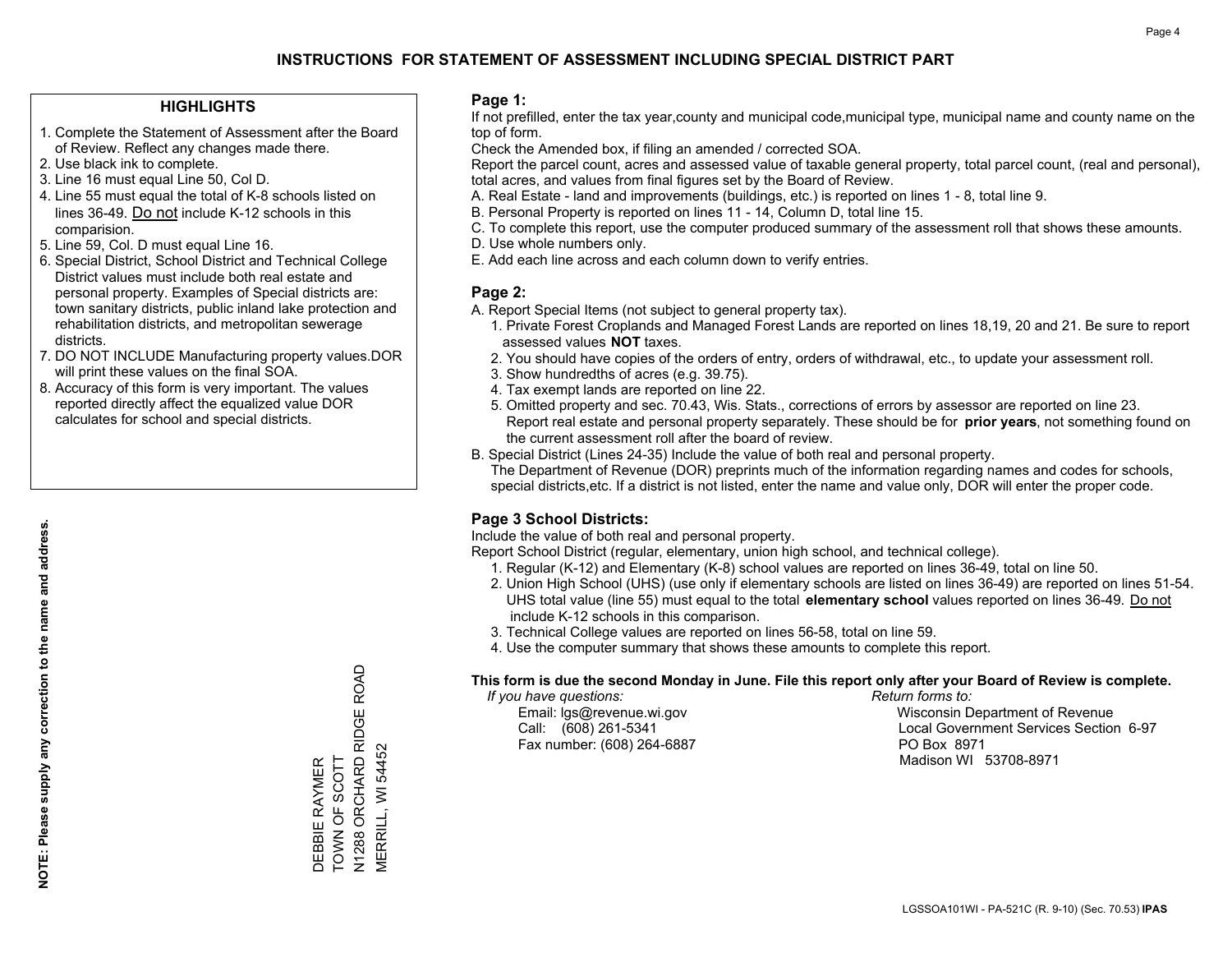**STATEMENT OF ASSESSMENT FOR 2016 FINAL - EQUATED**

 $\overline{5}$  Check if this is an Amended Return Page 1

Telephone #

(715) 845-2022

51,834,186

<sup>0</sup> 284,899 <sup>0</sup> 735,386

|                |                                                    |                                                                    |           |                                             | CO                                  | <b>MUN</b>                                          | ACCT NO                        |                                        |                                                                                  |
|----------------|----------------------------------------------------|--------------------------------------------------------------------|-----------|---------------------------------------------|-------------------------------------|-----------------------------------------------------|--------------------------------|----------------------------------------|----------------------------------------------------------------------------------|
|                | <b>FOR</b>                                         | <b>TOWN OF</b><br>Town - Village - City                            | <b>OF</b> | <b>SKANAWAN</b><br><b>Municipality Name</b> |                                     | <b>LINCOLN COUNTY</b><br><b>County Name</b>         |                                |                                        | <b>WHEN COMPLETING THIS DOCUMENT</b><br>DO NOT WRITE OVER X's OR IN SHADED AREAS |
| Line<br>No.    |                                                    | <b>REAL ESTATE</b><br>(See Lines 18 - 22 for<br>other Real Estate) |           | <b>TOTAL LAND</b><br>Col. A                 | PARCEL COUNT<br><b>IMPROVEMENTS</b> | NO. OF ACRES<br><b>WHOLE</b><br><b>NUMBERS ONLY</b> | <b>VALUE OF</b><br><b>LAND</b> | <b>VALUE OF</b><br><b>IMPROVEMENTS</b> | <b>TOTAL VALUE OF LAND</b><br>AND IMPROVEMENTS                                   |
| -1             |                                                    | <b>RESIDENTIAL - Class 1</b>                                       |           | 309                                         | Col. B<br>281                       | Col. C<br>677                                       | Col. D<br>6,400,000            | Col. E<br>28,237,200                   | Col. F<br>34,637,200                                                             |
| $\overline{2}$ |                                                    | <b>COMMERCIAL - Class 2</b>                                        |           | 10                                          | 5                                   | 50                                                  | 146,800                        | 390,000                                | 536,800                                                                          |
| 3              |                                                    | <b>MANUFACTURING - Class 3</b>                                     |           | 0                                           | 0                                   | $\mathbf{0}$                                        | <sup>0</sup>                   |                                        | $\Omega$                                                                         |
| $\overline{4}$ |                                                    | <b>AGRICULTURAL - Class 4</b>                                      |           | 72                                          |                                     | 1,154                                               | 180,600                        |                                        | 180,600                                                                          |
| 5              |                                                    | <b>UNDEVELOPED - Class 5</b>                                       |           | 141                                         |                                     | 1,221                                               | 648,500                        |                                        | 648,500                                                                          |
| 6              |                                                    | AGRICULTURAL FOREST - Class 5m                                     |           | 38                                          |                                     | 581                                                 | 526,600                        |                                        | 526,600                                                                          |
| $\overline{7}$ |                                                    | FOREST LANDS - Class 6                                             |           | 324                                         |                                     | 7,886                                               | 14,083,900                     |                                        | 14,083,900                                                                       |
| 8              | OTHER - Class 7                                    |                                                                    |           | 8                                           | 7                                   | 15                                                  | 60,400                         | 424,800                                | 485,200                                                                          |
| 9              |                                                    | TOTAL - ALL COLUMNS                                                |           | 902                                         | 293                                 | 11,584                                              | 22,046,800                     | 29,052,000                             | 51,098,800                                                                       |
| 10             | NUMBER OF PERSONAL PROPERTY ACCOUNTS IN ROLL<br>27 |                                                                    |           |                                             |                                     |                                                     | LOCALLY ASSESSED               | <b>MANUFACTURING</b>                   | <b>MERGED</b>                                                                    |
| 11             | BOATS AND OTHER WATERCRAFT NOT EXEMPT - Code 1     |                                                                    |           |                                             |                                     |                                                     | ∩                              | 0                                      | 0                                                                                |
| 12             |                                                    | MACHINERY, TOOLS AND PATTERNS - Code 2                             |           |                                             |                                     |                                                     | 430,758                        | 0                                      | 430,758                                                                          |
| 13             |                                                    | FURNITURE, FIXTURES AND EQUIPMENT - Code 3                         |           |                                             |                                     |                                                     | 19,729                         | 0                                      | 19,729                                                                           |

*<sup>35</sup> <sup>026</sup>*

*0925*

 284,899735,386

REMARKS

1415

16

17

The Assessment Ratio to be used in calculating the estimated Fair Market Value on tax bills for this tax district is 1.030287694

06/07/2016

**MUST EQUAL TOTAL VALUE OF THE SCHOOL DISTRICTS (K-12 PLUS K-8) - Line 50, Col. F**

TOTAL OF PERSONAL PROPERTY NOT EXEMPT (Total of Lines 11-14)

ALL OTHER PERSONAL PROPERTY NOT EXEMPT - Codes 4A, 4B, 4C

This ratio should be used to convert assessed values to "Calculate Equalized Values" in Step 1 of the Lottery and Gaming Credit Calculations.

**AGGREGATE ASSESSED VALUE OF ALL PROPERTY SUBJECT TO THE GENERAL PROPERTY TAX (Total of Lines 9F and 15F)**

 This ratio should be used in the "Computation of Tax Equivalent" schedule of the Annual Reports filed by the municipal electric, gas and water utilities with the Public Service Commission

Name of Assessor

TODD ANDERSON

BOARD OF REVIEW

DATE OF FINAL ADJOURNMENT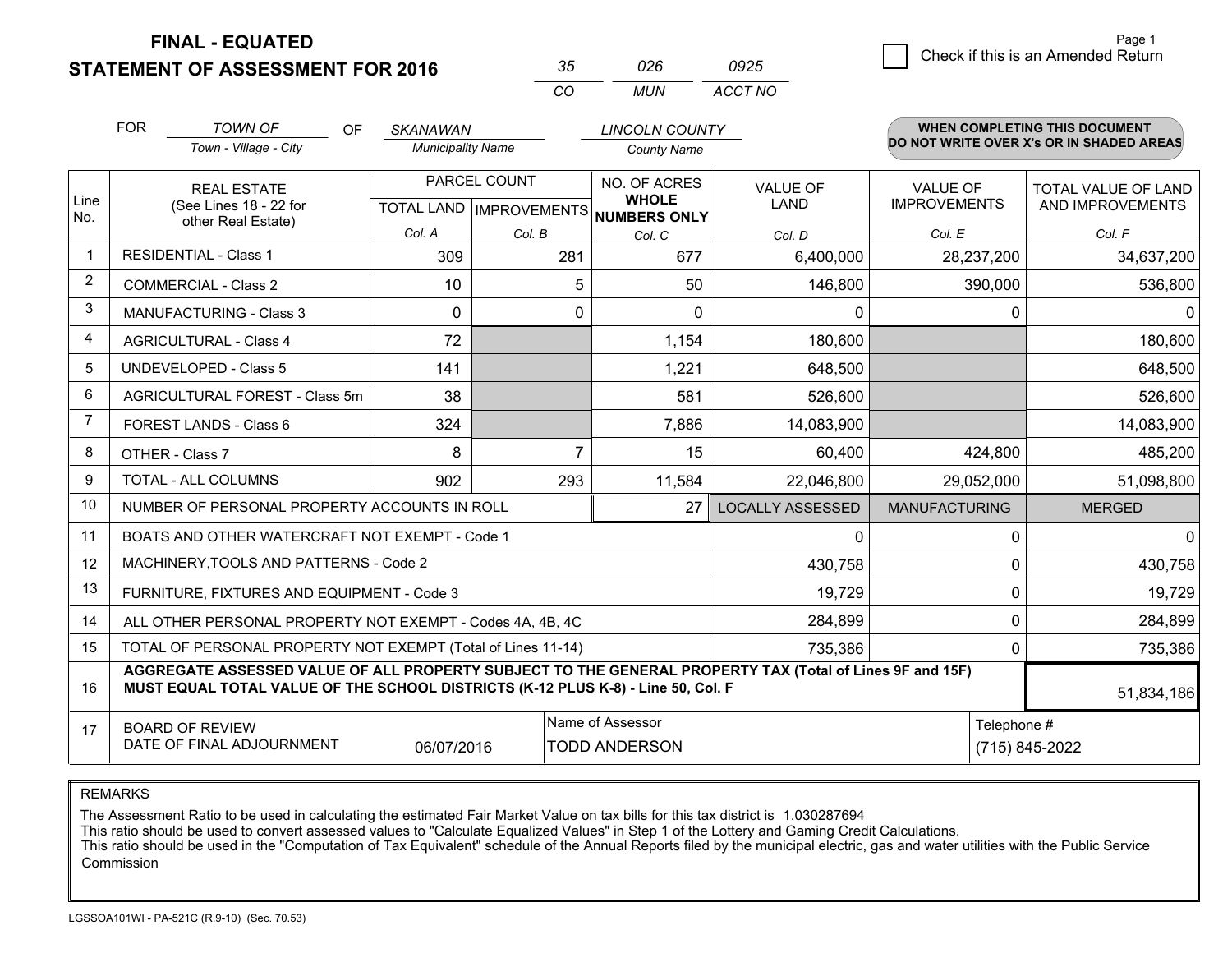*YEAR CO MUN ACCT NO* <sup>2016</sup> <sup>35</sup> <sup>026</sup> <sup>0925</sup>

Do not confuse FOREST LANDS (Line 7) with FOREST CROPS (in this section) - They are **NOT** the same

|    |                                                               |                 |  | Private Forest Crop - Reg Class @ 10¢ per acre                                 |                 | Private Forest Crop - Reg Class @ \$2.52 per acre |           |                                                                              |                    |                    |
|----|---------------------------------------------------------------|-----------------|--|--------------------------------------------------------------------------------|-----------------|---------------------------------------------------|-----------|------------------------------------------------------------------------------|--------------------|--------------------|
| 18 | (a) PARCELS                                                   | (b) ACRES       |  | (c) ASSESSED VALUE                                                             |                 | (d) PARCELS                                       |           | (e) ACRES                                                                    |                    | (f) ASSESSED VALUE |
|    | 5                                                             | 200             |  | 281.500                                                                        |                 | $\mathfrak{p}$                                    |           | 80                                                                           |                    | 130.200            |
|    |                                                               |                 |  | Private Forest Crop - Special Class @ 20¢ per acre                             |                 |                                                   |           | Entered Before 2005 Managed Forest - Ferrous Mining CLOSED @ \$8.27 per acre |                    |                    |
| 19 | (a) PARCELS                                                   | (b) ACRES       |  | (c) ASSESSED VALUE                                                             |                 | (d) PARCELS                                       |           | (e) ACRES                                                                    |                    | (f) ASSESSED VALUE |
|    |                                                               |                 |  |                                                                                |                 |                                                   |           |                                                                              |                    |                    |
|    | Entered Before 2005 Managed Forest - OPEN @ \$.79 per acre    |                 |  |                                                                                |                 |                                                   |           | Entered Before 2005 Managed Forest - CLOSED @ \$1.87 per acre                |                    |                    |
| 20 | (a) PARCELS                                                   | (b) ACRES       |  | (c) ASSESSED VALUE                                                             |                 | (d) PARCELS                                       |           | (e) ACRES                                                                    |                    | (f) ASSESSED VALUE |
|    | 28                                                            | 994.29          |  | 1,585,900                                                                      |                 | 68                                                |           | 2.245.09                                                                     | 4,017,900          |                    |
|    | Entered After 2004 Managed Forest - OPEN @<br>\$2.14 per acre |                 |  |                                                                                |                 |                                                   |           | Entered After 2004 Managed Forest - CLOSED @ \$10.68 per acre                |                    |                    |
| 21 | (a) PARCELS                                                   | (b) ACRES       |  | (c) ASSESSED VALUE                                                             |                 | (d) PARCELS                                       | (e) ACRES |                                                                              | (f) ASSESSED VALUE |                    |
|    |                                                               |                 |  |                                                                                |                 |                                                   |           |                                                                              |                    |                    |
|    | 29                                                            | 1.163.44        |  | 1,873,100                                                                      |                 | 80                                                | 2.591.42  |                                                                              | 4.660.700          |                    |
| 22 | (a) County Forest Cropland Acres                              |                 |  | (b) Federal Acres                                                              | (c) State Acres |                                                   |           | (d) County (NOT FOREST CROP) Acres                                           |                    | (e) Other Acres    |
|    | 3,550.61                                                      |                 |  | 317.51                                                                         |                 |                                                   | 40.5      |                                                                              |                    | 8.59               |
|    |                                                               |                 |  | Assessed Value of Omitted Property From Prior Years (Sec. 70.44)               |                 |                                                   |           | Assessed Value of Sec. 70.43 Corrections of Errors by Assessors              |                    |                    |
|    |                                                               | (a) REAL ESTATE |  | (b) PERSONAL                                                                   |                 |                                                   |           | (c1) REAL ESTATE                                                             |                    | (c2) PERSONAL      |
| 23 |                                                               |                 |  |                                                                                |                 |                                                   |           |                                                                              |                    |                    |
|    |                                                               |                 |  | Manufacturing Equated Value of Omitted Property From Prior Years (Sec. 70.995) |                 |                                                   |           | Mfg. Equated Value of Sec.70.43 Corrections of Errors by Assessors           |                    |                    |
|    |                                                               | (d) REAL ESTATE |  | (e) PERSONAL                                                                   |                 | (f1) REAL ESTATE                                  |           |                                                                              | (f2) PERSONAL      |                    |
|    |                                                               |                 |  |                                                                                |                 |                                                   |           |                                                                              |                    |                    |

## **SPECIAL DISTRICTS**

| Line<br>No. | Enter 6-digit<br>Special District<br>Code (Col. A) | <b>Account</b><br><b>Number</b> | <b>Special District Name</b> | <b>Locally Assessed Value</b><br>of Real Estate and | Mfg Value of Real Estate<br>and Personal Property | <b>Merged Value of</b><br><b>Real Estate and</b><br>Personal Property (Col. F) |
|-------------|----------------------------------------------------|---------------------------------|------------------------------|-----------------------------------------------------|---------------------------------------------------|--------------------------------------------------------------------------------|
|             |                                                    | (Col. B)                        | (Col. C)                     | Personal Property (Col. D)                          | (Col. E)                                          |                                                                                |
| 24          |                                                    |                                 |                              |                                                     |                                                   |                                                                                |
| 25          |                                                    |                                 |                              |                                                     |                                                   |                                                                                |
| 26          |                                                    |                                 |                              |                                                     |                                                   |                                                                                |
| 27          |                                                    |                                 |                              |                                                     |                                                   |                                                                                |
| 28          |                                                    |                                 |                              |                                                     |                                                   |                                                                                |
| 29          |                                                    |                                 |                              |                                                     |                                                   |                                                                                |
| 30          |                                                    |                                 |                              |                                                     |                                                   |                                                                                |
| 31          |                                                    |                                 |                              |                                                     |                                                   |                                                                                |
| 32          |                                                    |                                 |                              |                                                     |                                                   |                                                                                |
| 33          |                                                    |                                 |                              |                                                     |                                                   |                                                                                |
| 34          |                                                    |                                 |                              |                                                     |                                                   |                                                                                |
| 35          |                                                    |                                 |                              |                                                     |                                                   |                                                                                |

LGSSOA101WI-PA - 521C (R. 9-10) (Sec. 70.53)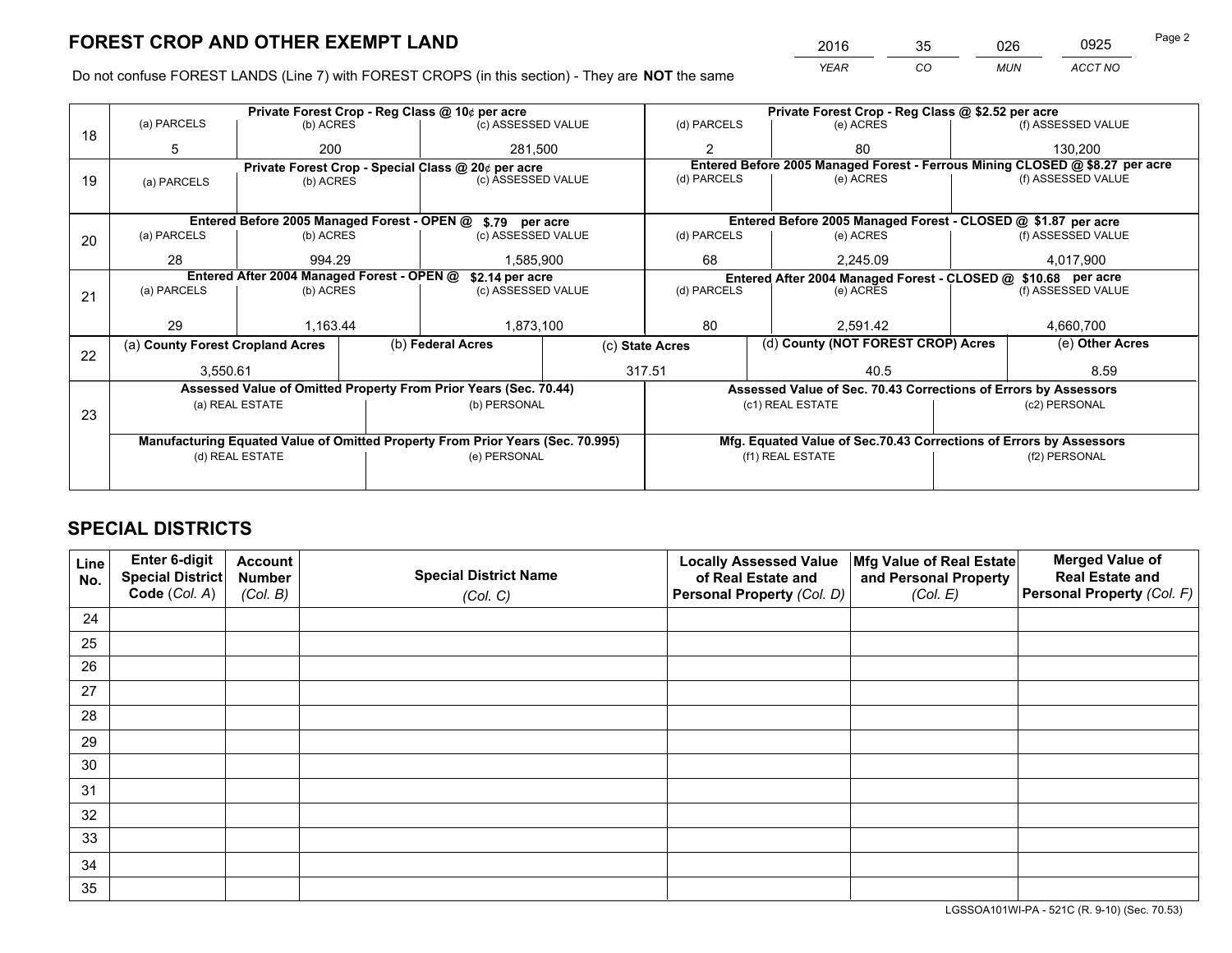|             |                                                                 |                                             |                                                         | <b>YEAR</b>                                                                       | CO<br><b>MUN</b>                                              | ACCT NO                                                                        |
|-------------|-----------------------------------------------------------------|---------------------------------------------|---------------------------------------------------------|-----------------------------------------------------------------------------------|---------------------------------------------------------------|--------------------------------------------------------------------------------|
| Line<br>No. | <b>Enter 6-digit</b><br><b>School District</b><br>Code (Col. A) | <b>Account</b><br><b>Number</b><br>(Col. B) | <b>School District Name</b><br>(Col. C)                 | <b>Locally Assessed Value</b><br>of Real Estate and<br>Personal Property (Col. D) | Mfg Value of Real Estate<br>and Personal Property<br>(Col. E) | <b>Merged Value of</b><br><b>Real Estate and</b><br>Personal Property (Col. F) |
|             | A. SCHOOL DISTRICTS (K-8 and K-12)                              |                                             |                                                         |                                                                                   |                                                               |                                                                                |
| 36          | 355754                                                          | 0208                                        | <b>SCH D OF TOMAHAWK</b>                                | 51,834,186                                                                        |                                                               | 51,834,186                                                                     |
| 37          |                                                                 |                                             |                                                         |                                                                                   |                                                               |                                                                                |
| 38          |                                                                 |                                             |                                                         |                                                                                   |                                                               |                                                                                |
| 39          |                                                                 |                                             |                                                         |                                                                                   |                                                               |                                                                                |
| 40          |                                                                 |                                             |                                                         |                                                                                   |                                                               |                                                                                |
| 41          |                                                                 |                                             |                                                         |                                                                                   |                                                               |                                                                                |
| 42          |                                                                 |                                             |                                                         |                                                                                   |                                                               |                                                                                |
| 43          |                                                                 |                                             |                                                         |                                                                                   |                                                               |                                                                                |
| 44          |                                                                 |                                             |                                                         |                                                                                   |                                                               |                                                                                |
| 45          |                                                                 |                                             |                                                         |                                                                                   |                                                               |                                                                                |
| 46          |                                                                 |                                             |                                                         |                                                                                   |                                                               |                                                                                |
| 47<br>48    |                                                                 |                                             |                                                         |                                                                                   |                                                               |                                                                                |
| 49          |                                                                 |                                             |                                                         |                                                                                   |                                                               |                                                                                |
| 50          |                                                                 |                                             | TOTAL ASSESSED VALUE OF SCHOOL DISTRICTS (K-8 and K-12) | 51,834,186                                                                        |                                                               | 51,834,186                                                                     |
|             | <b>UNION HIGH SCHOOL DISTRICTS</b><br><b>B.</b>                 |                                             |                                                         |                                                                                   |                                                               |                                                                                |
| 51          |                                                                 |                                             |                                                         |                                                                                   |                                                               |                                                                                |
| 52          |                                                                 |                                             |                                                         |                                                                                   |                                                               |                                                                                |
| 53          |                                                                 |                                             |                                                         |                                                                                   |                                                               |                                                                                |
| 54          |                                                                 |                                             |                                                         |                                                                                   |                                                               |                                                                                |
| 55          |                                                                 |                                             | TOTAL ASSESSED VALUE OF UNION HIGH SCHOOLS              |                                                                                   |                                                               |                                                                                |
|             | C <sub>1</sub><br><b>TECHNICAL COLLEGE DISTRICTS</b>            |                                             |                                                         |                                                                                   |                                                               |                                                                                |
| 56          | 001600                                                          | 0015                                        | NICOLET TECHNICAL COLLEGE<br><b>RHIN</b>                | 51,834,186                                                                        |                                                               | 51,834,186                                                                     |
| 57          |                                                                 |                                             |                                                         |                                                                                   |                                                               |                                                                                |
| 58          |                                                                 |                                             |                                                         |                                                                                   |                                                               |                                                                                |
| 59          |                                                                 |                                             | TOTAL ASSESSED VALUE OF TECHNICAL COLLEGES              | 51,834,186                                                                        |                                                               | 51,834,186                                                                     |

35

026

## *I hereby certify, to the best of my knowledge and belief, this form is complete and correct.*

**SCHOOL DISTRICTS**

| Print name of preparer | Title                    |                | Date (MM / DD / CCYY) |
|------------------------|--------------------------|----------------|-----------------------|
|                        |                          |                |                       |
| Signature of preparer  | Contact Telephone Number | E-mail address |                       |
|                        | $\sim$                   |                |                       |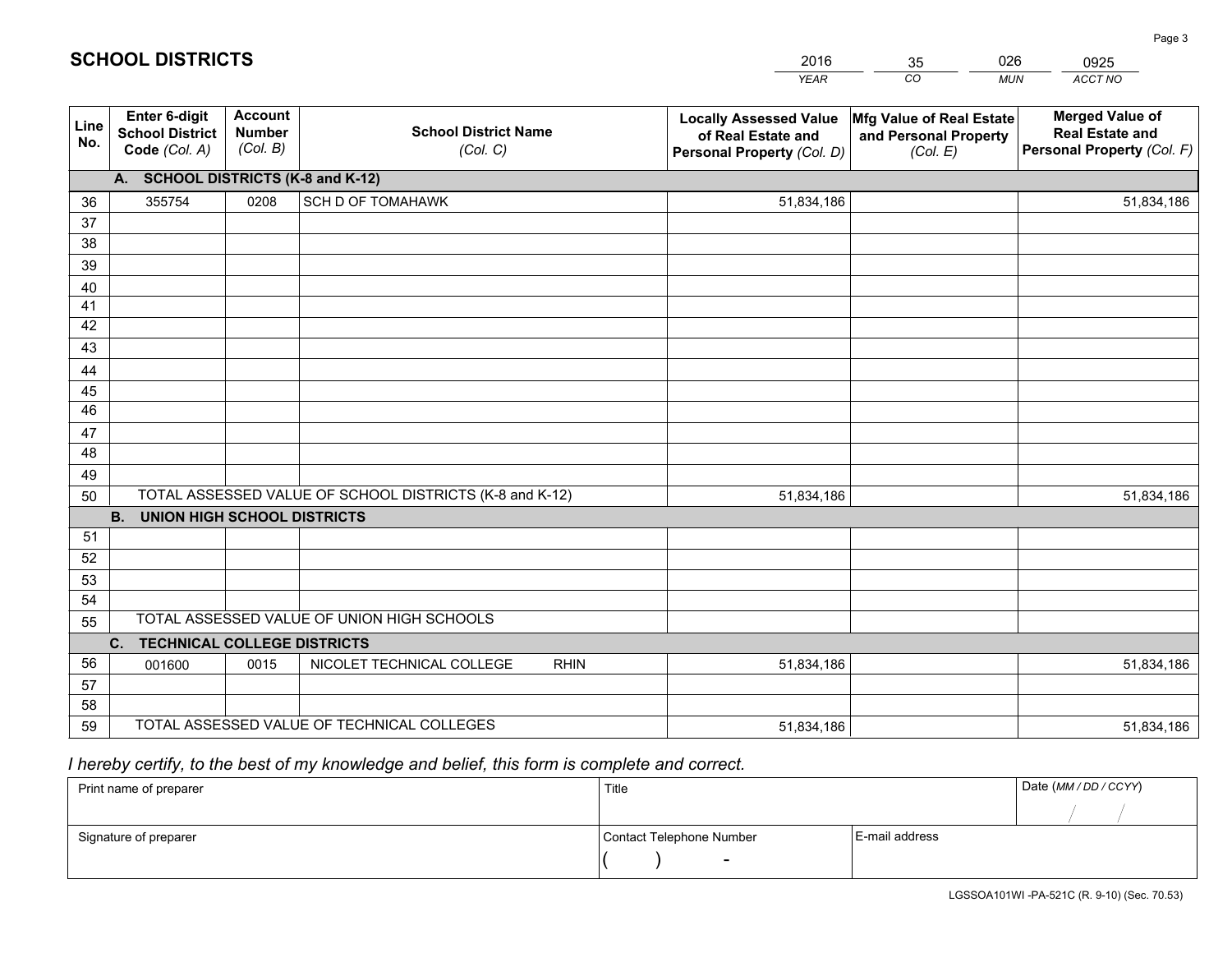### **HIGHLIGHTS**

- 1. Complete the Statement of Assessment after the Board of Review. Reflect any changes made there.
- 2. Use black ink to complete.
- 3. Line 16 must equal Line 50, Col D.
- 4. Line 55 must equal the total of K-8 schools listed on lines 36-49. Do not include K-12 schools in this comparision.
- 5. Line 59, Col. D must equal Line 16.
- 6. Special District, School District and Technical College District values must include both real estate and personal property. Examples of Special districts are: town sanitary districts, public inland lake protection and rehabilitation districts, and metropolitan sewerage districts.
- 7. DO NOT INCLUDE Manufacturing property values.DOR will print these values on the final SOA.

KAREN OLSON

**AREN OLSON** 

TOWN OF SKANAWAN

TOWN OF SKANAWAN

N8449 SKANAWAN LAKE ROAD

**18449 SKANAWAN LAKE ROAD** 

IRMA, WI 54442 - 9785

RMA, WI 54442 - 9785

 8. Accuracy of this form is very important. The values reported directly affect the equalized value DOR calculates for school and special districts.

#### **Page 1:**

 If not prefilled, enter the tax year,county and municipal code,municipal type, municipal name and county name on the top of form.

Check the Amended box, if filing an amended / corrected SOA.

 Report the parcel count, acres and assessed value of taxable general property, total parcel count, (real and personal), total acres, and values from final figures set by the Board of Review.

- A. Real Estate land and improvements (buildings, etc.) is reported on lines 1 8, total line 9.
- B. Personal Property is reported on lines 11 14, Column D, total line 15.
- C. To complete this report, use the computer produced summary of the assessment roll that shows these amounts.
- D. Use whole numbers only.
- E. Add each line across and each column down to verify entries.

### **Page 2:**

- A. Report Special Items (not subject to general property tax).
- 1. Private Forest Croplands and Managed Forest Lands are reported on lines 18,19, 20 and 21. Be sure to report assessed values **NOT** taxes.
- 2. You should have copies of the orders of entry, orders of withdrawal, etc., to update your assessment roll.
	- 3. Show hundredths of acres (e.g. 39.75).
- 4. Tax exempt lands are reported on line 22.
- 5. Omitted property and sec. 70.43, Wis. Stats., corrections of errors by assessor are reported on line 23. Report real estate and personal property separately. These should be for **prior years**, not something found on the current assessment roll after the board of review.
- B. Special District (Lines 24-35) Include the value of both real and personal property.
- The Department of Revenue (DOR) preprints much of the information regarding names and codes for schools, special districts,etc. If a district is not listed, enter the name and value only, DOR will enter the proper code.

## **Page 3 School Districts:**

Include the value of both real and personal property.

Report School District (regular, elementary, union high school, and technical college).

- 1. Regular (K-12) and Elementary (K-8) school values are reported on lines 36-49, total on line 50.
- 2. Union High School (UHS) (use only if elementary schools are listed on lines 36-49) are reported on lines 51-54. UHS total value (line 55) must equal to the total **elementary school** values reported on lines 36-49. Do notinclude K-12 schools in this comparison.
- 3. Technical College values are reported on lines 56-58, total on line 59.
- 4. Use the computer summary that shows these amounts to complete this report.

#### **This form is due the second Monday in June. File this report only after your Board of Review is complete.**

 *If you have questions: Return forms to:*

Fax number: (608) 264-6887 PO Box 8971

 Email: lgs@revenue.wi.gov Wisconsin Department of Revenue Call: (608) 261-5341 Local Government Services Section 6-97Madison WI 53708-8971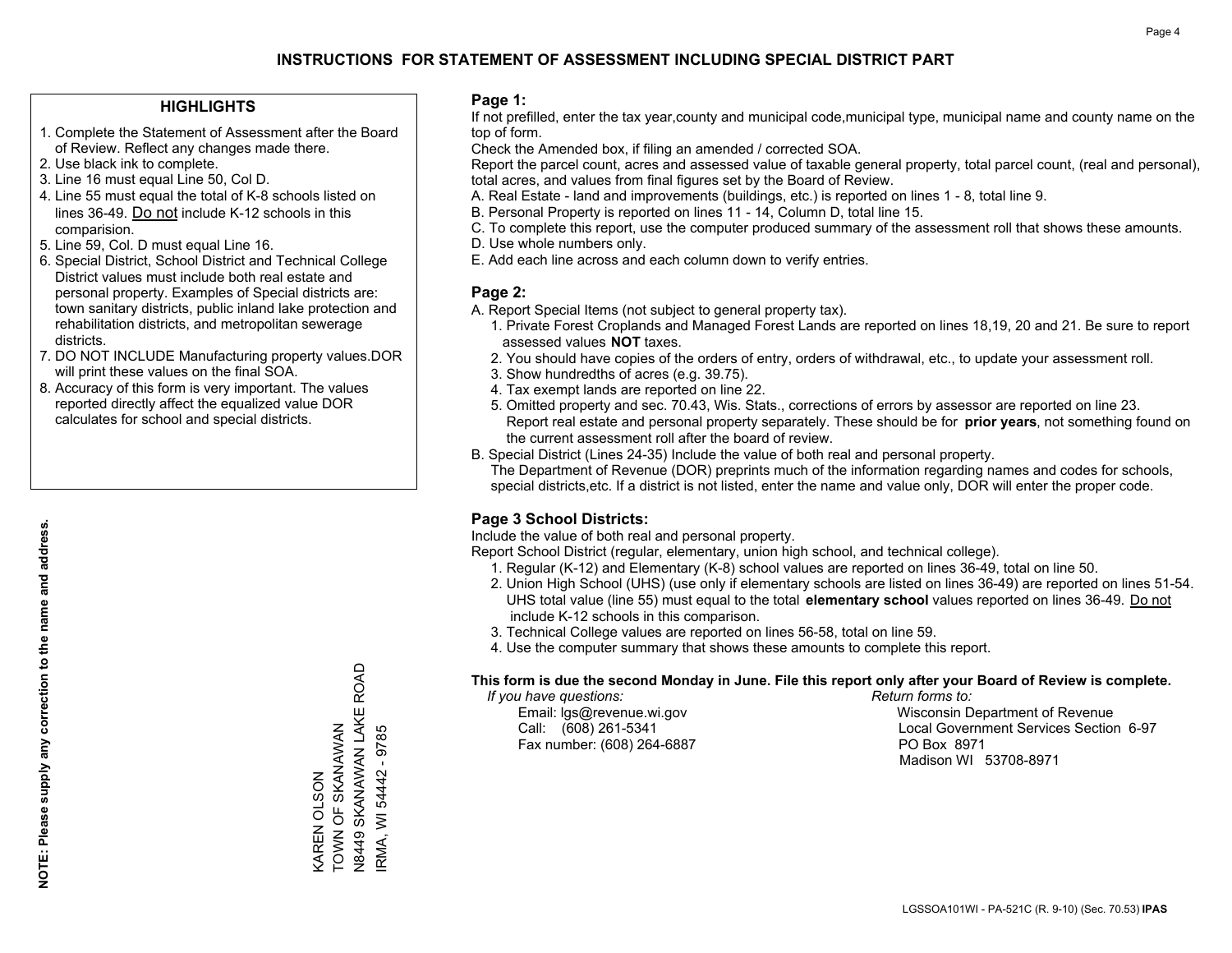**FINAL - EQUATED**

**STATEMENT OF ASSESSMENT FOR 2016** 

| $\sim$   | กวล | 0926    |
|----------|-----|---------|
| $\cdots$ | MUN | ACCT NO |

|             | <b>FOR</b>                                                                                                                                                                                                 | <b>TOWN OF</b><br><b>OF</b>                                  | <b>SOMO</b>              |                                      | <b>LINCOLN COUNTY</b> |                         |                                          | <b>WHEN COMPLETING THIS DOCUMENT</b> |  |
|-------------|------------------------------------------------------------------------------------------------------------------------------------------------------------------------------------------------------------|--------------------------------------------------------------|--------------------------|--------------------------------------|-----------------------|-------------------------|------------------------------------------|--------------------------------------|--|
|             |                                                                                                                                                                                                            | Town - Village - City                                        | <b>Municipality Name</b> |                                      | <b>County Name</b>    |                         | DO NOT WRITE OVER X's OR IN SHADED AREAS |                                      |  |
|             |                                                                                                                                                                                                            | <b>REAL ESTATE</b>                                           |                          | PARCEL COUNT                         | NO. OF ACRES          | <b>VALUE OF</b>         | VALUE OF                                 | TOTAL VALUE OF LAND                  |  |
| Line<br>No. |                                                                                                                                                                                                            | (See Lines 18 - 22 for<br>other Real Estate)                 |                          | TOTAL LAND IMPROVEMENTS NUMBERS ONLY | <b>WHOLE</b>          | LAND                    | <b>IMPROVEMENTS</b>                      | AND IMPROVEMENTS                     |  |
|             |                                                                                                                                                                                                            |                                                              | Col. A                   | Col. B                               | Col. C                | Col. D                  | Col. E                                   | Col. F                               |  |
| $\mathbf 1$ |                                                                                                                                                                                                            | <b>RESIDENTIAL - Class 1</b>                                 | 204                      | 158                                  | 598                   | 1,091,400               | 7,267,300                                | 8,358,700                            |  |
| 2           |                                                                                                                                                                                                            | <b>COMMERCIAL - Class 2</b>                                  | 5                        | 4                                    | 21                    | 44,100                  | 378,200                                  | 422,300                              |  |
| 3           | <b>MANUFACTURING - Class 3</b>                                                                                                                                                                             |                                                              | $\Omega$                 | 0                                    | $\Omega$              | 0                       | 0                                        | 0                                    |  |
| 4           |                                                                                                                                                                                                            | <b>AGRICULTURAL - Class 4</b>                                | 25                       |                                      | 403                   | 40,400                  |                                          | 40,400                               |  |
| 5           |                                                                                                                                                                                                            | <b>UNDEVELOPED - Class 5</b>                                 | 89                       |                                      | 1,025                 | 532,400                 |                                          | 532,400                              |  |
| 6           | AGRICULTURAL FOREST - Class 5m<br>FOREST LANDS - Class 6                                                                                                                                                   |                                                              | 11                       |                                      | 179                   | 149,400                 |                                          | 149,400                              |  |
| 7           |                                                                                                                                                                                                            |                                                              | 200                      |                                      | 5,208                 | 8,661,400               |                                          | 8,661,400                            |  |
| 8           |                                                                                                                                                                                                            | OTHER - Class 7                                              | $\overline{2}$           | 2                                    | $\overline{2}$        | 8,600                   | 138,100                                  | 146,700                              |  |
| 9           |                                                                                                                                                                                                            | TOTAL - ALL COLUMNS                                          | 536                      | 164                                  | 7,436                 | 10,527,700              | 7,783,600                                | 18,311,300                           |  |
| 10          |                                                                                                                                                                                                            | NUMBER OF PERSONAL PROPERTY ACCOUNTS IN ROLL                 |                          |                                      | 7                     | <b>LOCALLY ASSESSED</b> | <b>MANUFACTURING</b>                     | <b>MERGED</b>                        |  |
| 11          |                                                                                                                                                                                                            | BOATS AND OTHER WATERCRAFT NOT EXEMPT - Code 1               |                          |                                      |                       | 0                       | 0                                        | 0                                    |  |
| 12          |                                                                                                                                                                                                            | MACHINERY, TOOLS AND PATTERNS - Code 2                       |                          |                                      |                       | 3,000                   | 0                                        | 3,000                                |  |
| 13          |                                                                                                                                                                                                            | FURNITURE, FIXTURES AND EQUIPMENT - Code 3                   |                          |                                      |                       | 9,000                   | 0                                        | 9,000                                |  |
| 14          |                                                                                                                                                                                                            | ALL OTHER PERSONAL PROPERTY NOT EXEMPT - Codes 4A, 4B, 4C    |                          |                                      |                       | 2,700                   | 0                                        | 2,700                                |  |
| 15          |                                                                                                                                                                                                            | TOTAL OF PERSONAL PROPERTY NOT EXEMPT (Total of Lines 11-14) |                          |                                      |                       | 14,700                  | 0                                        | 14,700                               |  |
| 16          | AGGREGATE ASSESSED VALUE OF ALL PROPERTY SUBJECT TO THE GENERAL PROPERTY TAX (Total of Lines 9F and 15F)<br>MUST EQUAL TOTAL VALUE OF THE SCHOOL DISTRICTS (K-12 PLUS K-8) - Line 50, Col. F<br>18,326,000 |                                                              |                          |                                      |                       |                         |                                          |                                      |  |
| 17          | Name of Assessor<br><b>BOARD OF REVIEW</b>                                                                                                                                                                 |                                                              |                          |                                      |                       |                         | Telephone #                              |                                      |  |
|             |                                                                                                                                                                                                            | DATE OF FINAL ADJOURNMENT                                    | 06/07/2016               |                                      | <b>SCOTT ZILLMER</b>  |                         |                                          | (715) 754-2287                       |  |

REMARKS

The Assessment Ratio to be used in calculating the estimated Fair Market Value on tax bills for this tax district is .927349368

This ratio should be used to convert assessed values to "Calculate Equalized Values" in Step 1 of the Lottery and Gaming Credit Calculations.<br>This ratio should be used in the "Computation of Tax Equivalent" schedule of the Commission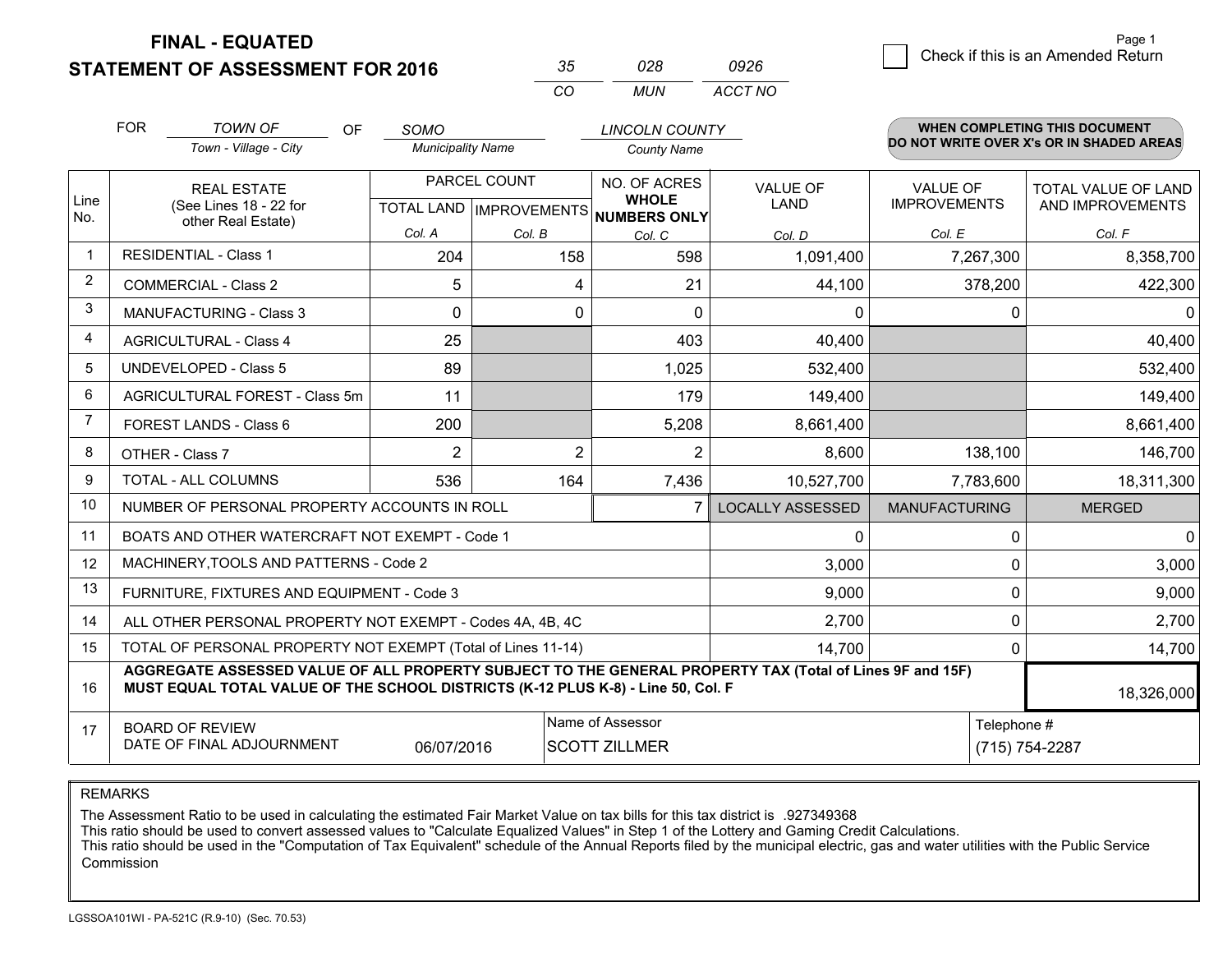*YEAR CO MUN ACCT NO* <sup>2016</sup> <sup>35</sup> <sup>028</sup> <sup>0926</sup>

Do not confuse FOREST LANDS (Line 7) with FOREST CROPS (in this section) - They are **NOT** the same

|    |                                                               |                                             |  | Private Forest Crop - Reg Class @ 10¢ per acre                                 |                 |                                                                              | Private Forest Crop - Reg Class @ \$2.52 per acre                  |  |                    |  |
|----|---------------------------------------------------------------|---------------------------------------------|--|--------------------------------------------------------------------------------|-----------------|------------------------------------------------------------------------------|--------------------------------------------------------------------|--|--------------------|--|
| 18 | (a) PARCELS                                                   | (b) ACRES                                   |  | (c) ASSESSED VALUE                                                             |                 | (d) PARCELS                                                                  | (e) ACRES                                                          |  | (f) ASSESSED VALUE |  |
|    | 162.17<br>4                                                   |                                             |  | 259,800                                                                        |                 | $\mathfrak{p}$                                                               | 80                                                                 |  | 132,500            |  |
|    |                                                               |                                             |  | Private Forest Crop - Special Class @ 20¢ per acre                             |                 | Entered Before 2005 Managed Forest - Ferrous Mining CLOSED @ \$8.27 per acre |                                                                    |  |                    |  |
| 19 | (a) PARCELS                                                   | (b) ACRES                                   |  | (c) ASSESSED VALUE                                                             |                 | (d) PARCELS                                                                  | (e) ACRES                                                          |  | (f) ASSESSED VALUE |  |
|    |                                                               |                                             |  |                                                                                |                 |                                                                              |                                                                    |  |                    |  |
|    |                                                               | Entered Before 2005 Managed Forest - OPEN @ |  | \$.79 per acre                                                                 |                 |                                                                              | Entered Before 2005 Managed Forest - CLOSED @ \$1.87 per acre      |  |                    |  |
| 20 | (a) PARCELS                                                   | (b) ACRES                                   |  | (c) ASSESSED VALUE                                                             |                 | (d) PARCELS                                                                  | (e) ACRES                                                          |  | (f) ASSESSED VALUE |  |
|    |                                                               | 119                                         |  | 163.600                                                                        |                 | 26<br>1.007                                                                  |                                                                    |  | 1,653,100          |  |
|    | Entered After 2004 Managed Forest - OPEN @<br>\$2.14 per acre |                                             |  |                                                                                |                 |                                                                              | Entered After 2004 Managed Forest - CLOSED @ \$10.68 per acre      |  |                    |  |
| 21 | (a) PARCELS                                                   | (b) ACRES                                   |  | (c) ASSESSED VALUE                                                             | (d) PARCELS     |                                                                              | (e) ACRES                                                          |  | (f) ASSESSED VALUE |  |
|    |                                                               |                                             |  |                                                                                |                 |                                                                              |                                                                    |  |                    |  |
|    |                                                               | 151.42                                      |  | 259,700                                                                        |                 | 24<br>870.69                                                                 |                                                                    |  | 1,432,200          |  |
| 22 | (a) County Forest Cropland Acres                              |                                             |  | (b) Federal Acres                                                              | (c) State Acres |                                                                              | (d) County (NOT FOREST CROP) Acres                                 |  | (e) Other Acres    |  |
|    | 13,299.78                                                     |                                             |  |                                                                                |                 |                                                                              | 27.51                                                              |  | 114.75             |  |
|    |                                                               |                                             |  | Assessed Value of Omitted Property From Prior Years (Sec. 70.44)               |                 | Assessed Value of Sec. 70.43 Corrections of Errors by Assessors              |                                                                    |  |                    |  |
|    |                                                               | (a) REAL ESTATE                             |  | (b) PERSONAL                                                                   |                 |                                                                              | (c1) REAL ESTATE                                                   |  | (c2) PERSONAL      |  |
| 23 |                                                               |                                             |  |                                                                                |                 |                                                                              |                                                                    |  |                    |  |
|    |                                                               |                                             |  | Manufacturing Equated Value of Omitted Property From Prior Years (Sec. 70.995) |                 |                                                                              | Mfg. Equated Value of Sec.70.43 Corrections of Errors by Assessors |  |                    |  |
|    |                                                               | (d) REAL ESTATE                             |  | (e) PERSONAL                                                                   |                 |                                                                              | (f1) REAL ESTATE                                                   |  | (f2) PERSONAL      |  |
|    |                                                               |                                             |  |                                                                                |                 |                                                                              |                                                                    |  |                    |  |

## **SPECIAL DISTRICTS**

| Line<br>No. | Enter 6-digit<br>Special District<br>Code (Col. A) | <b>Account</b><br><b>Number</b><br>(Col. B) | <b>Special District Name</b><br>(Col. C) | <b>Locally Assessed Value</b><br>of Real Estate and<br>Personal Property (Col. D) | Mfg Value of Real Estate<br>and Personal Property<br>(Col. E) | <b>Merged Value of</b><br><b>Real Estate and</b><br>Personal Property (Col. F) |
|-------------|----------------------------------------------------|---------------------------------------------|------------------------------------------|-----------------------------------------------------------------------------------|---------------------------------------------------------------|--------------------------------------------------------------------------------|
| 24          |                                                    |                                             |                                          |                                                                                   |                                                               |                                                                                |
| 25          |                                                    |                                             |                                          |                                                                                   |                                                               |                                                                                |
| 26          |                                                    |                                             |                                          |                                                                                   |                                                               |                                                                                |
| 27          |                                                    |                                             |                                          |                                                                                   |                                                               |                                                                                |
| 28          |                                                    |                                             |                                          |                                                                                   |                                                               |                                                                                |
| 29          |                                                    |                                             |                                          |                                                                                   |                                                               |                                                                                |
| 30          |                                                    |                                             |                                          |                                                                                   |                                                               |                                                                                |
| 31          |                                                    |                                             |                                          |                                                                                   |                                                               |                                                                                |
| 32          |                                                    |                                             |                                          |                                                                                   |                                                               |                                                                                |
| 33          |                                                    |                                             |                                          |                                                                                   |                                                               |                                                                                |
| 34          |                                                    |                                             |                                          |                                                                                   |                                                               |                                                                                |
| 35          |                                                    |                                             |                                          |                                                                                   |                                                               |                                                                                |

LGSSOA101WI-PA - 521C (R. 9-10) (Sec. 70.53)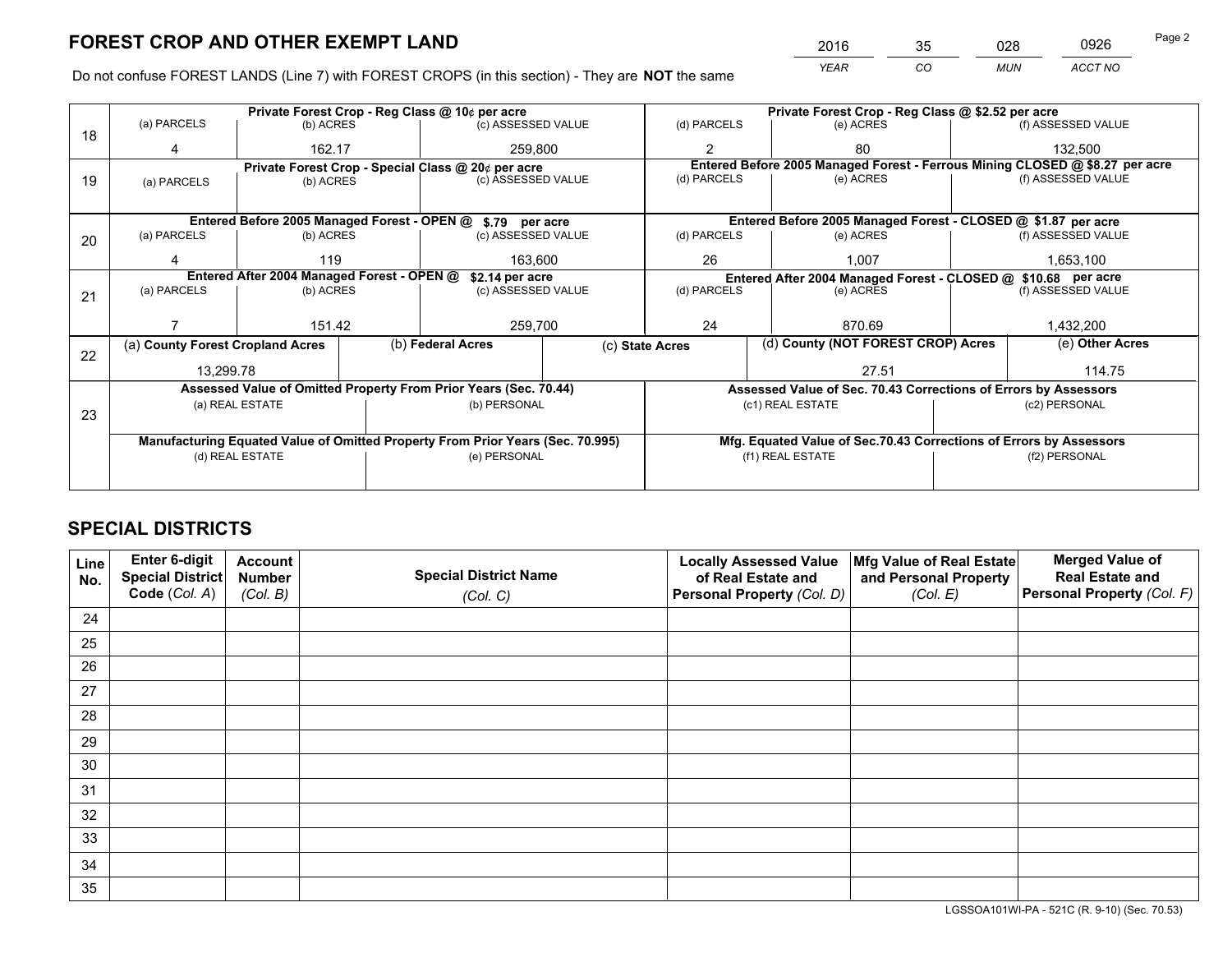|             |                                                                 |                                             |                                                         | <b>YEAR</b>                                                                       | CO<br><b>MUN</b>                                              | ACCT NO                                                                        |
|-------------|-----------------------------------------------------------------|---------------------------------------------|---------------------------------------------------------|-----------------------------------------------------------------------------------|---------------------------------------------------------------|--------------------------------------------------------------------------------|
| Line<br>No. | <b>Enter 6-digit</b><br><b>School District</b><br>Code (Col. A) | <b>Account</b><br><b>Number</b><br>(Col. B) | <b>School District Name</b><br>(Col. C)                 | <b>Locally Assessed Value</b><br>of Real Estate and<br>Personal Property (Col. D) | Mfg Value of Real Estate<br>and Personal Property<br>(Col. E) | <b>Merged Value of</b><br><b>Real Estate and</b><br>Personal Property (Col. F) |
|             | A. SCHOOL DISTRICTS (K-8 and K-12)                              |                                             |                                                         |                                                                                   |                                                               |                                                                                |
| 36          | 504571                                                          | 0300                                        | SCH D OF PRENTICE                                       | 18,326,000                                                                        |                                                               | 18,326,000                                                                     |
| 37          |                                                                 |                                             |                                                         |                                                                                   |                                                               |                                                                                |
| 38          |                                                                 |                                             |                                                         |                                                                                   |                                                               |                                                                                |
| 39          |                                                                 |                                             |                                                         |                                                                                   |                                                               |                                                                                |
| 40          |                                                                 |                                             |                                                         |                                                                                   |                                                               |                                                                                |
| 41          |                                                                 |                                             |                                                         |                                                                                   |                                                               |                                                                                |
| 42          |                                                                 |                                             |                                                         |                                                                                   |                                                               |                                                                                |
| 43          |                                                                 |                                             |                                                         |                                                                                   |                                                               |                                                                                |
| 44          |                                                                 |                                             |                                                         |                                                                                   |                                                               |                                                                                |
| 45<br>46    |                                                                 |                                             |                                                         |                                                                                   |                                                               |                                                                                |
|             |                                                                 |                                             |                                                         |                                                                                   |                                                               |                                                                                |
| 47<br>48    |                                                                 |                                             |                                                         |                                                                                   |                                                               |                                                                                |
| 49          |                                                                 |                                             |                                                         |                                                                                   |                                                               |                                                                                |
| 50          |                                                                 |                                             | TOTAL ASSESSED VALUE OF SCHOOL DISTRICTS (K-8 and K-12) | 18,326,000                                                                        |                                                               | 18,326,000                                                                     |
|             | <b>UNION HIGH SCHOOL DISTRICTS</b><br><b>B.</b>                 |                                             |                                                         |                                                                                   |                                                               |                                                                                |
| 51          |                                                                 |                                             |                                                         |                                                                                   |                                                               |                                                                                |
| 52          |                                                                 |                                             |                                                         |                                                                                   |                                                               |                                                                                |
| 53          |                                                                 |                                             |                                                         |                                                                                   |                                                               |                                                                                |
| 54          |                                                                 |                                             |                                                         |                                                                                   |                                                               |                                                                                |
| 55          |                                                                 |                                             | TOTAL ASSESSED VALUE OF UNION HIGH SCHOOLS              |                                                                                   |                                                               |                                                                                |
|             | C <sub>1</sub><br><b>TECHNICAL COLLEGE DISTRICTS</b>            |                                             |                                                         |                                                                                   |                                                               |                                                                                |
| 56          | 001600                                                          | 0015                                        | NICOLET TECHNICAL COLLEGE<br><b>RHIN</b>                | 18,326,000                                                                        |                                                               | 18,326,000                                                                     |
| 57          |                                                                 |                                             |                                                         |                                                                                   |                                                               |                                                                                |
| 58          |                                                                 |                                             |                                                         |                                                                                   |                                                               |                                                                                |
| 59          |                                                                 |                                             | TOTAL ASSESSED VALUE OF TECHNICAL COLLEGES              | 18,326,000                                                                        |                                                               | 18,326,000                                                                     |

35

028

## *I hereby certify, to the best of my knowledge and belief, this form is complete and correct.*

**SCHOOL DISTRICTS**

| Print name of preparer | Title                    |                | Date (MM / DD / CCYY) |
|------------------------|--------------------------|----------------|-----------------------|
|                        |                          |                |                       |
| Signature of preparer  | Contact Telephone Number | E-mail address |                       |
|                        | $\sim$                   |                |                       |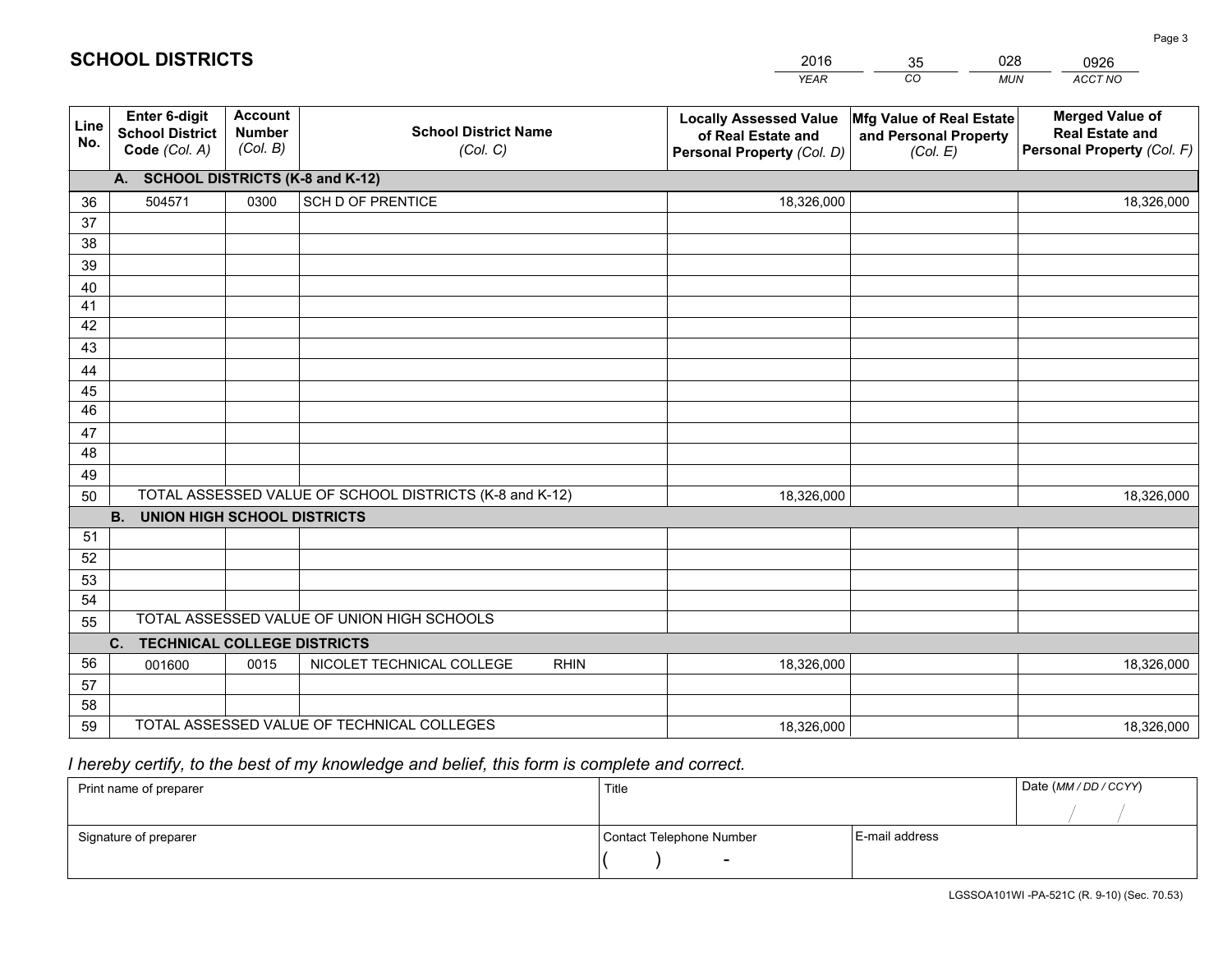### **HIGHLIGHTS**

- 1. Complete the Statement of Assessment after the Board of Review. Reflect any changes made there.
- 2. Use black ink to complete.
- 3. Line 16 must equal Line 50, Col D.
- 4. Line 55 must equal the total of K-8 schools listed on lines 36-49. Do not include K-12 schools in this comparision.
- 5. Line 59, Col. D must equal Line 16.
- 6. Special District, School District and Technical College District values must include both real estate and personal property. Examples of Special districts are: town sanitary districts, public inland lake protection and rehabilitation districts, and metropolitan sewerage districts.
- 7. DO NOT INCLUDE Manufacturing property values.DOR will print these values on the final SOA.

HEATHER MARHEINE TOWN OF SOMO

HEATHER MARHEINE<br>TOWN OF SOMO

W10655 CARPENTER ROAD

W10655 CARPENTER ROAD

TRIPOLI, WI 54564

TRIPOLI, WI 54564

 8. Accuracy of this form is very important. The values reported directly affect the equalized value DOR calculates for school and special districts.

#### **Page 1:**

 If not prefilled, enter the tax year,county and municipal code,municipal type, municipal name and county name on the top of form.

Check the Amended box, if filing an amended / corrected SOA.

 Report the parcel count, acres and assessed value of taxable general property, total parcel count, (real and personal), total acres, and values from final figures set by the Board of Review.

- A. Real Estate land and improvements (buildings, etc.) is reported on lines 1 8, total line 9.
- B. Personal Property is reported on lines 11 14, Column D, total line 15.
- C. To complete this report, use the computer produced summary of the assessment roll that shows these amounts.
- D. Use whole numbers only.
- E. Add each line across and each column down to verify entries.

### **Page 2:**

- A. Report Special Items (not subject to general property tax).
- 1. Private Forest Croplands and Managed Forest Lands are reported on lines 18,19, 20 and 21. Be sure to report assessed values **NOT** taxes.
- 2. You should have copies of the orders of entry, orders of withdrawal, etc., to update your assessment roll.
	- 3. Show hundredths of acres (e.g. 39.75).
- 4. Tax exempt lands are reported on line 22.
- 5. Omitted property and sec. 70.43, Wis. Stats., corrections of errors by assessor are reported on line 23. Report real estate and personal property separately. These should be for **prior years**, not something found on the current assessment roll after the board of review.
- B. Special District (Lines 24-35) Include the value of both real and personal property.
- The Department of Revenue (DOR) preprints much of the information regarding names and codes for schools, special districts,etc. If a district is not listed, enter the name and value only, DOR will enter the proper code.

## **Page 3 School Districts:**

Include the value of both real and personal property.

Report School District (regular, elementary, union high school, and technical college).

- 1. Regular (K-12) and Elementary (K-8) school values are reported on lines 36-49, total on line 50.
- 2. Union High School (UHS) (use only if elementary schools are listed on lines 36-49) are reported on lines 51-54. UHS total value (line 55) must equal to the total **elementary school** values reported on lines 36-49. Do notinclude K-12 schools in this comparison.
- 3. Technical College values are reported on lines 56-58, total on line 59.
- 4. Use the computer summary that shows these amounts to complete this report.

#### **This form is due the second Monday in June. File this report only after your Board of Review is complete.**

 *If you have questions: Return forms to:*

Fax number: (608) 264-6887 PO Box 8971

 Email: lgs@revenue.wi.gov Wisconsin Department of Revenue Call: (608) 261-5341 Local Government Services Section 6-97Madison WI 53708-8971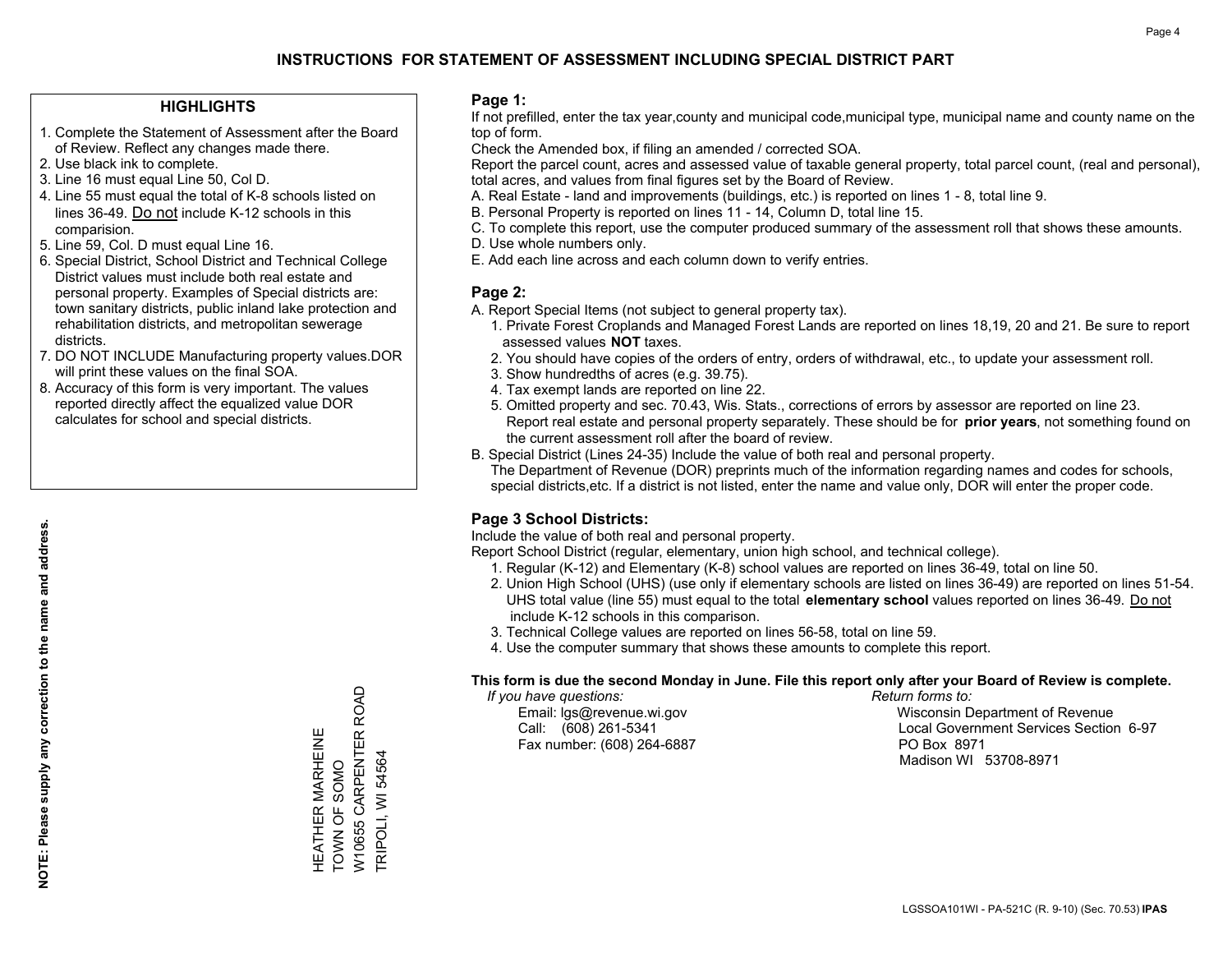**STATEMENT OF ASSESSMENT FOR 2016** 

**FINAL - EQUATED**

7 Check if this is an Amended Return<br>7 Page 1

|                | <b>FOR</b>                                 | <b>TOWN OF</b><br>OF                                                                                                                                                                         | <b>TOMAHAWK</b>          |              | <b>LINCOLN COUNTY</b>                                |                         |                      | <b>WHEN COMPLETING THIS DOCUMENT</b>     |
|----------------|--------------------------------------------|----------------------------------------------------------------------------------------------------------------------------------------------------------------------------------------------|--------------------------|--------------|------------------------------------------------------|-------------------------|----------------------|------------------------------------------|
|                |                                            | Town - Village - City                                                                                                                                                                        | <b>Municipality Name</b> |              | <b>County Name</b>                                   |                         |                      | DO NOT WRITE OVER X's OR IN SHADED AREAS |
|                |                                            | <b>REAL ESTATE</b>                                                                                                                                                                           |                          | PARCEL COUNT | NO. OF ACRES                                         | <b>VALUE OF</b>         | <b>VALUE OF</b>      | <b>TOTAL VALUE OF LAND</b>               |
| Line<br>No.    |                                            | (See Lines 18 - 22 for<br>other Real Estate)                                                                                                                                                 |                          |              | <b>WHOLE</b><br>TOTAL LAND IMPROVEMENTS NUMBERS ONLY | LAND                    | <b>IMPROVEMENTS</b>  | AND IMPROVEMENTS                         |
|                |                                            |                                                                                                                                                                                              | Col. A                   | Col. B       | Col. C                                               | Col. D                  | Col. E               | Col. F                                   |
| $\mathbf 1$    |                                            | <b>RESIDENTIAL - Class 1</b>                                                                                                                                                                 | 573                      | 447          | 1,475                                                | 17,822,900              | 29,940,300           | 47,763,200                               |
| 2              |                                            | <b>COMMERCIAL - Class 2</b>                                                                                                                                                                  | 6                        |              | 3<br>33                                              | 125,000                 | 300,000              | 425,000                                  |
| 3              |                                            | <b>MANUFACTURING - Class 3</b>                                                                                                                                                               | 0                        |              | $\mathbf 0$<br>$\Omega$                              | $\mathbf 0$             | $\Omega$             | $\Omega$                                 |
| 4              |                                            | <b>AGRICULTURAL - Class 4</b>                                                                                                                                                                | 38                       |              | 673                                                  | 60,900                  |                      | 60,900                                   |
| 5              |                                            | <b>UNDEVELOPED - Class 5</b>                                                                                                                                                                 | 156                      |              | 2,179                                                | 1,221,700               |                      | 1,221,700                                |
| 6              |                                            | AGRICULTURAL FOREST - Class 5m                                                                                                                                                               | 16                       |              | 237                                                  | 220,800                 |                      | 220,800                                  |
| $\overline{7}$ |                                            | FOREST LANDS - Class 6                                                                                                                                                                       | 393                      |              | 9,901                                                | 16,398,300              |                      | 16,398,300                               |
| 8              |                                            | OTHER - Class 7                                                                                                                                                                              | 29                       | 26           | 46                                                   | 380,700                 | 1,597,000            | 1,977,700                                |
| 9              |                                            | <b>TOTAL - ALL COLUMNS</b>                                                                                                                                                                   | 1,211                    | 476          | 14,544                                               | 36,230,300              | 31,837,300           | 68,067,600                               |
| 10             |                                            | NUMBER OF PERSONAL PROPERTY ACCOUNTS IN ROLL                                                                                                                                                 |                          |              | 34                                                   | <b>LOCALLY ASSESSED</b> | <b>MANUFACTURING</b> | <b>MERGED</b>                            |
| 11             |                                            | BOATS AND OTHER WATERCRAFT NOT EXEMPT - Code 1                                                                                                                                               |                          |              |                                                      | 0                       | $\mathbf 0$          | $\mathbf{0}$                             |
| 12             |                                            | MACHINERY, TOOLS AND PATTERNS - Code 2                                                                                                                                                       |                          |              |                                                      | 29,100                  | $\Omega$             | 29,100                                   |
| 13             |                                            | FURNITURE, FIXTURES AND EQUIPMENT - Code 3                                                                                                                                                   |                          |              |                                                      | 33,700                  | 0                    | 33,700                                   |
| 14             |                                            | ALL OTHER PERSONAL PROPERTY NOT EXEMPT - Codes 4A, 4B, 4C                                                                                                                                    |                          |              |                                                      | 470,100                 | 0                    | 470,100                                  |
| 15             |                                            | TOTAL OF PERSONAL PROPERTY NOT EXEMPT (Total of Lines 11-14)                                                                                                                                 |                          |              |                                                      | 532,900                 | 0                    | 532,900                                  |
| 16             |                                            | AGGREGATE ASSESSED VALUE OF ALL PROPERTY SUBJECT TO THE GENERAL PROPERTY TAX (Total of Lines 9F and 15F)<br>MUST EQUAL TOTAL VALUE OF THE SCHOOL DISTRICTS (K-12 PLUS K-8) - Line 50, Col. F |                          |              |                                                      |                         |                      | 68,600,500                               |
| 17             | Name of Assessor<br><b>BOARD OF REVIEW</b> |                                                                                                                                                                                              |                          |              |                                                      | Telephone #             |                      |                                          |
|                |                                            | DATE OF FINAL ADJOURNMENT                                                                                                                                                                    | 09/20/2016               |              | <b>BILL BRIGGS</b>                                   |                         |                      | (715) 834-1361                           |

*CO*

*MUN*

*ACCT NO0927*

*<sup>35</sup> <sup>030</sup>*

REMARKS

The Assessment Ratio to be used in calculating the estimated Fair Market Value on tax bills for this tax district is 1.099594307<br>This ratio should be used to convert assessed values to "Calculate Equalized Values" in Step Commission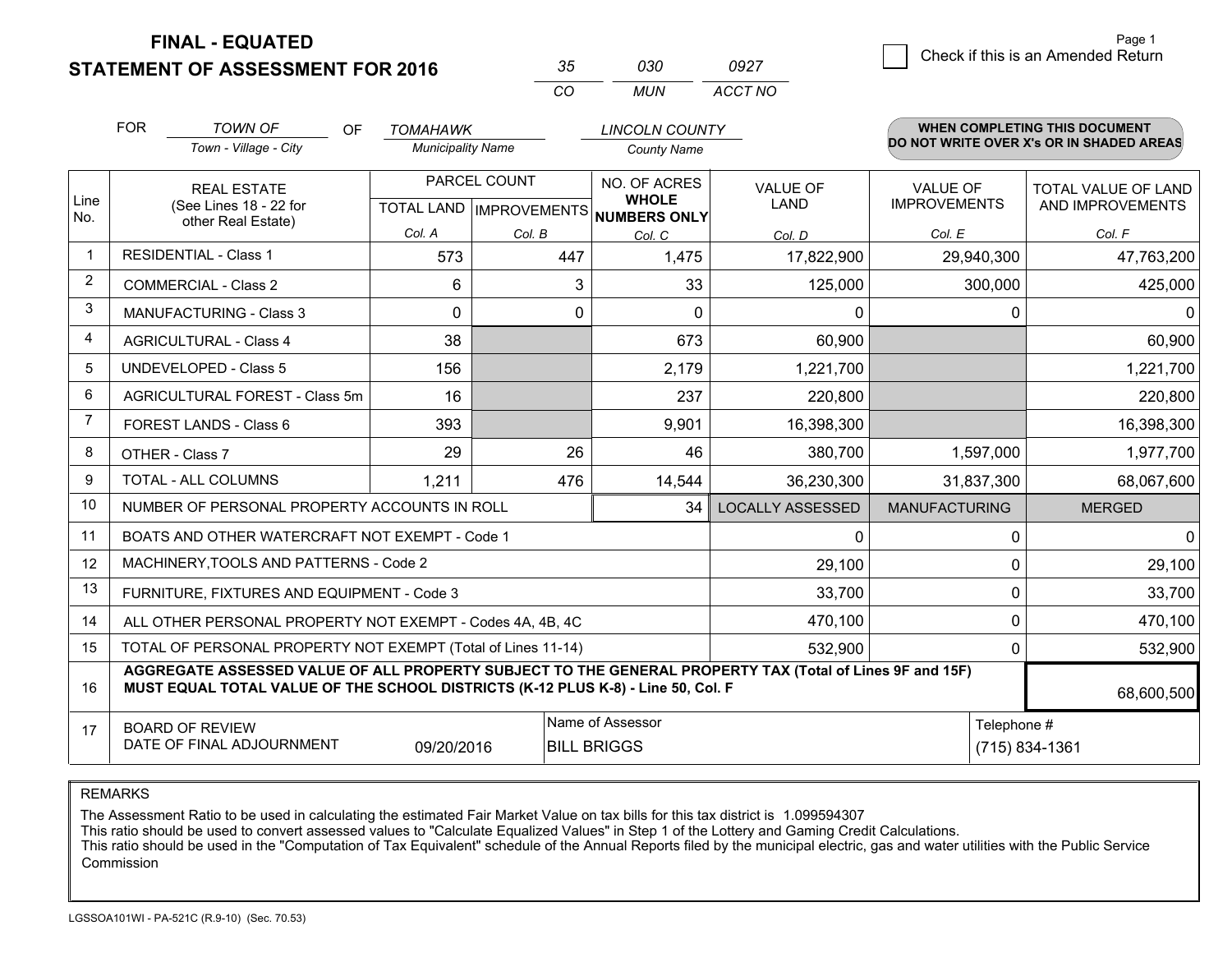*YEAR CO MUN ACCT NO* <sup>2016</sup> <sup>35</sup> <sup>030</sup> <sup>0927</sup>

Do not confuse FOREST LANDS (Line 7) with FOREST CROPS (in this section) - They are **NOT** the same

|    |                                                               |                                             |  | Private Forest Crop - Reg Class @ 10¢ per acre                                 |                 |                                                                              |                  | Private Forest Crop - Reg Class @ \$2.52 per acre               |               |                                                                    |
|----|---------------------------------------------------------------|---------------------------------------------|--|--------------------------------------------------------------------------------|-----------------|------------------------------------------------------------------------------|------------------|-----------------------------------------------------------------|---------------|--------------------------------------------------------------------|
| 18 | (a) PARCELS                                                   | (b) ACRES                                   |  | (c) ASSESSED VALUE                                                             |                 | (d) PARCELS                                                                  |                  | (e) ACRES                                                       |               | (f) ASSESSED VALUE                                                 |
|    |                                                               | 40                                          |  | 75.200                                                                         |                 | 13                                                                           |                  | 600                                                             |               | 1,073,000                                                          |
|    |                                                               |                                             |  | Private Forest Crop - Special Class @ 20¢ per acre                             |                 | Entered Before 2005 Managed Forest - Ferrous Mining CLOSED @ \$8.27 per acre |                  |                                                                 |               |                                                                    |
| 19 | (a) PARCELS                                                   | (b) ACRES                                   |  | (c) ASSESSED VALUE                                                             | (d) PARCELS     |                                                                              |                  | (e) ACRES                                                       |               | (f) ASSESSED VALUE                                                 |
|    |                                                               |                                             |  |                                                                                |                 |                                                                              |                  |                                                                 |               |                                                                    |
|    |                                                               | Entered Before 2005 Managed Forest - OPEN @ |  | \$.79 per acre                                                                 |                 |                                                                              |                  | Entered Before 2005 Managed Forest - CLOSED @ \$1.87 per acre   |               |                                                                    |
| 20 | (a) PARCELS<br>(b) ACRES                                      |                                             |  | (c) ASSESSED VALUE                                                             |                 | (d) PARCELS                                                                  |                  | (e) ACRES                                                       |               | (f) ASSESSED VALUE                                                 |
|    | 23                                                            | 842.86                                      |  | 1,375,100                                                                      |                 | 35<br>1,337.93                                                               |                  | 2,201,100                                                       |               |                                                                    |
|    | Entered After 2004 Managed Forest - OPEN @<br>\$2.14 per acre |                                             |  |                                                                                |                 |                                                                              |                  | Entered After 2004 Managed Forest - CLOSED @ \$10.68 per acre   |               |                                                                    |
| 21 | (a) PARCELS                                                   | (b) ACRES                                   |  | (c) ASSESSED VALUE                                                             | (d) PARCELS     |                                                                              |                  | (e) ACRES                                                       |               | (f) ASSESSED VALUE                                                 |
|    |                                                               |                                             |  |                                                                                |                 |                                                                              |                  |                                                                 |               |                                                                    |
|    | 87                                                            | 3,326.54                                    |  |                                                                                | 5,659,900       |                                                                              |                  | 1.997.8                                                         |               | 3,278,400                                                          |
| 22 | (a) County Forest Cropland Acres                              |                                             |  | (b) Federal Acres                                                              | (c) State Acres |                                                                              |                  | (d) County (NOT FOREST CROP) Acres                              |               | (e) Other Acres                                                    |
|    | 20,286.36                                                     |                                             |  | 485.27                                                                         |                 |                                                                              |                  | 447.86                                                          |               | 1,308.4                                                            |
|    |                                                               |                                             |  | Assessed Value of Omitted Property From Prior Years (Sec. 70.44)               |                 |                                                                              |                  | Assessed Value of Sec. 70.43 Corrections of Errors by Assessors |               |                                                                    |
|    |                                                               | (a) REAL ESTATE                             |  | (b) PERSONAL                                                                   |                 |                                                                              | (c1) REAL ESTATE |                                                                 |               | (c2) PERSONAL                                                      |
| 23 |                                                               |                                             |  |                                                                                |                 |                                                                              |                  |                                                                 |               |                                                                    |
|    |                                                               |                                             |  | Manufacturing Equated Value of Omitted Property From Prior Years (Sec. 70.995) |                 |                                                                              |                  |                                                                 |               | Mfg. Equated Value of Sec.70.43 Corrections of Errors by Assessors |
|    |                                                               | (d) REAL ESTATE                             |  | (e) PERSONAL                                                                   |                 | (f1) REAL ESTATE                                                             |                  |                                                                 | (f2) PERSONAL |                                                                    |
|    |                                                               |                                             |  |                                                                                |                 |                                                                              |                  |                                                                 |               |                                                                    |

## **SPECIAL DISTRICTS**

| Line<br>No. | Enter 6-digit<br>Special District<br>Code (Col. A) | <b>Account</b><br><b>Number</b><br>(Col. B) | <b>Special District Name</b><br>(Col. C) | <b>Locally Assessed Value</b><br>of Real Estate and<br>Personal Property (Col. D) | Mfg Value of Real Estate<br>and Personal Property<br>(Col. E) | <b>Merged Value of</b><br><b>Real Estate and</b><br>Personal Property (Col. F) |
|-------------|----------------------------------------------------|---------------------------------------------|------------------------------------------|-----------------------------------------------------------------------------------|---------------------------------------------------------------|--------------------------------------------------------------------------------|
| 24          |                                                    |                                             |                                          |                                                                                   |                                                               |                                                                                |
| 25          |                                                    |                                             |                                          |                                                                                   |                                                               |                                                                                |
| 26          |                                                    |                                             |                                          |                                                                                   |                                                               |                                                                                |
| 27          |                                                    |                                             |                                          |                                                                                   |                                                               |                                                                                |
| 28          |                                                    |                                             |                                          |                                                                                   |                                                               |                                                                                |
| 29          |                                                    |                                             |                                          |                                                                                   |                                                               |                                                                                |
| 30          |                                                    |                                             |                                          |                                                                                   |                                                               |                                                                                |
| 31          |                                                    |                                             |                                          |                                                                                   |                                                               |                                                                                |
| 32          |                                                    |                                             |                                          |                                                                                   |                                                               |                                                                                |
| 33          |                                                    |                                             |                                          |                                                                                   |                                                               |                                                                                |
| 34          |                                                    |                                             |                                          |                                                                                   |                                                               |                                                                                |
| 35          |                                                    |                                             |                                          |                                                                                   |                                                               |                                                                                |

LGSSOA101WI-PA - 521C (R. 9-10) (Sec. 70.53)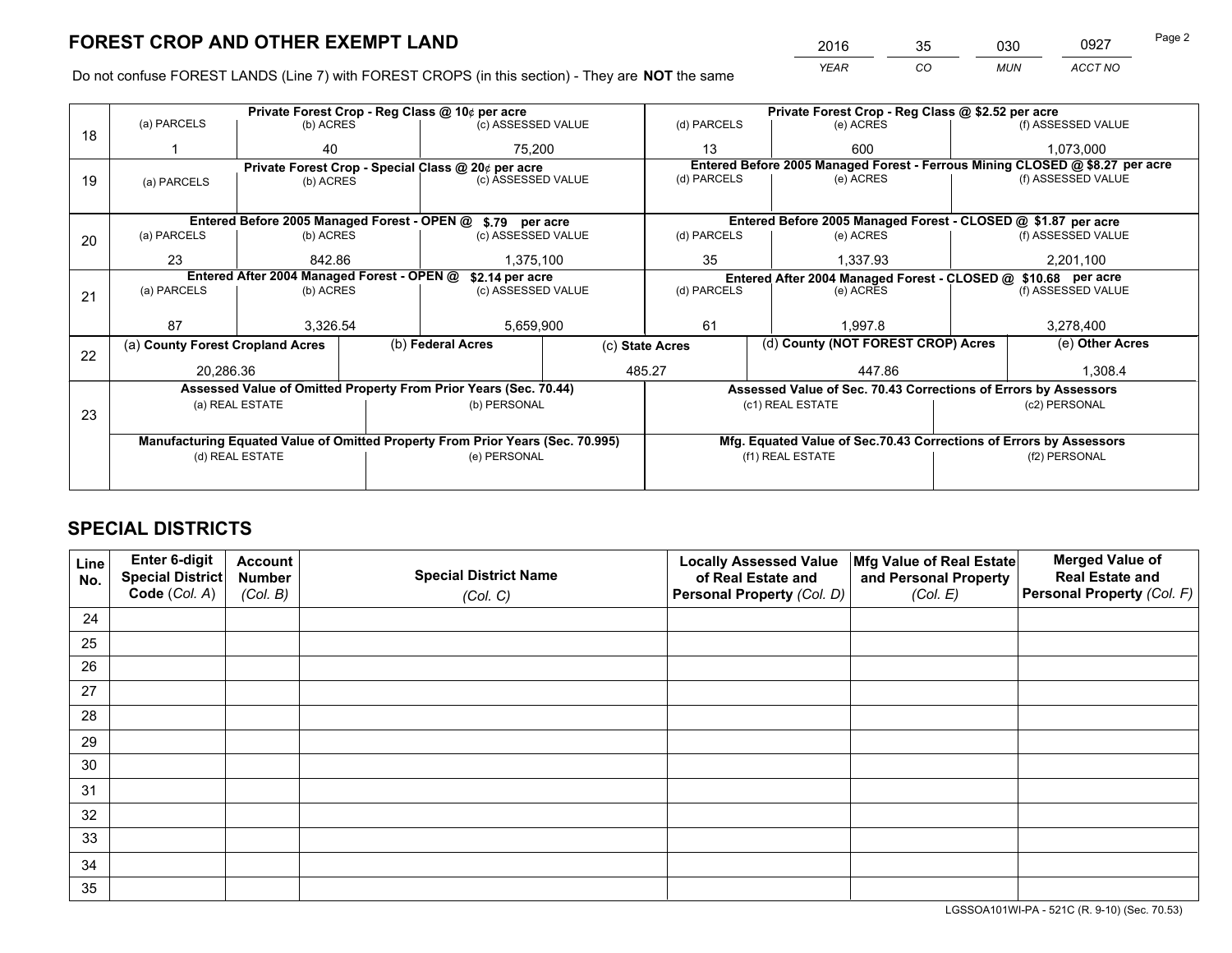|             |                                                                 |                                             |                                                         | <b>YEAR</b>                                                                       | CO<br><b>MUN</b>                                              | ACCT NO                                                                        |
|-------------|-----------------------------------------------------------------|---------------------------------------------|---------------------------------------------------------|-----------------------------------------------------------------------------------|---------------------------------------------------------------|--------------------------------------------------------------------------------|
| Line<br>No. | <b>Enter 6-digit</b><br><b>School District</b><br>Code (Col. A) | <b>Account</b><br><b>Number</b><br>(Col. B) | <b>School District Name</b><br>(Col. C)                 | <b>Locally Assessed Value</b><br>of Real Estate and<br>Personal Property (Col. D) | Mfg Value of Real Estate<br>and Personal Property<br>(Col. E) | <b>Merged Value of</b><br><b>Real Estate and</b><br>Personal Property (Col. F) |
|             | A. SCHOOL DISTRICTS (K-8 and K-12)                              |                                             |                                                         |                                                                                   |                                                               |                                                                                |
| 36          | 355754                                                          | 0208                                        | <b>SCH D OF TOMAHAWK</b>                                | 68,600,500                                                                        |                                                               | 68,600,500                                                                     |
| 37          |                                                                 |                                             |                                                         |                                                                                   |                                                               |                                                                                |
| 38          |                                                                 |                                             |                                                         |                                                                                   |                                                               |                                                                                |
| 39          |                                                                 |                                             |                                                         |                                                                                   |                                                               |                                                                                |
| 40          |                                                                 |                                             |                                                         |                                                                                   |                                                               |                                                                                |
| 41          |                                                                 |                                             |                                                         |                                                                                   |                                                               |                                                                                |
| 42          |                                                                 |                                             |                                                         |                                                                                   |                                                               |                                                                                |
| 43          |                                                                 |                                             |                                                         |                                                                                   |                                                               |                                                                                |
| 44          |                                                                 |                                             |                                                         |                                                                                   |                                                               |                                                                                |
| 45<br>46    |                                                                 |                                             |                                                         |                                                                                   |                                                               |                                                                                |
|             |                                                                 |                                             |                                                         |                                                                                   |                                                               |                                                                                |
| 47<br>48    |                                                                 |                                             |                                                         |                                                                                   |                                                               |                                                                                |
| 49          |                                                                 |                                             |                                                         |                                                                                   |                                                               |                                                                                |
| 50          |                                                                 |                                             | TOTAL ASSESSED VALUE OF SCHOOL DISTRICTS (K-8 and K-12) | 68,600,500                                                                        |                                                               | 68,600,500                                                                     |
|             | <b>UNION HIGH SCHOOL DISTRICTS</b><br><b>B.</b>                 |                                             |                                                         |                                                                                   |                                                               |                                                                                |
| 51          |                                                                 |                                             |                                                         |                                                                                   |                                                               |                                                                                |
| 52          |                                                                 |                                             |                                                         |                                                                                   |                                                               |                                                                                |
| 53          |                                                                 |                                             |                                                         |                                                                                   |                                                               |                                                                                |
| 54          |                                                                 |                                             |                                                         |                                                                                   |                                                               |                                                                                |
| 55          |                                                                 |                                             | TOTAL ASSESSED VALUE OF UNION HIGH SCHOOLS              |                                                                                   |                                                               |                                                                                |
|             | C.<br><b>TECHNICAL COLLEGE DISTRICTS</b>                        |                                             |                                                         |                                                                                   |                                                               |                                                                                |
| 56          | 001600                                                          | 0015                                        | NICOLET TECHNICAL COLLEGE<br><b>RHIN</b>                | 68,600,500                                                                        |                                                               | 68,600,500                                                                     |
| 57          |                                                                 |                                             |                                                         |                                                                                   |                                                               |                                                                                |
| 58          |                                                                 |                                             |                                                         |                                                                                   |                                                               |                                                                                |
| 59          |                                                                 |                                             | TOTAL ASSESSED VALUE OF TECHNICAL COLLEGES              | 68,600,500                                                                        |                                                               | 68,600,500                                                                     |

35

030

 *I hereby certify, to the best of my knowledge and belief, this form is complete and correct.*

**SCHOOL DISTRICTS**

| Print name of preparer | Title                    |                | Date (MM / DD / CCYY) |
|------------------------|--------------------------|----------------|-----------------------|
|                        |                          |                |                       |
| Signature of preparer  | Contact Telephone Number | E-mail address |                       |
|                        | $\sim$                   |                |                       |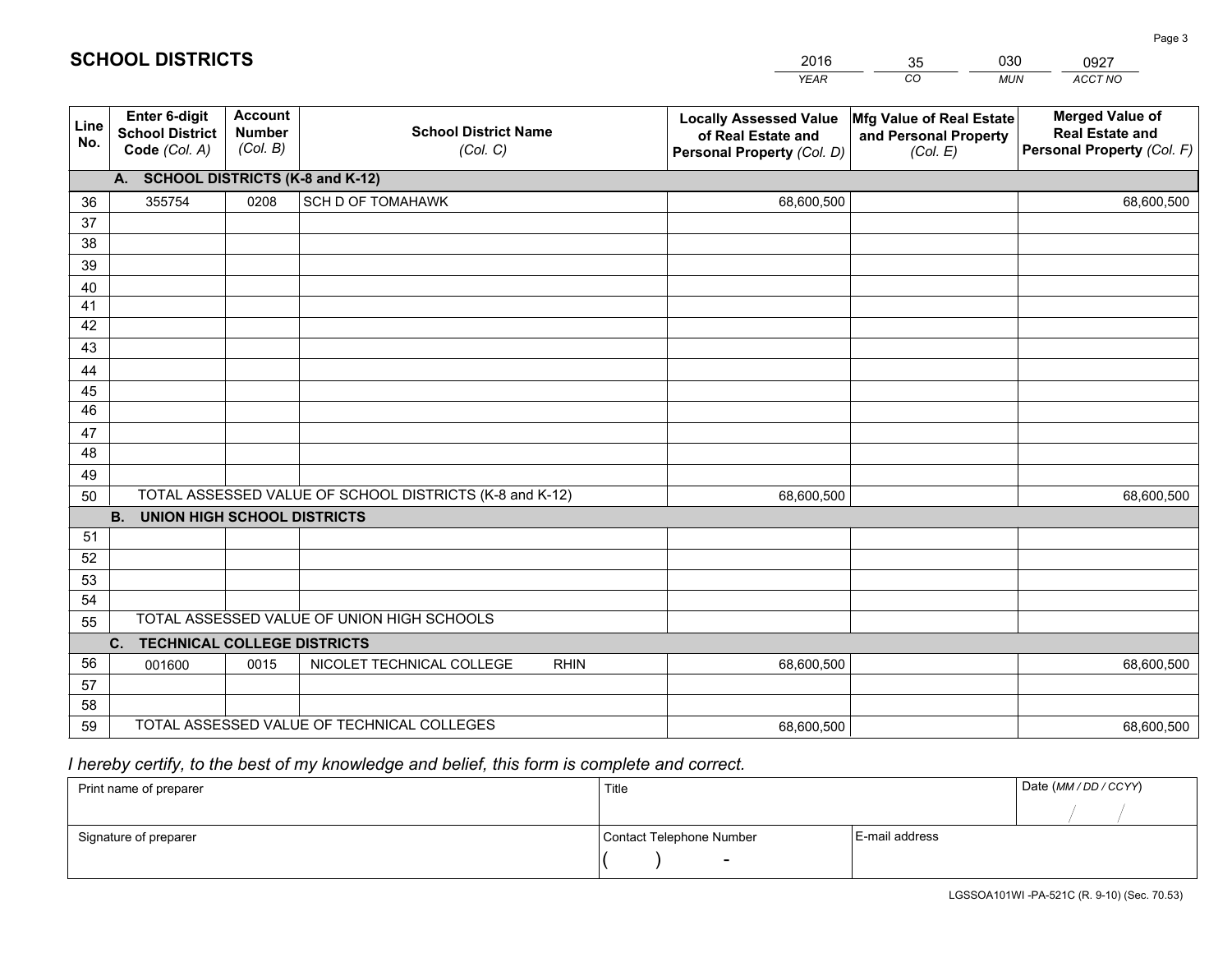### **HIGHLIGHTS**

- 1. Complete the Statement of Assessment after the Board of Review. Reflect any changes made there.
- 2. Use black ink to complete.
- 3. Line 16 must equal Line 50, Col D.
- 4. Line 55 must equal the total of K-8 schools listed on lines 36-49. Do not include K-12 schools in this comparision.
- 5. Line 59, Col. D must equal Line 16.
- 6. Special District, School District and Technical College District values must include both real estate and personal property. Examples of Special districts are: town sanitary districts, public inland lake protection and rehabilitation districts, and metropolitan sewerage districts.
- 7. DO NOT INCLUDE Manufacturing property values.DOR will print these values on the final SOA.
- 8. Accuracy of this form is very important. The values reported directly affect the equalized value DOR calculates for school and special districts.

### **Page 1:**

 If not prefilled, enter the tax year,county and municipal code,municipal type, municipal name and county name on the top of form.

Check the Amended box, if filing an amended / corrected SOA.

 Report the parcel count, acres and assessed value of taxable general property, total parcel count, (real and personal), total acres, and values from final figures set by the Board of Review.

- A. Real Estate land and improvements (buildings, etc.) is reported on lines 1 8, total line 9.
- B. Personal Property is reported on lines 11 14, Column D, total line 15.
- C. To complete this report, use the computer produced summary of the assessment roll that shows these amounts.
- D. Use whole numbers only.
- E. Add each line across and each column down to verify entries.

## **Page 2:**

- A. Report Special Items (not subject to general property tax).
- 1. Private Forest Croplands and Managed Forest Lands are reported on lines 18,19, 20 and 21. Be sure to report assessed values **NOT** taxes.
- 2. You should have copies of the orders of entry, orders of withdrawal, etc., to update your assessment roll.
	- 3. Show hundredths of acres (e.g. 39.75).
- 4. Tax exempt lands are reported on line 22.
- 5. Omitted property and sec. 70.43, Wis. Stats., corrections of errors by assessor are reported on line 23. Report real estate and personal property separately. These should be for **prior years**, not something found on the current assessment roll after the board of review.
- B. Special District (Lines 24-35) Include the value of both real and personal property.

 The Department of Revenue (DOR) preprints much of the information regarding names and codes for schools, special districts,etc. If a district is not listed, enter the name and value only, DOR will enter the proper code.

## **Page 3 School Districts:**

Include the value of both real and personal property.

Report School District (regular, elementary, union high school, and technical college).

- 1. Regular (K-12) and Elementary (K-8) school values are reported on lines 36-49, total on line 50.
- 2. Union High School (UHS) (use only if elementary schools are listed on lines 36-49) are reported on lines 51-54. UHS total value (line 55) must equal to the total **elementary school** values reported on lines 36-49. Do notinclude K-12 schools in this comparison.
- 3. Technical College values are reported on lines 56-58, total on line 59.
- 4. Use the computer summary that shows these amounts to complete this report.

#### **This form is due the second Monday in June. File this report only after your Board of Review is complete.**

 *If you have questions: Return forms to:*

Fax number: (608) 264-6887 PO Box 8971

 Email: lgs@revenue.wi.gov Wisconsin Department of Revenue Call: (608) 261-5341 Local Government Services Section 6-97Madison WI 53708-8971

JESSE J. HOFFMAN<br>TOWN OF TOMAHAWK<br>N9048 FOX FARM ROAD N9048 FOX FARM ROAD TOWN OF TOMAHAWK JESSE J. HOFFMAN FRIPOLI, WI 54564 TRIPOLI, WI 54564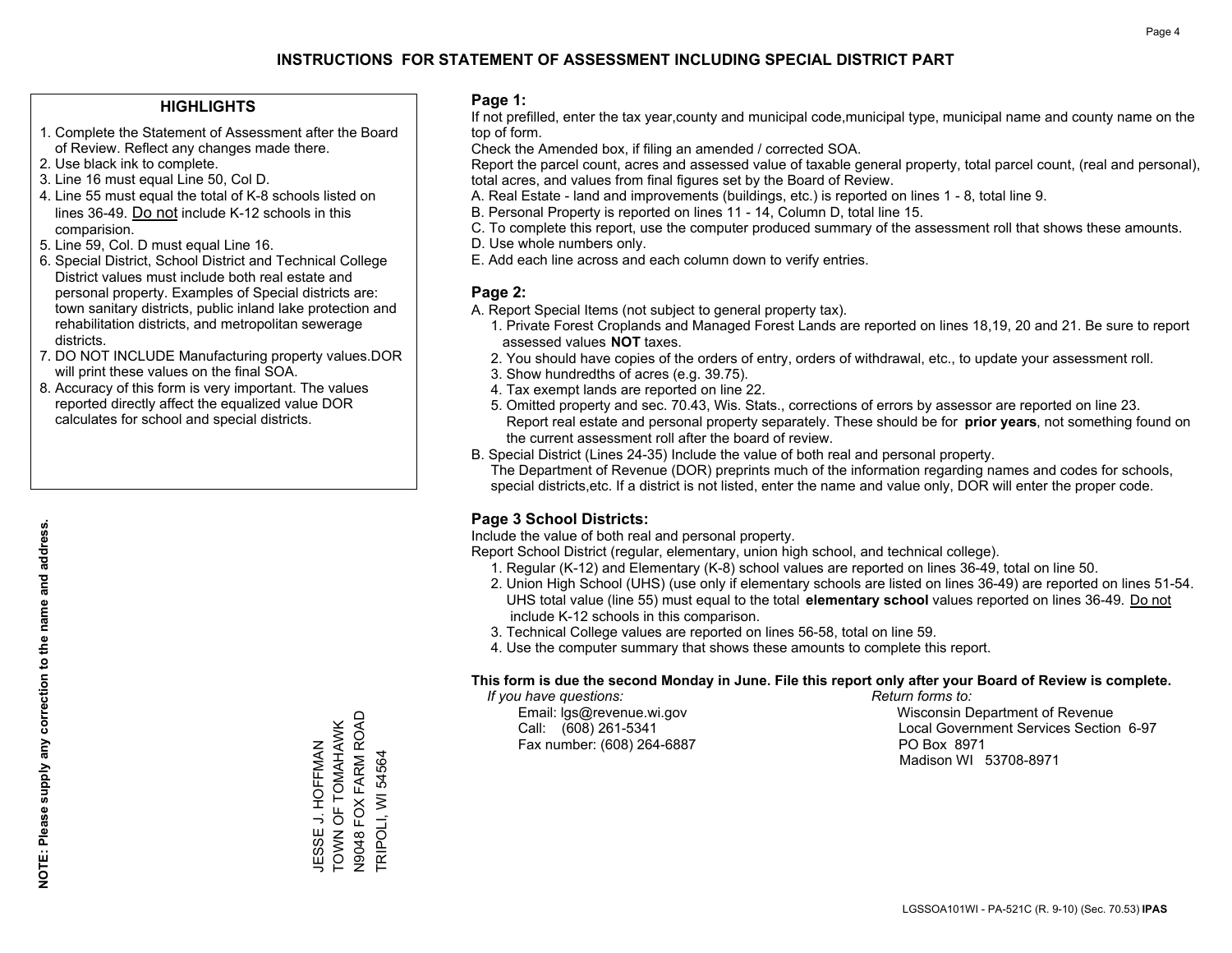**FINAL - EQUATED**

**STATEMENT OF ASSESSMENT FOR 2016** 

| − 2 m    | กจว   | 0928    |
|----------|-------|---------|
| $\cdots$ | MI IN | ACCT NO |

|             | <b>FOR</b>                                                                                                                                                                                                 | <b>TOWN OF</b><br><b>OF</b>                                  | <b>WILSON</b>            |                              | <b>LINCOLN COUNTY</b>                                |                         |                                          | <b>WHEN COMPLETING THIS DOCUMENT</b> |  |
|-------------|------------------------------------------------------------------------------------------------------------------------------------------------------------------------------------------------------------|--------------------------------------------------------------|--------------------------|------------------------------|------------------------------------------------------|-------------------------|------------------------------------------|--------------------------------------|--|
|             |                                                                                                                                                                                                            | Town - Village - City                                        | <b>Municipality Name</b> |                              | <b>County Name</b>                                   |                         | DO NOT WRITE OVER X's OR IN SHADED AREAS |                                      |  |
|             |                                                                                                                                                                                                            | <b>REAL ESTATE</b>                                           |                          | PARCEL COUNT<br>NO. OF ACRES |                                                      | <b>VALUE OF</b>         | <b>VALUE OF</b>                          | TOTAL VALUE OF LAND                  |  |
| Line<br>No. |                                                                                                                                                                                                            | (See Lines 18 - 22 for<br>other Real Estate)                 |                          |                              | <b>WHOLE</b><br>TOTAL LAND IMPROVEMENTS NUMBERS ONLY | LAND                    | <b>IMPROVEMENTS</b>                      | AND IMPROVEMENTS                     |  |
|             |                                                                                                                                                                                                            |                                                              | Col. A                   | Col. B                       | Col. C                                               | Col. D                  | Col. E                                   | Col. F                               |  |
| -1          |                                                                                                                                                                                                            | <b>RESIDENTIAL - Class 1</b>                                 | 512                      | 392                          | 1,320                                                | 27,210,900              | 31,248,800                               | 58,459,700                           |  |
| 2           |                                                                                                                                                                                                            | <b>COMMERCIAL - Class 2</b>                                  | 14                       | 15                           | 37                                                   | 569,800                 | 818,900                                  | 1,388,700                            |  |
| 3           |                                                                                                                                                                                                            | <b>MANUFACTURING - Class 3</b>                               | 0                        | $\Omega$                     | $\Omega$                                             | 0                       | 0                                        | 0                                    |  |
| 4           |                                                                                                                                                                                                            | <b>AGRICULTURAL - Class 4</b>                                | 5                        |                              | 51                                                   | 8,600                   |                                          | 8,600                                |  |
| 5           |                                                                                                                                                                                                            | <b>UNDEVELOPED - Class 5</b>                                 | 66                       |                              | 642                                                  | 183,200                 |                                          | 183,200                              |  |
| 6           | AGRICULTURAL FOREST - Class 5m<br>FOREST LANDS - Class 6                                                                                                                                                   |                                                              | $\Omega$                 |                              | $\Omega$                                             | 0                       |                                          | $\Omega$                             |  |
| 7           |                                                                                                                                                                                                            |                                                              | 178                      |                              | 4,433                                                | 8,801,300               |                                          | 8,801,300                            |  |
| 8           |                                                                                                                                                                                                            | OTHER - Class 7                                              | $\Omega$                 | $\Omega$                     | $\Omega$                                             | 0                       | 0                                        | $\Omega$                             |  |
| 9           |                                                                                                                                                                                                            | TOTAL - ALL COLUMNS                                          | 775                      | 407                          | 6,483                                                | 36,773,800              | 32,067,700                               | 68,841,500                           |  |
| 10          |                                                                                                                                                                                                            | NUMBER OF PERSONAL PROPERTY ACCOUNTS IN ROLL                 |                          |                              | 71                                                   | <b>LOCALLY ASSESSED</b> | <b>MANUFACTURING</b>                     | <b>MERGED</b>                        |  |
| 11          |                                                                                                                                                                                                            | BOATS AND OTHER WATERCRAFT NOT EXEMPT - Code 1               |                          |                              |                                                      | 1,200                   | 0                                        | 1,200                                |  |
| 12          |                                                                                                                                                                                                            | MACHINERY, TOOLS AND PATTERNS - Code 2                       |                          |                              |                                                      | 23,200                  | 0                                        | 23,200                               |  |
| 13          |                                                                                                                                                                                                            | FURNITURE, FIXTURES AND EQUIPMENT - Code 3                   |                          |                              |                                                      | 27,600                  | 0                                        | 27,600                               |  |
| 14          |                                                                                                                                                                                                            | ALL OTHER PERSONAL PROPERTY NOT EXEMPT - Codes 4A, 4B, 4C    |                          |                              |                                                      | 1,990,400               | 0                                        | 1,990,400                            |  |
| 15          |                                                                                                                                                                                                            | TOTAL OF PERSONAL PROPERTY NOT EXEMPT (Total of Lines 11-14) |                          |                              |                                                      | 2,042,400               | 0                                        | 2,042,400                            |  |
| 16          | AGGREGATE ASSESSED VALUE OF ALL PROPERTY SUBJECT TO THE GENERAL PROPERTY TAX (Total of Lines 9F and 15F)<br>MUST EQUAL TOTAL VALUE OF THE SCHOOL DISTRICTS (K-12 PLUS K-8) - Line 50, Col. F<br>70,883,900 |                                                              |                          |                              |                                                      |                         |                                          |                                      |  |
| 17          | Name of Assessor<br><b>BOARD OF REVIEW</b>                                                                                                                                                                 |                                                              |                          |                              |                                                      |                         | Telephone #                              |                                      |  |
|             |                                                                                                                                                                                                            | DATE OF FINAL ADJOURNMENT                                    | 06/14/2016               |                              | <b>MIKE MUELVER</b>                                  |                         |                                          | (715) 369-2952                       |  |

REMARKS

The Assessment Ratio to be used in calculating the estimated Fair Market Value on tax bills for this tax district is 1.06527133

This ratio should be used to convert assessed values to "Calculate Equalized Values" in Step 1 of the Lottery and Gaming Credit Calculations.<br>This ratio should be used in the "Computation of Tax Equivalent" schedule of the Commission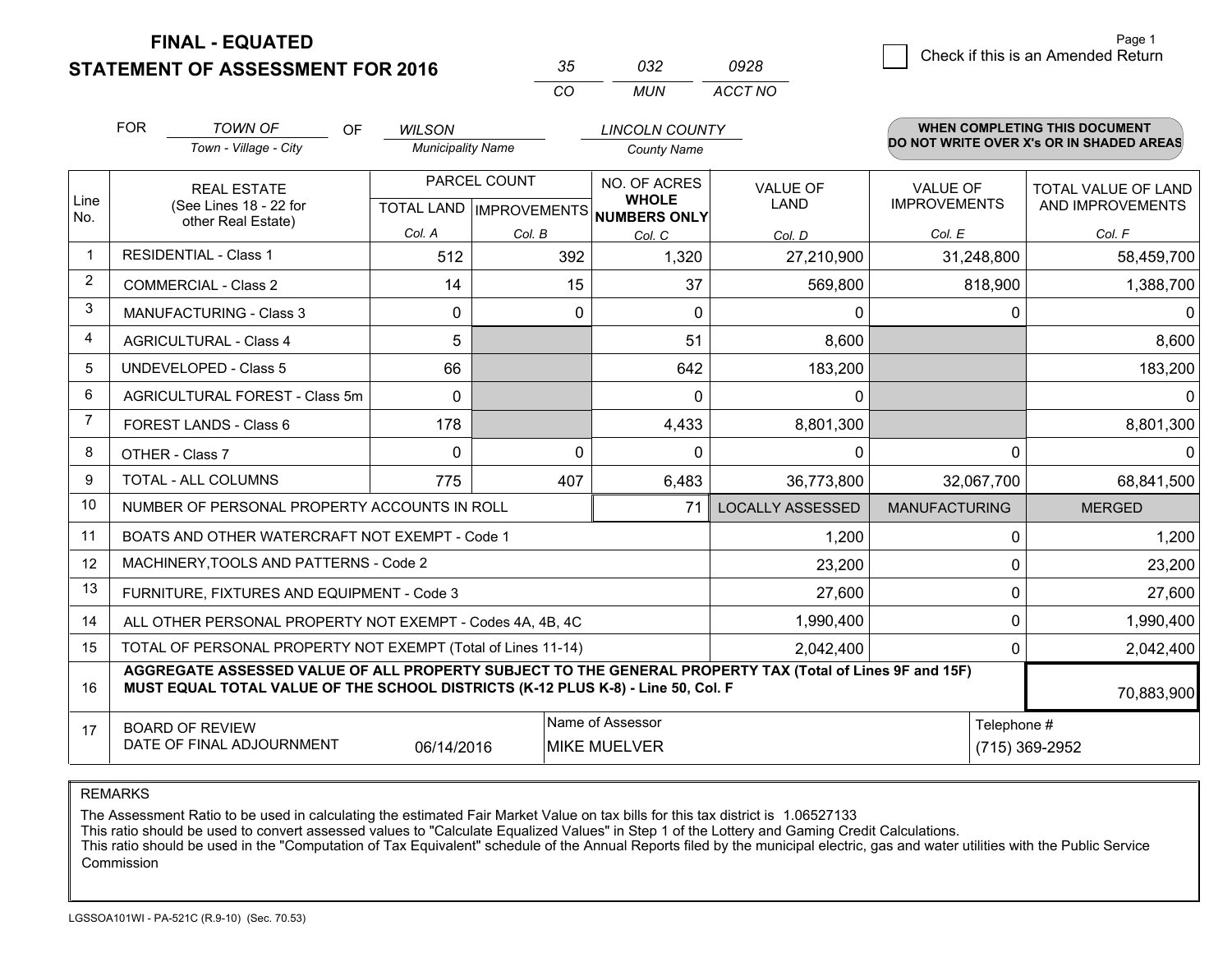*YEAR CO MUN ACCT NO* <sup>2016</sup> <sup>35</sup> <sup>032</sup> <sup>0928</sup>

Do not confuse FOREST LANDS (Line 7) with FOREST CROPS (in this section) - They are **NOT** the same

|    |                                                               |                 | Private Forest Crop - Reg Class @ 10¢ per acre                                 |             |                                                                                     |                                                                              | Private Forest Crop - Reg Class @ \$2.52 per acre |                    |  |  |
|----|---------------------------------------------------------------|-----------------|--------------------------------------------------------------------------------|-------------|-------------------------------------------------------------------------------------|------------------------------------------------------------------------------|---------------------------------------------------|--------------------|--|--|
| 18 | (a) PARCELS                                                   | (b) ACRES       | (c) ASSESSED VALUE                                                             |             | (d) PARCELS                                                                         | (f) ASSESSED VALUE<br>(e) ACRES                                              |                                                   |                    |  |  |
|    |                                                               |                 |                                                                                |             |                                                                                     | 280                                                                          |                                                   | 504,000            |  |  |
|    |                                                               |                 | Private Forest Crop - Special Class @ 20¢ per acre                             |             |                                                                                     | Entered Before 2005 Managed Forest - Ferrous Mining CLOSED @ \$8.27 per acre |                                                   |                    |  |  |
| 19 | (a) PARCELS                                                   | (b) ACRES       | (c) ASSESSED VALUE                                                             |             | (d) PARCELS                                                                         | (e) ACRES                                                                    |                                                   | (f) ASSESSED VALUE |  |  |
|    |                                                               |                 |                                                                                |             |                                                                                     |                                                                              |                                                   |                    |  |  |
|    |                                                               |                 | Entered Before 2005 Managed Forest - OPEN @ \$.79 per acre                     |             |                                                                                     | Entered Before 2005 Managed Forest - CLOSED @ \$1.87 per acre                |                                                   |                    |  |  |
| 20 | (a) PARCELS                                                   | (b) ACRES       | (c) ASSESSED VALUE                                                             |             | (d) PARCELS                                                                         | (e) ACRES                                                                    |                                                   | (f) ASSESSED VALUE |  |  |
|    | 26                                                            | 1.020.02        | 1,826,000                                                                      |             | 23                                                                                  | 784.35                                                                       |                                                   | 1,480,200          |  |  |
|    | Entered After 2004 Managed Forest - OPEN @<br>\$2.14 per acre |                 |                                                                                |             | Entered After 2004 Managed Forest - CLOSED @ \$10.68 per acre<br>(f) ASSESSED VALUE |                                                                              |                                                   |                    |  |  |
| 21 | (a) PARCELS                                                   | (b) ACRES       | (c) ASSESSED VALUE                                                             | (d) PARCELS |                                                                                     | (e) ACRES                                                                    |                                                   |                    |  |  |
|    |                                                               |                 |                                                                                |             |                                                                                     |                                                                              |                                                   |                    |  |  |
|    | 11                                                            | 438.35          | 807,200                                                                        |             | 43<br>1,309.9                                                                       |                                                                              | 2,403,200                                         |                    |  |  |
| 22 | (a) County Forest Cropland Acres                              |                 | (b) Federal Acres                                                              |             | (c) State Acres                                                                     | (d) County (NOT FOREST CROP) Acres                                           |                                                   | (e) Other Acres    |  |  |
|    | 11,083.96                                                     |                 | 43                                                                             |             |                                                                                     | 77.67                                                                        |                                                   | 873.75             |  |  |
|    |                                                               |                 | Assessed Value of Omitted Property From Prior Years (Sec. 70.44)               |             |                                                                                     | Assessed Value of Sec. 70.43 Corrections of Errors by Assessors              |                                                   |                    |  |  |
|    |                                                               | (a) REAL ESTATE | (b) PERSONAL                                                                   |             |                                                                                     | (c1) REAL ESTATE                                                             |                                                   | (c2) PERSONAL      |  |  |
| 23 |                                                               |                 |                                                                                |             |                                                                                     |                                                                              |                                                   |                    |  |  |
|    |                                                               |                 | Manufacturing Equated Value of Omitted Property From Prior Years (Sec. 70.995) |             |                                                                                     | Mfg. Equated Value of Sec.70.43 Corrections of Errors by Assessors           |                                                   |                    |  |  |
|    |                                                               | (d) REAL ESTATE | (e) PERSONAL                                                                   |             |                                                                                     | (f1) REAL ESTATE                                                             |                                                   | (f2) PERSONAL      |  |  |
|    |                                                               |                 |                                                                                |             |                                                                                     |                                                                              |                                                   |                    |  |  |

## **SPECIAL DISTRICTS**

| Line<br>No. | Enter 6-digit<br><b>Special District</b><br>Code (Col. A) | <b>Account</b><br><b>Number</b><br>(Col. B) | <b>Special District Name</b><br>(Col. C) | <b>Locally Assessed Value</b><br>of Real Estate and<br>Personal Property (Col. D) | Mfg Value of Real Estate<br>and Personal Property<br>(Col. E) | <b>Merged Value of</b><br><b>Real Estate and</b><br>Personal Property (Col. F) |
|-------------|-----------------------------------------------------------|---------------------------------------------|------------------------------------------|-----------------------------------------------------------------------------------|---------------------------------------------------------------|--------------------------------------------------------------------------------|
| 24          | 438060                                                    | 0599                                        | LAKE NOKOMIS LAKE DISTRICT               |                                                                                   |                                                               |                                                                                |
| 25          |                                                           |                                             |                                          |                                                                                   |                                                               |                                                                                |
| 26          |                                                           |                                             |                                          |                                                                                   |                                                               |                                                                                |
| 27          |                                                           |                                             |                                          |                                                                                   |                                                               |                                                                                |
| 28          |                                                           |                                             |                                          |                                                                                   |                                                               |                                                                                |
| 29          |                                                           |                                             |                                          |                                                                                   |                                                               |                                                                                |
| 30          |                                                           |                                             |                                          |                                                                                   |                                                               |                                                                                |
| 31          |                                                           |                                             |                                          |                                                                                   |                                                               |                                                                                |
| 32          |                                                           |                                             |                                          |                                                                                   |                                                               |                                                                                |
| 33          |                                                           |                                             |                                          |                                                                                   |                                                               |                                                                                |
| 34          |                                                           |                                             |                                          |                                                                                   |                                                               |                                                                                |
| 35          |                                                           |                                             |                                          |                                                                                   |                                                               |                                                                                |

LGSSOA101WI-PA - 521C (R. 9-10) (Sec. 70.53)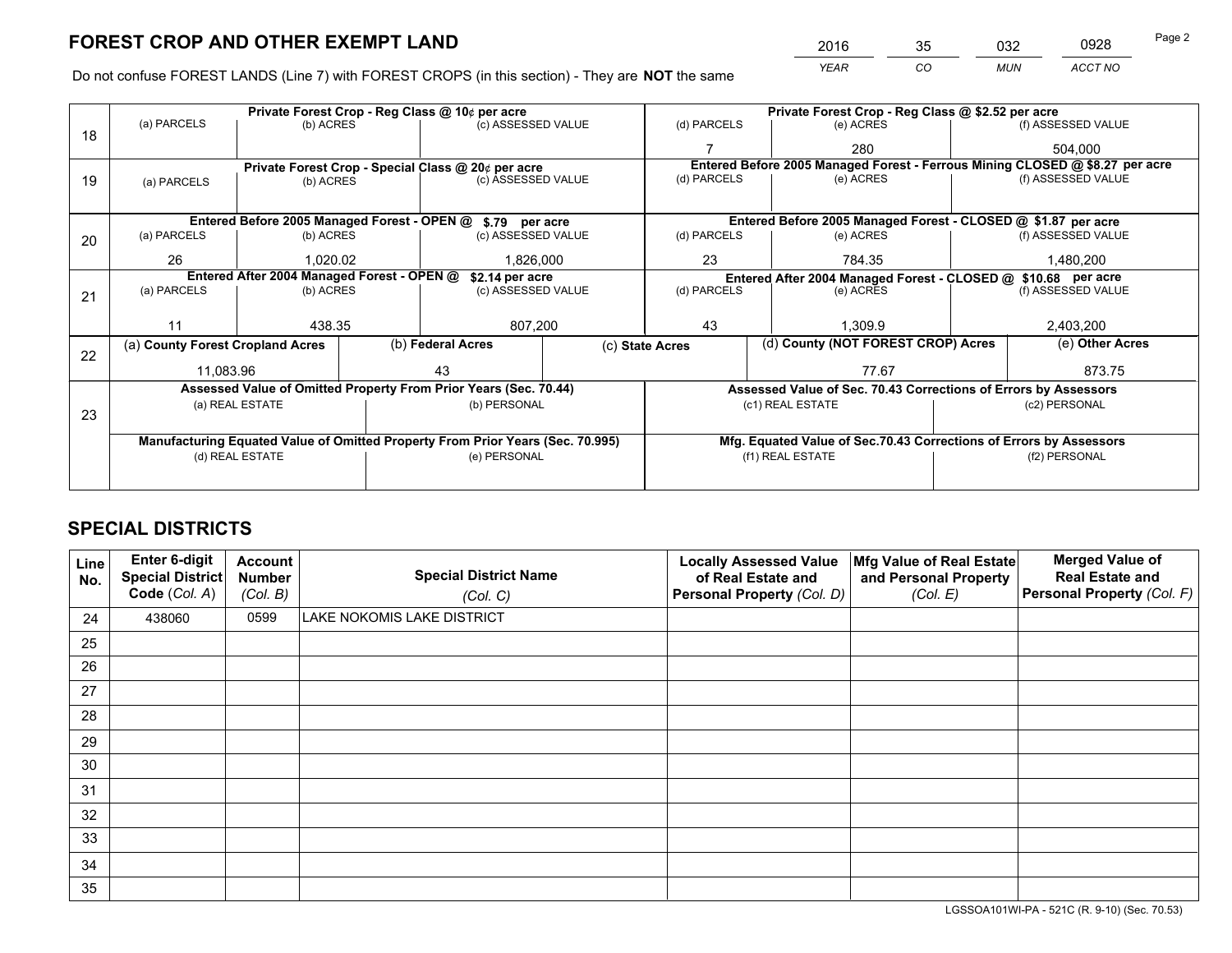|             |                                                                 |                                             |                                                         | <b>YEAR</b>                                                                       | CO<br><b>MUN</b>                                              | ACCT NO                                                                        |
|-------------|-----------------------------------------------------------------|---------------------------------------------|---------------------------------------------------------|-----------------------------------------------------------------------------------|---------------------------------------------------------------|--------------------------------------------------------------------------------|
| Line<br>No. | <b>Enter 6-digit</b><br><b>School District</b><br>Code (Col. A) | <b>Account</b><br><b>Number</b><br>(Col. B) | <b>School District Name</b><br>(Col. C)                 | <b>Locally Assessed Value</b><br>of Real Estate and<br>Personal Property (Col. D) | Mfg Value of Real Estate<br>and Personal Property<br>(Col. E) | <b>Merged Value of</b><br><b>Real Estate and</b><br>Personal Property (Col. F) |
|             | A. SCHOOL DISTRICTS (K-8 and K-12)                              |                                             |                                                         |                                                                                   |                                                               |                                                                                |
| 36          | 355754                                                          | 0208                                        | <b>SCH D OF TOMAHAWK</b>                                | 70,883,900                                                                        |                                                               | 70,883,900                                                                     |
| 37          |                                                                 |                                             |                                                         |                                                                                   |                                                               |                                                                                |
| 38          |                                                                 |                                             |                                                         |                                                                                   |                                                               |                                                                                |
| 39          |                                                                 |                                             |                                                         |                                                                                   |                                                               |                                                                                |
| 40          |                                                                 |                                             |                                                         |                                                                                   |                                                               |                                                                                |
| 41          |                                                                 |                                             |                                                         |                                                                                   |                                                               |                                                                                |
| 42          |                                                                 |                                             |                                                         |                                                                                   |                                                               |                                                                                |
| 43          |                                                                 |                                             |                                                         |                                                                                   |                                                               |                                                                                |
| 44<br>45    |                                                                 |                                             |                                                         |                                                                                   |                                                               |                                                                                |
| 46          |                                                                 |                                             |                                                         |                                                                                   |                                                               |                                                                                |
| 47          |                                                                 |                                             |                                                         |                                                                                   |                                                               |                                                                                |
| 48          |                                                                 |                                             |                                                         |                                                                                   |                                                               |                                                                                |
| 49          |                                                                 |                                             |                                                         |                                                                                   |                                                               |                                                                                |
| 50          |                                                                 |                                             | TOTAL ASSESSED VALUE OF SCHOOL DISTRICTS (K-8 and K-12) | 70,883,900                                                                        |                                                               | 70,883,900                                                                     |
|             | <b>B.</b><br><b>UNION HIGH SCHOOL DISTRICTS</b>                 |                                             |                                                         |                                                                                   |                                                               |                                                                                |
| 51          |                                                                 |                                             |                                                         |                                                                                   |                                                               |                                                                                |
| 52          |                                                                 |                                             |                                                         |                                                                                   |                                                               |                                                                                |
| 53          |                                                                 |                                             |                                                         |                                                                                   |                                                               |                                                                                |
| 54          |                                                                 |                                             |                                                         |                                                                                   |                                                               |                                                                                |
| 55          |                                                                 |                                             | TOTAL ASSESSED VALUE OF UNION HIGH SCHOOLS              |                                                                                   |                                                               |                                                                                |
|             | <b>TECHNICAL COLLEGE DISTRICTS</b><br>C.                        |                                             |                                                         |                                                                                   |                                                               |                                                                                |
| 56          | 001600                                                          | 0015                                        | NICOLET TECHNICAL COLLEGE<br><b>RHIN</b>                | 70,883,900                                                                        |                                                               | 70,883,900                                                                     |
| 57<br>58    |                                                                 |                                             |                                                         |                                                                                   |                                                               |                                                                                |
| 59          |                                                                 |                                             | TOTAL ASSESSED VALUE OF TECHNICAL COLLEGES              | 70,883,900                                                                        |                                                               | 70,883,900                                                                     |
|             |                                                                 |                                             |                                                         |                                                                                   |                                                               |                                                                                |

35

032

## *I hereby certify, to the best of my knowledge and belief, this form is complete and correct.*

**SCHOOL DISTRICTS**

| Print name of preparer | Title                    |                | Date (MM / DD / CCYY) |
|------------------------|--------------------------|----------------|-----------------------|
|                        |                          |                |                       |
| Signature of preparer  | Contact Telephone Number | E-mail address |                       |
|                        | $\sim$                   |                |                       |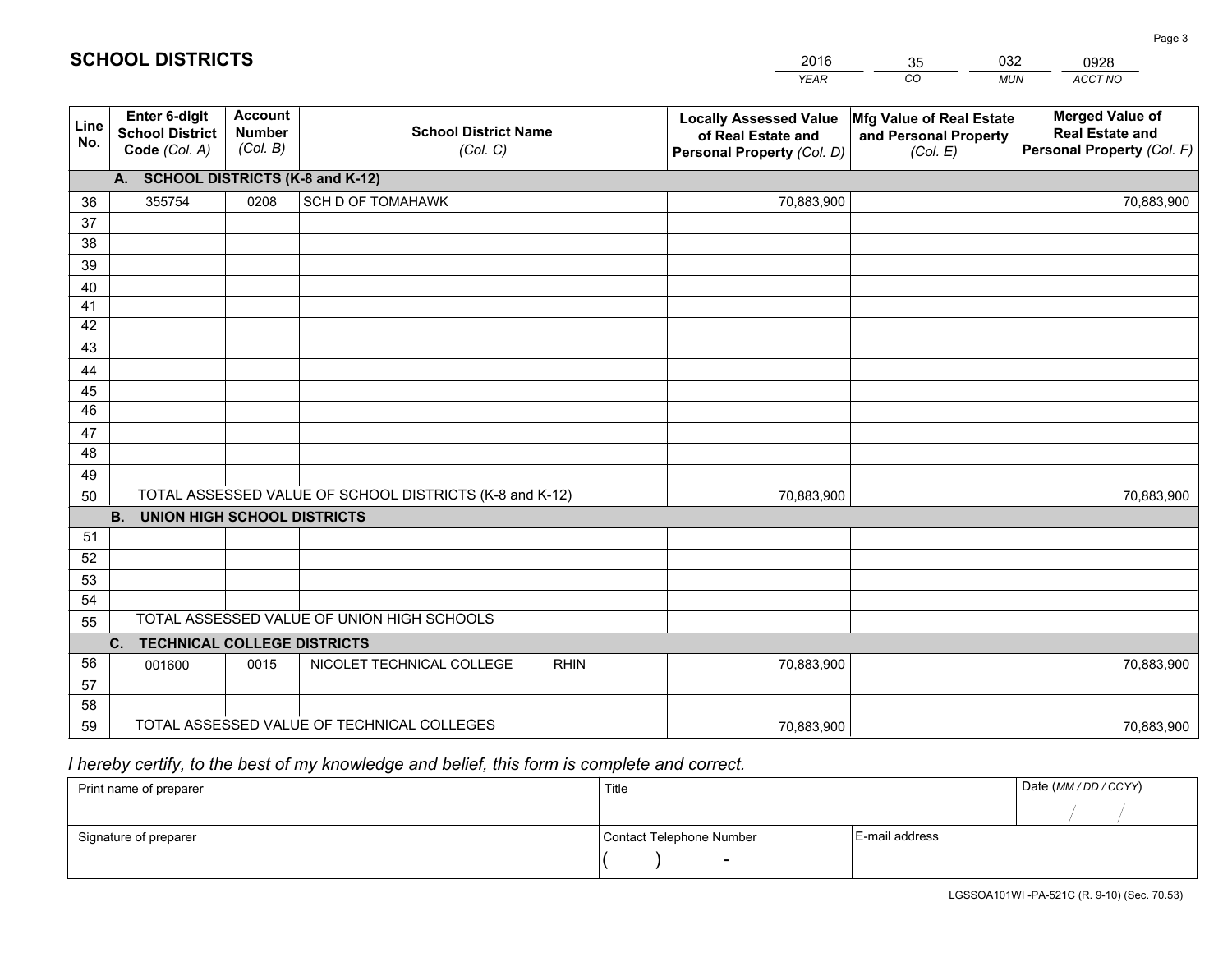### **HIGHLIGHTS**

- 1. Complete the Statement of Assessment after the Board of Review. Reflect any changes made there.
- 2. Use black ink to complete.
- 3. Line 16 must equal Line 50, Col D.
- 4. Line 55 must equal the total of K-8 schools listed on lines 36-49. Do not include K-12 schools in this comparision.
- 5. Line 59, Col. D must equal Line 16.
- 6. Special District, School District and Technical College District values must include both real estate and personal property. Examples of Special districts are: town sanitary districts, public inland lake protection and rehabilitation districts, and metropolitan sewerage districts.
- 7. DO NOT INCLUDE Manufacturing property values.DOR will print these values on the final SOA.
- 8. Accuracy of this form is very important. The values reported directly affect the equalized value DOR calculates for school and special districts.

### **Page 1:**

 If not prefilled, enter the tax year,county and municipal code,municipal type, municipal name and county name on the top of form.

Check the Amended box, if filing an amended / corrected SOA.

 Report the parcel count, acres and assessed value of taxable general property, total parcel count, (real and personal), total acres, and values from final figures set by the Board of Review.

- A. Real Estate land and improvements (buildings, etc.) is reported on lines 1 8, total line 9.
- B. Personal Property is reported on lines 11 14, Column D, total line 15.
- C. To complete this report, use the computer produced summary of the assessment roll that shows these amounts.
- D. Use whole numbers only.
- E. Add each line across and each column down to verify entries.

### **Page 2:**

- A. Report Special Items (not subject to general property tax).
- 1. Private Forest Croplands and Managed Forest Lands are reported on lines 18,19, 20 and 21. Be sure to report assessed values **NOT** taxes.
- 2. You should have copies of the orders of entry, orders of withdrawal, etc., to update your assessment roll.
	- 3. Show hundredths of acres (e.g. 39.75).
- 4. Tax exempt lands are reported on line 22.
- 5. Omitted property and sec. 70.43, Wis. Stats., corrections of errors by assessor are reported on line 23. Report real estate and personal property separately. These should be for **prior years**, not something found on the current assessment roll after the board of review.
- B. Special District (Lines 24-35) Include the value of both real and personal property.

 The Department of Revenue (DOR) preprints much of the information regarding names and codes for schools, special districts,etc. If a district is not listed, enter the name and value only, DOR will enter the proper code.

## **Page 3 School Districts:**

Include the value of both real and personal property.

Report School District (regular, elementary, union high school, and technical college).

- 1. Regular (K-12) and Elementary (K-8) school values are reported on lines 36-49, total on line 50.
- 2. Union High School (UHS) (use only if elementary schools are listed on lines 36-49) are reported on lines 51-54. UHS total value (line 55) must equal to the total **elementary school** values reported on lines 36-49. Do notinclude K-12 schools in this comparison.
- 3. Technical College values are reported on lines 56-58, total on line 59.
- 4. Use the computer summary that shows these amounts to complete this report.

#### **This form is due the second Monday in June. File this report only after your Board of Review is complete.**

 *If you have questions: Return forms to:*

Fax number: (608) 264-6887 PO Box 8971

 Email: lgs@revenue.wi.gov Wisconsin Department of Revenue Call: (608) 261-5341 Local Government Services Section 6-97Madison WI 53708-8971

 $-926$ <sup>-</sup> TOMAHAWK, WI 54487 - 9261 TOMAHAWK, WI 54487 TOWN OF WILSON VIARY BALTICH<br>TOWN OF WILSON W8571 POINT DR W8571 POINT DR MARY BALTICH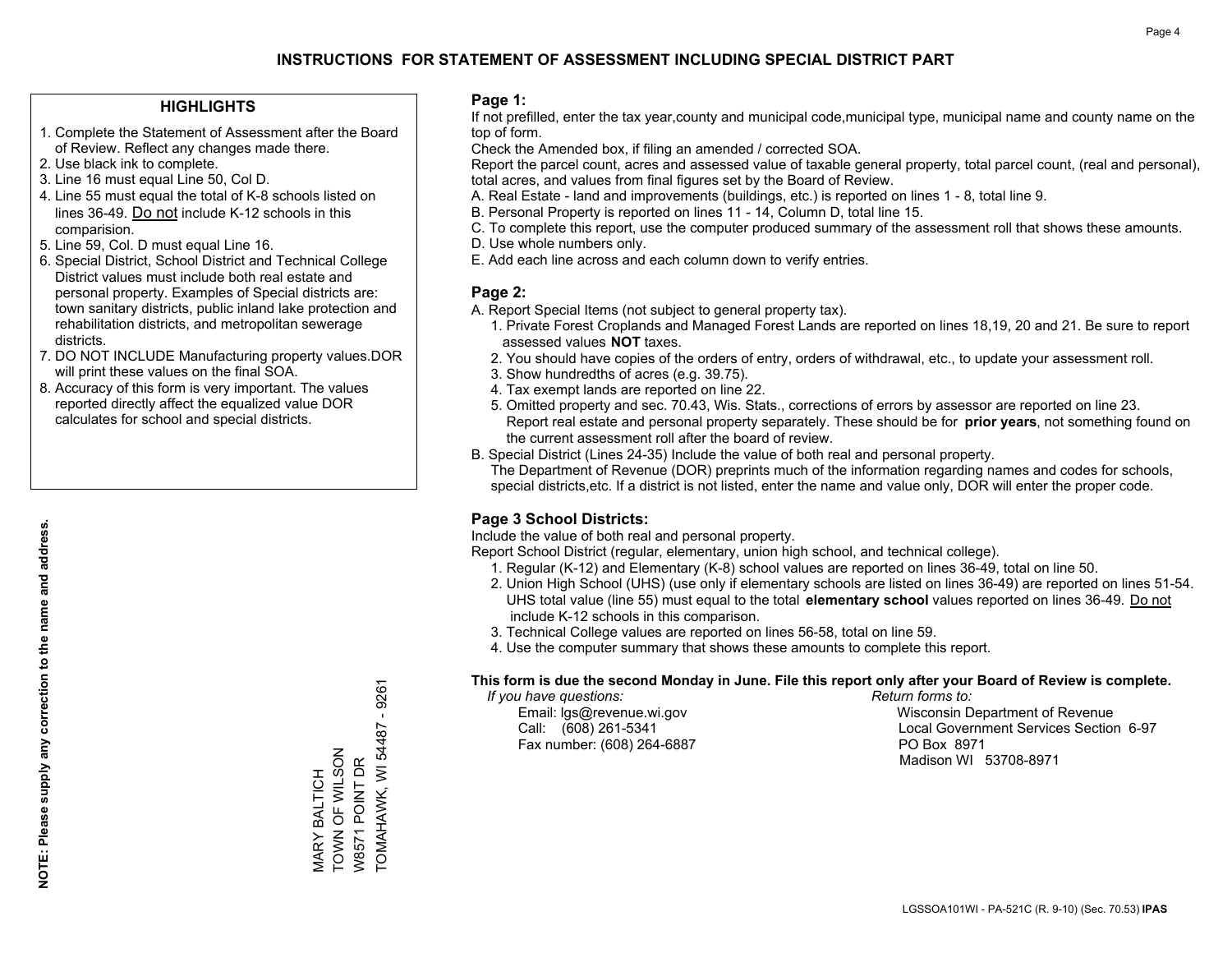**FINAL - EQUATED**

**STATEMENT OF ASSESSMENT FOR 2016** 

| 35  | 251   | 0929    |
|-----|-------|---------|
| CO. | MI IN | ACCT NO |

|                         | <b>FOR</b><br>CITY OF<br><b>OF</b>                                                                                                                                                           | <b>MERRILL</b>           |                           | <b>LINCOLN COUNTY</b>        |                         |                      | <b>WHEN COMPLETING THIS DOCUMENT</b>     |
|-------------------------|----------------------------------------------------------------------------------------------------------------------------------------------------------------------------------------------|--------------------------|---------------------------|------------------------------|-------------------------|----------------------|------------------------------------------|
|                         | Town - Village - City                                                                                                                                                                        | <b>Municipality Name</b> |                           | <b>County Name</b>           |                         |                      | DO NOT WRITE OVER X's OR IN SHADED AREAS |
|                         | <b>REAL ESTATE</b>                                                                                                                                                                           |                          | PARCEL COUNT              | NO. OF ACRES                 | <b>VALUE OF</b>         | <b>VALUE OF</b>      | TOTAL VALUE OF LAND                      |
| Line<br>No.             | (See Lines 18 - 22 for<br>other Real Estate)                                                                                                                                                 |                          | TOTAL LAND   IMPROVEMENTS | <b>WHOLE</b><br>NUMBERS ONLY | <b>LAND</b>             | <b>IMPROVEMENTS</b>  | AND IMPROVEMENTS                         |
|                         |                                                                                                                                                                                              | Col. A                   | Col. B                    | Col. C                       | Col. D                  | Col. E               | Col. F                                   |
| $\overline{\mathbf{1}}$ | <b>RESIDENTIAL - Class 1</b>                                                                                                                                                                 | 3,382                    | 3,152                     | 206                          | 26,384,300              | 216,208,000          | 242,592,300                              |
| 2                       | <b>COMMERCIAL - Class 2</b>                                                                                                                                                                  | 413                      | 346                       | 824                          | 18,885,400              | 89,055,700           | 107,941,100                              |
| 3                       | MANUFACTURING - Class 3                                                                                                                                                                      | 37                       | 35                        | 199                          | 1,718,400               | 29,214,000           | 30,932,400                               |
| 4                       | <b>AGRICULTURAL - Class 4</b>                                                                                                                                                                | 14                       |                           | 252                          | 37,300                  |                      | 37,300                                   |
| 5                       | <b>UNDEVELOPED - Class 5</b>                                                                                                                                                                 | 11                       |                           | 128                          | 43,900                  |                      | 43,900                                   |
| 6                       | AGRICULTURAL FOREST - Class 5m                                                                                                                                                               | 1                        |                           | 4                            | 3,900                   |                      | 3,900                                    |
| $\overline{7}$          | FOREST LANDS - Class 6                                                                                                                                                                       | 0                        |                           | 0                            | 0                       |                      | $\mathbf{0}$                             |
| 8                       | OTHER - Class 7                                                                                                                                                                              | $\Omega$                 | $\Omega$                  | $\Omega$                     | $\Omega$                | $\Omega$             | $\mathbf{0}$                             |
| 9                       | TOTAL - ALL COLUMNS                                                                                                                                                                          | 3,858                    | 3,533                     | 1,613                        | 47,073,200              | 334,477,700          | 381,550,900                              |
| 10                      | NUMBER OF PERSONAL PROPERTY ACCOUNTS IN ROLL                                                                                                                                                 |                          |                           | 377                          | <b>LOCALLY ASSESSED</b> | <b>MANUFACTURING</b> | <b>MERGED</b>                            |
| 11                      | BOATS AND OTHER WATERCRAFT NOT EXEMPT - Code 1                                                                                                                                               |                          |                           |                              | 0                       | $\Omega$             | $\mathbf{0}$                             |
| 12                      | MACHINERY, TOOLS AND PATTERNS - Code 2                                                                                                                                                       |                          |                           |                              | 4,482,040               | 3,038,900            | 7,520,940                                |
| 13                      | FURNITURE, FIXTURES AND EQUIPMENT - Code 3                                                                                                                                                   |                          |                           |                              | 9,266,920               | 1,056,500            | 10,323,420                               |
| 14                      | ALL OTHER PERSONAL PROPERTY NOT EXEMPT - Codes 4A, 4B, 4C                                                                                                                                    |                          |                           |                              | 5,835,660               | 1,871,600            | 7,707,260                                |
| 15                      | TOTAL OF PERSONAL PROPERTY NOT EXEMPT (Total of Lines 11-14)                                                                                                                                 |                          |                           |                              | 19,584,620              | 5,967,000            | 25,551,620                               |
| 16                      | AGGREGATE ASSESSED VALUE OF ALL PROPERTY SUBJECT TO THE GENERAL PROPERTY TAX (Total of Lines 9F and 15F)<br>MUST EQUAL TOTAL VALUE OF THE SCHOOL DISTRICTS (K-12 PLUS K-8) - Line 50, Col. F |                          |                           |                              |                         |                      | 407,102,520                              |
| 17                      | <b>BOARD OF REVIEW</b>                                                                                                                                                                       |                          |                           | Name of Assessor             |                         | Telephone #          |                                          |
|                         | DATE OF FINAL ADJOURNMENT                                                                                                                                                                    | 11/03/2016               |                           | <b>KITT KOSKI</b>            |                         |                      | (715) 835-1141                           |

REMARKS

The Assessment Ratio to be used in calculating the estimated Fair Market Value on tax bills for this tax district is 1.108711246<br>This ratio should be used to convert assessed values to "Calculate Equalized Values" in Step Commission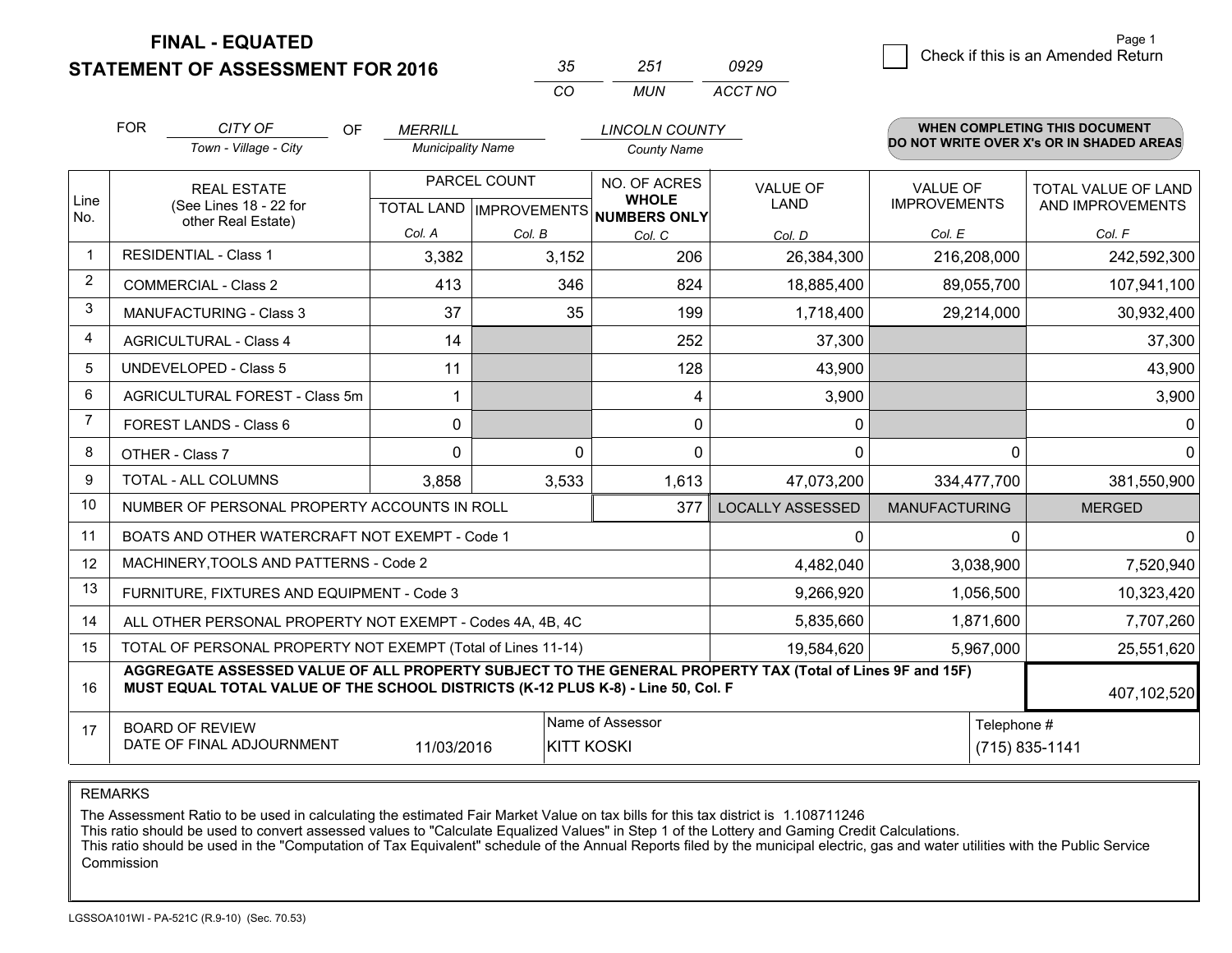|   | 2016 | 35 | 251        | 0929    | Page 2 |
|---|------|----|------------|---------|--------|
| е | YEAR | CO | <b>MUN</b> | ACCT NO |        |

Do not confuse FOREST LANDS (Line 7) with FOREST CROPS (in this section) - They are **NOT** the same

|    |                                  | Private Forest Crop - Reg Class @ 10¢ per acre             |  |                                                                                | Private Forest Crop - Reg Class @ \$2.52 per acre |                                                               |                                                                    |                                                                              |  |                    |
|----|----------------------------------|------------------------------------------------------------|--|--------------------------------------------------------------------------------|---------------------------------------------------|---------------------------------------------------------------|--------------------------------------------------------------------|------------------------------------------------------------------------------|--|--------------------|
| 18 | (a) PARCELS                      | (b) ACRES                                                  |  | (c) ASSESSED VALUE                                                             |                                                   | (d) PARCELS                                                   | (e) ACRES                                                          |                                                                              |  | (f) ASSESSED VALUE |
|    |                                  |                                                            |  |                                                                                |                                                   |                                                               |                                                                    |                                                                              |  |                    |
|    |                                  |                                                            |  | Private Forest Crop - Special Class @ 20¢ per acre                             |                                                   |                                                               |                                                                    | Entered Before 2005 Managed Forest - Ferrous Mining CLOSED @ \$8.27 per acre |  |                    |
| 19 | (a) PARCELS                      | (b) ACRES                                                  |  | (c) ASSESSED VALUE                                                             |                                                   | (d) PARCELS                                                   | (e) ACRES                                                          |                                                                              |  | (f) ASSESSED VALUE |
|    |                                  |                                                            |  |                                                                                |                                                   |                                                               |                                                                    |                                                                              |  |                    |
|    |                                  | Entered Before 2005 Managed Forest - OPEN @ \$.79 per acre |  | Entered Before 2005 Managed Forest - CLOSED @ \$1.87 per acre                  |                                                   |                                                               |                                                                    |                                                                              |  |                    |
| 20 | (a) PARCELS<br>(b) ACRES         |                                                            |  | (c) ASSESSED VALUE                                                             |                                                   | (d) PARCELS                                                   | (e) ACRES                                                          |                                                                              |  | (f) ASSESSED VALUE |
|    |                                  |                                                            |  |                                                                                |                                                   |                                                               |                                                                    |                                                                              |  |                    |
|    |                                  | Entered After 2004 Managed Forest - OPEN @                 |  | \$2.14 per acre                                                                |                                                   | Entered After 2004 Managed Forest - CLOSED @ \$10.68 per acre |                                                                    |                                                                              |  |                    |
|    | (a) PARCELS                      | (b) ACRES                                                  |  | (c) ASSESSED VALUE                                                             | (d) PARCELS<br>(e) ACRES                          |                                                               |                                                                    | (f) ASSESSED VALUE                                                           |  |                    |
| 21 |                                  |                                                            |  |                                                                                |                                                   |                                                               |                                                                    |                                                                              |  |                    |
|    |                                  |                                                            |  |                                                                                |                                                   |                                                               |                                                                    |                                                                              |  |                    |
|    | (a) County Forest Cropland Acres |                                                            |  | (b) Federal Acres                                                              |                                                   | (c) State Acres                                               | (d) County (NOT FOREST CROP) Acres                                 |                                                                              |  | (e) Other Acres    |
| 22 |                                  |                                                            |  |                                                                                |                                                   | 98.94                                                         |                                                                    | 1.38                                                                         |  | 460.7              |
|    |                                  |                                                            |  |                                                                                |                                                   |                                                               |                                                                    |                                                                              |  |                    |
|    |                                  |                                                            |  | Assessed Value of Omitted Property From Prior Years (Sec. 70.44)               |                                                   |                                                               | Assessed Value of Sec. 70.43 Corrections of Errors by Assessors    |                                                                              |  |                    |
| 23 |                                  | (a) REAL ESTATE                                            |  | (b) PERSONAL                                                                   |                                                   |                                                               | (c1) REAL ESTATE                                                   |                                                                              |  | (c2) PERSONAL      |
|    |                                  |                                                            |  |                                                                                |                                                   |                                                               |                                                                    |                                                                              |  |                    |
|    |                                  |                                                            |  | Manufacturing Equated Value of Omitted Property From Prior Years (Sec. 70.995) |                                                   |                                                               | Mfg. Equated Value of Sec.70.43 Corrections of Errors by Assessors |                                                                              |  |                    |
|    |                                  | (d) REAL ESTATE                                            |  | (e) PERSONAL                                                                   |                                                   |                                                               | (f1) REAL ESTATE                                                   |                                                                              |  | (f2) PERSONAL      |
|    |                                  |                                                            |  |                                                                                |                                                   |                                                               |                                                                    |                                                                              |  |                    |
|    |                                  |                                                            |  |                                                                                |                                                   |                                                               |                                                                    |                                                                              |  |                    |

## **SPECIAL DISTRICTS**

| Line<br>No. | Enter 6-digit<br>Special District<br>Code (Col. A) | <b>Account</b><br><b>Number</b><br>(Col. B) | <b>Special District Name</b><br>(Col. C) | <b>Locally Assessed Value</b><br>of Real Estate and<br>Personal Property (Col. D) | Mfg Value of Real Estate<br>and Personal Property<br>(Col. E) | <b>Merged Value of</b><br><b>Real Estate and</b><br>Personal Property (Col. F) |
|-------------|----------------------------------------------------|---------------------------------------------|------------------------------------------|-----------------------------------------------------------------------------------|---------------------------------------------------------------|--------------------------------------------------------------------------------|
| 24          |                                                    |                                             |                                          |                                                                                   |                                                               |                                                                                |
| 25          |                                                    |                                             |                                          |                                                                                   |                                                               |                                                                                |
| 26          |                                                    |                                             |                                          |                                                                                   |                                                               |                                                                                |
| 27          |                                                    |                                             |                                          |                                                                                   |                                                               |                                                                                |
| 28          |                                                    |                                             |                                          |                                                                                   |                                                               |                                                                                |
| 29          |                                                    |                                             |                                          |                                                                                   |                                                               |                                                                                |
| 30          |                                                    |                                             |                                          |                                                                                   |                                                               |                                                                                |
| 31          |                                                    |                                             |                                          |                                                                                   |                                                               |                                                                                |
| 32          |                                                    |                                             |                                          |                                                                                   |                                                               |                                                                                |
| 33          |                                                    |                                             |                                          |                                                                                   |                                                               |                                                                                |
| 34          |                                                    |                                             |                                          |                                                                                   |                                                               |                                                                                |
| 35          |                                                    |                                             |                                          |                                                                                   |                                                               |                                                                                |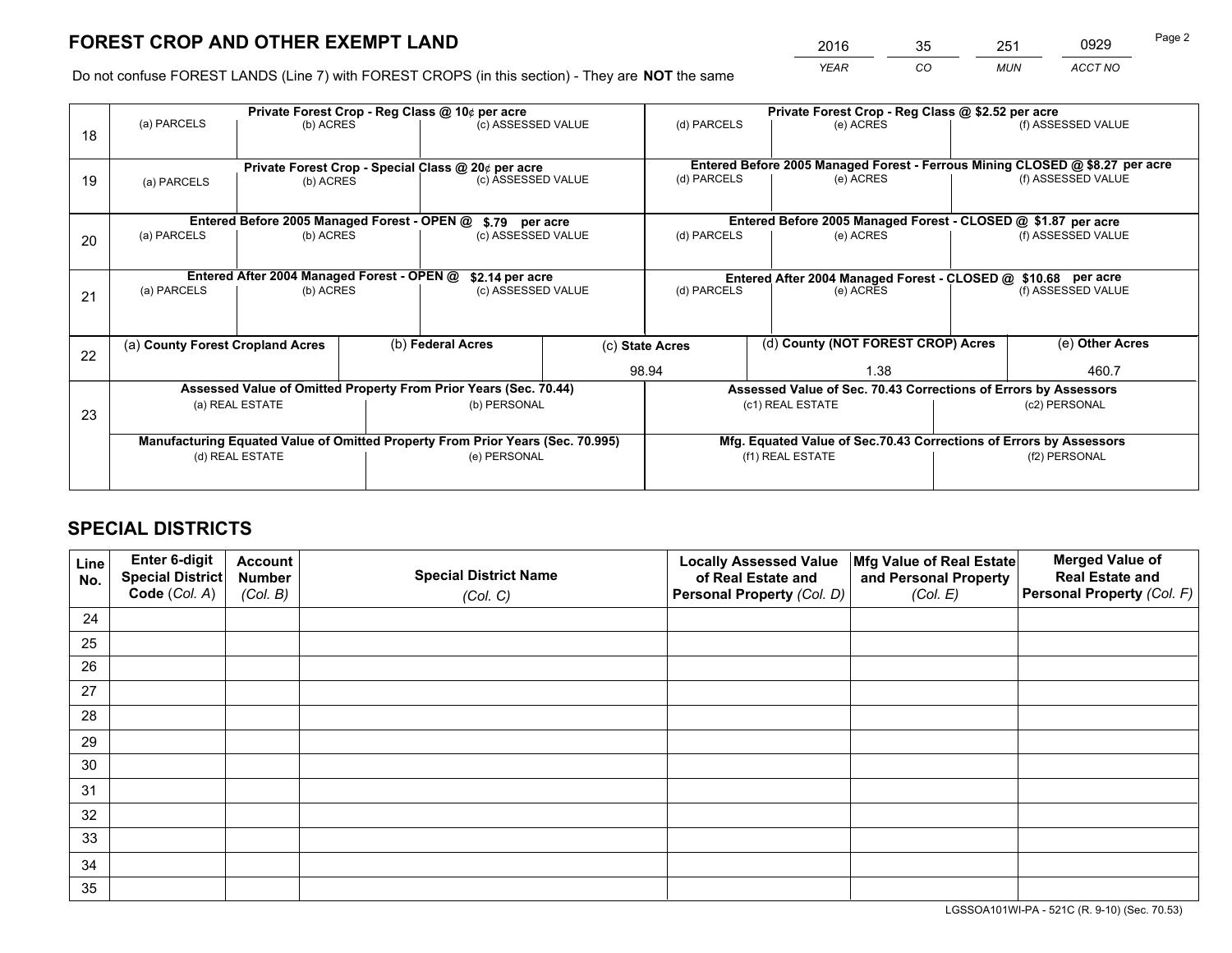|             |                                                                 |                                             |                                                         | <b>YEAR</b>                                                                       | CO<br><b>MUN</b>                                              | ACCT NO                                                                        |
|-------------|-----------------------------------------------------------------|---------------------------------------------|---------------------------------------------------------|-----------------------------------------------------------------------------------|---------------------------------------------------------------|--------------------------------------------------------------------------------|
| Line<br>No. | <b>Enter 6-digit</b><br><b>School District</b><br>Code (Col. A) | <b>Account</b><br><b>Number</b><br>(Col. B) | <b>School District Name</b><br>(Col. C)                 | <b>Locally Assessed Value</b><br>of Real Estate and<br>Personal Property (Col. D) | Mfg Value of Real Estate<br>and Personal Property<br>(Col. E) | <b>Merged Value of</b><br><b>Real Estate and</b><br>Personal Property (Col. F) |
|             | A. SCHOOL DISTRICTS (K-8 and K-12)                              |                                             |                                                         |                                                                                   |                                                               |                                                                                |
| 36          | 353500                                                          | 0207                                        | SCH D OF MERRILL AREA                                   | 370,203,120                                                                       | 36,899,400                                                    | 407,102,520                                                                    |
| 37          |                                                                 |                                             |                                                         |                                                                                   |                                                               |                                                                                |
| 38          |                                                                 |                                             |                                                         |                                                                                   |                                                               |                                                                                |
| 39          |                                                                 |                                             |                                                         |                                                                                   |                                                               |                                                                                |
| 40          |                                                                 |                                             |                                                         |                                                                                   |                                                               |                                                                                |
| 41          |                                                                 |                                             |                                                         |                                                                                   |                                                               |                                                                                |
| 42          |                                                                 |                                             |                                                         |                                                                                   |                                                               |                                                                                |
| 43          |                                                                 |                                             |                                                         |                                                                                   |                                                               |                                                                                |
| 44          |                                                                 |                                             |                                                         |                                                                                   |                                                               |                                                                                |
| 45<br>46    |                                                                 |                                             |                                                         |                                                                                   |                                                               |                                                                                |
| 47          |                                                                 |                                             |                                                         |                                                                                   |                                                               |                                                                                |
| 48          |                                                                 |                                             |                                                         |                                                                                   |                                                               |                                                                                |
| 49          |                                                                 |                                             |                                                         |                                                                                   |                                                               |                                                                                |
| 50          |                                                                 |                                             | TOTAL ASSESSED VALUE OF SCHOOL DISTRICTS (K-8 and K-12) | 370,203,120                                                                       | 36,899,400                                                    | 407,102,520                                                                    |
|             | <b>B.</b><br><b>UNION HIGH SCHOOL DISTRICTS</b>                 |                                             |                                                         |                                                                                   |                                                               |                                                                                |
| 51          |                                                                 |                                             |                                                         |                                                                                   |                                                               |                                                                                |
| 52          |                                                                 |                                             |                                                         |                                                                                   |                                                               |                                                                                |
| 53          |                                                                 |                                             |                                                         |                                                                                   |                                                               |                                                                                |
| 54          |                                                                 |                                             |                                                         |                                                                                   |                                                               |                                                                                |
| 55          |                                                                 |                                             | TOTAL ASSESSED VALUE OF UNION HIGH SCHOOLS              |                                                                                   |                                                               |                                                                                |
|             | C.<br><b>TECHNICAL COLLEGE DISTRICTS</b>                        |                                             |                                                         |                                                                                   |                                                               |                                                                                |
| 56          | 001500                                                          | 0014                                        | NORTH CENTRAL TECHNICAL COLLEGE<br><b>WAUS</b>          | 370,203,120                                                                       | 36,899,400                                                    | 407,102,520                                                                    |
| 57          |                                                                 |                                             |                                                         |                                                                                   |                                                               |                                                                                |
| 58          |                                                                 |                                             |                                                         |                                                                                   |                                                               |                                                                                |
| 59          |                                                                 |                                             | TOTAL ASSESSED VALUE OF TECHNICAL COLLEGES              | 370,203,120                                                                       | 36,899,400                                                    | 407,102,520                                                                    |

35

251

 *I hereby certify, to the best of my knowledge and belief, this form is complete and correct.*

**SCHOOL DISTRICTS**

| Print name of preparer | Title                    |                | Date (MM / DD / CCYY) |
|------------------------|--------------------------|----------------|-----------------------|
|                        |                          |                |                       |
| Signature of preparer  | Contact Telephone Number | E-mail address |                       |
|                        | $\sim$                   |                |                       |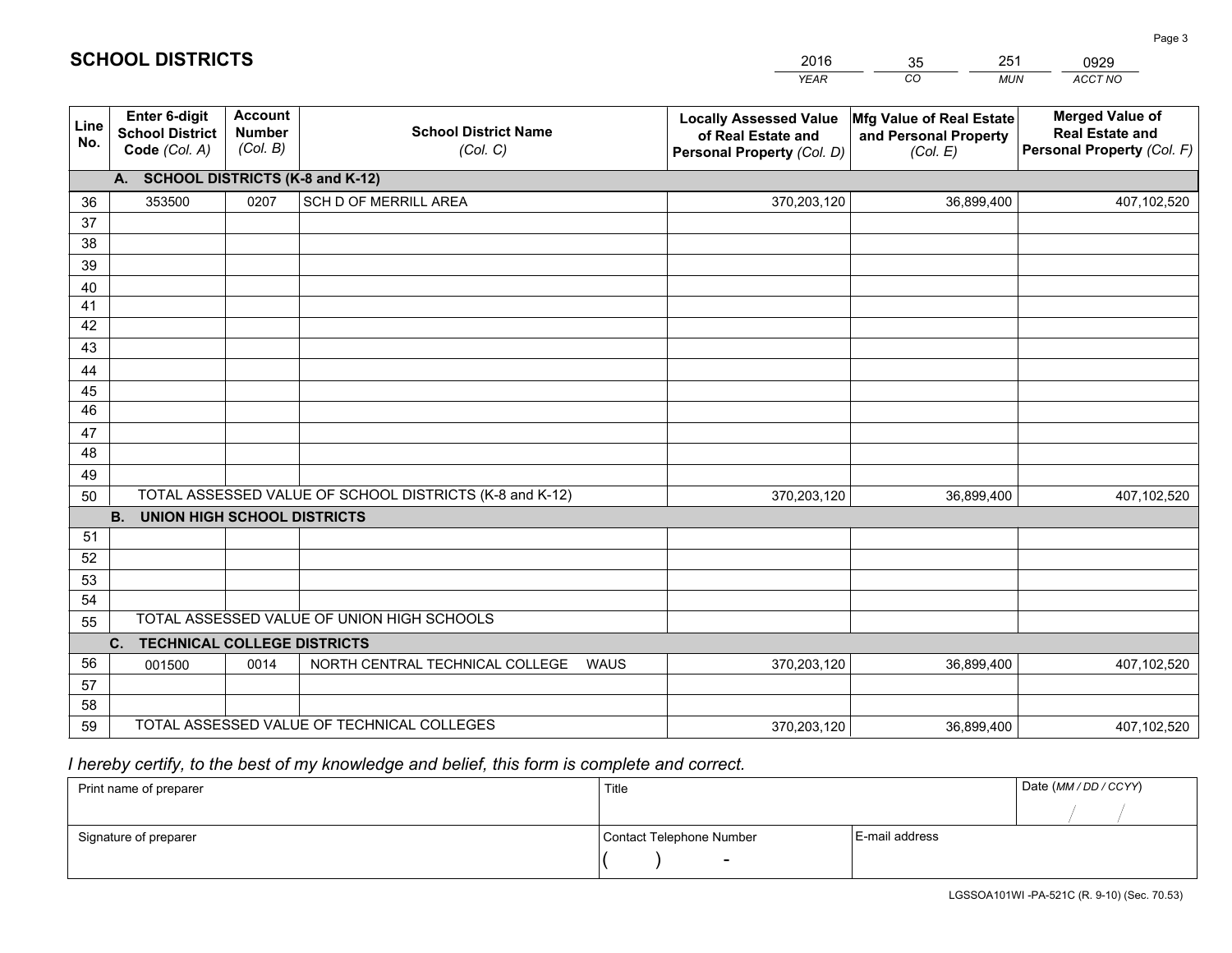### **HIGHLIGHTS**

- 1. Complete the Statement of Assessment after the Board of Review. Reflect any changes made there.
- 2. Use black ink to complete.
- 3. Line 16 must equal Line 50, Col D.
- 4. Line 55 must equal the total of K-8 schools listed on lines 36-49. Do not include K-12 schools in this comparision.
- 5. Line 59, Col. D must equal Line 16.
- 6. Special District, School District and Technical College District values must include both real estate and personal property. Examples of Special districts are: town sanitary districts, public inland lake protection and rehabilitation districts, and metropolitan sewerage districts.
- 7. DO NOT INCLUDE Manufacturing property values.DOR will print these values on the final SOA.
- 8. Accuracy of this form is very important. The values reported directly affect the equalized value DOR calculates for school and special districts.

#### **Page 1:**

 If not prefilled, enter the tax year,county and municipal code,municipal type, municipal name and county name on the top of form.

Check the Amended box, if filing an amended / corrected SOA.

 Report the parcel count, acres and assessed value of taxable general property, total parcel count, (real and personal), total acres, and values from final figures set by the Board of Review.

- A. Real Estate land and improvements (buildings, etc.) is reported on lines 1 8, total line 9.
- B. Personal Property is reported on lines 11 14, Column D, total line 15.
- C. To complete this report, use the computer produced summary of the assessment roll that shows these amounts.
- D. Use whole numbers only.
- E. Add each line across and each column down to verify entries.

### **Page 2:**

- A. Report Special Items (not subject to general property tax).
- 1. Private Forest Croplands and Managed Forest Lands are reported on lines 18,19, 20 and 21. Be sure to report assessed values **NOT** taxes.
- 2. You should have copies of the orders of entry, orders of withdrawal, etc., to update your assessment roll.
	- 3. Show hundredths of acres (e.g. 39.75).
- 4. Tax exempt lands are reported on line 22.
- 5. Omitted property and sec. 70.43, Wis. Stats., corrections of errors by assessor are reported on line 23. Report real estate and personal property separately. These should be for **prior years**, not something found on the current assessment roll after the board of review.
- B. Special District (Lines 24-35) Include the value of both real and personal property.
- The Department of Revenue (DOR) preprints much of the information regarding names and codes for schools, special districts,etc. If a district is not listed, enter the name and value only, DOR will enter the proper code.

## **Page 3 School Districts:**

Include the value of both real and personal property.

Report School District (regular, elementary, union high school, and technical college).

- 1. Regular (K-12) and Elementary (K-8) school values are reported on lines 36-49, total on line 50.
- 2. Union High School (UHS) (use only if elementary schools are listed on lines 36-49) are reported on lines 51-54. UHS total value (line 55) must equal to the total **elementary school** values reported on lines 36-49. Do notinclude K-12 schools in this comparison.
- 3. Technical College values are reported on lines 56-58, total on line 59.
- 4. Use the computer summary that shows these amounts to complete this report.

#### **This form is due the second Monday in June. File this report only after your Board of Review is complete.**

 *If you have questions: Return forms to:*

Fax number: (608) 264-6887 PO Box 8971

 Email: lgs@revenue.wi.gov Wisconsin Department of Revenue Call: (608) 261-5341 Local Government Services Section 6-97Madison WI 53708-8971

**MERRILL, WI 54452 - 2560** MERRILL, WI 54452 - 2560 WILLIAM N HEIDEMAN<br>CITY OF MERRILL WILLIAM N HEIDEMAN CITY OF MERRILL E FIRST ST 1004 E FIRST ST 1004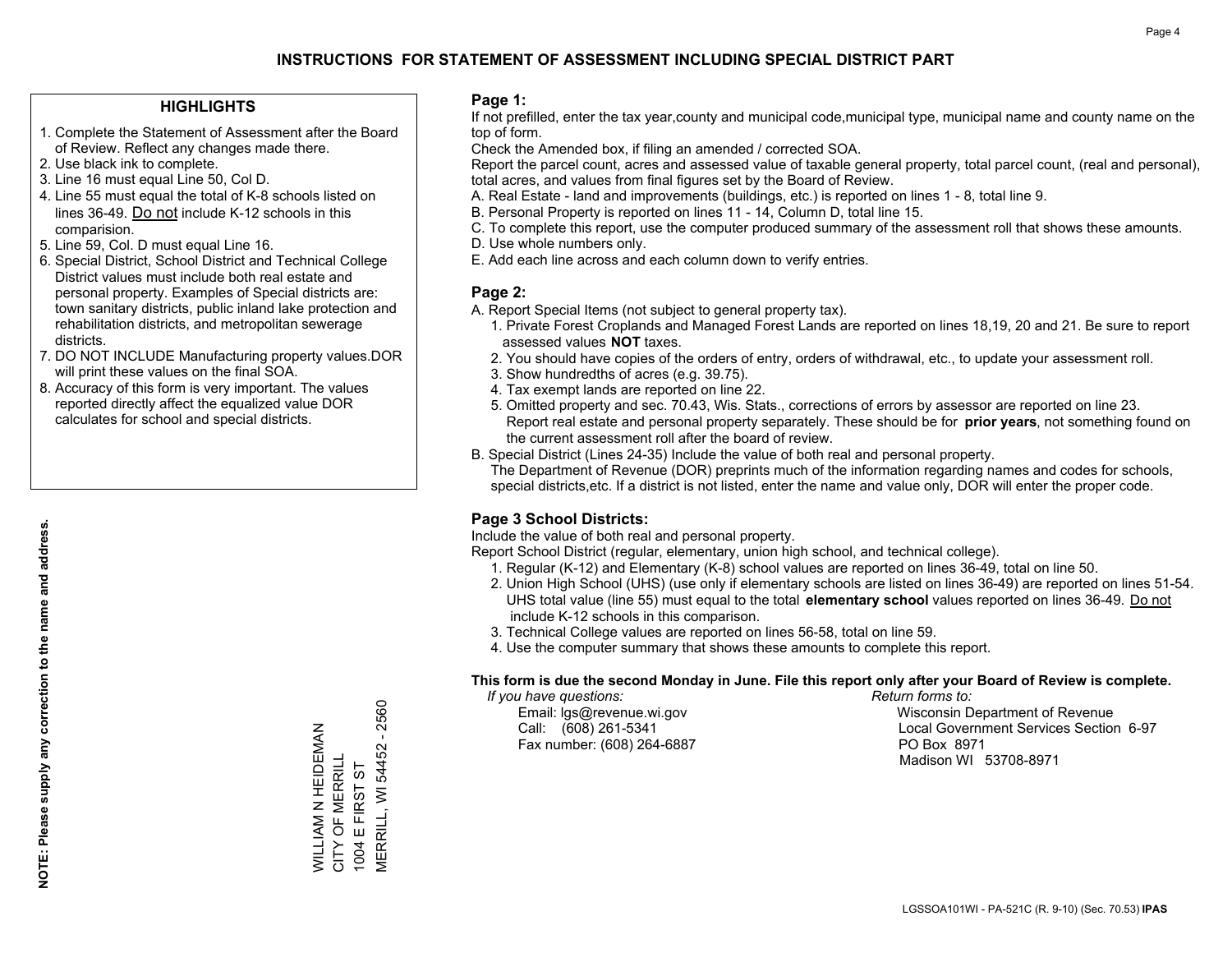**STATEMENT OF ASSESSMENT FOR 2016 FINAL - EQUATED**

0 **Check if this is an Amended Return** Page 1

|                | <b>FOR</b>                                                                                                    | CITY OF<br><b>OF</b>                                                                                                                                                                         | <b>TOMAHAWK</b>          |                                                      | <b>LINCOLN COUNTY</b> |                                |                                        | WHEN COMPLETING THIS DOCUMENT            |
|----------------|---------------------------------------------------------------------------------------------------------------|----------------------------------------------------------------------------------------------------------------------------------------------------------------------------------------------|--------------------------|------------------------------------------------------|-----------------------|--------------------------------|----------------------------------------|------------------------------------------|
|                |                                                                                                               | Town - Village - City                                                                                                                                                                        | <b>Municipality Name</b> |                                                      | <b>County Name</b>    |                                |                                        | DO NOT WRITE OVER X's OR IN SHADED AREAS |
| Line<br>No.    | <b>REAL ESTATE</b><br>(See Lines 18 - 22 for                                                                  |                                                                                                                                                                                              |                          | PARCEL COUNT<br>TOTAL LAND IMPROVEMENTS NUMBERS ONLY |                       | <b>VALUE OF</b><br><b>LAND</b> | <b>VALUE OF</b><br><b>IMPROVEMENTS</b> | TOTAL VALUE OF LAND<br>AND IMPROVEMENTS  |
|                |                                                                                                               | other Real Estate)                                                                                                                                                                           | Col. A                   | Col. B                                               | Col. C                | Col. D                         | Col. E                                 | Col. F                                   |
|                |                                                                                                               | <b>RESIDENTIAL - Class 1</b>                                                                                                                                                                 | 1,587                    | 1,327                                                | 721                   | 30,847,300                     | 112,200,300                            | 143,047,600                              |
| $\overline{2}$ |                                                                                                               | <b>COMMERCIAL - Class 2</b>                                                                                                                                                                  | 296                      | 232                                                  | 228                   | 8,669,800                      | 50,542,700                             | 59,212,500                               |
| 3              |                                                                                                               | <b>MANUFACTURING - Class 3</b>                                                                                                                                                               | 16                       | 13                                                   | 385                   | 1,620,300                      | 14,207,200                             | 15,827,500                               |
| 4              |                                                                                                               | <b>AGRICULTURAL - Class 4</b>                                                                                                                                                                | 20                       |                                                      | 235                   | 26,200                         |                                        | 26,200                                   |
| 5              |                                                                                                               | <b>UNDEVELOPED - Class 5</b>                                                                                                                                                                 | 71                       |                                                      | 605                   | 247,600                        |                                        | 247,600                                  |
| 6              | AGRICULTURAL FOREST - Class 5m                                                                                |                                                                                                                                                                                              | 8                        |                                                      | 68                    | 68,000                         |                                        | 68,000                                   |
| 7              |                                                                                                               | FOREST LANDS - Class 6                                                                                                                                                                       | 71                       |                                                      | 1,052                 | 2,022,600                      |                                        | 2,022,600                                |
| 8              |                                                                                                               | OTHER - Class 7                                                                                                                                                                              | $\overline{2}$           | $\overline{2}$                                       | $\overline{7}$        | 9,900                          | 66,300                                 | 76,200                                   |
| 9              |                                                                                                               | TOTAL - ALL COLUMNS                                                                                                                                                                          | 2,071                    | 1,574                                                | 3,301                 | 43,511,700                     | 177,016,500                            | 220,528,200                              |
| 10             |                                                                                                               | NUMBER OF PERSONAL PROPERTY ACCOUNTS IN ROLL                                                                                                                                                 |                          |                                                      | 275                   | <b>LOCALLY ASSESSED</b>        | <b>MANUFACTURING</b>                   | <b>MERGED</b>                            |
| 11             |                                                                                                               | BOATS AND OTHER WATERCRAFT NOT EXEMPT - Code 1                                                                                                                                               |                          |                                                      |                       | 1,400                          |                                        | 1,400<br>0                               |
| 12             |                                                                                                               | MACHINERY, TOOLS AND PATTERNS - Code 2                                                                                                                                                       |                          |                                                      |                       | 1,200,200                      | 5,678,000                              | 6,878,200                                |
| 13             |                                                                                                               | FURNITURE, FIXTURES AND EQUIPMENT - Code 3                                                                                                                                                   |                          |                                                      |                       | 3,332,600                      | 558,400                                | 3,891,000                                |
| 14             |                                                                                                               | ALL OTHER PERSONAL PROPERTY NOT EXEMPT - Codes 4A, 4B, 4C                                                                                                                                    |                          |                                                      |                       | 880,800                        | 148,900                                | 1,029,700                                |
| 15             |                                                                                                               | TOTAL OF PERSONAL PROPERTY NOT EXEMPT (Total of Lines 11-14)                                                                                                                                 |                          |                                                      |                       | 5,415,000                      | 6,385,300                              | 11,800,300                               |
| 16             |                                                                                                               | AGGREGATE ASSESSED VALUE OF ALL PROPERTY SUBJECT TO THE GENERAL PROPERTY TAX (Total of Lines 9F and 15F)<br>MUST EQUAL TOTAL VALUE OF THE SCHOOL DISTRICTS (K-12 PLUS K-8) - Line 50, Col. F |                          |                                                      |                       |                                |                                        | 232,328,500                              |
| 17             | Name of Assessor<br><b>BOARD OF REVIEW</b><br>DATE OF FINAL ADJOURNMENT<br>05/19/2016<br><b>MIKE SCHNAUTZ</b> |                                                                                                                                                                                              |                          |                                                      |                       |                                | Telephone #                            | (715) 266-2409                           |

*CO*

*MUN*

*ACCT NO0930*

*<sup>35</sup> <sup>286</sup>*

REMARKS

The Assessment Ratio to be used in calculating the estimated Fair Market Value on tax bills for this tax district is 1.030390067<br>This ratio should be used to convert assessed values to "Calculate Equalized Values" in Step Commission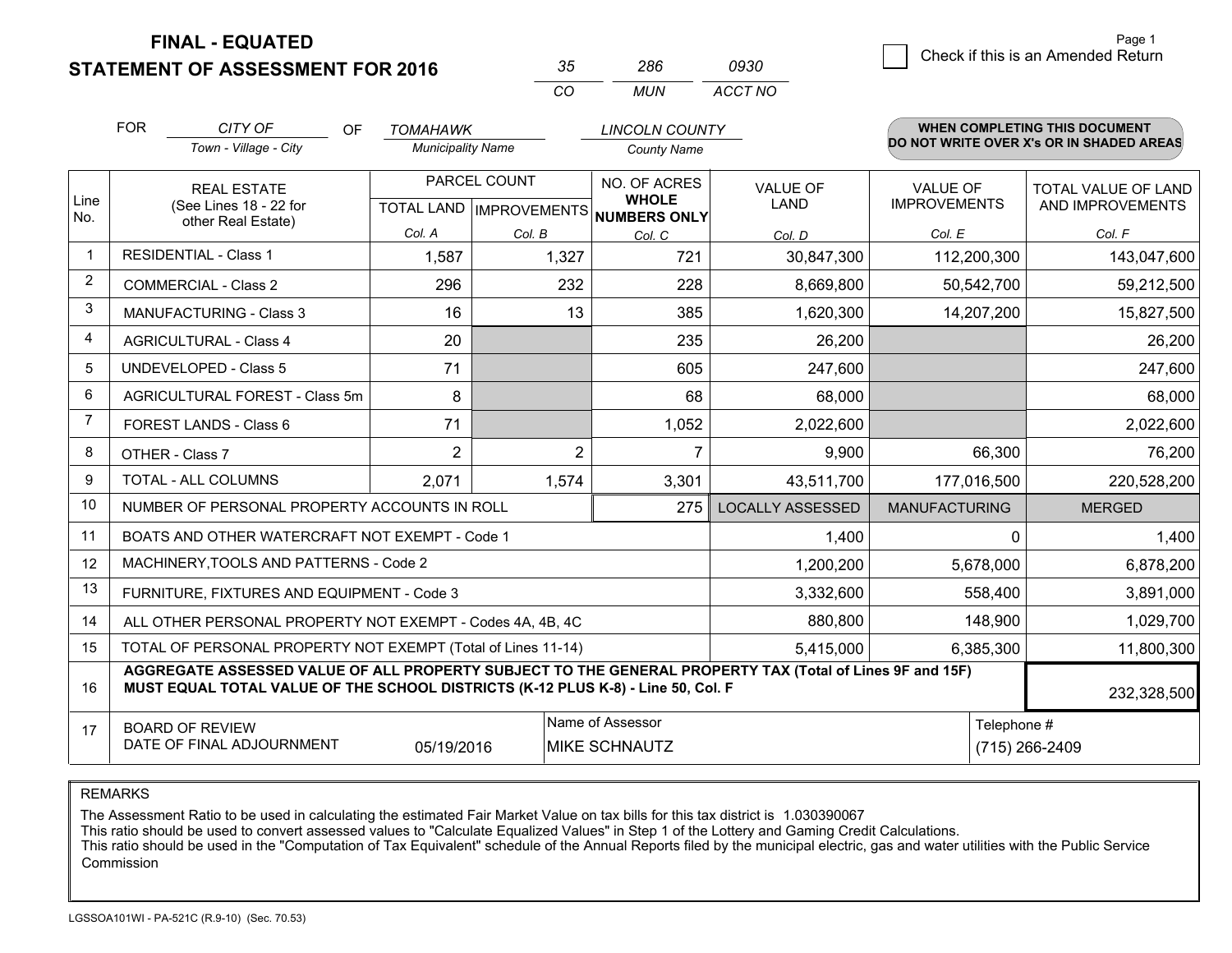*YEAR CO MUN ACCT NO* <sup>2016</sup> <sup>35</sup> <sup>286</sup> <sup>0930</sup>

Do not confuse FOREST LANDS (Line 7) with FOREST CROPS (in this section) - They are **NOT** the same

|    | Private Forest Crop - Reg Class @ 10¢ per acre                                 |                                                               |  |                    |                                                                 | Private Forest Crop - Reg Class @ \$2.52 per acre                            |                                                               |               |                    |  |
|----|--------------------------------------------------------------------------------|---------------------------------------------------------------|--|--------------------|-----------------------------------------------------------------|------------------------------------------------------------------------------|---------------------------------------------------------------|---------------|--------------------|--|
| 18 | (a) PARCELS                                                                    | (b) ACRES                                                     |  | (c) ASSESSED VALUE |                                                                 | (d) PARCELS                                                                  | (e) ACRES                                                     |               | (f) ASSESSED VALUE |  |
|    |                                                                                | Private Forest Crop - Special Class @ 20¢ per acre            |  |                    |                                                                 | Entered Before 2005 Managed Forest - Ferrous Mining CLOSED @ \$8.27 per acre |                                                               |               |                    |  |
| 19 | (a) PARCELS                                                                    | (b) ACRES                                                     |  | (c) ASSESSED VALUE |                                                                 | (d) PARCELS                                                                  | (e) ACRES                                                     |               | (f) ASSESSED VALUE |  |
|    |                                                                                |                                                               |  |                    |                                                                 |                                                                              |                                                               |               |                    |  |
|    |                                                                                | Entered Before 2005 Managed Forest - OPEN @<br>\$.79 per acre |  |                    |                                                                 |                                                                              | Entered Before 2005 Managed Forest - CLOSED @ \$1.87 per acre |               |                    |  |
| 20 | (a) PARCELS<br>(b) ACRES                                                       |                                                               |  | (c) ASSESSED VALUE |                                                                 | (d) PARCELS                                                                  | (e) ACRES                                                     |               |                    |  |
|    | Entered After 2004 Managed Forest - OPEN @<br>\$2.14 per acre                  |                                                               |  |                    | Entered After 2004 Managed Forest - CLOSED @ \$10.68 per acre   |                                                                              |                                                               |               |                    |  |
| 21 | (a) PARCELS                                                                    | (b) ACRES                                                     |  | (c) ASSESSED VALUE |                                                                 | (d) PARCELS                                                                  | (e) ACRES                                                     |               |                    |  |
|    |                                                                                |                                                               |  |                    |                                                                 |                                                                              |                                                               |               |                    |  |
|    |                                                                                |                                                               |  |                    |                                                                 |                                                                              | 25.27                                                         |               |                    |  |
| 22 | (a) County Forest Cropland Acres                                               |                                                               |  | (b) Federal Acres  |                                                                 | (d) County (NOT FOREST CROP) Acres<br>(c) State Acres                        |                                                               |               | (e) Other Acres    |  |
|    |                                                                                |                                                               |  |                    | .99                                                             |                                                                              | 2.13                                                          |               | 184                |  |
|    | Assessed Value of Omitted Property From Prior Years (Sec. 70.44)               |                                                               |  |                    | Assessed Value of Sec. 70.43 Corrections of Errors by Assessors |                                                                              |                                                               |               |                    |  |
| 23 | (a) REAL ESTATE<br>(b) PERSONAL                                                |                                                               |  | (c1) REAL ESTATE   |                                                                 |                                                                              | (c2) PERSONAL                                                 |               |                    |  |
|    |                                                                                |                                                               |  |                    |                                                                 |                                                                              |                                                               |               |                    |  |
|    | Manufacturing Equated Value of Omitted Property From Prior Years (Sec. 70.995) |                                                               |  |                    |                                                                 | Mfg. Equated Value of Sec.70.43 Corrections of Errors by Assessors           |                                                               |               |                    |  |
|    | (d) REAL ESTATE                                                                |                                                               |  | (e) PERSONAL       |                                                                 | (f1) REAL ESTATE                                                             |                                                               | (f2) PERSONAL |                    |  |
|    |                                                                                |                                                               |  |                    |                                                                 |                                                                              |                                                               |               |                    |  |

## **SPECIAL DISTRICTS**

| Line<br>No. | Enter 6-digit<br>Special District<br>Code (Col. A) | <b>Account</b><br><b>Number</b><br>(Col. B) | <b>Special District Name</b><br>(Col. C) | <b>Locally Assessed Value</b><br>of Real Estate and<br>Personal Property (Col. D) | Mfg Value of Real Estate<br>and Personal Property<br>(Col. E) | <b>Merged Value of</b><br><b>Real Estate and</b><br>Personal Property (Col. F) |
|-------------|----------------------------------------------------|---------------------------------------------|------------------------------------------|-----------------------------------------------------------------------------------|---------------------------------------------------------------|--------------------------------------------------------------------------------|
| 24          |                                                    |                                             |                                          |                                                                                   |                                                               |                                                                                |
| 25          |                                                    |                                             |                                          |                                                                                   |                                                               |                                                                                |
| 26          |                                                    |                                             |                                          |                                                                                   |                                                               |                                                                                |
| 27          |                                                    |                                             |                                          |                                                                                   |                                                               |                                                                                |
| 28          |                                                    |                                             |                                          |                                                                                   |                                                               |                                                                                |
| 29          |                                                    |                                             |                                          |                                                                                   |                                                               |                                                                                |
| 30          |                                                    |                                             |                                          |                                                                                   |                                                               |                                                                                |
| 31          |                                                    |                                             |                                          |                                                                                   |                                                               |                                                                                |
| 32          |                                                    |                                             |                                          |                                                                                   |                                                               |                                                                                |
| 33          |                                                    |                                             |                                          |                                                                                   |                                                               |                                                                                |
| 34          |                                                    |                                             |                                          |                                                                                   |                                                               |                                                                                |
| 35          |                                                    |                                             |                                          |                                                                                   |                                                               |                                                                                |

LGSSOA101WI-PA - 521C (R. 9-10) (Sec. 70.53)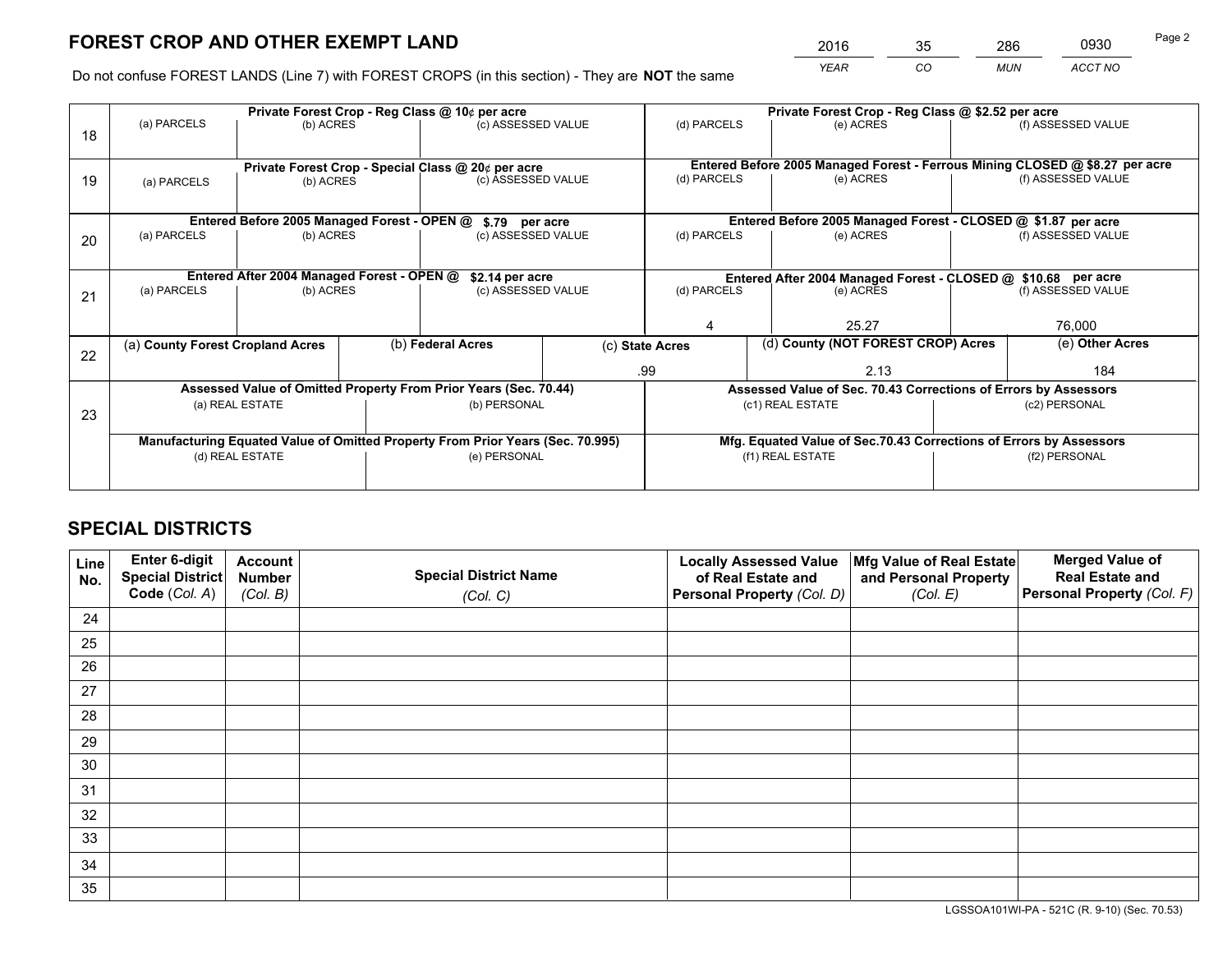|             |                                                                                                     |                                             |                                            | <b>YEAR</b>                                                                       | CO<br><b>MUN</b>                                              | ACCT NO                                                                        |  |  |
|-------------|-----------------------------------------------------------------------------------------------------|---------------------------------------------|--------------------------------------------|-----------------------------------------------------------------------------------|---------------------------------------------------------------|--------------------------------------------------------------------------------|--|--|
| Line<br>No. | <b>Enter 6-digit</b><br><b>School District</b><br>Code (Col. A)                                     | <b>Account</b><br><b>Number</b><br>(Col. B) | <b>School District Name</b><br>(Col. C)    | <b>Locally Assessed Value</b><br>of Real Estate and<br>Personal Property (Col. D) | Mfg Value of Real Estate<br>and Personal Property<br>(Col. E) | <b>Merged Value of</b><br><b>Real Estate and</b><br>Personal Property (Col. F) |  |  |
|             | A. SCHOOL DISTRICTS (K-8 and K-12)                                                                  |                                             |                                            |                                                                                   |                                                               |                                                                                |  |  |
| 36          | 355754                                                                                              | 0208                                        | SCH D OF TOMAHAWK                          | 210,115,700                                                                       | 22,212,800                                                    | 232,328,500                                                                    |  |  |
| 37          |                                                                                                     |                                             |                                            |                                                                                   |                                                               |                                                                                |  |  |
| 38          |                                                                                                     |                                             |                                            |                                                                                   |                                                               |                                                                                |  |  |
| 39          |                                                                                                     |                                             |                                            |                                                                                   |                                                               |                                                                                |  |  |
| 40          |                                                                                                     |                                             |                                            |                                                                                   |                                                               |                                                                                |  |  |
| 41          |                                                                                                     |                                             |                                            |                                                                                   |                                                               |                                                                                |  |  |
| 42<br>43    |                                                                                                     |                                             |                                            |                                                                                   |                                                               |                                                                                |  |  |
|             |                                                                                                     |                                             |                                            |                                                                                   |                                                               |                                                                                |  |  |
| 44<br>45    |                                                                                                     |                                             |                                            |                                                                                   |                                                               |                                                                                |  |  |
| 46          |                                                                                                     |                                             |                                            |                                                                                   |                                                               |                                                                                |  |  |
| 47          |                                                                                                     |                                             |                                            |                                                                                   |                                                               |                                                                                |  |  |
| 48          |                                                                                                     |                                             |                                            |                                                                                   |                                                               |                                                                                |  |  |
| 49          |                                                                                                     |                                             |                                            |                                                                                   |                                                               |                                                                                |  |  |
| 50          | TOTAL ASSESSED VALUE OF SCHOOL DISTRICTS (K-8 and K-12)<br>210,115,700<br>22,212,800<br>232,328,500 |                                             |                                            |                                                                                   |                                                               |                                                                                |  |  |
|             | <b>B.</b><br><b>UNION HIGH SCHOOL DISTRICTS</b>                                                     |                                             |                                            |                                                                                   |                                                               |                                                                                |  |  |
| 51          |                                                                                                     |                                             |                                            |                                                                                   |                                                               |                                                                                |  |  |
| 52          |                                                                                                     |                                             |                                            |                                                                                   |                                                               |                                                                                |  |  |
| 53          |                                                                                                     |                                             |                                            |                                                                                   |                                                               |                                                                                |  |  |
| 54          |                                                                                                     |                                             |                                            |                                                                                   |                                                               |                                                                                |  |  |
| 55          | TOTAL ASSESSED VALUE OF UNION HIGH SCHOOLS                                                          |                                             |                                            |                                                                                   |                                                               |                                                                                |  |  |
|             | C.<br><b>TECHNICAL COLLEGE DISTRICTS</b>                                                            |                                             |                                            |                                                                                   |                                                               |                                                                                |  |  |
| 56          | 001600                                                                                              | 0015                                        | NICOLET TECHNICAL COLLEGE<br><b>RHIN</b>   | 210,115,700                                                                       | 22,212,800                                                    | 232,328,500                                                                    |  |  |
| 57<br>58    |                                                                                                     |                                             |                                            |                                                                                   |                                                               |                                                                                |  |  |
| 59          |                                                                                                     |                                             | TOTAL ASSESSED VALUE OF TECHNICAL COLLEGES | 210,115,700                                                                       | 22,212,800                                                    | 232,328,500                                                                    |  |  |
|             |                                                                                                     |                                             |                                            |                                                                                   |                                                               |                                                                                |  |  |

35

286

 *I hereby certify, to the best of my knowledge and belief, this form is complete and correct.*

**SCHOOL DISTRICTS**

| Print name of preparer | Title                    | Date (MM / DD / CCYY) |  |
|------------------------|--------------------------|-----------------------|--|
|                        |                          |                       |  |
| Signature of preparer  | Contact Telephone Number | E-mail address        |  |
|                        | $\sim$                   |                       |  |